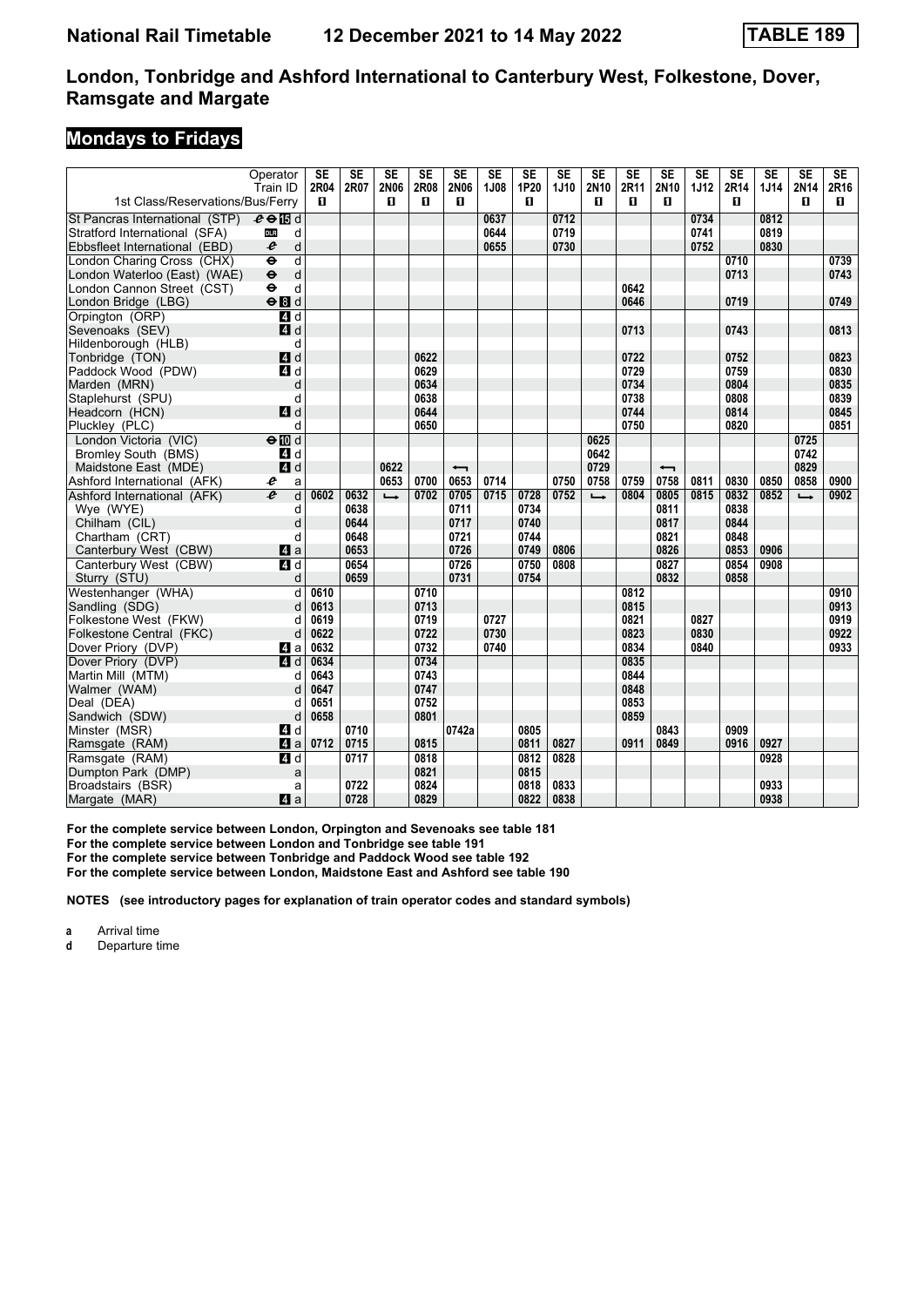# **Mondays to Fridays**

|                                  | Operator                                       | <b>SE</b>                | <b>SE</b> | $\overline{\text{SE}}$ | SE          | $\overline{\text{SE}}$ | <b>SE</b> | $\overline{\text{SE}}$   | $\overline{\text{SE}}$ | $\overline{\text{SE}}$ | $\overline{\text{SE}}$ | $\overline{\text{SE}}$ | $\overline{\text{SE}}$ | $\overline{\text{SE}}$   | SE          | $\overline{\text{SE}}$ | $\overline{\text{SE}}$ |
|----------------------------------|------------------------------------------------|--------------------------|-----------|------------------------|-------------|------------------------|-----------|--------------------------|------------------------|------------------------|------------------------|------------------------|------------------------|--------------------------|-------------|------------------------|------------------------|
| 1st Class/Reservations/Bus/Ferry | Train ID                                       | 2N14<br>п                | 1J16      | 2R18<br>п              | <b>1J18</b> | 2N18<br>O              | 2R20<br>O | 2N18<br>п                | 1J20                   | 2R22<br>п              | <b>1J22</b>            | 2N22<br>п              | 2R24<br>0              | 2N22<br>П                | <b>1J24</b> | 2R26<br>п              | 1J26                   |
|                                  |                                                |                          |           |                        |             |                        |           |                          |                        |                        |                        |                        |                        |                          |             |                        |                        |
| St Pancras International (STP)   | $e \oplus \mathbb{F}$ d                        |                          | 0834      |                        | 0912        |                        |           |                          | 0937                   |                        | 1012                   |                        |                        |                          | 1034        |                        | 1112                   |
| Stratford International (SFA)    | <b>DLR</b><br>d                                |                          | 0841      |                        | 0919        |                        |           |                          | 0944                   |                        | 1019                   |                        |                        |                          | 1041        |                        | 1119                   |
| Ebbsfleet International (EBD)    | $\boldsymbol{\ell}$<br>d                       |                          | 0852      |                        | 0930        |                        |           |                          | 0955                   |                        | 1030                   |                        |                        |                          | 1052        |                        | 1130                   |
| London Charing Cross (CHX)       | $\overline{\mathsf{d}}$<br>$\ddot{\mathbf{e}}$ |                          |           | 0809                   |             |                        | 0839      |                          |                        | 0910                   |                        |                        | 0940                   |                          |             | 1010                   |                        |
| London Waterloo (East) (WAE)     | $\ddot{\bullet}$<br>d                          |                          |           | 0813                   |             |                        | 0843      |                          |                        | 0913                   |                        |                        | 0943                   |                          |             | 1013                   |                        |
| London Cannon Street (CST)       | d<br>$\ddot{\mathbf{e}}$                       |                          |           |                        |             |                        |           |                          |                        |                        |                        |                        |                        |                          |             |                        |                        |
| London Bridge (LBG)              | eBd                                            |                          |           | 0819                   |             |                        | 0849      |                          |                        | 0919                   |                        |                        | 0949                   |                          |             | 1019                   |                        |
| Orpington (ORP)                  | $\overline{a}$ d                               |                          |           |                        |             |                        |           |                          |                        |                        |                        |                        |                        |                          |             |                        |                        |
| Sevenoaks (SEV)                  | $A$ d                                          |                          |           | 0843                   |             |                        | 0913      |                          |                        | 0943                   |                        |                        | 1013                   |                          |             | 1043                   |                        |
| Hildenborough (HLB)              | d                                              |                          |           |                        |             |                        |           |                          |                        |                        |                        |                        |                        |                          |             |                        |                        |
| Tonbridge (TON)                  | $\blacksquare$ d                               |                          |           | 0852                   |             |                        | 0922      |                          |                        | 0952                   |                        |                        | 1022                   |                          |             | 1052                   |                        |
| Paddock Wood (PDW)               | 4 d                                            |                          |           | 0859                   |             |                        | 0929      |                          |                        | 0959                   |                        |                        | 1029                   |                          |             | 1059                   |                        |
| Marden (MRN)                     | d                                              |                          |           | 0904                   |             |                        | 0934      |                          |                        | 1004                   |                        |                        | 1034                   |                          |             | 1104                   |                        |
| Staplehurst (SPU)                | d                                              |                          |           | 0908                   |             |                        | 0938      |                          |                        | 1008                   |                        |                        | 1038                   |                          |             | 1108                   |                        |
| Headcorn (HCN)                   | 4d                                             |                          |           | 0914                   |             |                        | 0944      |                          |                        | 1014                   |                        |                        | 1044                   |                          |             | 1114                   |                        |
| Pluckley (PLC)                   | d                                              |                          |           | 0920                   |             |                        | 0950      |                          |                        | 1020                   |                        |                        | 1050                   |                          |             |                        |                        |
| London Victoria (VIC)            | $\Theta$ $\blacksquare$ d                      |                          |           |                        |             | 0825                   |           |                          |                        |                        |                        | 0925                   |                        |                          |             |                        |                        |
| <b>Bromley South (BMS)</b>       | 4 d                                            |                          |           |                        |             | 0842                   |           |                          |                        |                        |                        | 0942                   |                        |                          |             |                        |                        |
| Maidstone East (MDE)             | 4d                                             | $\overline{\phantom{0}}$ |           |                        |             | 0929                   |           | $\overline{\phantom{0}}$ |                        |                        |                        | 1029                   |                        | $\overline{\phantom{0}}$ |             |                        |                        |
| Ashford International (AFK)      | e<br>a                                         | 0858                     | 0911      | 0930                   | 0950        | 0958                   | 1000      | 0958                     | 1014                   | 1030                   | 1050                   | 1058                   | 1100                   | 1058                     | 1111        | 1130                   | 1150                   |
| Ashford International (AFK)      | $\boldsymbol{e}$<br>d                          | 0905                     | 0915      |                        | 0952        | $\rightarrow$          | 1005      | 1005                     | 1015                   |                        | 1052                   | $\rightarrow$          | 1102                   | 1105                     | 1115        |                        | 1152                   |
| Wye (WYE)                        | d                                              | 0911                     |           |                        |             |                        |           | 1011                     |                        |                        |                        |                        |                        | 1111                     |             |                        |                        |
| Chilham (CIL)                    | d                                              | 0917                     |           |                        |             |                        |           | 1017                     |                        |                        |                        |                        |                        | 1117                     |             |                        |                        |
| Chartham (CRT)                   | d                                              | 0921                     |           |                        |             |                        |           | 1021                     |                        |                        |                        |                        |                        | 1121                     |             |                        |                        |
| Canterbury West (CBW)            | ZI a                                           | 0926                     |           |                        | 1006        |                        |           | 1026                     |                        |                        | 1106                   |                        |                        | 1126                     |             |                        | 1206                   |
| Canterbury West (CBW)            | ZI d                                           | 0927                     |           |                        | 1008        |                        |           | 1027                     |                        |                        | 1108                   |                        |                        | 1127                     |             |                        | 1208                   |
| Sturry (STU)                     | d                                              | 0932                     |           |                        |             |                        |           | 1032                     |                        |                        |                        |                        |                        | 1132                     |             |                        |                        |
| Westenhanger (WHA)               | d                                              |                          |           |                        |             |                        | 1013      |                          |                        |                        |                        |                        | 1110                   |                          |             |                        |                        |
| Sandling (SDG)                   | d                                              |                          |           |                        |             |                        | 1016      |                          |                        |                        |                        |                        | 1113                   |                          |             |                        |                        |
| Folkestone West (FKW)            | d                                              |                          | 0928      |                        |             |                        | 1022      |                          | 1028                   |                        |                        |                        | 1119                   |                          | 1128        |                        |                        |
| Folkestone Central (FKC)         | d                                              |                          | 0930      |                        |             |                        | 1025      |                          | 1030                   |                        |                        |                        | 1122                   |                          | 1130        |                        |                        |
| Dover Priory (DVP)               | ZI a                                           |                          | 0942      |                        |             |                        | 1036      |                          | 1042                   |                        |                        |                        | 1133                   |                          | 1142        |                        |                        |
| Dover Priory (DVP)               | $\overline{4}$ d                               |                          | 0943      |                        |             |                        |           |                          | 1043                   |                        |                        |                        |                        |                          | 1143        |                        |                        |
| Martin Mill (MTM)                | d                                              |                          | 0952      |                        |             |                        |           |                          | 1052                   |                        |                        |                        |                        |                          | 1152        |                        |                        |
| Walmer (WAM)                     | d                                              |                          | 0957      |                        |             |                        |           |                          | 1057                   |                        |                        |                        |                        |                          | 1157        |                        |                        |
| Deal (DEA)                       | d                                              |                          | 1001      |                        |             |                        |           |                          | 1101                   |                        |                        |                        |                        |                          | 1201        |                        |                        |
| Sandwich (SDW)                   | d                                              |                          | 1009      |                        |             |                        |           |                          | 1109                   |                        |                        |                        |                        |                          | 1209        |                        |                        |
| Minster (MSR)                    | 41 d                                           | 0943                     |           |                        |             |                        |           | 1043                     |                        |                        |                        |                        |                        | 1143                     |             |                        |                        |
| Ramsgate (RAM)                   | $\blacksquare$ a                               | 0949                     | 1023      |                        | 1027        |                        |           | 1049                     | 1123                   |                        | 1127                   |                        |                        | 1149                     | 1223        |                        | 1227                   |
| Ramsgate (RAM)                   | 4d                                             |                          |           |                        | 1028        |                        |           |                          |                        |                        | 1128                   |                        |                        |                          |             |                        | 1228                   |
| Dumpton Park (DMP)               | a                                              |                          |           |                        |             |                        |           |                          |                        |                        |                        |                        |                        |                          |             |                        |                        |
| Broadstairs (BSR)                | a                                              |                          |           |                        | 1033        |                        |           |                          |                        |                        | 1133                   |                        |                        |                          |             |                        | 1233                   |
| Margate (MAR)                    | a                                              |                          |           |                        | 1038        |                        |           |                          |                        |                        | 1138                   |                        |                        |                          |             |                        | 1238                   |
|                                  |                                                |                          |           |                        |             |                        |           |                          |                        |                        |                        |                        |                        |                          |             |                        |                        |

**NOTES (see introductory pages for explanation of train operator codes and standard symbols)**

**a** Arrival time<br>**d** Departure ti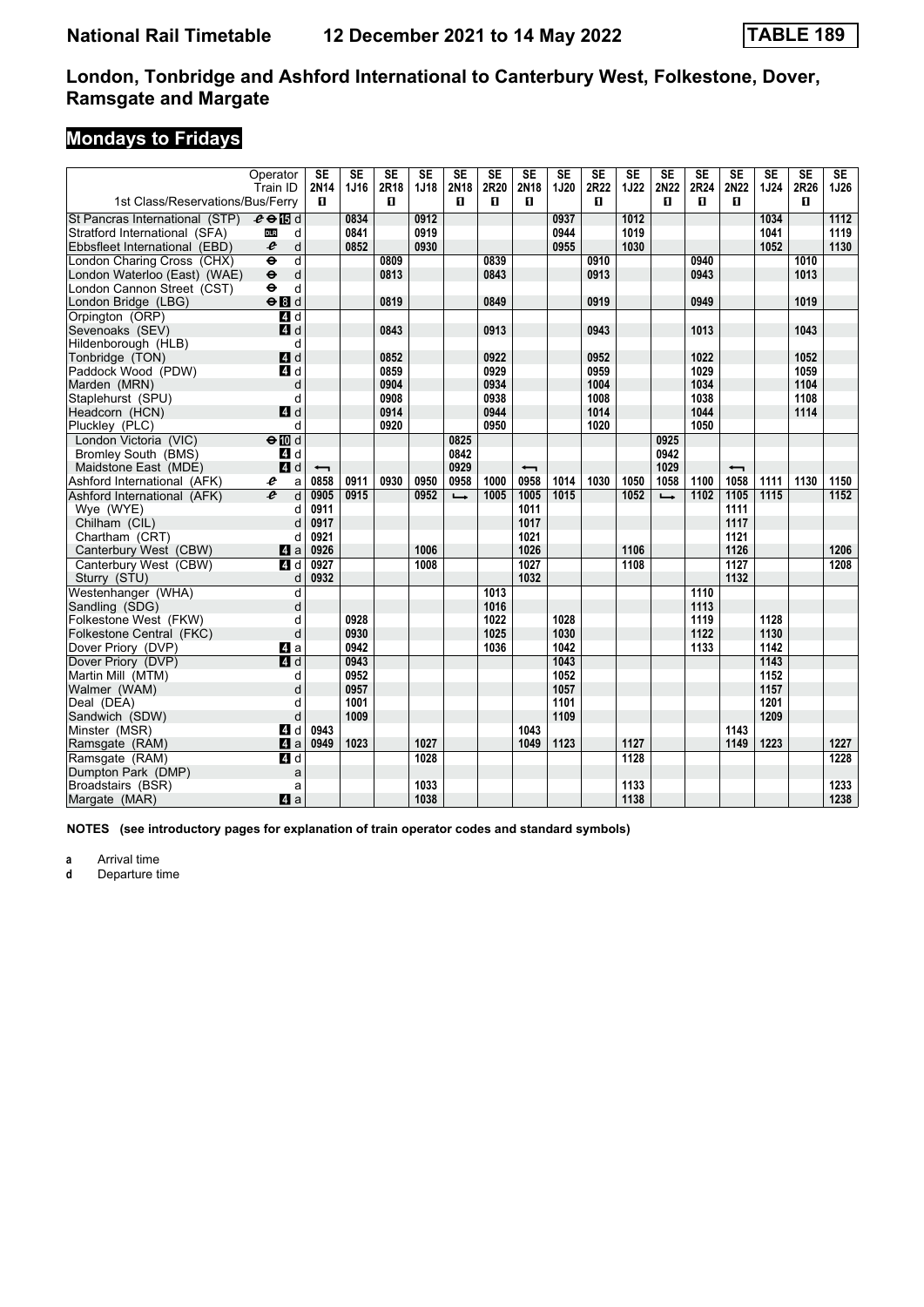# **Mondays to Fridays**

|                                  | Operator                                           | <b>SE</b>     | <b>SE</b> | $\overline{\text{SE}}$   | $\overline{\text{SE}}$ | $\overline{\text{SE}}$ | SE          | $\overline{\text{SE}}$ | $\overline{\text{SE}}$ | $\overline{\text{SE}}$   | $\overline{\text{SE}}$ | $\overline{\text{SE}}$ | $\overline{\text{SE}}$ | $\overline{\text{SE}}$ | $\overline{\text{SE}}$ | SE                       | SE   |
|----------------------------------|----------------------------------------------------|---------------|-----------|--------------------------|------------------------|------------------------|-------------|------------------------|------------------------|--------------------------|------------------------|------------------------|------------------------|------------------------|------------------------|--------------------------|------|
|                                  | Train ID                                           | 2N26          | 2R28      | 2N26                     | 1J28                   | 2R30                   | <b>1J30</b> | 2N30                   | 2R32                   | 2N30                     | <b>1J32</b>            | 2R34                   | <b>1J34</b>            | 2N34                   | 2R36                   | 2N34                     | 1J36 |
| 1st Class/Reservations/Bus/Ferry |                                                    | п             | п         | п                        |                        | п                      |             | п                      | П.                     | П.                       |                        | п                      |                        | п                      | п                      | п                        |      |
| St Pancras International (STP)   | $e \oplus \mathbb{E}$ d                            |               |           |                          | 1137                   |                        | 1212        |                        |                        |                          | 1237                   |                        | 1312                   |                        |                        |                          | 1337 |
| Stratford International (SFA)    | d<br><b>DLR</b>                                    |               |           |                          | 1144                   |                        | 1219        |                        |                        |                          | 1244                   |                        | 1319                   |                        |                        |                          | 1344 |
| Ebbsfleet International (EBD)    | $\boldsymbol{\ell}$<br>d                           |               |           |                          | 1155                   |                        | 1230        |                        |                        |                          | 1255                   |                        | 1330                   |                        |                        |                          | 1355 |
| London Charing Cross (CHX)       | $\overline{\mathsf{d}}$<br>$\overline{\mathbf{e}}$ |               | 1040      |                          |                        | 1110                   |             |                        | 1140                   |                          |                        | 1210                   |                        |                        | 1240                   |                          |      |
| London Waterloo (East) (WAE)     | $\ddot{\boldsymbol{\theta}}$<br>d                  |               | 1043      |                          |                        | 1113                   |             |                        | 1143                   |                          |                        | 1213                   |                        |                        | 1243                   |                          |      |
| London Cannon Street (CST)       | $\bullet$<br>d                                     |               |           |                          |                        |                        |             |                        |                        |                          |                        |                        |                        |                        |                        |                          |      |
| London Bridge (LBG)              | eBd                                                |               | 1049      |                          |                        | 1119                   |             |                        | 1149                   |                          |                        | 1219                   |                        |                        | 1249                   |                          |      |
| Orpington (ORP)                  | $\overline{a}$ d                                   |               |           |                          |                        |                        |             |                        |                        |                          |                        |                        |                        |                        |                        |                          |      |
| Sevenoaks (SEV)                  | $A$ <sub>d</sub>                                   |               | 1113      |                          |                        | 1143                   |             |                        | 1213                   |                          |                        | 1243                   |                        |                        | 1313                   |                          |      |
| Hildenborough (HLB)              | d                                                  |               |           |                          |                        |                        |             |                        |                        |                          |                        |                        |                        |                        |                        |                          |      |
| Tonbridge (TON)                  | 4d                                                 |               | 1122      |                          |                        | 1152                   |             |                        | 1222                   |                          |                        | 1252                   |                        |                        | 1322                   |                          |      |
| Paddock Wood (PDW)               | 4d                                                 |               | 1129      |                          |                        | 1159                   |             |                        | 1229                   |                          |                        | 1259                   |                        |                        | 1329                   |                          |      |
| Marden (MRN)                     | d                                                  |               | 1134      |                          |                        | 1204                   |             |                        | 1234                   |                          |                        | 1304                   |                        |                        | 1334                   |                          |      |
| Staplehurst (SPU)                | d                                                  |               | 1138      |                          |                        | 1208                   |             |                        | 1238                   |                          |                        | 1308                   |                        |                        | 1338                   |                          |      |
| Headcorn (HCN)                   | 4d                                                 |               | 1144      |                          |                        | 1214                   |             |                        | 1244                   |                          |                        | 1314                   |                        |                        | 1344                   |                          |      |
| Pluckley (PLC)                   | d                                                  |               | 1150      |                          |                        |                        |             |                        | 1250                   |                          |                        |                        |                        |                        | 1350                   |                          |      |
| London Victoria (VIC)            | $\Theta$ III d                                     | 1025          |           |                          |                        |                        |             | 1125                   |                        |                          |                        |                        |                        | 1225                   |                        |                          |      |
| <b>Bromley South (BMS)</b>       | 4 d                                                | 1042          |           |                          |                        |                        |             | 1142                   |                        |                          |                        |                        |                        | 1242                   |                        |                          |      |
| Maidstone East (MDE)             | 4d                                                 | 1129          |           | $\overline{\phantom{0}}$ |                        |                        |             | 1229                   |                        | $\overline{\phantom{0}}$ |                        |                        |                        | 1329                   |                        | $\overline{\phantom{0}}$ |      |
| Ashford International (AFK)      | e<br>a                                             | 1158          | 1200      | 1158                     | 1214                   | 1230                   | 1250        | 1258                   | 1300                   | 1258                     | 1314                   | 1327                   | 1350                   | 1358                   | 1400                   | 1358                     | 1414 |
| Ashford International (AFK)      | $\overline{e}$<br>d                                | $\rightarrow$ | 1202      | 1205                     | 1215                   |                        | 1252        | $\rightarrow$          | 1302                   | 1305                     | 1315                   |                        | 1352                   | $\rightarrow$          | 1402                   | 1405                     | 1415 |
| Wye (WYE)                        | d                                                  |               |           | 1211                     |                        |                        |             |                        |                        | 1311                     |                        |                        |                        |                        |                        | 1411                     |      |
| Chilham (CIL)                    | d                                                  |               |           | 1217                     |                        |                        |             |                        |                        | 1317                     |                        |                        |                        |                        |                        | 1417                     |      |
| Chartham (CRT)                   | d                                                  |               |           | 1221                     |                        |                        |             |                        |                        | 1321                     |                        |                        |                        |                        |                        | 1421                     |      |
| Canterbury West (CBW)            | $\mathbf{A}$ a                                     |               |           | 1226                     |                        |                        | 1306        |                        |                        | 1326                     |                        |                        | 1406                   |                        |                        | 1426                     |      |
| Canterbury West (CBW)            | $\overline{4}$ d                                   |               |           | 1227                     |                        |                        | 1308        |                        |                        | 1327                     |                        |                        | 1408                   |                        |                        | 1427                     |      |
| Sturry (STU)                     | d                                                  |               |           | 1232                     |                        |                        |             |                        |                        | 1332                     |                        |                        |                        |                        |                        | 1432                     |      |
| Westenhanger (WHA)               | d                                                  |               | 1210      |                          |                        |                        |             |                        | 1310                   |                          |                        |                        |                        |                        | 1410                   |                          |      |
| Sandling (SDG)                   | d                                                  |               | 1213      |                          |                        |                        |             |                        | 1313                   |                          |                        |                        |                        |                        | 1413                   |                          |      |
| Folkestone West (FKW)            | d                                                  |               | 1219      |                          | 1228                   |                        |             |                        | 1319                   |                          | 1328                   |                        |                        |                        | 1419                   |                          | 1428 |
| Folkestone Central (FKC)         | d                                                  |               | 1222      |                          | 1230                   |                        |             |                        | 1322                   |                          | 1330                   |                        |                        |                        | 1422                   |                          | 1430 |
| Dover Priory (DVP)               | ZI a                                               |               | 1233      |                          | 1242                   |                        |             |                        | 1333                   |                          | 1342                   |                        |                        |                        | 1433                   |                          | 1442 |
| Dover Priory (DVP)               | $\blacksquare$ d                                   |               |           |                          | 1243                   |                        |             |                        |                        |                          | 1343                   |                        |                        |                        |                        |                          | 1443 |
| Martin Mill (MTM)                | d                                                  |               |           |                          | 1252                   |                        |             |                        |                        |                          | 1352                   |                        |                        |                        |                        |                          | 1452 |
| Walmer (WAM)                     | d                                                  |               |           |                          | 1257                   |                        |             |                        |                        |                          | 1357                   |                        |                        |                        |                        |                          | 1457 |
| Deal (DEA)                       | q                                                  |               |           |                          | 1301                   |                        |             |                        |                        |                          | 1401                   |                        |                        |                        |                        |                          | 1501 |
| Sandwich (SDW)                   | d                                                  |               |           |                          | 1309                   |                        |             |                        |                        |                          | 1409                   |                        |                        |                        |                        |                          | 1509 |
| Minster (MSR)                    | 4d                                                 |               |           | 1243                     |                        |                        |             |                        |                        | 1343                     |                        |                        |                        |                        |                        | 1443                     |      |
| Ramsgate (RAM)                   | $\mathbf{A}$ a                                     |               |           | 1249                     | 1323                   |                        | 1327        |                        |                        | 1349                     | 1423                   |                        | 1427                   |                        |                        | 1449                     | 1523 |
| Ramsgate (RAM)                   | 41 d                                               |               |           |                          |                        |                        | 1328        |                        |                        |                          |                        |                        | 1428                   |                        |                        |                          |      |
| Dumpton Park (DMP)               | a                                                  |               |           |                          |                        |                        |             |                        |                        |                          |                        |                        |                        |                        |                        |                          |      |
| Broadstairs (BSR)                | a                                                  |               |           |                          |                        |                        | 1333        |                        |                        |                          |                        |                        | 1433                   |                        |                        |                          |      |
| Margate (MAR)                    | a                                                  |               |           |                          |                        |                        | 1338        |                        |                        |                          |                        |                        | 1438                   |                        |                        |                          |      |

**NOTES (see introductory pages for explanation of train operator codes and standard symbols)**

**a** Arrival time<br>**d** Departure ti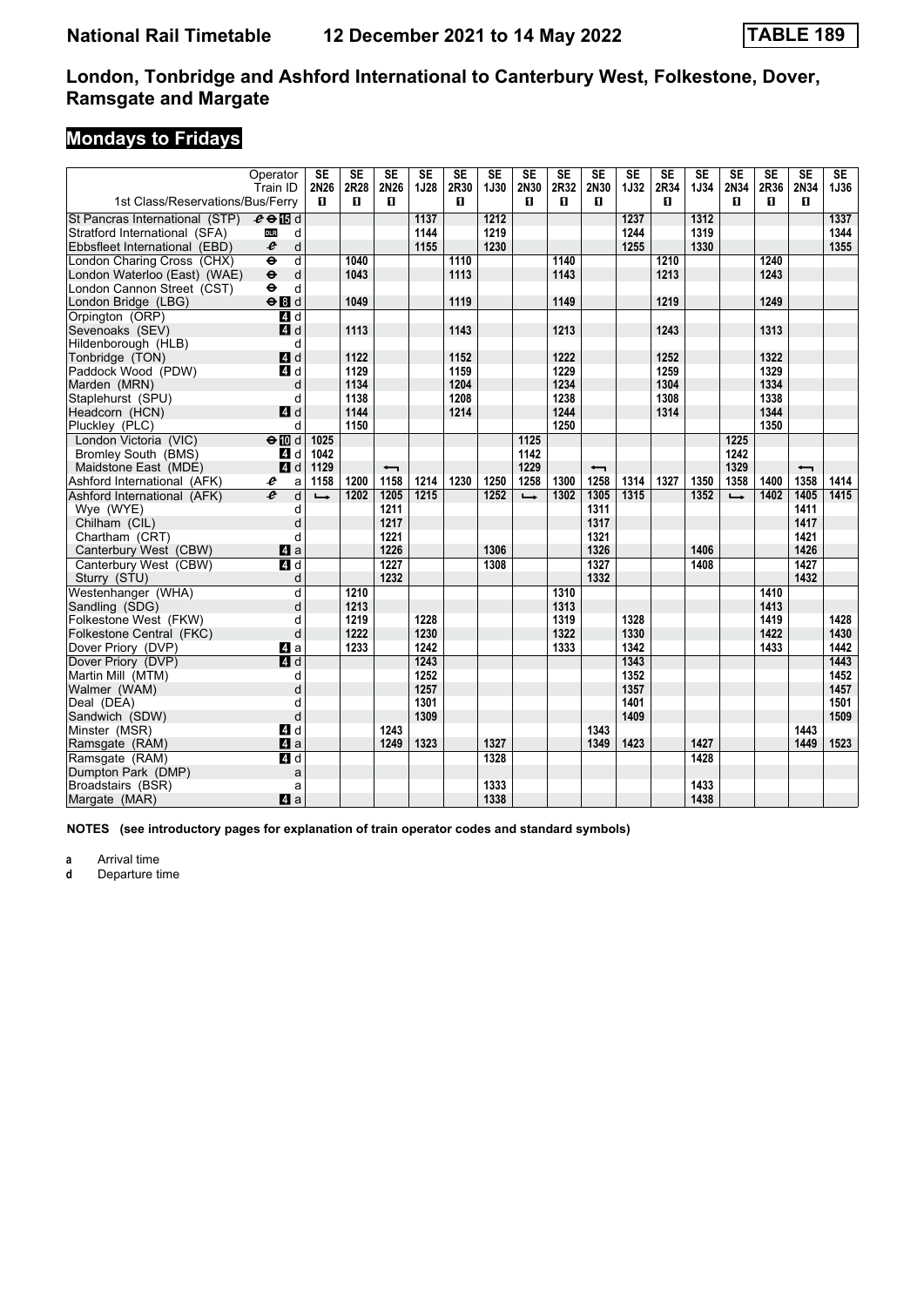# **Mondays to Fridays**

|                                                       | Operator<br>Train ID                           | <b>SE</b><br>2R38 | $\overline{\text{SE}}$<br><b>1J38</b> | $\overline{\text{SE}}$<br>2R99 | $\overline{\text{SE}}$<br>2N38 | $\overline{\text{SE}}$<br>2R40 | $\overline{\text{SE}}$<br>2N38 | $\overline{\text{SE}}$<br>1J40 | $\overline{\text{SE}}$<br>2R40 | $\overline{\text{SE}}$<br>2R42 | $\overline{\text{SE}}$<br>1J42 | $\overline{\text{SE}}$<br>2N42 | $\overline{\text{SE}}$<br>2R44 | $\overline{\text{SE}}$<br>2N42 | $\overline{\text{SE}}$<br>1J44 | $\overline{\text{SE}}$<br>2R44 | $\overline{\text{SE}}$<br>2R46 |
|-------------------------------------------------------|------------------------------------------------|-------------------|---------------------------------------|--------------------------------|--------------------------------|--------------------------------|--------------------------------|--------------------------------|--------------------------------|--------------------------------|--------------------------------|--------------------------------|--------------------------------|--------------------------------|--------------------------------|--------------------------------|--------------------------------|
| Days of operation/Notes                               |                                                |                   |                                       | A                              |                                |                                |                                |                                |                                |                                |                                |                                |                                |                                |                                |                                |                                |
| 1st Class/Reservations/Bus/Ferry                      |                                                | П.                |                                       | $\mathbf{u}$                   | П                              | п                              | $\mathbf{u}$                   |                                | П.                             | O.                             |                                | $\mathbf{u}$                   | п                              | п                              |                                | п                              | 0.                             |
| St Pancras International (STP) $e \oplus \boxtimes d$ |                                                |                   | 1412                                  |                                |                                |                                |                                | 1437                           |                                |                                | 1512                           |                                |                                |                                | 1537                           |                                |                                |
| Stratford International (SFA)                         | <b>DLR</b><br>d                                |                   | 1419                                  |                                |                                |                                |                                | 1444                           |                                |                                | 1519                           |                                |                                |                                | 1544                           |                                |                                |
| Ebbsfleet International (EBD)                         | d<br>e                                         |                   | 1430                                  |                                |                                |                                |                                | 1455                           |                                |                                | 1530                           |                                |                                |                                | 1555                           |                                |                                |
| London Charing Cross (CHX)                            | $\overline{\mathbf{e}}$<br>d                   | 1310              |                                       |                                |                                | 1340                           |                                |                                |                                | 1410                           |                                |                                | 1440                           |                                |                                |                                | 1510                           |
| London Waterloo (East) (WAE)                          | d<br>$\ddot{\boldsymbol{\Theta}}$<br>$\bullet$ | 1313              |                                       |                                |                                | 1343                           |                                |                                |                                | 1413                           |                                |                                | 1443                           |                                |                                |                                | 1513                           |
| London Cannon Street (CST)<br>London Bridge (LBG)     | d<br>$\Theta$ $d$                              | 1319              |                                       |                                |                                | 1349                           |                                |                                |                                | 1419                           |                                |                                | 1449                           |                                |                                |                                | 1519                           |
| Orpington (ORP)                                       | 4d                                             |                   |                                       |                                |                                |                                |                                |                                |                                |                                |                                |                                |                                |                                |                                |                                |                                |
| Sevenoaks (SEV)                                       | 4 d                                            | 1343              |                                       |                                |                                | 1413                           |                                |                                |                                | 1443                           |                                |                                | 1513                           |                                |                                |                                | 1543                           |
| Hildenborough (HLB)                                   | d                                              |                   |                                       |                                |                                |                                |                                |                                |                                |                                |                                |                                |                                |                                |                                |                                |                                |
| Tonbridge (TON)                                       | 4d                                             | 1352              |                                       |                                |                                | 1422                           |                                |                                |                                | 1452                           |                                |                                | 1522                           |                                |                                |                                | 1552                           |
| Paddock Wood (PDW)                                    | 4 d                                            | 1359              |                                       |                                |                                | 1429                           |                                |                                |                                | 1459                           |                                |                                | 1529                           |                                |                                |                                | 1559                           |
| Marden (MRN)                                          | d                                              | 1404              |                                       |                                |                                | 1434                           |                                |                                |                                | 1504                           |                                |                                | 1534                           |                                |                                |                                | 1604                           |
| Staplehurst (SPU)                                     | d                                              | 1408              |                                       |                                |                                | 1438                           |                                |                                |                                | 1508                           |                                |                                | 1538                           |                                |                                |                                | 1608                           |
| Headcorn (HCN)                                        | 4 d                                            | 1414              |                                       |                                |                                | 1444                           |                                |                                |                                | 1514                           |                                |                                | 1544                           |                                |                                |                                | 1614                           |
| Pluckley (PLC)                                        | d                                              |                   |                                       |                                |                                | 1450                           |                                |                                |                                |                                |                                |                                | 1550                           |                                |                                |                                | 1620                           |
| London Victoria (VIC)<br><b>Bromley South (BMS)</b>   | $\Theta$ $\blacksquare$ d<br>4d                |                   |                                       |                                | 1325<br>1342                   |                                |                                |                                |                                |                                |                                | 1425<br>1442                   |                                |                                |                                |                                |                                |
| Maidstone East (MDE)                                  | 4 d                                            |                   |                                       |                                | 1429                           |                                | $\overline{\phantom{0}}$       |                                |                                |                                |                                | 1529                           |                                | $\overline{\phantom{0}}$       |                                |                                |                                |
| Ashford International (AFK)                           | e<br>a                                         | 1430              | 1450                                  |                                | 1458                           | 1500                           | 1458                           | 1514                           |                                | 1530                           | 1550                           | 1558                           | 1600                           | 1558                           | 1614                           |                                | 1630                           |
| Ashford International (AFK)                           | $\boldsymbol{e}$<br>d                          |                   | 1452                                  |                                | $\rightarrow$                  | 1502                           | 1505                           | 1515                           |                                |                                | 1552                           | $\rightarrow$                  | 1602                           | 1605                           | 1615                           |                                | 1632                           |
| Wye (WYE)                                             | d                                              |                   |                                       |                                |                                |                                | 1511                           |                                |                                |                                |                                |                                |                                | 1611                           |                                |                                | 1638                           |
| Chilham (CIL)                                         | d                                              |                   |                                       |                                |                                |                                | 1517                           |                                |                                |                                |                                |                                |                                | 1617                           |                                |                                | 1644                           |
| Chartham (CRT)                                        | d                                              |                   |                                       |                                |                                |                                | 1521                           |                                |                                |                                |                                |                                |                                | 1621                           |                                |                                | 1648                           |
| Canterbury West (CBW)                                 | Z1 a                                           |                   | 1506                                  |                                |                                |                                | 1526                           |                                |                                |                                | 1606                           |                                |                                | 1626                           |                                |                                | 1653                           |
| Canterbury West (CBW)                                 | $\overline{a}$ d                               |                   | 1508                                  |                                |                                |                                | $\frac{1527}{2}$               |                                |                                |                                | 1608                           |                                |                                | 1627                           |                                |                                | 1654                           |
| Sturry (STU)                                          | d                                              |                   |                                       |                                |                                |                                | 1532                           |                                |                                |                                |                                |                                |                                | 1632                           |                                |                                | 1658                           |
| Westenhanger (WHA)<br>Sandling (SDG)                  | d<br>d                                         |                   |                                       |                                |                                | 1510<br>1513                   |                                |                                |                                |                                |                                |                                | 1610<br>1613                   |                                |                                |                                |                                |
| Folkestone West (FKW)                                 | d                                              |                   |                                       |                                |                                | 1519                           |                                | 1527                           |                                |                                |                                |                                | 1619                           |                                | 1627                           |                                |                                |
| Folkestone Central (FKC)                              | d                                              |                   |                                       |                                |                                | 1522                           |                                | 1530                           | $\overline{\phantom{0}}$       |                                |                                |                                | 1622                           |                                | 1630                           | $\overline{\phantom{0}}$       |                                |
| Dover Priory (DVP)                                    | ZI a                                           |                   |                                       |                                |                                | 1533                           |                                | 1540                           | 1533                           |                                |                                |                                | 1636                           |                                | 1640                           | 1636                           |                                |
| Dover Priory (DVP)                                    | 4d                                             |                   |                                       | 1524                           |                                | $\rightarrow$                  |                                |                                | 1545                           |                                |                                |                                | $\rightarrow$                  |                                |                                | 1645                           |                                |
| Martin Mill (MTM)                                     | d                                              |                   |                                       | 1533                           |                                |                                |                                |                                | 1554                           |                                |                                |                                |                                |                                |                                | 1654                           |                                |
| Walmer (WAM)                                          | d                                              |                   |                                       | 1537                           |                                |                                |                                |                                | 1558                           |                                |                                |                                |                                |                                |                                | 1658                           |                                |
| Deal (DEA)                                            | d                                              |                   |                                       | 1541                           |                                |                                |                                |                                | 1602                           |                                |                                |                                |                                |                                |                                | 1702                           |                                |
| Sandwich (SDW)                                        | d                                              |                   |                                       | 1550                           |                                |                                |                                |                                | 1609                           |                                |                                |                                |                                |                                |                                | 1709                           |                                |
| Minster (MSR)                                         | 4d                                             |                   |                                       | 1602                           |                                |                                | 1543                           |                                |                                |                                | 1627                           |                                |                                | 1643                           |                                |                                | 1709                           |
| Ramsgate (RAM)<br>Ramsgate (RAM)                      | ZI a<br>$\overline{a}$ d                       |                   | 1527<br>1528                          | 1607<br>1608                   |                                |                                | 1549                           |                                | 1623                           |                                | 1628                           |                                |                                | 1649                           |                                | 1723                           | 1715                           |
| Dumpton Park (DMP)                                    | a                                              |                   |                                       | 1611                           |                                |                                |                                |                                |                                |                                |                                |                                |                                |                                |                                |                                |                                |
| Broadstairs (BSR)                                     | a                                              |                   | 1533                                  | 1614                           |                                |                                |                                |                                |                                |                                | 1633                           |                                |                                |                                |                                |                                |                                |
| Margate (MAR)                                         | $\blacksquare$ a                               |                   | 1538                                  | 1619                           |                                |                                |                                |                                |                                |                                | 1638                           |                                |                                |                                |                                |                                |                                |

**NOTES (see introductory pages for explanation of train operator codes and standard symbols)**

**a** Arrival time

**d** Departure time

**A** To Faversham, see table 188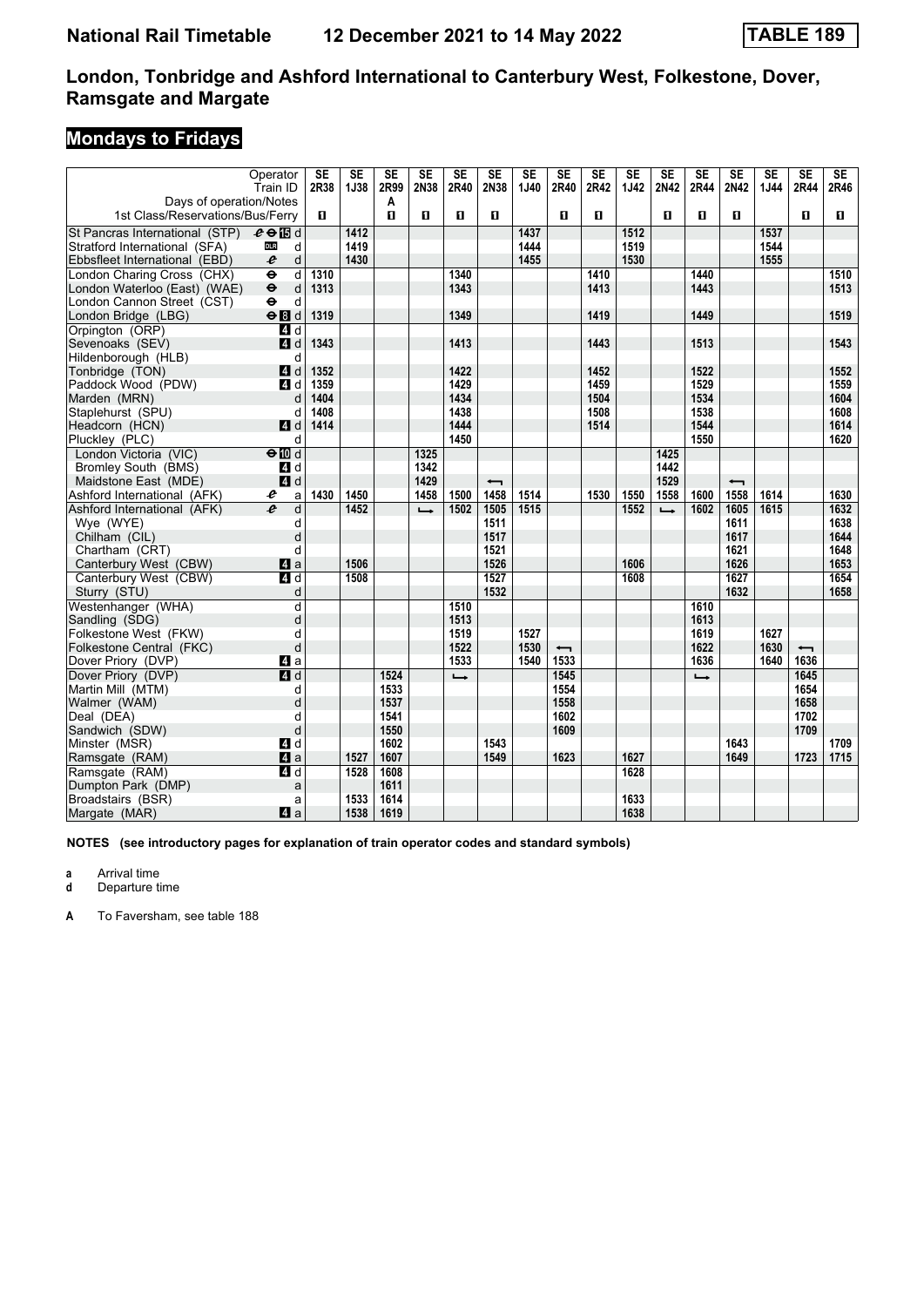# **Mondays to Fridays**

| 1J46<br>2N46<br>2R48<br>2N46<br><b>1J48</b><br>2R48<br>1J84<br>2R50<br>1J50<br>1J86<br>2N50<br>2R52<br>2N50<br><b>1J52</b><br>2R54<br>1J54<br>Train ID<br>1st Class/Reservations/Bus/Ferry<br>п<br>п<br>п<br>п<br>п<br>п<br>0<br>0<br>п<br>1634<br>1650<br>1707<br>1720<br>1737<br>1807<br>St Pancras International (STP)<br>$e \oplus \mathbb{E}$ d<br>1610<br>1617<br>1641<br>1657<br>1714<br>1727<br>1744<br>1814<br>Stratford International (SFA)<br><b>DLR</b><br>d<br>1725<br>1825<br>$\boldsymbol{\ell}$<br>1628<br>1652<br>1755<br>Ebbsfleet International (EBD)<br>d<br>London Charing Cross (CHX)<br>$\overline{\mathbf{e}}$<br>d<br>1540<br>1610<br>1640<br>1710<br>$\ddot{\boldsymbol{\Theta}}$<br>d<br>London Waterloo (East) (WAE)<br>1543<br>1613<br>1643<br>1713<br>d<br>London Cannon Street (CST)<br>$\ddot{\phantom{1}}$<br>$\Theta$ $d$<br>1549<br>1619<br>1649<br>1719<br>London Bridge (LBG)<br>$\overline{a}$ d<br>Orpington (ORP)<br>$A$ d<br>1613<br>1643<br>1714<br>1744<br>Sevenoaks (SEV)<br>Hildenborough (HLB)<br>d<br>4d<br>1622<br>1652<br>1723<br>1753<br>Tonbridge (TON)<br>Paddock Wood (PDW)<br>4d<br>1629<br>1659<br>1730<br>1800<br>1634<br>Marden (MRN)<br>1705<br>1736<br>1806<br>d<br>1638<br>1709<br>Staplehurst (SPU)<br>d<br>1740<br>1810<br>4d<br>1644<br>1715<br>1746<br>1816<br>Headcorn (HCN)<br>1650<br>1721<br>1753<br>Pluckley (PLC)<br>d<br>1822<br>London Victoria (VIC)<br>$\Theta$ $\blacksquare$ d<br>1525<br>1625<br>4 d<br><b>Bromley South (BMS)</b><br>1542<br>1642<br>4d<br>1624<br>1724<br>Maidstone East (MDE)<br>$\overline{\phantom{0}}$<br>$\overline{\phantom{0}}$<br>1700<br>1711<br>1730<br>1744<br>1754<br>1801<br>1831<br>1844<br>Ashford International (AFK)<br>e<br>1648<br>1658<br>1658<br>1724<br>1758<br>1758<br>1814<br>a<br>$\overline{e}$<br>1702<br>1705<br>1715<br>1732<br>1756<br>1805<br>1835<br>1845<br>Ashford International (AFK)<br>d<br>1652<br>1726<br>1746<br>1803<br>1815<br>$\rightarrow$<br>$\rightarrow$<br>Wye (WYE)<br>1711<br>1738<br>1811<br>1841<br>d<br>1717<br>Chilham (CIL)<br>d<br>1744<br>1817<br>1847<br>Chartham (CRT)<br>1721<br>1748<br>1821<br>1851<br>d<br>1726<br>1753<br>1706<br>1740<br>1810<br>1826<br>1856<br>Canterbury West (CBW)<br>ZI a<br>1727<br>1827<br>1708<br>1754<br>1857<br>Canterbury West (CBW)<br>1742<br>1811<br>4 d<br>1732<br>1758<br>1832<br>1901<br>Sturry (STU)<br>d |
|-------------------------------------------------------------------------------------------------------------------------------------------------------------------------------------------------------------------------------------------------------------------------------------------------------------------------------------------------------------------------------------------------------------------------------------------------------------------------------------------------------------------------------------------------------------------------------------------------------------------------------------------------------------------------------------------------------------------------------------------------------------------------------------------------------------------------------------------------------------------------------------------------------------------------------------------------------------------------------------------------------------------------------------------------------------------------------------------------------------------------------------------------------------------------------------------------------------------------------------------------------------------------------------------------------------------------------------------------------------------------------------------------------------------------------------------------------------------------------------------------------------------------------------------------------------------------------------------------------------------------------------------------------------------------------------------------------------------------------------------------------------------------------------------------------------------------------------------------------------------------------------------------------------------------------------------------------------------------------------------------------------------------------------------------------------------------------------------------------------------------------------------------------------------------------------------------------------------------------------------------------------------------------------------------------------------------------------------------------------------------------------------------------------|
|                                                                                                                                                                                                                                                                                                                                                                                                                                                                                                                                                                                                                                                                                                                                                                                                                                                                                                                                                                                                                                                                                                                                                                                                                                                                                                                                                                                                                                                                                                                                                                                                                                                                                                                                                                                                                                                                                                                                                                                                                                                                                                                                                                                                                                                                                                                                                                                                             |
|                                                                                                                                                                                                                                                                                                                                                                                                                                                                                                                                                                                                                                                                                                                                                                                                                                                                                                                                                                                                                                                                                                                                                                                                                                                                                                                                                                                                                                                                                                                                                                                                                                                                                                                                                                                                                                                                                                                                                                                                                                                                                                                                                                                                                                                                                                                                                                                                             |
|                                                                                                                                                                                                                                                                                                                                                                                                                                                                                                                                                                                                                                                                                                                                                                                                                                                                                                                                                                                                                                                                                                                                                                                                                                                                                                                                                                                                                                                                                                                                                                                                                                                                                                                                                                                                                                                                                                                                                                                                                                                                                                                                                                                                                                                                                                                                                                                                             |
|                                                                                                                                                                                                                                                                                                                                                                                                                                                                                                                                                                                                                                                                                                                                                                                                                                                                                                                                                                                                                                                                                                                                                                                                                                                                                                                                                                                                                                                                                                                                                                                                                                                                                                                                                                                                                                                                                                                                                                                                                                                                                                                                                                                                                                                                                                                                                                                                             |
|                                                                                                                                                                                                                                                                                                                                                                                                                                                                                                                                                                                                                                                                                                                                                                                                                                                                                                                                                                                                                                                                                                                                                                                                                                                                                                                                                                                                                                                                                                                                                                                                                                                                                                                                                                                                                                                                                                                                                                                                                                                                                                                                                                                                                                                                                                                                                                                                             |
|                                                                                                                                                                                                                                                                                                                                                                                                                                                                                                                                                                                                                                                                                                                                                                                                                                                                                                                                                                                                                                                                                                                                                                                                                                                                                                                                                                                                                                                                                                                                                                                                                                                                                                                                                                                                                                                                                                                                                                                                                                                                                                                                                                                                                                                                                                                                                                                                             |
|                                                                                                                                                                                                                                                                                                                                                                                                                                                                                                                                                                                                                                                                                                                                                                                                                                                                                                                                                                                                                                                                                                                                                                                                                                                                                                                                                                                                                                                                                                                                                                                                                                                                                                                                                                                                                                                                                                                                                                                                                                                                                                                                                                                                                                                                                                                                                                                                             |
|                                                                                                                                                                                                                                                                                                                                                                                                                                                                                                                                                                                                                                                                                                                                                                                                                                                                                                                                                                                                                                                                                                                                                                                                                                                                                                                                                                                                                                                                                                                                                                                                                                                                                                                                                                                                                                                                                                                                                                                                                                                                                                                                                                                                                                                                                                                                                                                                             |
|                                                                                                                                                                                                                                                                                                                                                                                                                                                                                                                                                                                                                                                                                                                                                                                                                                                                                                                                                                                                                                                                                                                                                                                                                                                                                                                                                                                                                                                                                                                                                                                                                                                                                                                                                                                                                                                                                                                                                                                                                                                                                                                                                                                                                                                                                                                                                                                                             |
|                                                                                                                                                                                                                                                                                                                                                                                                                                                                                                                                                                                                                                                                                                                                                                                                                                                                                                                                                                                                                                                                                                                                                                                                                                                                                                                                                                                                                                                                                                                                                                                                                                                                                                                                                                                                                                                                                                                                                                                                                                                                                                                                                                                                                                                                                                                                                                                                             |
|                                                                                                                                                                                                                                                                                                                                                                                                                                                                                                                                                                                                                                                                                                                                                                                                                                                                                                                                                                                                                                                                                                                                                                                                                                                                                                                                                                                                                                                                                                                                                                                                                                                                                                                                                                                                                                                                                                                                                                                                                                                                                                                                                                                                                                                                                                                                                                                                             |
|                                                                                                                                                                                                                                                                                                                                                                                                                                                                                                                                                                                                                                                                                                                                                                                                                                                                                                                                                                                                                                                                                                                                                                                                                                                                                                                                                                                                                                                                                                                                                                                                                                                                                                                                                                                                                                                                                                                                                                                                                                                                                                                                                                                                                                                                                                                                                                                                             |
|                                                                                                                                                                                                                                                                                                                                                                                                                                                                                                                                                                                                                                                                                                                                                                                                                                                                                                                                                                                                                                                                                                                                                                                                                                                                                                                                                                                                                                                                                                                                                                                                                                                                                                                                                                                                                                                                                                                                                                                                                                                                                                                                                                                                                                                                                                                                                                                                             |
|                                                                                                                                                                                                                                                                                                                                                                                                                                                                                                                                                                                                                                                                                                                                                                                                                                                                                                                                                                                                                                                                                                                                                                                                                                                                                                                                                                                                                                                                                                                                                                                                                                                                                                                                                                                                                                                                                                                                                                                                                                                                                                                                                                                                                                                                                                                                                                                                             |
|                                                                                                                                                                                                                                                                                                                                                                                                                                                                                                                                                                                                                                                                                                                                                                                                                                                                                                                                                                                                                                                                                                                                                                                                                                                                                                                                                                                                                                                                                                                                                                                                                                                                                                                                                                                                                                                                                                                                                                                                                                                                                                                                                                                                                                                                                                                                                                                                             |
|                                                                                                                                                                                                                                                                                                                                                                                                                                                                                                                                                                                                                                                                                                                                                                                                                                                                                                                                                                                                                                                                                                                                                                                                                                                                                                                                                                                                                                                                                                                                                                                                                                                                                                                                                                                                                                                                                                                                                                                                                                                                                                                                                                                                                                                                                                                                                                                                             |
|                                                                                                                                                                                                                                                                                                                                                                                                                                                                                                                                                                                                                                                                                                                                                                                                                                                                                                                                                                                                                                                                                                                                                                                                                                                                                                                                                                                                                                                                                                                                                                                                                                                                                                                                                                                                                                                                                                                                                                                                                                                                                                                                                                                                                                                                                                                                                                                                             |
|                                                                                                                                                                                                                                                                                                                                                                                                                                                                                                                                                                                                                                                                                                                                                                                                                                                                                                                                                                                                                                                                                                                                                                                                                                                                                                                                                                                                                                                                                                                                                                                                                                                                                                                                                                                                                                                                                                                                                                                                                                                                                                                                                                                                                                                                                                                                                                                                             |
|                                                                                                                                                                                                                                                                                                                                                                                                                                                                                                                                                                                                                                                                                                                                                                                                                                                                                                                                                                                                                                                                                                                                                                                                                                                                                                                                                                                                                                                                                                                                                                                                                                                                                                                                                                                                                                                                                                                                                                                                                                                                                                                                                                                                                                                                                                                                                                                                             |
|                                                                                                                                                                                                                                                                                                                                                                                                                                                                                                                                                                                                                                                                                                                                                                                                                                                                                                                                                                                                                                                                                                                                                                                                                                                                                                                                                                                                                                                                                                                                                                                                                                                                                                                                                                                                                                                                                                                                                                                                                                                                                                                                                                                                                                                                                                                                                                                                             |
|                                                                                                                                                                                                                                                                                                                                                                                                                                                                                                                                                                                                                                                                                                                                                                                                                                                                                                                                                                                                                                                                                                                                                                                                                                                                                                                                                                                                                                                                                                                                                                                                                                                                                                                                                                                                                                                                                                                                                                                                                                                                                                                                                                                                                                                                                                                                                                                                             |
|                                                                                                                                                                                                                                                                                                                                                                                                                                                                                                                                                                                                                                                                                                                                                                                                                                                                                                                                                                                                                                                                                                                                                                                                                                                                                                                                                                                                                                                                                                                                                                                                                                                                                                                                                                                                                                                                                                                                                                                                                                                                                                                                                                                                                                                                                                                                                                                                             |
|                                                                                                                                                                                                                                                                                                                                                                                                                                                                                                                                                                                                                                                                                                                                                                                                                                                                                                                                                                                                                                                                                                                                                                                                                                                                                                                                                                                                                                                                                                                                                                                                                                                                                                                                                                                                                                                                                                                                                                                                                                                                                                                                                                                                                                                                                                                                                                                                             |
|                                                                                                                                                                                                                                                                                                                                                                                                                                                                                                                                                                                                                                                                                                                                                                                                                                                                                                                                                                                                                                                                                                                                                                                                                                                                                                                                                                                                                                                                                                                                                                                                                                                                                                                                                                                                                                                                                                                                                                                                                                                                                                                                                                                                                                                                                                                                                                                                             |
|                                                                                                                                                                                                                                                                                                                                                                                                                                                                                                                                                                                                                                                                                                                                                                                                                                                                                                                                                                                                                                                                                                                                                                                                                                                                                                                                                                                                                                                                                                                                                                                                                                                                                                                                                                                                                                                                                                                                                                                                                                                                                                                                                                                                                                                                                                                                                                                                             |
|                                                                                                                                                                                                                                                                                                                                                                                                                                                                                                                                                                                                                                                                                                                                                                                                                                                                                                                                                                                                                                                                                                                                                                                                                                                                                                                                                                                                                                                                                                                                                                                                                                                                                                                                                                                                                                                                                                                                                                                                                                                                                                                                                                                                                                                                                                                                                                                                             |
|                                                                                                                                                                                                                                                                                                                                                                                                                                                                                                                                                                                                                                                                                                                                                                                                                                                                                                                                                                                                                                                                                                                                                                                                                                                                                                                                                                                                                                                                                                                                                                                                                                                                                                                                                                                                                                                                                                                                                                                                                                                                                                                                                                                                                                                                                                                                                                                                             |
|                                                                                                                                                                                                                                                                                                                                                                                                                                                                                                                                                                                                                                                                                                                                                                                                                                                                                                                                                                                                                                                                                                                                                                                                                                                                                                                                                                                                                                                                                                                                                                                                                                                                                                                                                                                                                                                                                                                                                                                                                                                                                                                                                                                                                                                                                                                                                                                                             |
|                                                                                                                                                                                                                                                                                                                                                                                                                                                                                                                                                                                                                                                                                                                                                                                                                                                                                                                                                                                                                                                                                                                                                                                                                                                                                                                                                                                                                                                                                                                                                                                                                                                                                                                                                                                                                                                                                                                                                                                                                                                                                                                                                                                                                                                                                                                                                                                                             |
| 1710<br>1811<br>Westenhanger (WHA)<br>d                                                                                                                                                                                                                                                                                                                                                                                                                                                                                                                                                                                                                                                                                                                                                                                                                                                                                                                                                                                                                                                                                                                                                                                                                                                                                                                                                                                                                                                                                                                                                                                                                                                                                                                                                                                                                                                                                                                                                                                                                                                                                                                                                                                                                                                                                                                                                                     |
| d<br>1713<br>1814<br>Sandling (SDG)                                                                                                                                                                                                                                                                                                                                                                                                                                                                                                                                                                                                                                                                                                                                                                                                                                                                                                                                                                                                                                                                                                                                                                                                                                                                                                                                                                                                                                                                                                                                                                                                                                                                                                                                                                                                                                                                                                                                                                                                                                                                                                                                                                                                                                                                                                                                                                         |
| 1727<br>Folkestone West (FKW)<br>d<br>1719<br>1759<br>1819<br>1828<br>1858                                                                                                                                                                                                                                                                                                                                                                                                                                                                                                                                                                                                                                                                                                                                                                                                                                                                                                                                                                                                                                                                                                                                                                                                                                                                                                                                                                                                                                                                                                                                                                                                                                                                                                                                                                                                                                                                                                                                                                                                                                                                                                                                                                                                                                                                                                                                  |
| d<br>Folkestone Central (FKC)<br>1722<br>1730<br>1802<br>1822<br>1833<br>1903<br>$\overline{\phantom{0}}$                                                                                                                                                                                                                                                                                                                                                                                                                                                                                                                                                                                                                                                                                                                                                                                                                                                                                                                                                                                                                                                                                                                                                                                                                                                                                                                                                                                                                                                                                                                                                                                                                                                                                                                                                                                                                                                                                                                                                                                                                                                                                                                                                                                                                                                                                                   |
| 1832<br>1913<br>Dover Priory (DVP)<br>ZI a<br>1733<br>1740<br>1733<br>1816<br>1844                                                                                                                                                                                                                                                                                                                                                                                                                                                                                                                                                                                                                                                                                                                                                                                                                                                                                                                                                                                                                                                                                                                                                                                                                                                                                                                                                                                                                                                                                                                                                                                                                                                                                                                                                                                                                                                                                                                                                                                                                                                                                                                                                                                                                                                                                                                          |
| 1833<br>1845<br>1914<br>Dover Priory (DVP)<br>4d<br>1745<br>$\rightarrow$                                                                                                                                                                                                                                                                                                                                                                                                                                                                                                                                                                                                                                                                                                                                                                                                                                                                                                                                                                                                                                                                                                                                                                                                                                                                                                                                                                                                                                                                                                                                                                                                                                                                                                                                                                                                                                                                                                                                                                                                                                                                                                                                                                                                                                                                                                                                   |
| Martin Mill (MTM)<br>1842<br>1923<br>d<br>1754<br>1854                                                                                                                                                                                                                                                                                                                                                                                                                                                                                                                                                                                                                                                                                                                                                                                                                                                                                                                                                                                                                                                                                                                                                                                                                                                                                                                                                                                                                                                                                                                                                                                                                                                                                                                                                                                                                                                                                                                                                                                                                                                                                                                                                                                                                                                                                                                                                      |
| 1758<br>d<br>1847<br>1859<br>1928<br>Walmer (WAM)                                                                                                                                                                                                                                                                                                                                                                                                                                                                                                                                                                                                                                                                                                                                                                                                                                                                                                                                                                                                                                                                                                                                                                                                                                                                                                                                                                                                                                                                                                                                                                                                                                                                                                                                                                                                                                                                                                                                                                                                                                                                                                                                                                                                                                                                                                                                                           |
| 1932<br>1802<br>1851<br>1903<br>Deal (DEA)<br>d                                                                                                                                                                                                                                                                                                                                                                                                                                                                                                                                                                                                                                                                                                                                                                                                                                                                                                                                                                                                                                                                                                                                                                                                                                                                                                                                                                                                                                                                                                                                                                                                                                                                                                                                                                                                                                                                                                                                                                                                                                                                                                                                                                                                                                                                                                                                                             |
| d<br>1809<br>1941a<br>Sandwich (SDW)<br>1858<br>1910                                                                                                                                                                                                                                                                                                                                                                                                                                                                                                                                                                                                                                                                                                                                                                                                                                                                                                                                                                                                                                                                                                                                                                                                                                                                                                                                                                                                                                                                                                                                                                                                                                                                                                                                                                                                                                                                                                                                                                                                                                                                                                                                                                                                                                                                                                                                                        |
| 4d<br>1845<br>1912<br>Minster (MSR)<br>1743<br>1810                                                                                                                                                                                                                                                                                                                                                                                                                                                                                                                                                                                                                                                                                                                                                                                                                                                                                                                                                                                                                                                                                                                                                                                                                                                                                                                                                                                                                                                                                                                                                                                                                                                                                                                                                                                                                                                                                                                                                                                                                                                                                                                                                                                                                                                                                                                                                         |
| 1727<br>1823<br>1818<br>1830<br>1912<br>1925<br>4a<br>1749<br>1800<br>1851<br>1922<br>Ramsgate (RAM)                                                                                                                                                                                                                                                                                                                                                                                                                                                                                                                                                                                                                                                                                                                                                                                                                                                                                                                                                                                                                                                                                                                                                                                                                                                                                                                                                                                                                                                                                                                                                                                                                                                                                                                                                                                                                                                                                                                                                                                                                                                                                                                                                                                                                                                                                                        |
| 4d<br>1728<br>1831<br>Ramsgate (RAM)<br>1801                                                                                                                                                                                                                                                                                                                                                                                                                                                                                                                                                                                                                                                                                                                                                                                                                                                                                                                                                                                                                                                                                                                                                                                                                                                                                                                                                                                                                                                                                                                                                                                                                                                                                                                                                                                                                                                                                                                                                                                                                                                                                                                                                                                                                                                                                                                                                                |
| Dumpton Park (DMP)<br>a                                                                                                                                                                                                                                                                                                                                                                                                                                                                                                                                                                                                                                                                                                                                                                                                                                                                                                                                                                                                                                                                                                                                                                                                                                                                                                                                                                                                                                                                                                                                                                                                                                                                                                                                                                                                                                                                                                                                                                                                                                                                                                                                                                                                                                                                                                                                                                                     |
| 1733<br>Broadstairs (BSR)<br>1806<br>1836<br>a                                                                                                                                                                                                                                                                                                                                                                                                                                                                                                                                                                                                                                                                                                                                                                                                                                                                                                                                                                                                                                                                                                                                                                                                                                                                                                                                                                                                                                                                                                                                                                                                                                                                                                                                                                                                                                                                                                                                                                                                                                                                                                                                                                                                                                                                                                                                                              |
| ZI a<br>1738<br>1814<br>1844<br>Margate (MAR)                                                                                                                                                                                                                                                                                                                                                                                                                                                                                                                                                                                                                                                                                                                                                                                                                                                                                                                                                                                                                                                                                                                                                                                                                                                                                                                                                                                                                                                                                                                                                                                                                                                                                                                                                                                                                                                                                                                                                                                                                                                                                                                                                                                                                                                                                                                                                               |

**NOTES (see introductory pages for explanation of train operator codes and standard symbols)**

**a** Arrival time<br>**d** Departure ti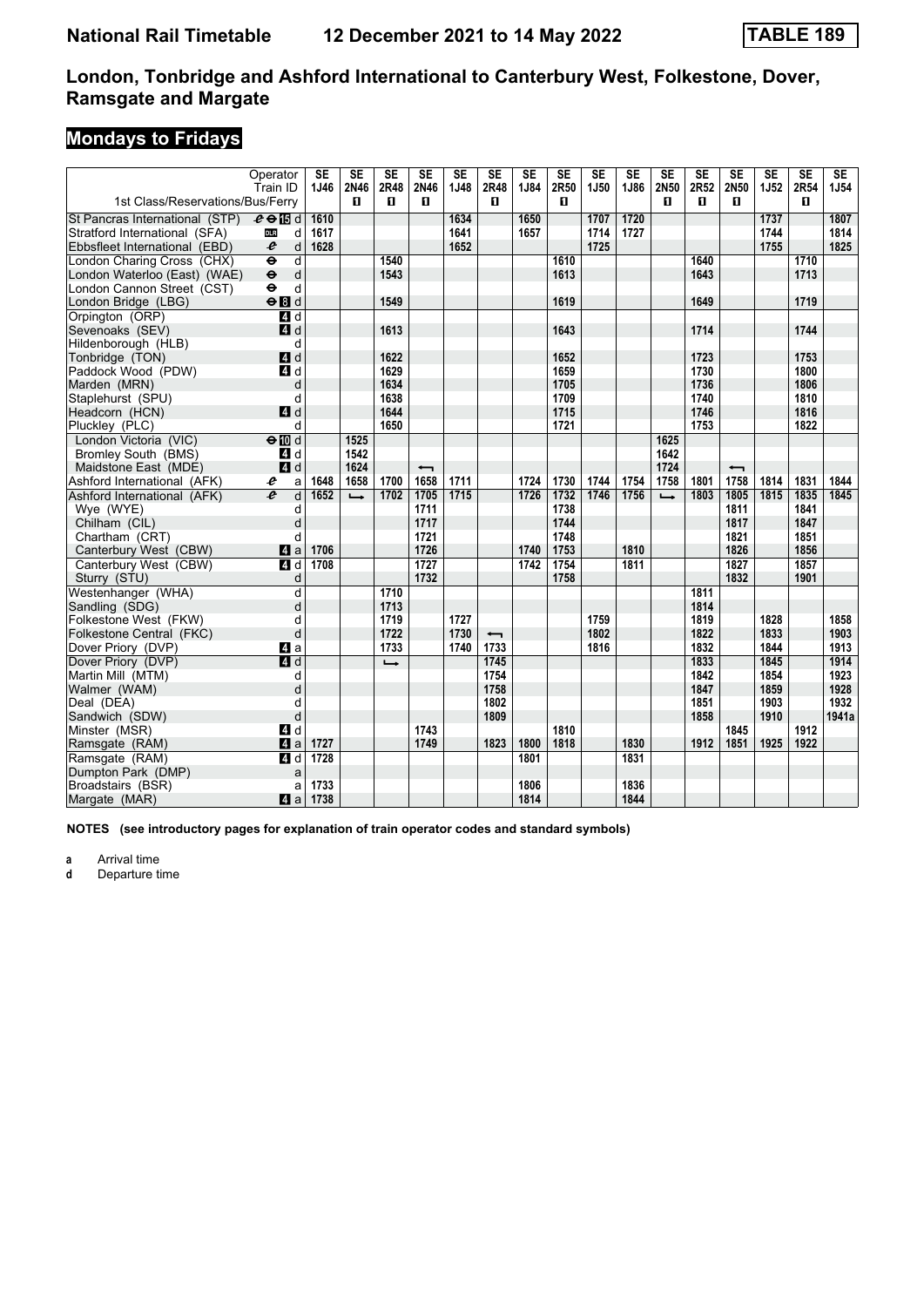# **Mondays to Fridays**

|                                  | Operator                                           | <b>SE</b> | $\overline{\text{SE}}$ | $\overline{\text{SE}}$ | $\overline{\text{SE}}$ | $\overline{\text{SE}}$ | $\overline{\text{SE}}$   | $\overline{\text{SE}}$ | $\overline{\text{SE}}$ | $\overline{\text{SE}}$ | $\overline{\text{SE}}$ | $\overline{\text{SE}}$ | $\overline{\text{SE}}$ | $\overline{\text{SE}}$   | $\overline{\text{SE}}$ | SE                       | SE   |
|----------------------------------|----------------------------------------------------|-----------|------------------------|------------------------|------------------------|------------------------|--------------------------|------------------------|------------------------|------------------------|------------------------|------------------------|------------------------|--------------------------|------------------------|--------------------------|------|
|                                  | Train ID                                           | 1J88      | 2R91                   | 2N54                   | 2R56                   | <b>1J56</b>            | 2R56                     | 2R93                   | 2R58                   | <b>1J58</b>            | 2R95                   | 2N58                   | 2R60                   | 2N58                     | 1J60                   | 2R60                     | 2R62 |
| 1st Class/Reservations/Bus/Ferry |                                                    |           | п                      | п                      | 0                      |                        | п                        | п.                     | 0                      |                        | п                      | п                      | п                      | п                        |                        | п                        | П.   |
| St Pancras International (STP)   | $e \oplus \mathbb{E}$ d                            | 1820      |                        |                        |                        | 1834                   |                          |                        |                        | 1912                   |                        |                        |                        |                          | 1937                   |                          |      |
| Stratford International (SFA)    | <b>DLR</b><br>d                                    | 1827      |                        |                        |                        | 1841                   |                          |                        |                        | 1919                   |                        |                        |                        |                          | 1944                   |                          |      |
| Ebbsfleet International (EBD)    | $\boldsymbol{\ell}$<br>d                           |           |                        |                        |                        | 1852                   |                          |                        |                        | 1930                   |                        |                        |                        |                          | 1955                   |                          |      |
| London Charing Cross (CHX)       | $\overline{\mathsf{d}}$<br>$\overline{\mathbf{e}}$ |           |                        |                        | 1740                   |                        |                          |                        | 1810                   |                        |                        |                        | 1840                   |                          |                        |                          | 1910 |
| London Waterloo (East) (WAE)     | $\ddot{\boldsymbol{\theta}}$<br>d                  |           |                        |                        | 1743                   |                        |                          |                        | 1813                   |                        |                        |                        | 1843                   |                          |                        |                          | 1913 |
| London Cannon Street (CST)       | $\ddot{\bullet}$<br>d                              |           | 1730                   |                        |                        |                        |                          | 1802                   |                        |                        | 1830                   |                        |                        |                          |                        |                          |      |
| London Bridge (LBG)              | $\Theta$ $d$                                       |           | 1735                   |                        | 1749                   |                        |                          | 1807                   | 1819                   |                        | 1835                   |                        | 1849                   |                          |                        |                          | 1919 |
| Orpington (ORP)                  | $\overline{a}$ d                                   |           |                        |                        |                        |                        |                          |                        |                        |                        |                        |                        |                        |                          |                        |                          |      |
| Sevenoaks (SEV)                  | $A$ d                                              |           | 1802                   |                        | 1814                   |                        |                          | 1833                   | 1845                   |                        | 1902                   |                        | 1914                   |                          |                        |                          | 1943 |
| Hildenborough (HLB)              | d                                                  |           | 1808                   |                        |                        |                        |                          |                        |                        |                        |                        |                        |                        |                          |                        |                          |      |
| Tonbridge (TON)                  | 4d                                                 |           | 1813                   |                        | 1823                   |                        |                          | 1842                   | 1854                   |                        | 1911                   |                        | 1923                   |                          |                        |                          | 1952 |
| Paddock Wood (PDW)               | 4d                                                 |           | 1820                   |                        | 1830                   |                        |                          | 1849                   | 1901                   |                        | 1918                   |                        | 1930                   |                          |                        |                          | 1959 |
| Marden (MRN)                     | d                                                  |           | 1826                   |                        | 1836                   |                        |                          | 1855                   | 1907                   |                        | 1924                   |                        | 1936                   |                          |                        |                          | 2004 |
| Staplehurst (SPU)                | d                                                  |           | 1830                   |                        | 1840                   |                        |                          | 1859                   | 1911                   |                        | 1928                   |                        | 1940                   |                          |                        |                          | 2008 |
| Headcorn (HCN)                   | 4d                                                 |           | 1836                   |                        | 1846                   |                        |                          | 1905                   | 1917                   |                        | 1934                   |                        | 1946                   |                          |                        |                          | 2014 |
| Pluckley (PLC)                   | d                                                  |           | 1842                   |                        | 1853                   |                        |                          | 1911                   | 1923                   |                        | 1940                   |                        | 1952                   |                          |                        |                          | 2020 |
| London Victoria (VIC)            | $\Theta$ $\overline{m}$ d                          |           |                        | 1725                   |                        |                        |                          |                        |                        |                        |                        | 1825                   |                        |                          |                        |                          |      |
| <b>Bromley South (BMS)</b>       | 4 d                                                |           |                        | 1742                   |                        |                        |                          |                        |                        |                        |                        | 1842                   |                        |                          |                        |                          |      |
| Maidstone East (MDE)             | 4d                                                 |           |                        | 1827                   |                        |                        |                          |                        |                        |                        |                        | 1927                   |                        | $\overline{\phantom{0}}$ |                        |                          |      |
| Ashford International (AFK)      | e<br>a                                             | 1854      | 1854                   | 1859                   | 1903                   | 1911                   |                          | 1923                   | 1932                   | 1950                   | 1953                   | 2000                   | 2001                   | 2000                     | 2014                   |                          | 2030 |
| Ashford International (AFK)      | $\overline{e}$<br>d                                | 1856      |                        | 1906                   | 1905                   | 1915                   |                          |                        | 1934                   | 1952                   |                        | $\rightarrow$          | 2005                   | 2005                     | 2015                   |                          | 2032 |
| Wye (WYE)                        | d                                                  |           |                        | 1912                   |                        |                        |                          |                        | 1940                   |                        |                        |                        |                        | 2011                     |                        |                          | 2038 |
| Chilham (CIL)                    | d                                                  |           |                        | 1918                   |                        |                        |                          |                        | 1946                   |                        |                        |                        |                        | 2017                     |                        |                          | 2044 |
| Chartham (CRT)                   | d                                                  |           |                        | 1922                   |                        |                        |                          |                        | 1950                   |                        |                        |                        |                        | 2021                     |                        |                          | 2048 |
| Canterbury West (CBW)            | 4 a                                                | 1910      |                        | 1927                   |                        |                        |                          |                        | 1955                   | 2006                   |                        |                        |                        | 2026                     |                        |                          | 2053 |
| Canterbury West (CBW)            | 4 d                                                | 1911      |                        | 1928                   |                        |                        |                          |                        | 1956                   | 2008                   |                        |                        |                        | 2027                     |                        |                          | 2054 |
| Sturry (STU)                     | d                                                  |           |                        | 1933                   |                        |                        |                          |                        | 2000                   |                        |                        |                        |                        | 2032                     |                        |                          | 2058 |
| Westenhanger (WHA)               | d                                                  |           |                        |                        | 1914                   |                        |                          |                        |                        |                        |                        |                        | 2013                   |                          |                        |                          |      |
| Sandling (SDG)                   | d                                                  |           |                        |                        | 1917                   |                        |                          |                        |                        |                        |                        |                        | 2016                   |                          |                        |                          |      |
| Folkestone West (FKW)            | d                                                  |           |                        |                        | 1923                   | 1927                   |                          |                        |                        |                        |                        |                        | 2022                   |                          | 2027                   |                          |      |
| Folkestone Central (FKC)         | d                                                  |           |                        |                        | 1926                   | 1930                   | $\overline{\phantom{0}}$ |                        |                        |                        |                        |                        | 2025                   |                          | 2030                   | $\overline{\phantom{0}}$ |      |
| Dover Priory (DVP)               | ZI a                                               |           |                        |                        | 1937                   | 1942                   | 1937                     |                        |                        |                        |                        |                        | 2036                   |                          | 2040                   | 2036                     |      |
| Dover Priory (DVP)               | 4d                                                 |           |                        |                        | $\rightarrow$          |                        | 1945                     |                        |                        |                        |                        |                        | $\rightarrow$          |                          |                        | 2045                     |      |
| Martin Mill (MTM)                | d                                                  |           |                        |                        |                        |                        | 1955                     |                        |                        |                        |                        |                        |                        |                          |                        | 2054                     |      |
| Walmer (WAM)                     | d                                                  |           |                        |                        |                        |                        | 2000                     |                        |                        |                        |                        |                        |                        |                          |                        | 2058                     |      |
| Deal (DEA)                       | d                                                  |           |                        |                        |                        |                        | 2004                     |                        |                        |                        |                        |                        |                        |                          |                        | 2102                     |      |
| Sandwich (SDW)                   | d                                                  |           |                        |                        |                        |                        | 2011                     |                        |                        |                        |                        |                        |                        |                          |                        | 2109                     |      |
| Minster (MSR)                    | 4d                                                 |           |                        | 1944                   |                        |                        |                          |                        | 2011                   |                        |                        |                        |                        | 2043                     |                        |                          | 2109 |
| Ramsgate (RAM)                   | 4a                                                 | 1930      |                        | 1952                   |                        |                        | 2027                     |                        | 2020                   | 2029                   |                        |                        |                        | 2049                     |                        | 2123                     | 2116 |
| Ramsgate (RAM)                   | 4d                                                 | 1931      |                        |                        |                        |                        |                          |                        |                        | 2030                   |                        |                        |                        |                          |                        |                          |      |
| Dumpton Park (DMP)               | a                                                  |           |                        |                        |                        |                        |                          |                        |                        |                        |                        |                        |                        |                          |                        |                          |      |
| Broadstairs (BSR)                | a                                                  | 1936      |                        |                        |                        |                        |                          |                        |                        | 2035                   |                        |                        |                        |                          |                        |                          |      |
| Margate (MAR)                    | ZI a                                               | 1944      |                        |                        |                        |                        |                          |                        |                        | 2042                   |                        |                        |                        |                          |                        |                          |      |
|                                  |                                                    |           |                        |                        |                        |                        |                          |                        |                        |                        |                        |                        |                        |                          |                        |                          |      |

**NOTES (see introductory pages for explanation of train operator codes and standard symbols)**

**a** Arrival time<br>**d** Departure ti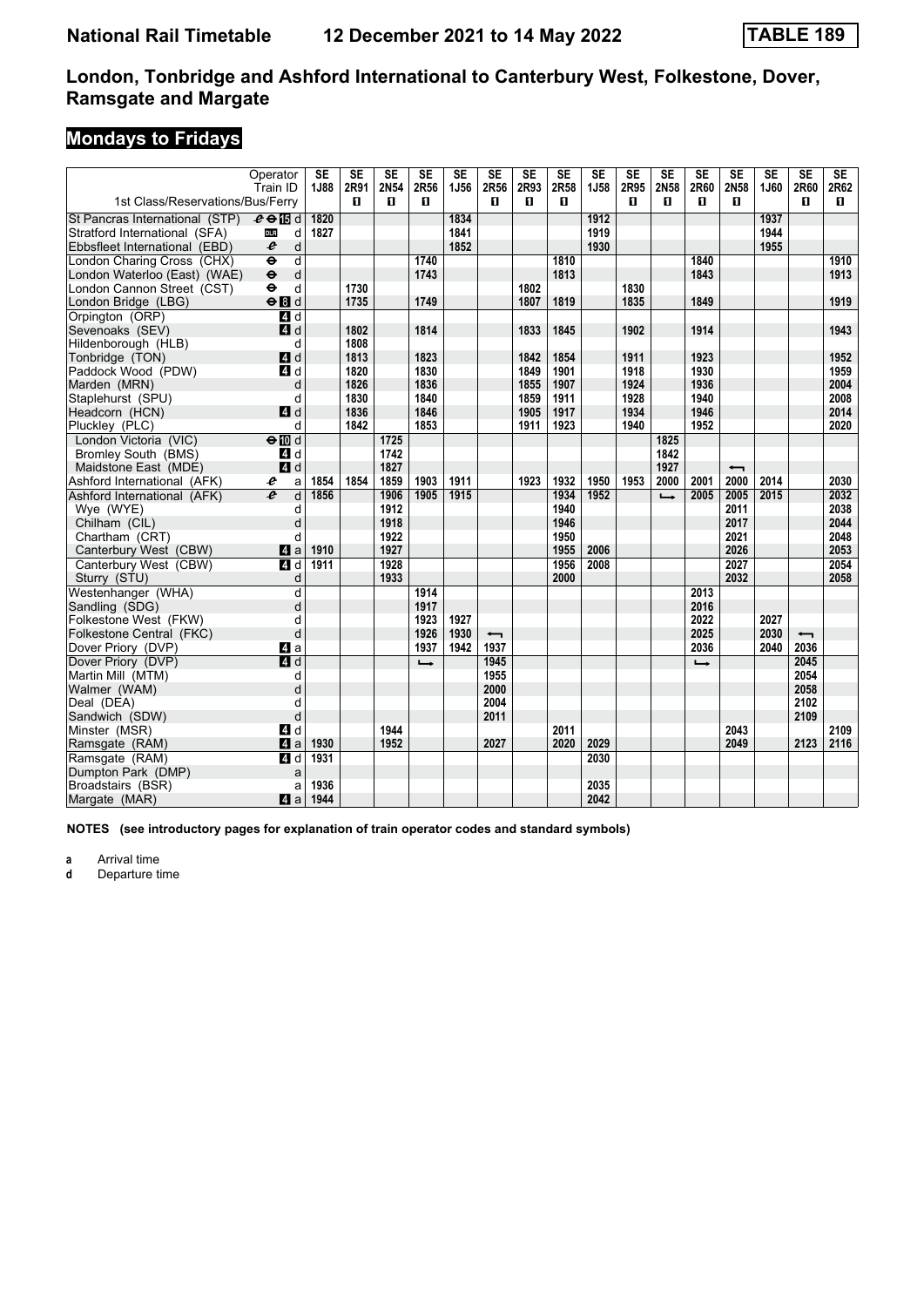# **Mondays to Fridays**

|                                                            | Operator<br>Train ID                                | <b>SE</b><br>1J62 | $\overline{\text{SE}}$<br>2R64 | $\overline{\text{SE}}$<br>2N68 | $\overline{\text{SE}}$<br>1J64 | $\overline{\text{SE}}$<br>2R64 | <b>SE</b><br>2R66 | $\overline{\text{SE}}$<br>1J66 | <b>SE</b><br>2N72 | $\overline{\text{SE}}$<br>2R68 | $\overline{\text{SE}}$<br>2N72 | $\overline{\text{SE}}$<br>1J68 | SE<br>2R68               | $\overline{\text{SE}}$<br>2R70 | <b>SE</b><br>1J70 | $\overline{\text{SE}}$<br>1J70 | $\overline{\text{SE}}$<br>2N76 |
|------------------------------------------------------------|-----------------------------------------------------|-------------------|--------------------------------|--------------------------------|--------------------------------|--------------------------------|-------------------|--------------------------------|-------------------|--------------------------------|--------------------------------|--------------------------------|--------------------------|--------------------------------|-------------------|--------------------------------|--------------------------------|
| Days of operation/Notes                                    |                                                     |                   |                                |                                |                                |                                |                   |                                |                   |                                |                                |                                |                          |                                | TO                | <b>TX</b>                      |                                |
| 1st Class/Reservations/Bus/Ferry                           |                                                     |                   | п                              | п                              |                                | п                              | 0                 |                                | П.                | п                              | п                              |                                | п                        | п                              |                   |                                | П.                             |
| St Pancras International (STP) $e \oplus \mathbb{F}$ d     |                                                     | 2012              |                                |                                | 2037                           |                                |                   | 2112                           |                   |                                |                                | 2137                           |                          |                                | 2212              | 2212                           |                                |
| Stratford International (SFA)                              | d<br><b>DLR</b>                                     | 2019              |                                |                                | 2044                           |                                |                   | 2119                           |                   |                                |                                | 2144                           |                          |                                | 2219              | 2219                           |                                |
| Ebbsfleet International (EBD)                              | $\boldsymbol{\ell}$<br>d                            | 2030              |                                |                                | 2055                           |                                |                   | 2130                           |                   |                                |                                | 2155                           |                          |                                | 2230              | 2230                           |                                |
| London Charing Cross (CHX)                                 | $\ddot{\mathbf{e}}$<br>$\mathsf{d}$                 |                   | 1940                           |                                |                                |                                | 2010              |                                |                   | 2040                           |                                |                                |                          | 2110                           |                   |                                |                                |
| London Waterloo (East) (WAE)<br>London Cannon Street (CST) | $\ddot{\boldsymbol{\Theta}}$<br>d<br>$\bullet$<br>d |                   | 1943                           |                                |                                |                                | 2013              |                                |                   | 2043                           |                                |                                |                          | 2113                           |                   |                                |                                |
| London Bridge (LBG)                                        | $\Theta$ $d$                                        |                   | 1949                           |                                |                                |                                | 2019              |                                |                   | 2049                           |                                |                                |                          | 2119                           |                   |                                |                                |
| Orpington (ORP)                                            | 4 d                                                 |                   |                                |                                |                                |                                |                   |                                |                   |                                |                                |                                |                          |                                |                   |                                |                                |
| Sevenoaks (SEV)                                            | 4d                                                  |                   | 2013                           |                                |                                |                                | 2043              |                                |                   | 2113                           |                                |                                |                          | 2143                           |                   |                                |                                |
| Hildenborough (HLB)                                        | d                                                   |                   |                                |                                |                                |                                |                   |                                |                   |                                |                                |                                |                          |                                |                   |                                |                                |
| Tonbridge (TON)                                            | 4 d                                                 |                   | 2022                           |                                |                                |                                | 2052              |                                |                   | 2122                           |                                |                                |                          | 2152                           |                   |                                |                                |
| Paddock Wood (PDW)                                         | 4d                                                  |                   | 2029                           |                                |                                |                                | 2059              |                                |                   | 2129                           |                                |                                |                          | 2159                           |                   |                                |                                |
| Marden (MRN)                                               | d                                                   |                   | 2034                           |                                |                                |                                | 2104              |                                |                   | 2134                           |                                |                                |                          | 2204                           |                   |                                |                                |
| Staplehurst (SPU)                                          | d                                                   |                   | 2038                           |                                |                                |                                | 2108              |                                |                   | 2138                           |                                |                                |                          | 2208                           |                   |                                |                                |
| Headcorn (HCN)                                             | 4 d                                                 |                   | 2044                           |                                |                                |                                | 2114              |                                |                   | 2144                           |                                |                                |                          | 2214                           |                   |                                |                                |
| Pluckley (PLC)                                             | d                                                   |                   | 2050                           |                                |                                |                                | 2120              |                                |                   | 2150                           |                                |                                |                          | 2220                           |                   |                                |                                |
| London Victoria (VIC)<br>Bromley South (BMS)               | $\Theta$ III d<br>4 d                               |                   |                                | 1925<br>1942                   |                                |                                |                   |                                | 2025<br>2042      |                                |                                |                                |                          |                                |                   |                                | 2125<br>2142                   |
| Maidstone East (MDE)                                       | 4d                                                  |                   |                                | 2029                           |                                |                                |                   |                                | 2124              |                                | $\overline{\phantom{0}}$       |                                |                          |                                |                   |                                | 2229                           |
| Ashford International (AFK)                                | e<br>a                                              | 2050              | 2100                           | 2100                           | 2114                           |                                | 2130              | 2150                           | 2156              | 2200                           | 2156                           | 2214                           |                          | 2230                           | 2250              | 2250                           | 2258                           |
| Ashford International (AFK)                                | $\boldsymbol{e}$<br>d                               | 2052              | 2102                           | 2105                           | 2115                           |                                |                   | 2152                           | $\rightarrow$     | 2202                           | 2205                           | 2215                           |                          |                                | 2252              | 2252                           | 2305                           |
| Wye (WYE)                                                  | d                                                   |                   |                                | 2111                           |                                |                                |                   |                                |                   |                                | 2211                           |                                |                          |                                |                   |                                | $\rightarrow$                  |
| Chilham (CIL)                                              | d                                                   |                   |                                | 2117                           |                                |                                |                   |                                |                   |                                | 2217                           |                                |                          |                                |                   |                                |                                |
| Chartham (CRT)                                             | d                                                   |                   |                                | 2121                           |                                |                                |                   |                                |                   |                                | 2221                           |                                |                          |                                |                   |                                |                                |
| Canterbury West (CBW)                                      | ZI a                                                | 2106              |                                | 2126                           |                                |                                |                   | 2206                           |                   |                                | 2226                           |                                |                          |                                | 2306              | 2306                           |                                |
| Canterbury West (CBW)                                      | 4 d                                                 | 2108              |                                | 2127                           |                                |                                |                   | 2208                           |                   |                                | 2227                           |                                |                          |                                | 2308              | 2308                           |                                |
| Sturry (STU)                                               | d                                                   |                   |                                | 2132                           |                                |                                |                   |                                |                   |                                | 2232                           |                                |                          |                                |                   |                                |                                |
| Westenhanger (WHA)                                         | d                                                   |                   | 2110                           |                                |                                |                                |                   |                                |                   | 2210                           |                                |                                |                          |                                |                   |                                |                                |
| Sandling (SDG)<br>Folkestone West (FKW)                    | d                                                   |                   | 2113                           |                                | 2127                           |                                |                   |                                |                   | 2213                           |                                | 2227                           |                          |                                |                   |                                |                                |
| Folkestone Central (FKC)                                   | d<br>d                                              |                   | 2119<br>2122                   |                                | 2130                           | $\overline{\phantom{0}}$       |                   |                                |                   | 2219<br>2222                   |                                | 2230                           | $\overline{\phantom{0}}$ |                                |                   |                                |                                |
| Dover Priory (DVP)                                         | 4 a                                                 |                   | 2133                           |                                | 2140                           | 2133                           |                   |                                |                   | 2233                           |                                | 2240                           | 2233                     |                                |                   |                                |                                |
| Dover Priory (DVP)                                         | 4d                                                  |                   | $\rightarrow$                  |                                |                                | 2145                           |                   |                                |                   | $\rightarrow$                  |                                |                                | 2245                     |                                |                   |                                |                                |
| Martin Mill (MTM)                                          | d                                                   |                   |                                |                                |                                | 2154                           |                   |                                |                   |                                |                                |                                | 2254                     |                                |                   |                                |                                |
| Walmer (WAM)                                               | d                                                   |                   |                                |                                |                                | 2158                           |                   |                                |                   |                                |                                |                                | 2258                     |                                |                   |                                |                                |
| Deal (DEA)                                                 | d                                                   |                   |                                |                                |                                | 2202                           |                   |                                |                   |                                |                                |                                | 2302                     |                                |                   |                                |                                |
| Sandwich (SDW)                                             | d                                                   |                   |                                |                                |                                | 2209                           |                   |                                |                   |                                |                                |                                | 2309                     |                                |                   |                                |                                |
| Minster (MSR)                                              | 4 d                                                 |                   |                                | 2143                           |                                |                                |                   |                                |                   |                                | 2243                           |                                |                          |                                |                   |                                |                                |
| Ramsgate (RAM)                                             | $\mathbf{a}$                                        | 2127              |                                | 2149                           |                                | 2221                           |                   | 2227                           |                   |                                | 2249                           |                                | 2321                     |                                | 2329              | 2329                           |                                |
| Ramsgate (RAM)                                             | 4 d                                                 | 2128              |                                |                                |                                |                                |                   | 2227                           |                   |                                |                                |                                |                          |                                |                   | 2329                           |                                |
| Dumpton Park (DMP)                                         | a                                                   |                   |                                |                                |                                |                                |                   |                                |                   |                                |                                |                                |                          |                                |                   |                                |                                |
| Broadstairs (BSR)                                          | a                                                   | 2133<br>2138      |                                |                                |                                |                                |                   | 2232<br>2238                   |                   |                                |                                |                                |                          |                                |                   | 2334<br>2340                   |                                |
| Margate (MAR)                                              | ZI a                                                |                   |                                |                                |                                |                                |                   |                                |                   |                                |                                |                                |                          |                                |                   |                                |                                |

**NOTES (see introductory pages for explanation of train operator codes and standard symbols)**

**a** Arrival time

**d** Departure time

**TO** Tuesdays only

**TX** Not Tuesdays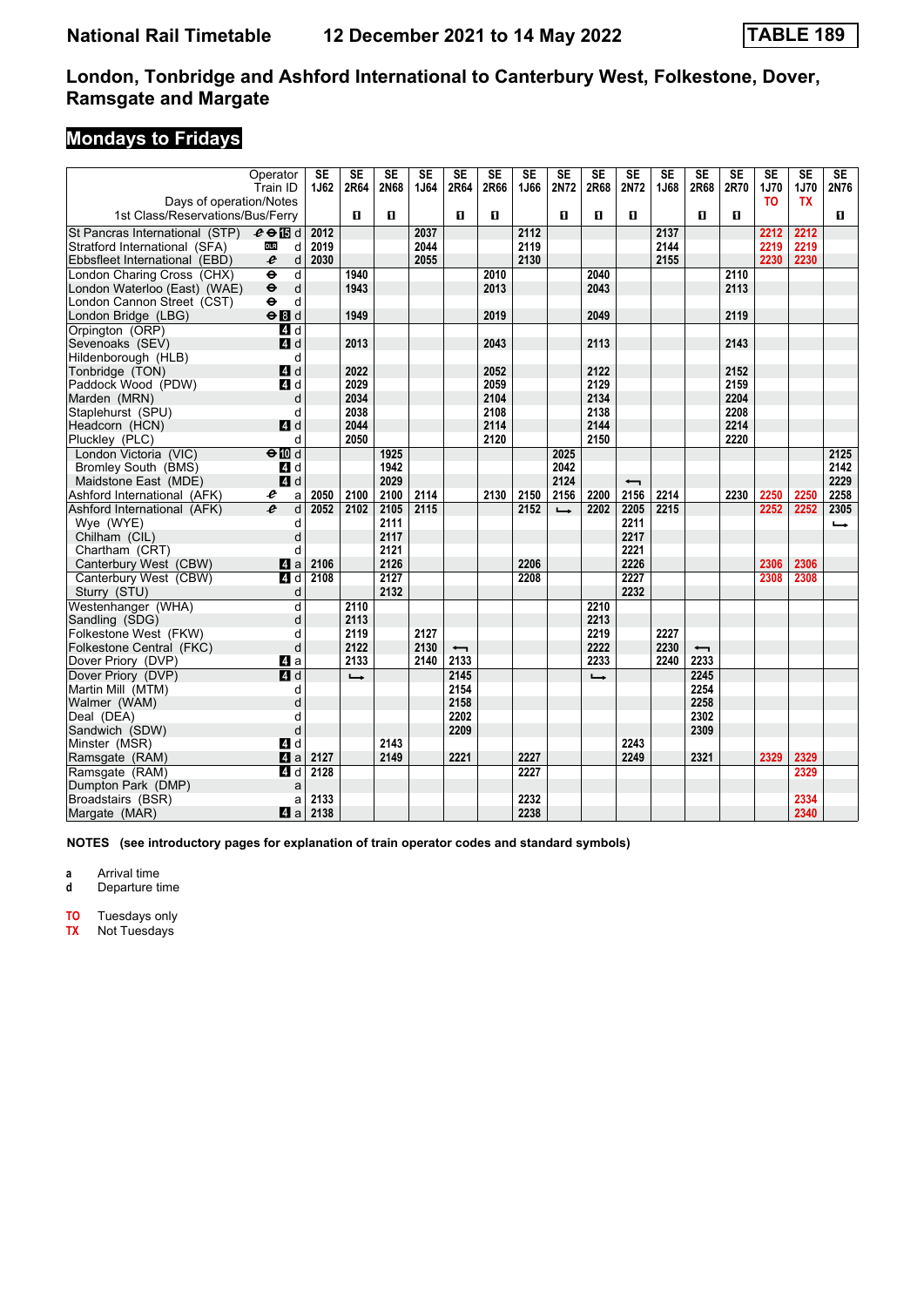# **Mondays to Fridays**

|                                                                                   | Operator                          | <b>SE</b>     | $\overline{\text{SE}}$   | $\overline{\text{SE}}$ | $\overline{\text{SE}}$   | $\overline{\text{SE}}$ | $\overline{\text{SE}}$ | $\overline{\text{SE}}$ | $\overline{\text{SE}}$ | $\overline{\text{SE}}$ | $\overline{\text{SE}}$ | $\overline{\text{SE}}$ | $\overline{\text{SE}}$ | $\overline{\text{SE}}$ | $\overline{\text{SE}}$ | $\overline{\text{SE}}$ | $\overline{\text{SE}}$ |
|-----------------------------------------------------------------------------------|-----------------------------------|---------------|--------------------------|------------------------|--------------------------|------------------------|------------------------|------------------------|------------------------|------------------------|------------------------|------------------------|------------------------|------------------------|------------------------|------------------------|------------------------|
| Days of operation/Notes                                                           | Train ID                          | 2R72          | 2N76                     | 1J72                   | 2R72                     | 2R74                   | 1J74<br><b>MTX</b>     | 1J74<br>T <sub>0</sub> | 1J74<br><b>MO</b>      | <b>MO</b>              | 2N80<br><b>MX</b>      | 2N80<br><b>MO</b>      | 2R76<br><b>MO</b>      | 2R76<br><b>MX</b>      | ΤO                     | T <sub>0</sub>         | 1J76                   |
| 1st Class/Reservations/Bus/Ferry                                                  |                                   | П.            | $\mathbf{u}$             |                        | П.                       | п                      |                        |                        |                        | 罒                      | п                      | п                      | п                      | п                      | 四                      | 罒                      |                        |
|                                                                                   |                                   |               |                          | 2237                   |                          |                        | 2312                   | 2312                   | 2312                   |                        |                        |                        |                        |                        |                        |                        | 2337                   |
| St Pancras International (STP) $e \oplus \Box$ d<br>Stratford International (SFA) | d<br><b>DLR</b>                   |               |                          | 2244                   |                          |                        | 2319                   | 2319                   | 2319                   |                        |                        |                        |                        |                        |                        |                        | 2344                   |
| Ebbsfleet International (EBD)                                                     | $\mathsf{d}$<br>e                 |               |                          | 2255                   |                          |                        | 2330                   | 2330                   | 2330                   |                        |                        |                        |                        |                        |                        |                        | 2355                   |
| London Charing Cross (CHX)                                                        | $\bullet$<br>d                    | 2140          |                          |                        |                          | 2210                   |                        |                        |                        |                        |                        |                        | 2240                   | 2240                   |                        |                        |                        |
| London Waterloo (East) (WAE)                                                      | d<br>$\ddot{\boldsymbol{\Theta}}$ | 2143          |                          |                        |                          | 2213                   |                        |                        |                        |                        |                        |                        | 2243                   | 2243                   |                        |                        |                        |
| London Cannon Street (CST)                                                        | $\ddot{\mathbf{e}}$<br>d          |               |                          |                        |                          |                        |                        |                        |                        |                        |                        |                        |                        |                        |                        |                        |                        |
| London Bridge (LBG)                                                               | $\Theta$ $\blacksquare$ d         | 2149          |                          |                        |                          | 2219                   |                        |                        |                        |                        |                        |                        | 2249                   | 2249                   |                        |                        |                        |
| Orpington (ORP)                                                                   | 4d                                |               |                          |                        |                          |                        |                        |                        |                        |                        |                        |                        |                        |                        |                        |                        |                        |
| Sevenoaks (SEV)                                                                   | $\blacksquare$<br>d               | 2213          |                          |                        |                          | 2243                   |                        |                        |                        |                        |                        |                        | 2313                   | 2313                   |                        |                        |                        |
| Hildenborough (HLB)                                                               | d                                 |               |                          |                        |                          |                        |                        |                        |                        |                        |                        |                        |                        |                        |                        |                        |                        |
| Tonbridge (TON)                                                                   | 4 d                               | 2222          |                          |                        |                          | 2252                   |                        |                        |                        |                        |                        |                        | 2322                   | 2322                   |                        |                        |                        |
| Paddock Wood (PDW)<br>Marden (MRN)                                                | 4 d<br>d                          | 2229<br>2234  |                          |                        |                          | 2259<br>2304           |                        |                        |                        |                        |                        |                        | 2329<br>2334           | 2329<br>2334           |                        |                        |                        |
| Staplehurst (SPU)                                                                 | d                                 | 2238          |                          |                        |                          | 2308                   |                        |                        |                        |                        |                        |                        | 2338                   | 2338                   |                        |                        |                        |
| Headcorn (HCN)                                                                    | 4 d                               | 2244          |                          |                        |                          | 2314                   |                        |                        |                        |                        |                        |                        | 2344                   | 2344                   |                        |                        |                        |
| Pluckley (PLC)                                                                    | d                                 | 2250          |                          |                        |                          | 2320                   |                        |                        |                        |                        |                        |                        | 2350                   | 2350                   |                        |                        |                        |
| London Victoria (VIC)                                                             | $\Theta$ III d                    |               |                          |                        |                          |                        |                        |                        |                        |                        | 2225                   | 2225                   |                        |                        |                        |                        |                        |
| Bromley South (BMS)                                                               | 4 d                               |               |                          |                        |                          |                        |                        |                        |                        |                        | 2242                   | 2242                   |                        |                        |                        |                        |                        |
| Maidstone East (MDE)                                                              | 4d                                |               |                          |                        |                          |                        |                        |                        |                        |                        | 2329                   | 2329                   |                        |                        |                        |                        |                        |
| Ashford International (AFK)                                                       | e<br>a                            | 2300          | $\overline{\phantom{0}}$ | 2314                   |                          | 2330                   | 2350                   | 2350                   | 2350                   |                        | 2358                   | 2358                   | 2359                   | 2359                   |                        |                        | 0014                   |
| Ashford International (AFK)                                                       | d<br>e                            | 2304          | 2305                     | 2315                   |                          |                        | 2352                   | 2352                   | 2352                   | 2356                   | 0005                   | 0008                   | 0004                   | 0004                   | 0005                   |                        | 0015                   |
| Wye (WYE)                                                                         | d                                 |               | 2311                     |                        |                          |                        |                        |                        |                        |                        | 0011s                  |                        |                        |                        | 0017s                  |                        |                        |
| Chilham (CIL)                                                                     | d                                 |               | 2317                     |                        |                          |                        |                        |                        |                        |                        | 0017s                  |                        |                        |                        | 0026s                  |                        |                        |
| Chartham (CRT)                                                                    | d<br>$\blacksquare$ a             |               | 2321<br>2326             |                        |                          |                        |                        | 0006                   |                        |                        | 0021s<br>0026          |                        |                        |                        | 0032s<br>0044          |                        |                        |
| Canterbury West (CBW)<br>Canterbury West (CBW)                                    | 4 d                               |               | 2327                     |                        |                          |                        | 0006<br>0008           | 0008                   |                        | 0031                   | 0027                   |                        |                        |                        |                        | 0049                   |                        |
| Sturry (STU)                                                                      | d                                 |               | 2332                     |                        |                          |                        |                        |                        |                        |                        | 0031s                  |                        |                        |                        |                        | 0059s                  |                        |
| Westenhanger (WHA)                                                                | d                                 | 2312          |                          |                        |                          |                        |                        |                        |                        |                        |                        |                        | 0012s                  | 0012s                  |                        |                        |                        |
| Sandling (SDG)                                                                    | d                                 | 2315          |                          |                        |                          |                        |                        |                        |                        |                        |                        |                        | 0015s                  | 0015s                  |                        |                        |                        |
| Folkestone West (FKW)                                                             | d                                 | 2321          |                          | 2327                   |                          |                        |                        |                        |                        |                        |                        |                        | 0020s                  | 0022s                  |                        |                        | 0027s                  |
| Folkestone Central (FKC)                                                          | d                                 | 2324          |                          | 2330                   |                          |                        |                        |                        |                        |                        |                        |                        | 0022s                  | 0024s                  |                        |                        | 0029s                  |
| Dover Priory (DVP)                                                                | 41 a                              | 2335          |                          | 2340                   | $\overline{\phantom{0}}$ |                        |                        |                        |                        |                        |                        |                        | 0033                   | 0035                   |                        |                        | 0040                   |
| Dover Priory (DVP)                                                                | 4d                                | 2345          |                          |                        | 2345                     |                        |                        |                        |                        |                        |                        |                        |                        |                        |                        |                        |                        |
| Martin Mill (MTM)                                                                 | d                                 | $\rightarrow$ |                          |                        | 2354s                    |                        |                        |                        |                        |                        |                        |                        |                        |                        |                        |                        |                        |
| Walmer (WAM)                                                                      | d                                 |               |                          |                        | 2358s                    |                        |                        |                        |                        |                        |                        |                        |                        |                        |                        |                        |                        |
| Deal (DEA)                                                                        | d<br>d                            |               |                          |                        | 0002s                    |                        |                        |                        |                        |                        |                        |                        |                        |                        |                        |                        |                        |
| Sandwich (SDW)<br>Minster (MSR)                                                   | 4 d                               |               | 2343                     |                        | 0008s                    |                        |                        |                        |                        |                        | 0043s                  |                        |                        |                        |                        | 0119s                  |                        |
| Ramsgate (RAM)                                                                    | $\mathbf{a}$                      |               | 2349                     |                        | 0021                     |                        | 0026                   | 0032                   | 0045                   |                        | 0049                   | 0107                   |                        |                        |                        | 0132                   |                        |
| Ramsgate (RAM)                                                                    | $\overline{a}$ d                  |               |                          |                        |                          |                        | 0027                   |                        | 0046                   |                        |                        |                        |                        |                        |                        |                        |                        |
| Dumpton Park (DMP)                                                                | a                                 |               |                          |                        |                          |                        |                        |                        |                        |                        |                        |                        |                        |                        |                        |                        |                        |
| Broadstairs (BSR)                                                                 | a                                 |               |                          |                        |                          |                        | 0032s                  |                        | 0051s                  |                        |                        |                        |                        |                        |                        |                        |                        |
| Margate (MAR)                                                                     | ZI a                              |               |                          |                        |                          |                        | 0039                   |                        | 0058                   |                        |                        |                        |                        |                        |                        |                        |                        |

**NOTES (see introductory pages for explanation of train operator codes and standard symbols)**

**a** Arrival time

**d** Departure time

**s** Stops to set down passengers only

**MO** Mondays only

**MTX** Not Mondays and Tuesdays

**MX** Not Mondays

**TO** Tuesdays only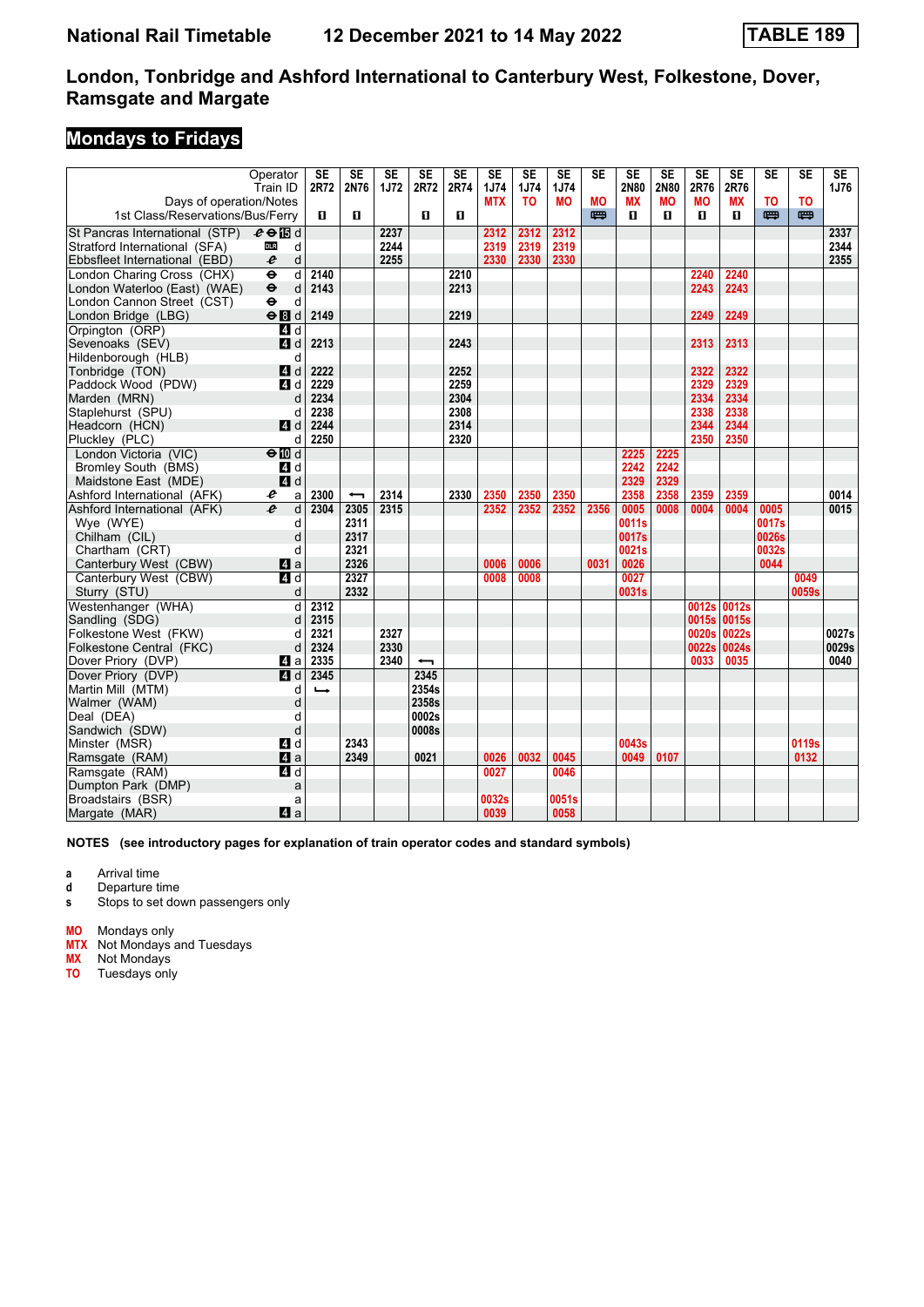# **Mondays to Fridays**

|                                  | Operator                          | <b>SE</b> | SE   | SE            | SE    | SE                       | <b>SE</b>   | <b>SE</b>  |
|----------------------------------|-----------------------------------|-----------|------|---------------|-------|--------------------------|-------------|------------|
|                                  | Train ID                          | 2R78      | 1J78 | 2N84          | 2R80  | 2N84                     | 2R80        | 2R79       |
| Days of operation/Notes          |                                   |           |      | FO            | FO    | FO.                      | <b>WTHO</b> | <b>MTO</b> |
| 1st Class/Reservations/Bus/Ferry |                                   | п         |      | п             | п     | п                        | п           | п          |
| St Pancras International (STP)   | $e \oplus \mathbb{F}$ d           |           | 0012 |               |       |                          |             |            |
| Stratford International (SFA)    | <b>DLR</b><br>d                   |           | 0019 |               |       |                          |             |            |
| Ebbsfleet International (EBD)    | e<br>d                            |           | 0030 |               |       |                          |             |            |
| London Charing Cross (CHX)       | θ<br>d                            | 2310      |      |               | 2340  |                          | 2340        |            |
| London Waterloo (East) (WAE)     | $\ddot{\boldsymbol{\Theta}}$<br>d | 2313      |      |               | 2343  |                          | 2343        |            |
| London Cannon Street (CST)       | ٠<br>d                            |           |      |               |       |                          |             | 2344       |
| London Bridge (LBG)              | $\Theta$ $\blacksquare$ d         | 2319      |      |               | 2349  |                          | 2349        | 2349       |
| Orpington (ORP)                  | 4 d                               |           |      |               |       |                          |             |            |
| Sevenoaks (SEV)                  | 4 d                               | 2343      |      |               | 0013  |                          | 0013        | 0013       |
| Hildenborough (HLB)              | d                                 |           |      |               |       |                          |             |            |
| Tonbridge (TON)                  | <b>4</b> d                        | 2352      |      |               | 0022  |                          | 0022        | 0022       |
| Paddock Wood (PDW)               | 4 d                               | 2359      |      |               | 0029  |                          | 0029        | 0029       |
| Marden (MRN)                     | d                                 | 0004      |      |               | 0034  |                          | 0034        | 0034       |
| Staplehurst (SPU)                | d                                 | 0008      |      |               | 0038  |                          | 0038        | 0038       |
| Headcorn (HCN)                   | ZI d                              | 0014      |      |               | 0044  |                          | 0044        | 0044       |
| Pluckley (PLC)                   | d                                 | 0020      |      |               | 0050s |                          | 0050s       | 0050s      |
| London Victoria (VIC)            | $\Theta$ $\overline{w}$ d         |           |      | 2325          |       |                          |             |            |
| Bromley South (BMS)              | 4 d                               |           |      | 2342          |       |                          |             |            |
| Maidstone East (MDE)             | 4 d                               |           |      | 0029          |       | $\overline{\phantom{0}}$ |             |            |
| Ashford International (AFK)      | e<br>a                            | 0030      | 0050 | 0100          | 0100  | 0100                     | 0102        | 0102       |
| Ashford International (AFK)      | e<br>d                            |           |      | $\rightarrow$ |       | 0105<br>0111s            |             |            |
| Wye (WYE)<br>Chilham (CIL)       | d<br>d                            |           |      |               |       | 0117s                    |             |            |
| Chartham (CRT)                   | d                                 |           |      |               |       | 0121s                    |             |            |
| Canterbury West (CBW)            | ZI a                              |           |      |               |       | 0126                     |             |            |
| Canterbury West (CBW)            | 41 d                              |           |      |               |       |                          |             |            |
| Sturry (STU)                     | d                                 |           |      |               |       |                          |             |            |
| Westenhanger (WHA)               | d                                 |           |      |               |       |                          |             |            |
| Sandling (SDG)                   | d                                 |           |      |               |       |                          |             |            |
| Folkestone West (FKW)            | d                                 |           |      |               |       |                          |             |            |
| Folkestone Central (FKC)         | d                                 |           |      |               |       |                          |             |            |
| Dover Priory (DVP)               | Z1 a                              |           |      |               |       |                          |             |            |
| Dover Priory (DVP)               | 4d                                |           |      |               |       |                          |             |            |
| Martin Mill (MTM)                | d                                 |           |      |               |       |                          |             |            |
| Walmer (WAM)                     | d                                 |           |      |               |       |                          |             |            |
| Deal (DEA)                       | d                                 |           |      |               |       |                          |             |            |
| Sandwich (SDW)                   | d                                 |           |      |               |       |                          |             |            |
| Minster (MSR)                    | 4 d                               |           |      |               |       |                          |             |            |
| Ramsgate (RAM)                   | ZI a                              |           |      |               |       |                          |             |            |
| Ramsgate (RAM)                   | 4 d                               |           |      |               |       |                          |             |            |
| Dumpton Park (DMP)               | a                                 |           |      |               |       |                          |             |            |
| Broadstairs (BSR)                | a                                 |           |      |               |       |                          |             |            |
| Margate (MAR)                    | Z1 a                              |           |      |               |       |                          |             |            |

#### **NOTES (see introductory pages for explanation of train operator codes and standard symbols)**

**a** Arrival time

**d** Departure time

**s** Stops to set down passengers only

**FO** Fridays only

**MTO** Mondays and Tuesdays only

**WTHO**Wednesdays and Thursdays only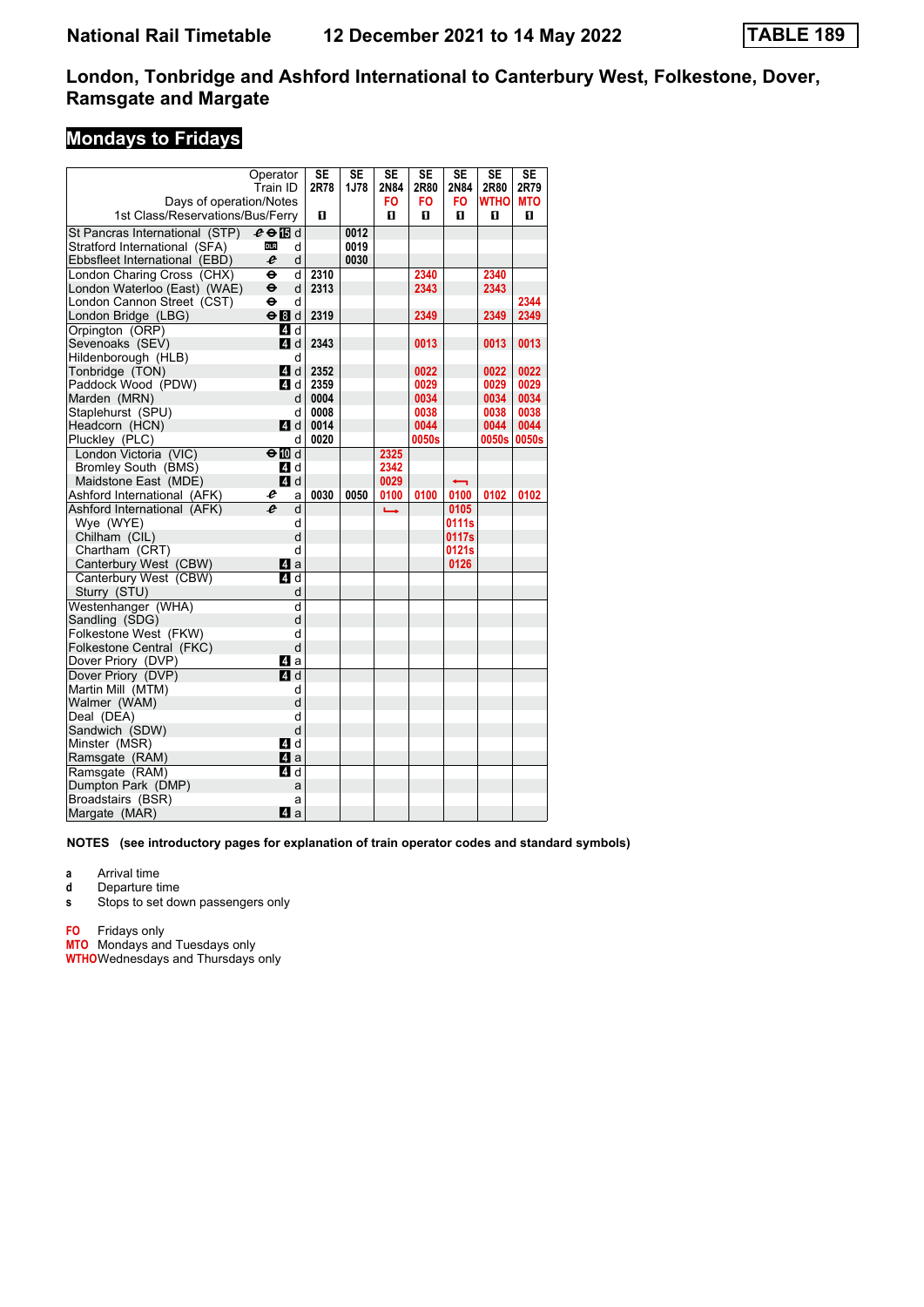# **Saturdays**

|                                  | Operator                                       | <b>SE</b> | <b>SE</b> | <b>SE</b>     | <b>SE</b> | SE                       | <b>SE</b> | SE                 | <b>SE</b>     | <b>SE</b>   | <b>SE</b>                | SE   | <b>SE</b> | <b>SE</b> | <b>SE</b>     | <b>SE</b> | <b>SE</b>                | <b>SE</b>   | <b>SE</b> |
|----------------------------------|------------------------------------------------|-----------|-----------|---------------|-----------|--------------------------|-----------|--------------------|---------------|-------------|--------------------------|------|-----------|-----------|---------------|-----------|--------------------------|-------------|-----------|
|                                  | Train ID                                       | 2R04      | 2R02      |               | 2N06 2R08 | 2N06                     | 1J08      | <b>1J10</b>        | <b>2N10</b>   | <b>2R12</b> | <b>2N10</b>              |      | 1J12 2R14 | 1J14      | <b>2N14</b>   | 2R16      | 2N <sub>14</sub>         | <b>1J16</b> | 1J18      |
| 1st Class/Reservations/Bus/Ferry |                                                | п         | п         | п             | О         | п                        |           |                    | п             | O           | п                        |      | п         |           | п             | п         | п                        |             |           |
| St Pancras International (STP)   | $e \oplus \mathbb{E}$ d                        |           |           |               |           |                          | 0637      | $\overline{0712}$  |               |             |                          | 0737 |           | 0812      |               |           |                          | 0837        | 0912      |
| Stratford International (SFA)    | d<br><b>DLR</b>                                |           |           |               |           |                          | 0644      | 0719               |               |             |                          | 0744 |           | 0819      |               |           |                          | 0844        | 0919      |
| Ebbsfleet International (EBD)    | $\boldsymbol{\ell}$<br>d                       |           |           |               |           |                          | 0655 0730 |                    |               |             |                          | 0755 |           | 0830      |               |           |                          | 0855        | 0930      |
| London Charing Cross (CHX)       | $\overline{\mathsf{d}}$<br>$\ddot{\mathbf{e}}$ |           |           |               |           |                          |           |                    |               |             |                          |      |           |           |               | 0740      |                          |             |           |
| London Waterloo (East) (WAE)     | $\ddot{\mathbf{e}}$<br>$\mathsf{d}$            |           |           |               |           |                          |           |                    |               |             |                          |      |           |           |               | 0743      |                          |             |           |
| London Cannon Street (CST)       | d<br>$\ddot{\mathbf{e}}$                       |           |           |               |           |                          |           |                    |               |             |                          |      |           |           |               |           |                          |             |           |
| London Bridge (LBG)              | eBd                                            |           |           |               |           |                          |           |                    |               |             |                          |      |           |           |               | 0749      |                          |             |           |
| Orpington (ORP)                  | 4 d                                            |           |           |               |           |                          |           |                    |               |             |                          |      |           |           |               |           |                          |             |           |
| Sevenoaks (SEV)                  | $\blacksquare$ d                               |           |           |               |           |                          |           |                    |               |             |                          |      | 0743      |           |               | 0813      |                          |             |           |
| Hildenborough (HLB)              | d                                              |           |           |               |           |                          |           |                    |               |             |                          |      |           |           |               |           |                          |             |           |
| Tonbridge (TON)                  | 4d                                             |           |           |               | 0622      |                          |           |                    |               | 0722        |                          |      | 0752      |           |               | 0822      |                          |             |           |
| Paddock Wood (PDW)               | 4d                                             |           |           |               | 0629      |                          |           |                    |               | 0729        |                          |      | 0759      |           |               | 0829      |                          |             |           |
| Marden (MRN)                     | d                                              |           |           |               | 0634      |                          |           |                    |               | 0734        |                          |      | 0804      |           |               | 0834      |                          |             |           |
| Staplehurst (SPU)                | d                                              |           |           |               | 0638      |                          |           |                    |               | 0738        |                          |      | 0808      |           |               | 0838      |                          |             |           |
| Headcorn (HCN)                   | 4d                                             |           |           |               | 0644      |                          |           |                    |               | 0744        |                          |      | 0814      |           |               | 0844      |                          |             |           |
| Pluckley (PLC)                   | d                                              |           |           |               | 0650      |                          |           |                    |               | 0750        |                          |      |           |           |               | 0850      |                          |             |           |
| London Victoria (VIC)            | $\Theta$ $\blacksquare$ d                      |           |           |               |           |                          |           |                    | 0625          |             |                          |      |           |           | 0725          |           |                          |             |           |
| Bromley South (BMS)              | 4 d                                            |           |           |               |           |                          |           |                    | 0642          |             |                          |      |           |           | 0742          |           |                          |             |           |
| Maidstone East (MDE)             | 4d                                             |           |           | 0622          |           | $\overline{\phantom{0}}$ |           |                    | 0729          |             | $\overline{\phantom{0}}$ |      |           |           | 0829          |           | $\overline{\phantom{0}}$ |             |           |
| Ashford International (AFK)      | e<br>a                                         |           |           | 0653 0700     |           | 0653                     |           | 0714   0750   0759 |               | 0800        | 0759                     | 0814 | 0827      | 0850      | 0859          | 0900      | 0859                     | 0914        | 0950      |
| Ashford International (AFK)      | $\overline{e}$<br>d                            | 0602      | 0605      | $\rightarrow$ | 0702      | 0705                     |           | 0715 0752          | $\rightarrow$ | 0802        | 0805                     | 0815 |           | 0852      | $\rightarrow$ | 0902      | 0905                     | 0915        | 0952      |
| Wye (WYE)                        | d                                              |           | 0611      |               |           | 0711                     |           |                    |               |             | 0811                     |      |           |           |               |           | 0911                     |             |           |
| Chilham (CIL)                    | d                                              |           | 0617      |               |           | 0717                     |           |                    |               |             | 0817                     |      |           |           |               |           | 0917                     |             |           |
| Chartham (CRT)                   | d                                              |           | 0621      |               |           | 0721                     |           |                    |               |             | 0821                     |      |           |           |               |           | 0921                     |             |           |
| Canterbury West (CBW)            | 4a                                             |           | 0626      |               |           | 0726                     |           | 0806               |               |             | 0826                     |      |           | 0906      |               |           | 0926                     |             | 1006      |
| Canterbury West (CBW)            | 4d                                             |           | 0627      |               |           | 0727                     |           | 0808               |               |             | 0827                     |      |           | 0908      |               |           | 0927                     |             | 1008      |
| Sturry (STU)                     | d                                              |           | 0632      |               |           | 0732                     |           |                    |               |             | 0832                     |      |           |           |               |           | 0932                     |             |           |
| Westenhanger (WHA)               | d                                              | 0610      |           |               | 0710      |                          |           |                    |               | 0810        |                          |      |           |           |               | 0910      |                          |             |           |
| Sandling (SDG)                   | d                                              | 0613      |           |               | 0713      |                          |           |                    |               | 0813        |                          |      |           |           |               | 0913      |                          |             |           |
| Folkestone West (FKW)            | d                                              | 0619      |           |               | 0719      |                          | 0727      |                    |               | 0819        |                          | 0827 |           |           |               | 0919      |                          | 0927        |           |
| Folkestone Central (FKC)         | d                                              | 0622      |           |               | 0722      |                          | 0730      |                    |               | 0822        |                          | 0830 |           |           |               | 0922      |                          | 0930        |           |
| Dover Priory (DVP)               | 41 a                                           | 0632      |           |               | 0732      |                          | 0740      |                    |               | 0832        |                          | 0840 |           |           |               | 0932      |                          | 0940        |           |
| Dover Priory (DVP)               | $\blacksquare$ d                               | 0634      |           |               | 0734      |                          |           |                    |               | 0834        |                          |      |           |           |               | 0934      |                          |             |           |
| Martin Mill (MTM)                | d                                              | 0643      |           |               | 0743      |                          |           |                    |               | 0843        |                          |      |           |           |               | 0943      |                          |             |           |
| Walmer (WAM)                     | d                                              | 0647      |           |               | 0747      |                          |           |                    |               | 0847        |                          |      |           |           |               | 0947      |                          |             |           |
| Deal (DEA)                       | d                                              | 0651      |           |               | 0751      |                          |           |                    |               | 0851        |                          |      |           |           |               | 0951      |                          |             |           |
| Sandwich (SDW)                   | d                                              | 0658      |           |               | 0758      |                          |           |                    |               | 0858        |                          |      |           |           |               | 0958      |                          |             |           |
| Minster (MSR)                    | 4 d                                            |           | 0643      |               |           | 0743                     |           |                    |               |             | 0843                     |      |           |           |               |           | 0943                     |             |           |
| Ramsgate (RAM)                   | 4a                                             | 0710      | 0649      |               | 0810      | 0749                     |           | 0827               |               | 0910        | 0849                     |      |           | 0927      |               | 1010      | 0949                     |             | 1027      |
| Ramsgate (RAM)                   | 4d                                             |           |           |               |           |                          |           | 0828               |               |             |                          |      |           | 0928      |               |           |                          |             | 1028      |
| Dumpton Park (DMP)               | a                                              |           |           |               |           |                          |           |                    |               |             |                          |      |           |           |               |           |                          |             |           |
| Broadstairs (BSR)                | a                                              |           |           |               |           |                          |           | 0833               |               |             |                          |      |           | 0933      |               |           |                          |             | 1033      |
| Margate (MAR)                    | a                                              |           |           |               |           |                          |           | 0838               |               |             |                          |      |           | 0938      |               |           |                          |             | 1038      |
|                                  |                                                |           |           |               |           |                          |           |                    |               |             |                          |      |           |           |               |           |                          |             |           |

**NOTES (see introductory pages for explanation of train operator codes and standard symbols)**

**a** Arrival time<br>**d** Departure ti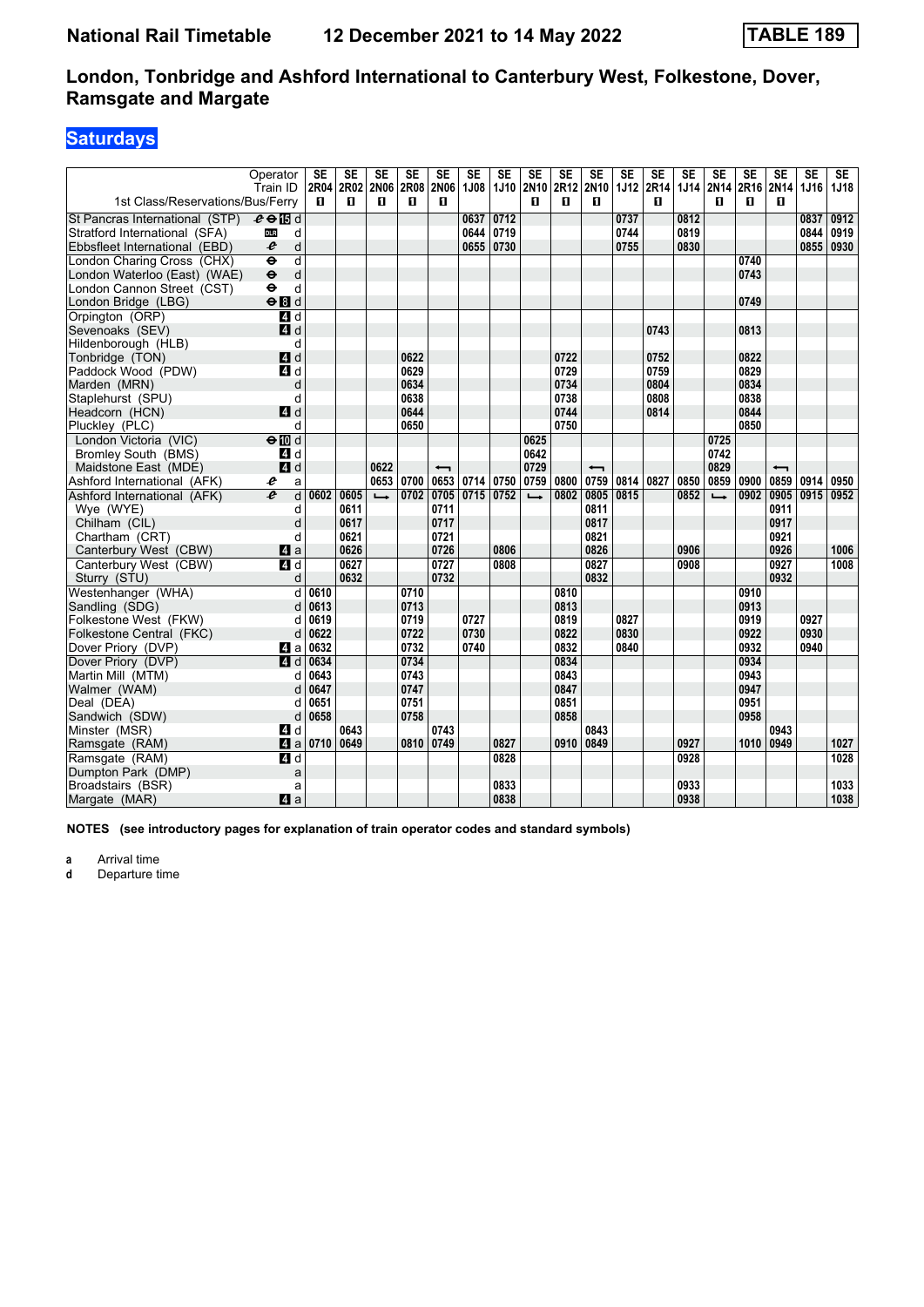# **Saturdays**

|                                  | Operator                                       | <b>SE</b>             | <b>SE</b> | <b>SE</b>                | <b>SE</b>   | <b>SE</b> | <b>SE</b>         | <b>SE</b>        | SE        | <b>SE</b>                | <b>SE</b> | <b>SE</b> | SE   | <b>SE</b>     | <b>SE</b> | <b>SE</b>                | SE   | SE        | SE          |
|----------------------------------|------------------------------------------------|-----------------------|-----------|--------------------------|-------------|-----------|-------------------|------------------|-----------|--------------------------|-----------|-----------|------|---------------|-----------|--------------------------|------|-----------|-------------|
| 1st Class/Reservations/Bus/Ferry | Train ID                                       | 2N <sub>18</sub><br>п | 2R20<br>п | 2N <sub>18</sub><br>п    | <b>1J20</b> | 2R22<br>п | <b>1J22</b>       | <b>2N22</b><br>п | 2R24<br>п | <b>2N22</b><br>п         | 1J24 2R26 | п         | 1J26 | 2N26<br>п     | 2R28<br>п | 2N26<br>п                | 1J28 | 2R30<br>п | <b>1J30</b> |
|                                  |                                                |                       |           |                          |             |           |                   |                  |           |                          |           |           |      |               |           |                          |      |           |             |
| St Pancras International (STP)   | $e \oplus \mathbb{E}$ d                        |                       |           |                          | 0934        |           | $\overline{1012}$ |                  |           |                          | 1034      |           | 1112 |               |           |                          | 1134 |           | 1212        |
| Stratford International (SFA)    | <b>DLR</b><br>d                                |                       |           |                          | 0941        |           | 1019              |                  |           |                          | 1041      |           | 1119 |               |           |                          | 1141 |           | 1219        |
| Ebbsfleet International (EBD)    | $\boldsymbol{\ell}$<br>d                       |                       |           |                          | 0952        |           | 1030              |                  |           |                          | 1052      |           | 1130 |               |           |                          | 1152 |           | 1230        |
| London Charing Cross (CHX)       | $\overline{\mathsf{d}}$<br>$\ddot{\mathbf{e}}$ |                       | 0840      |                          |             | 0910      |                   |                  | 0940      |                          |           | 1010      |      |               | 1040      |                          |      | 1110      |             |
| London Waterloo (East) (WAE)     | $\ddot{\boldsymbol{\Theta}}$<br>d              |                       | 0843      |                          |             | 0913      |                   |                  | 0943      |                          |           | 1013      |      |               | 1043      |                          |      | 1113      |             |
| London Cannon Street (CST)       | $\ddot{\mathbf{e}}$<br>d                       |                       |           |                          |             |           |                   |                  |           |                          |           |           |      |               |           |                          |      |           |             |
| London Bridge (LBG)              | eBd                                            |                       | 0849      |                          |             | 0919      |                   |                  | 0949      |                          |           | 1019      |      |               | 1049      |                          |      | 1119      |             |
| Orpington (ORP)                  | $\overline{a}$ d                               |                       |           |                          |             |           |                   |                  |           |                          |           |           |      |               |           |                          |      |           |             |
| Sevenoaks (SEV)                  | 4d                                             |                       | 0913      |                          |             | 0943      |                   |                  | 1013      |                          |           | 1043      |      |               | 1113      |                          |      | 1143      |             |
| Hildenborough (HLB)              | d                                              |                       |           |                          |             |           |                   |                  |           |                          |           |           |      |               |           |                          |      |           |             |
| Tonbridge (TON)                  | 4d                                             |                       | 0922      |                          |             | 0952      |                   |                  | 1022      |                          |           | 1052      |      |               | 1122      |                          |      | 1152      |             |
| Paddock Wood (PDW)               | 4 d                                            |                       | 0929      |                          |             | 0959      |                   |                  | 1029      |                          |           | 1059      |      |               | 1129      |                          |      | 1159      |             |
| Marden (MRN)                     | d                                              |                       | 0934      |                          |             | 1004      |                   |                  | 1034      |                          |           | 1104      |      |               | 1134      |                          |      | 1204      |             |
| Staplehurst (SPU)                | d                                              |                       | 0938      |                          |             | 1008      |                   |                  | 1038      |                          |           | 1108      |      |               | 1138      |                          |      | 1208      |             |
| Headcorn (HCN)                   | 4d                                             |                       | 0944      |                          |             | 1014      |                   |                  | 1044      |                          |           | 1114      |      |               | 1144      |                          |      | 1214      |             |
| Pluckley (PLC)                   | d                                              |                       | 0950      |                          |             |           |                   |                  | 1050      |                          |           |           |      |               | 1150      |                          |      |           |             |
| London Victoria (VIC)            | $\Theta$ III d                                 | 0825                  |           |                          |             |           |                   | 0925             |           |                          |           |           |      | 1025          |           |                          |      |           |             |
| <b>Bromley South (BMS)</b>       | 4 d                                            | 0842                  |           |                          |             |           |                   | 0942             |           |                          |           |           |      | 1042          |           |                          |      |           |             |
| Maidstone East (MDE)             | $\blacksquare$ d                               | 0924                  |           | $\overline{\phantom{0}}$ |             |           |                   | 1024             |           | $\overline{\phantom{0}}$ |           |           |      | 1124          |           | $\overline{\phantom{0}}$ |      |           |             |
| Ashford International (AFK)      | e<br>a                                         | 0956                  | 1000      | 0956                     | 1011        | 1028      | 1050              | 1056             | 1100      | 1056                     | 1111      | 1128 1150 |      | 1156          | 1200      | 1156                     | 1211 | 1228      | 1250        |
| Ashford International (AFK)      | $\boldsymbol{e}$<br>d                          | $\rightarrow$         | 1002      | 1005                     | 1012        |           | 1052              | $\rightarrow$    | 1102      | 1105                     | 1112      |           | 1152 | $\rightarrow$ | 1202      | 1205                     | 1215 |           | 1252        |
| Wye (WYE)                        | d                                              |                       |           | 1011                     |             |           |                   |                  |           | 1111                     |           |           |      |               |           | 1211                     |      |           |             |
| Chilham (CIL)                    | d                                              |                       |           | 1017                     |             |           |                   |                  |           | 1117                     |           |           |      |               |           | 1217                     |      |           |             |
| Chartham (CRT)                   | d                                              |                       |           | 1021                     |             |           |                   |                  |           | 1121                     |           |           |      |               |           | 1221                     |      |           |             |
| Canterbury West (CBW)            | 4a                                             |                       |           | 1026                     |             |           | 1106              |                  |           | 1126                     |           |           | 1206 |               |           | 1226                     |      |           | 1306        |
| Canterbury West (CBW)            | $\overline{a}$ d                               |                       |           | 1027                     |             |           | 1108              |                  |           | 1127                     |           |           | 1208 |               |           | 1227                     |      |           | 1308        |
| Sturry (STU)                     | d                                              |                       |           | 1032                     |             |           |                   |                  |           | 1132                     |           |           |      |               |           | 1232                     |      |           |             |
| Westenhanger (WHA)               | d                                              |                       | 1010      |                          |             |           |                   |                  | 1110      |                          |           |           |      |               | 1210      |                          |      |           |             |
| Sandling (SDG)                   | d                                              |                       | 1013      |                          |             |           |                   |                  | 1113      |                          |           |           |      |               | 1213      |                          |      |           |             |
| Folkestone West (FKW)            | d                                              |                       | 1019      |                          | 1024        |           |                   |                  | 1119      |                          | 1124      |           |      |               | 1219      |                          | 1227 |           |             |
| Folkestone Central (FKC)         | d                                              |                       | 1022      |                          | 1030        |           |                   |                  | 1122      |                          | 1130      |           |      |               | 1222      |                          | 1230 |           |             |
| Dover Priory (DVP)               | Z1 a                                           |                       | 1032      |                          | 1040        |           |                   |                  | 1132      |                          | 1140      |           |      |               | 1232      |                          | 1240 |           |             |
| Dover Priory (DVP)               | $\overline{4}$ d                               |                       | 1034      |                          |             |           |                   |                  | 1134      |                          |           |           |      |               | 1234      |                          |      |           |             |
| Martin Mill (MTM)                | d                                              |                       | 1043      |                          |             |           |                   |                  | 1143      |                          |           |           |      |               | 1243      |                          |      |           |             |
| Walmer (WAM)                     | d                                              |                       | 1047      |                          |             |           |                   |                  | 1147      |                          |           |           |      |               | 1247      |                          |      |           |             |
| Deal (DEA)                       | d                                              |                       | 1051      |                          |             |           |                   |                  | 1151      |                          |           |           |      |               | 1251      |                          |      |           |             |
| Sandwich (SDW)                   | d                                              |                       | 1058      |                          |             |           |                   |                  | 1158      |                          |           |           |      |               | 1258      |                          |      |           |             |
| Minster (MSR)                    | 4 d                                            |                       |           | 1043                     |             |           |                   |                  |           | 1143                     |           |           |      |               |           | 1243                     |      |           |             |
| Ramsgate (RAM)                   | 4a                                             |                       | 1110      | 1049                     |             |           | 1127              |                  | 1210      | 1149                     |           |           | 1227 |               | 1310      | 1249                     |      |           | 1327        |
| Ramsgate (RAM)                   | 4d                                             |                       |           |                          |             |           | 1128              |                  |           |                          |           |           | 1228 |               |           |                          |      |           | 1328        |
| Dumpton Park (DMP)               | a                                              |                       |           |                          |             |           |                   |                  |           |                          |           |           |      |               |           |                          |      |           |             |
| Broadstairs (BSR)                | a                                              |                       |           |                          |             |           | 1133              |                  |           |                          |           |           | 1233 |               |           |                          |      |           | 1333        |
| Margate (MAR)                    | a                                              |                       |           |                          |             |           | 1138              |                  |           |                          |           |           | 1238 |               |           |                          |      |           | 1338        |

**NOTES (see introductory pages for explanation of train operator codes and standard symbols)**

**a** Arrival time<br>**d** Departure ti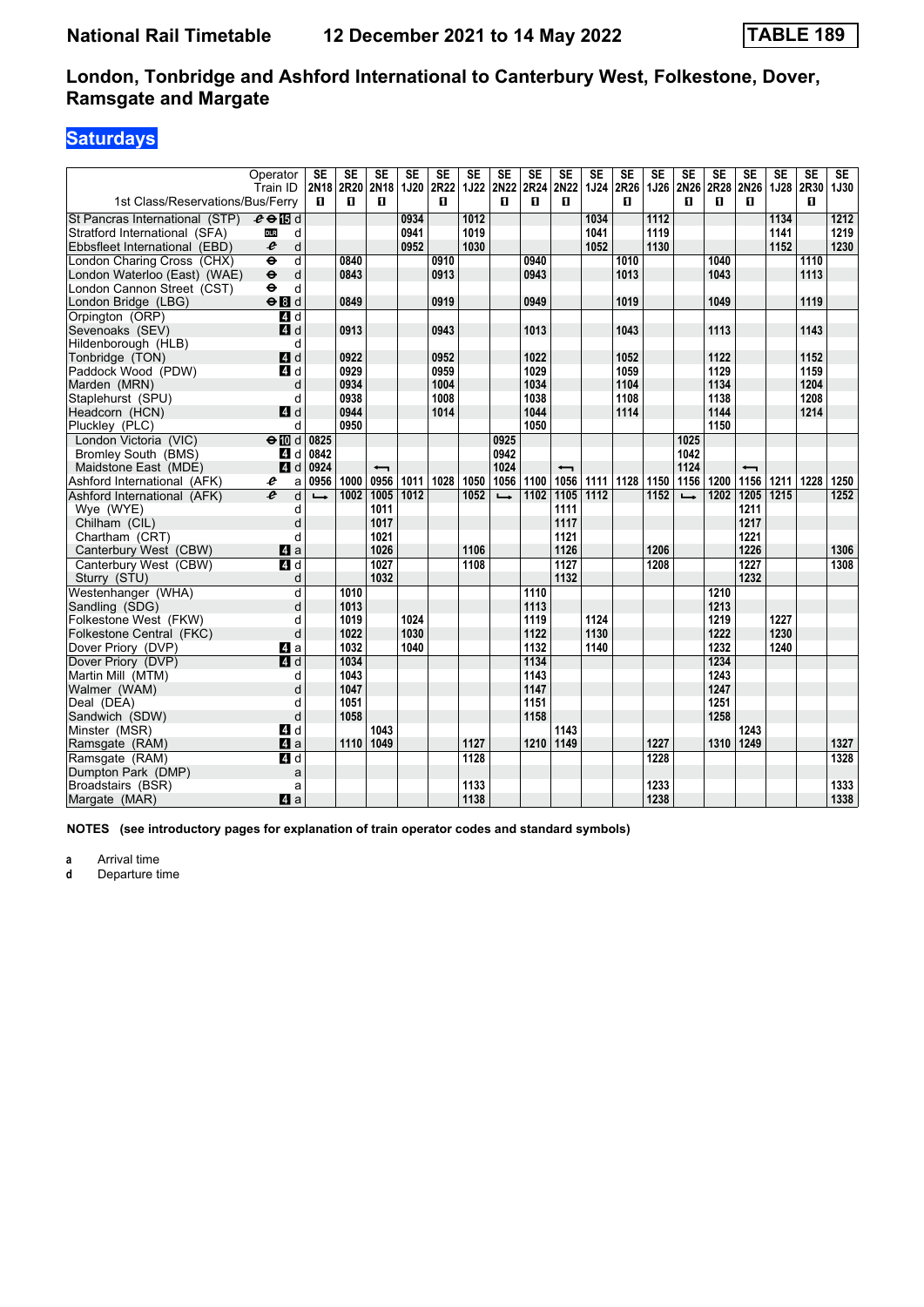# **Saturdays**

|                                  | Operator                                       | <b>SE</b>     | <b>SE</b> | SE                       | <b>SE</b>   | <b>SE</b> | <b>SE</b>   | <b>SE</b>     | <b>SE</b> | <b>SE</b>                | <b>SE</b> | <b>SE</b> | SE          | <b>SE</b>     | <b>SE</b> | <b>SE</b>                | SE          | SE          | SE                |
|----------------------------------|------------------------------------------------|---------------|-----------|--------------------------|-------------|-----------|-------------|---------------|-----------|--------------------------|-----------|-----------|-------------|---------------|-----------|--------------------------|-------------|-------------|-------------------|
| 1st Class/Reservations/Bus/Ferry | Train ID                                       | 2N30<br>п     | 2R32<br>п | 2N30<br>п                | <b>1J32</b> | 2R34<br>п | <b>1J34</b> | 2N34<br>п     | 2R36<br>п | <b>2N34</b><br>п         | 1J36 2R38 | п         | <b>1J38</b> | 2N38<br>п     | 2R40<br>п | 2N38<br>п                | <b>1J40</b> | <b>1J42</b> | <b>2N42</b><br>П. |
|                                  |                                                |               |           |                          |             |           |             |               |           |                          |           |           |             |               |           |                          |             |             |                   |
| St Pancras International (STP)   | $e \oplus \mathbb{E}$ d                        |               |           |                          | 1237        |           | 1312        |               |           |                          | 1337      |           | 1412        |               |           |                          | 1437        | 1512        |                   |
| Stratford International (SFA)    | <b>DLR</b><br>d                                |               |           |                          | 1244        |           | 1319        |               |           |                          | 1344      |           | 1419        |               |           |                          | 1444        | 1519        |                   |
| Ebbsfleet International (EBD)    | $\boldsymbol{\ell}$<br>d                       |               |           |                          | 1255        |           | 1330        |               |           |                          | 1355      |           | 1430        |               |           |                          | 1455        | 1530        |                   |
| London Charing Cross (CHX)       | $\overline{\mathsf{d}}$<br>$\ddot{\mathbf{e}}$ |               | 1140      |                          |             | 1210      |             |               | 1240      |                          |           | 1310      |             |               | 1340      |                          |             |             |                   |
| London Waterloo (East) (WAE)     | $\ddot{\boldsymbol{\Theta}}$<br>d              |               | 1143      |                          |             | 1213      |             |               | 1243      |                          |           | 1313      |             |               | 1343      |                          |             |             |                   |
| London Cannon Street (CST)       | $\ddot{\mathbf{e}}$<br>d                       |               |           |                          |             |           |             |               |           |                          |           |           |             |               |           |                          |             |             |                   |
| London Bridge (LBG)              | $\Theta$ $d$                                   |               | 1149      |                          |             | 1219      |             |               | 1249      |                          |           | 1319      |             |               | 1349      |                          |             |             |                   |
| Orpington (ORP)                  | $\overline{4d}$                                |               |           |                          |             |           |             |               |           |                          |           |           |             |               |           |                          |             |             |                   |
| Sevenoaks (SEV)                  | 4d                                             |               | 1213      |                          |             | 1243      |             |               | 1313      |                          |           | 1343      |             |               | 1413      |                          |             |             |                   |
| Hildenborough (HLB)              | d                                              |               |           |                          |             |           |             |               |           |                          |           |           |             |               |           |                          |             |             |                   |
| Tonbridge (TON)                  | 4d                                             |               | 1222      |                          |             | 1252      |             |               | 1322      |                          |           | 1352      |             |               | 1422      |                          |             |             |                   |
| Paddock Wood (PDW)               | 4 d                                            |               | 1229      |                          |             | 1259      |             |               | 1329      |                          |           | 1359      |             |               | 1429      |                          |             |             |                   |
| Marden (MRN)                     | d                                              |               | 1234      |                          |             | 1304      |             |               | 1334      |                          |           | 1404      |             |               | 1434      |                          |             |             |                   |
| Staplehurst (SPU)                | d                                              |               | 1238      |                          |             | 1308      |             |               | 1338      |                          |           | 1408      |             |               | 1438      |                          |             |             |                   |
| Headcorn (HCN)                   | 4d                                             |               | 1244      |                          |             | 1314      |             |               | 1344      |                          |           | 1414      |             |               | 1444      |                          |             |             |                   |
| Pluckley (PLC)                   | d                                              |               | 1250      |                          |             |           |             |               | 1350      |                          |           |           |             |               | 1450      |                          |             |             |                   |
| London Victoria (VIC)            | $\Theta$ III d                                 | 1125          |           |                          |             |           |             | 1225          |           |                          |           |           |             | 1325          |           |                          |             |             | 1425              |
| <b>Bromley South (BMS)</b>       | 4 d                                            | 1142          |           |                          |             |           |             | 1242          |           |                          |           |           |             | 1342          |           |                          |             |             | 1442              |
| Maidstone East (MDE)             | $\blacksquare$ d                               | 1224          |           | $\overline{\phantom{0}}$ |             |           |             | 1324          |           | $\overline{\phantom{0}}$ |           |           |             | 1424          |           | $\overline{\phantom{0}}$ |             |             | 1524              |
| Ashford International (AFK)      | e<br>a                                         | 1256          | 1300      | 1256                     | 1314        | 1328      | 1350        | 1356          | 1400      | 1356                     | 1414      | 1428 1450 |             | 1456          | 1500      | 1456                     | 1514   1550 |             | 1556              |
| Ashford International (AFK)      | e<br>d                                         | $\rightarrow$ | 1302      | 1305                     | 1315        |           | 1352        | $\rightarrow$ | 1402      | 1405                     | 1415      |           | 1452        | $\rightarrow$ | 1502      | 1505                     | 1515 1552   |             | $\rightarrow$     |
| Wye (WYE)                        | d                                              |               |           | 1311                     |             |           |             |               |           | 1411                     |           |           |             |               |           | 1511                     |             |             |                   |
| Chilham (CIL)                    | d                                              |               |           | 1317                     |             |           |             |               |           | 1417                     |           |           |             |               |           | 1517                     |             |             |                   |
| Chartham (CRT)                   | d                                              |               |           | 1321                     |             |           |             |               |           | 1421                     |           |           |             |               |           | 1521                     |             |             |                   |
| Canterbury West (CBW)            | 4a                                             |               |           | 1326                     |             |           | 1406        |               |           | 1426                     |           |           | 1506        |               |           | 1526                     |             | 1606        |                   |
| Canterbury West (CBW)            | $\overline{a}$ d                               |               |           | 1327                     |             |           | 1408        |               |           | 1427                     |           |           | 1508        |               |           | 1527                     |             | 1608        |                   |
| Sturry (STU)                     | d                                              |               |           | 1332                     |             |           |             |               |           | 1432                     |           |           |             |               |           | 1532                     |             |             |                   |
| Westenhanger (WHA)               | d                                              |               | 1310      |                          |             |           |             |               | 1410      |                          |           |           |             |               | 1510      |                          |             |             |                   |
| Sandling (SDG)                   | d                                              |               | 1313      |                          |             |           |             |               | 1413      |                          |           |           |             |               | 1513      |                          |             |             |                   |
| Folkestone West (FKW)            | d                                              |               | 1319      |                          | 1327        |           |             |               | 1419      |                          | 1427      |           |             |               | 1519      |                          | 1527        |             |                   |
| Folkestone Central (FKC)         | d                                              |               | 1322      |                          | 1330        |           |             |               | 1422      |                          | 1430      |           |             |               | 1522      |                          | 1530        |             |                   |
| Dover Priory (DVP)               | Z1 a                                           |               | 1332      |                          | 1340        |           |             |               | 1432      |                          | 1440      |           |             |               | 1532      |                          | 1540        |             |                   |
| Dover Priory (DVP)               | $\overline{4}$ d                               |               | 1334      |                          |             |           |             |               | 1434      |                          |           |           |             |               | 1534      |                          |             |             |                   |
| Martin Mill (MTM)                | d                                              |               | 1343      |                          |             |           |             |               | 1443      |                          |           |           |             |               | 1543      |                          |             |             |                   |
| Walmer (WAM)                     | d                                              |               | 1347      |                          |             |           |             |               | 1447      |                          |           |           |             |               | 1547      |                          |             |             |                   |
| Deal (DEA)                       | d                                              |               | 1351      |                          |             |           |             |               | 1451      |                          |           |           |             |               | 1551      |                          |             |             |                   |
| Sandwich (SDW)                   | d                                              |               | 1358      |                          |             |           |             |               | 1458      |                          |           |           |             |               | 1558      |                          |             |             |                   |
| Minster (MSR)                    | 4 d                                            |               |           | 1343                     |             |           |             |               |           | 1443                     |           |           |             |               |           | 1543                     |             |             |                   |
| Ramsgate (RAM)                   | 4a                                             |               | 1410 1349 |                          |             |           | 1427        |               | 1510      | 1449                     |           |           | 1527        |               | 1610      | 1549                     |             | 1627        |                   |
| Ramsgate (RAM)                   | $\overline{4}$ d                               |               |           |                          |             |           | 1428        |               |           |                          |           |           | 1528        |               |           |                          |             | 1628        |                   |
| Dumpton Park (DMP)               | a                                              |               |           |                          |             |           |             |               |           |                          |           |           |             |               |           |                          |             |             |                   |
| Broadstairs (BSR)                | a                                              |               |           |                          |             |           | 1433        |               |           |                          |           |           | 1533        |               |           |                          |             | 1633        |                   |
| Margate (MAR)                    | a                                              |               |           |                          |             |           | 1438        |               |           |                          |           |           | 1538        |               |           |                          |             | 1638        |                   |

**NOTES (see introductory pages for explanation of train operator codes and standard symbols)**

**a** Arrival time<br>**d** Departure ti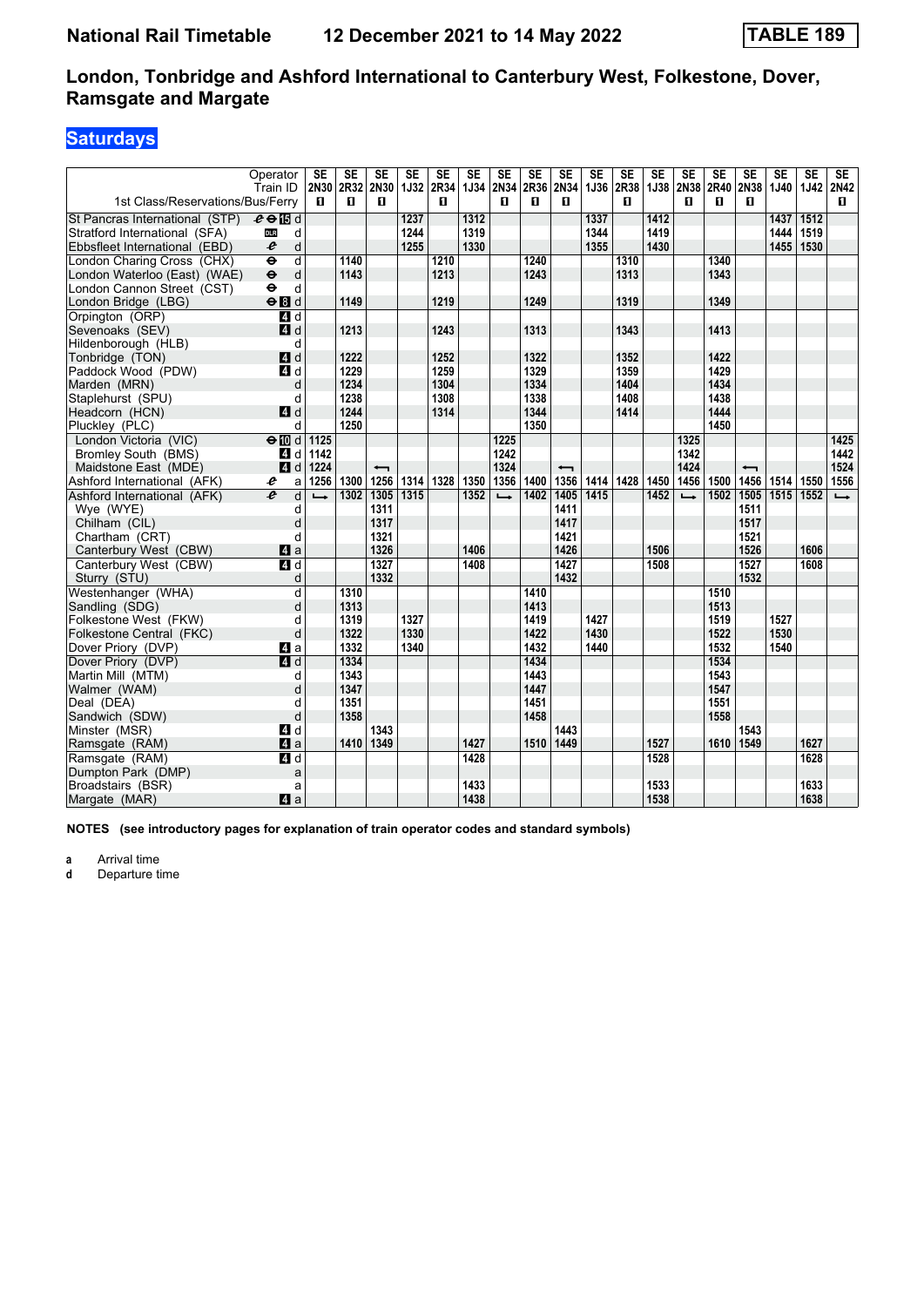# **Saturdays**

|                                  | Operator                  | <b>SE</b> | <b>SE</b>                | <b>SE</b> | <b>SE</b> | <b>SE</b>     | <b>SE</b> | SE                       | <b>SE</b> | SE          | <b>SE</b>     | SE   | <b>SE</b>                | <b>SE</b>   | <b>SE</b> | <b>SE</b> | <b>SE</b>     | <b>SE</b> | <b>SE</b>                |
|----------------------------------|---------------------------|-----------|--------------------------|-----------|-----------|---------------|-----------|--------------------------|-----------|-------------|---------------|------|--------------------------|-------------|-----------|-----------|---------------|-----------|--------------------------|
|                                  | Train ID                  | 2R44      | <b>2N42</b>              | 1J44      | 1J46      | 2N46          | 2R48      | <b>2N46</b>              | 1J48      | <b>1J50</b> | 2N50          | 2R52 | <b>2N50</b>              | <b>1J52</b> | 2R54      | 1J54      | 2N54          | 2R56      | <b>2N54</b>              |
| 1st Class/Reservations/Bus/Ferry |                           | п         | п                        |           |           | п             | п         | п                        |           |             | п             | п    | п                        |             | п         |           | п             | п         | п                        |
| St Pancras International (STP)   | $e \oplus \mathbb{E}$ d   |           |                          | 1537      | 1612      |               |           |                          | 1637      | 1712        |               |      |                          | 1734        |           | 1812      |               |           |                          |
| Stratford International (SFA)    | d<br><b>DLR</b>           |           |                          | 1544      | 1619      |               |           |                          | 1644      | 1719        |               |      |                          | 1741        |           | 1819      |               |           |                          |
| Ebbsfleet International (EBD)    | d<br>e                    |           |                          | 1555      | 1630      |               |           |                          | 1655      | 1730        |               |      |                          | 1752        |           | 1830      |               |           |                          |
| London Charing Cross (CHX)       | $\ddot{\bm{\theta}}$<br>d | 1440      |                          |           |           |               | 1540      |                          |           |             |               | 1640 |                          |             | 1710      |           |               | 1740      |                          |
| London Waterloo (East) (WAE)     | $\pmb{\Theta}$<br>d       | 1443      |                          |           |           |               | 1543      |                          |           |             |               | 1643 |                          |             | 1713      |           |               | 1743      |                          |
| London Cannon Street (CST)       | $\ddot{\mathbf{e}}$<br>d  |           |                          |           |           |               |           |                          |           |             |               |      |                          |             |           |           |               |           |                          |
| London Bridge (LBG)              | $\Theta$ $d$              | 1449      |                          |           |           |               | 1549      |                          |           |             |               | 1649 |                          |             | 1719      |           |               | 1749      |                          |
| Orpington (ORP)                  | 4 d                       |           |                          |           |           |               |           |                          |           |             |               |      |                          |             |           |           |               |           |                          |
| Sevenoaks (SEV)                  | $\mathbf{A}$<br>d         | 1513      |                          |           |           |               | 1613      |                          |           |             |               | 1713 |                          |             | 1743      |           |               | 1813      |                          |
| Hildenborough (HLB)              | d                         |           |                          |           |           |               |           |                          |           |             |               |      |                          |             |           |           |               |           |                          |
| Tonbridge (TON)                  | 4d                        | 1522      |                          |           |           |               | 1622      |                          |           |             |               | 1722 |                          |             | 1752      |           |               | 1822      |                          |
| Paddock Wood (PDW)               | 4 d                       | 1529      |                          |           |           |               | 1629      |                          |           |             |               | 1729 |                          |             | 1759      |           |               | 1829      |                          |
| Marden (MRN)                     | d                         | 1534      |                          |           |           |               | 1634      |                          |           |             |               | 1734 |                          |             | 1804      |           |               | 1834      |                          |
| Staplehurst (SPU)                | d                         | 1538      |                          |           |           |               | 1638      |                          |           |             |               | 1738 |                          |             | 1808      |           |               | 1838      |                          |
| Headcorn (HCN)                   | $\blacksquare$ d          | 1544      |                          |           |           |               | 1644      |                          |           |             |               | 1744 |                          |             | 1814      |           |               | 1844      |                          |
| Pluckley (PLC)                   | d                         | 1550      |                          |           |           |               | 1650      |                          |           |             |               | 1750 |                          |             |           |           |               | 1850      |                          |
| London Victoria (VIC)            | $\Theta$ M d              |           |                          |           |           | 1525          |           |                          |           |             | 1625          |      |                          |             |           |           | 1725          |           |                          |
| <b>Bromley South (BMS)</b>       | 4 d                       |           |                          |           |           | 1542          |           |                          |           |             | 1642          |      |                          |             |           |           | 1742          |           |                          |
| Maidstone East (MDE)             | 4d                        |           | $\overline{\phantom{0}}$ |           |           | 1624          |           | $\overline{\phantom{0}}$ |           |             | 1724          |      | $\overline{\phantom{0}}$ |             |           |           | 1824          |           | $\overline{\phantom{0}}$ |
| Ashford International (AFK)      | e<br>a                    | 1600      | 1556                     | 1614      | 1650      | 1656          | 1700      | 1656                     | 1714      | 1750        | 1756          | 1800 | 1756                     | 1811        | 1828      | 1850      | 1856          | 1900      | 1856                     |
| Ashford International (AFK)      | e<br>d                    | 1602      | 1605                     | 1615      | 1652      | $\rightarrow$ | 1702      | 1705                     | 1715      | 1752        | $\rightarrow$ | 1802 | 1805                     | 1815        |           | 1852      | $\rightarrow$ | 1902      | 1905                     |
| Wye (WYE)                        | d                         |           | 1611                     |           |           |               |           | 1711                     |           |             |               |      | 1811                     |             |           |           |               |           | 1911                     |
| Chilham (CIL)                    | d                         |           | 1617                     |           |           |               |           | 1717                     |           |             |               |      | 1817                     |             |           |           |               |           | 1917                     |
| Chartham (CRT)                   | d                         |           | 1621                     |           |           |               |           | 1721                     |           |             |               |      | 1821                     |             |           |           |               |           | 1921                     |
| Canterbury West (CBW)            | ZI a                      |           | 1626                     |           | 1706      |               |           | 1726                     |           | 1806        |               |      | 1826                     |             |           | 1906      |               |           | 1926                     |
| Canterbury West (CBW)            | $\overline{a}$ d          |           | 1627                     |           | 1708      |               |           | 1727                     |           | 1808        |               |      | 1827                     |             |           | 1908      |               |           | 1927                     |
| Sturry (STU)                     | $\mathsf{d}$              |           | 1632                     |           |           |               |           | 1732                     |           |             |               |      | 1832                     |             |           |           |               |           | 1932                     |
| Westenhanger (WHA)               | d                         | 1610      |                          |           |           |               | 1710      |                          |           |             |               | 1810 |                          |             |           |           |               | 1910      |                          |
| Sandling (SDG)                   | d                         | 1613      |                          |           |           |               | 1713      |                          |           |             |               | 1813 |                          |             |           |           |               | 1913      |                          |
| Folkestone West (FKW)            | d                         | 1619      |                          | 1627      |           |               | 1719      |                          | 1727      |             |               | 1819 |                          | 1827        |           |           |               | 1919      |                          |
| Folkestone Central (FKC)         | d                         | 1622      |                          | 1630      |           |               | 1722      |                          | 1730      |             |               | 1822 |                          | 1830        |           |           |               | 1922      |                          |
| Dover Priory (DVP)               | ZI a                      | 1632      |                          | 1640      |           |               | 1732      |                          | 1740      |             |               | 1832 |                          | 1840        |           |           |               | 1932      |                          |
| Dover Priory (DVP)               | $A$ d                     | 1634      |                          |           |           |               | 1734      |                          |           |             |               | 1834 |                          |             |           |           |               | 1934      |                          |
| Martin Mill (MTM)                | d                         | 1643      |                          |           |           |               | 1743      |                          |           |             |               | 1843 |                          |             |           |           |               | 1943      |                          |
| Walmer (WAM)                     | d                         | 1647      |                          |           |           |               | 1747      |                          |           |             |               | 1847 |                          |             |           |           |               | 1947      |                          |
| Deal (DEA)                       | d                         | 1651      |                          |           |           |               | 1751      |                          |           |             |               | 1851 |                          |             |           |           |               | 1951      |                          |
| Sandwich (SDW)                   | d                         | 1658      |                          |           |           |               | 1758      |                          |           |             |               | 1858 |                          |             |           |           |               | 1958      |                          |
| Minster (MSR)                    | 4 d                       |           | 1643                     |           |           |               |           | 1743                     |           |             |               |      | 1843                     |             |           |           |               |           | 1943                     |
| Ramsgate (RAM)                   | 4a                        | 1710      | 1649                     |           | 1727      |               | 1810      | 1749                     |           | 1827        |               | 1910 | 1849                     |             |           | 1927      |               | 2010      | 1949                     |
| Ramsgate (RAM)                   | 4d                        |           |                          |           | 1728      |               |           |                          |           | 1828        |               |      |                          |             |           | 1928      |               |           |                          |
| Dumpton Park (DMP)               | a                         |           |                          |           |           |               |           |                          |           |             |               |      |                          |             |           |           |               |           |                          |
| Broadstairs (BSR)                | a                         |           |                          |           | 1733      |               |           |                          |           | 1833        |               |      |                          |             |           | 1933      |               |           |                          |
| Margate (MAR)                    | ZI a                      |           |                          |           | 1738      |               |           |                          |           | 1838        |               |      |                          |             |           | 1938      |               |           |                          |

**NOTES (see introductory pages for explanation of train operator codes and standard symbols)**

**a** Arrival time<br>**d** Departure ti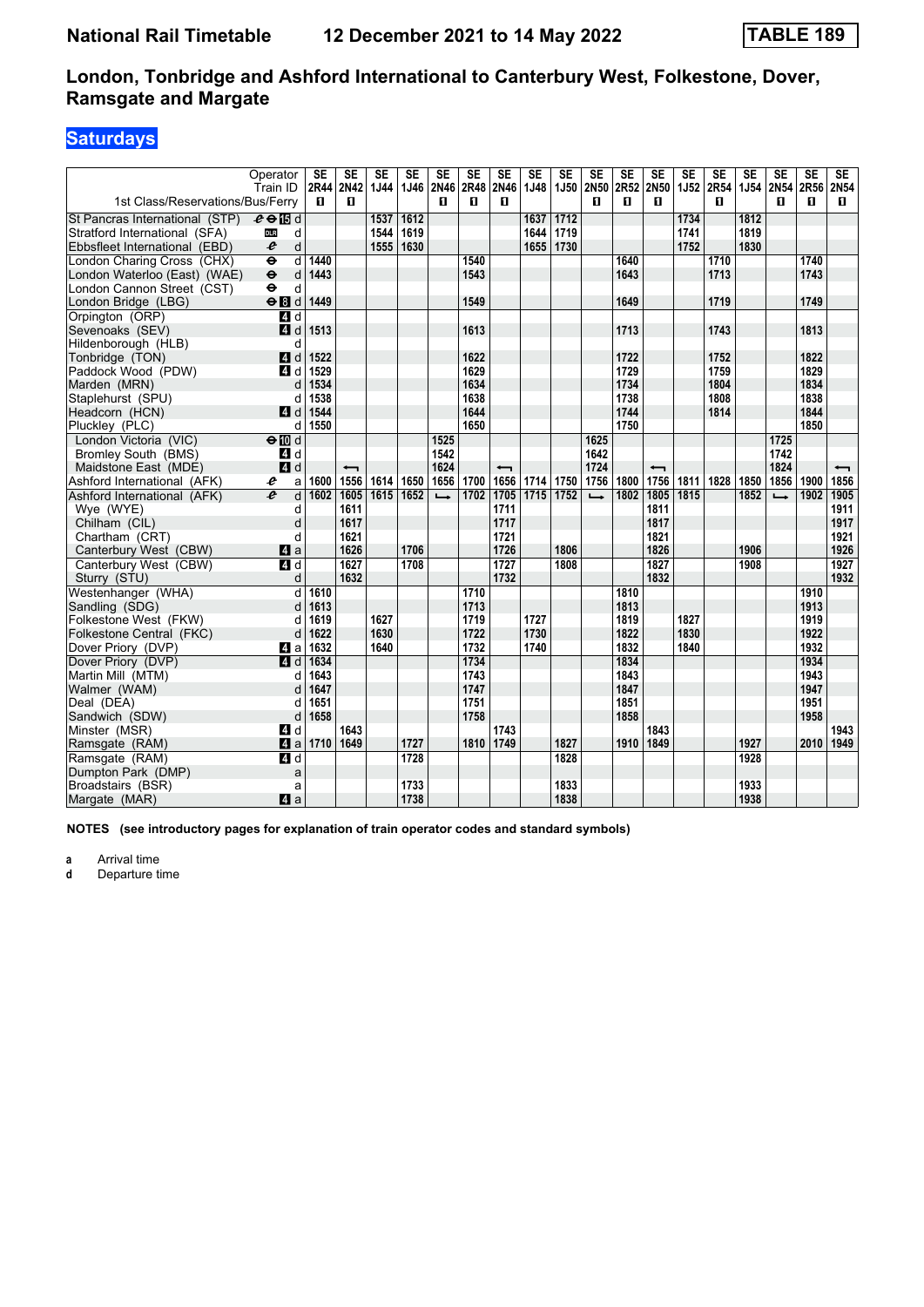# **Saturdays**

|                                  | Operator                  | <b>SE</b> | SE        | SE        | <b>SE</b>     | <b>SE</b> | <b>SE</b>                | <b>SE</b>      | <b>SE</b> | <b>SE</b> | <b>SE</b>           | SE   | SE                       | <b>SE</b> | <b>SE</b> | <b>SE</b>     | SE        | SE                       | SE          |
|----------------------------------|---------------------------|-----------|-----------|-----------|---------------|-----------|--------------------------|----------------|-----------|-----------|---------------------|------|--------------------------|-----------|-----------|---------------|-----------|--------------------------|-------------|
|                                  | Train ID                  |           | 1J56 2R58 | 1J58 2N58 |               |           |                          | 2R60 2N58 1J60 |           |           | 2R62 1J62 2N68 2R64 |      | <b>2N68</b>              | 1J64      | 1J66      | 2N72          | 2R68 2N72 |                          | <b>1J68</b> |
| 1st Class/Reservations/Bus/Ferry |                           |           | п         |           | П             | п         | П.                       |                | п         |           | п                   | п    | п                        |           |           | п             | п         | п                        |             |
| St Pancras International (STP)   | $e \oplus \mathbb{E}$ d   | 1834      |           | 1912      |               |           |                          | 1937           |           | 2012      |                     |      |                          | 2037      | 2112      |               |           |                          | 2137        |
| Stratford International (SFA)    | <b>DLR</b><br>d           | 1841      |           | 1919      |               |           |                          | 1944           |           | 2019      |                     |      |                          | 2044      | 2119      |               |           |                          | 2144        |
| Ebbsfleet International (EBD)    | $\boldsymbol{\ell}$<br>d  | 1852      |           | 1930      |               |           |                          | 1955           |           | 2030      |                     |      |                          | 2055      | 2130      |               |           |                          | 2155        |
| London Charing Cross (CHX)       | d<br>$\ddot{\mathbf{e}}$  |           | 1810      |           |               | 1840      |                          |                | 1910      |           |                     | 1940 |                          |           |           |               | 2040      |                          |             |
| London Waterloo (East) (WAE)     | $\ddot{\bullet}$<br>d     |           | 1813      |           |               | 1843      |                          |                | 1913      |           |                     | 1943 |                          |           |           |               | 2043      |                          |             |
| London Cannon Street (CST)       | $\ddot{\phantom{1}}$<br>d |           |           |           |               |           |                          |                |           |           |                     |      |                          |           |           |               |           |                          |             |
| London Bridge (LBG)              | eBd                       |           | 1819      |           |               | 1849      |                          |                | 1919      |           |                     | 1949 |                          |           |           |               | 2049      |                          |             |
| Orpington (ORP)                  | 4 d                       |           |           |           |               |           |                          |                |           |           |                     |      |                          |           |           |               |           |                          |             |
| Sevenoaks (SEV)                  | ZI d                      |           | 1843      |           |               | 1913      |                          |                | 1943      |           |                     | 2013 |                          |           |           |               | 2113      |                          |             |
| Hildenborough (HLB)              | d                         |           |           |           |               |           |                          |                |           |           |                     |      |                          |           |           |               |           |                          |             |
| Tonbridge (TON)                  | 4d                        |           | 1852      |           |               | 1922      |                          |                | 1952      |           |                     | 2022 |                          |           |           |               | 2122      |                          |             |
| Paddock Wood (PDW)               | 4 d                       |           | 1859      |           |               | 1929      |                          |                | 1959      |           |                     | 2029 |                          |           |           |               | 2129      |                          |             |
| Marden (MRN)                     | d                         |           | 1904      |           |               | 1934      |                          |                | 2004      |           |                     | 2034 |                          |           |           |               | 2134      |                          |             |
| Staplehurst (SPU)                | d                         |           | 1908      |           |               | 1938      |                          |                | 2008      |           |                     | 2038 |                          |           |           |               | 2138      |                          |             |
| Headcorn (HCN)                   | 4d                        |           | 1914      |           |               | 1944      |                          |                | 2014      |           |                     | 2044 |                          |           |           |               | 2144      |                          |             |
| Pluckley (PLC)                   | d                         |           |           |           |               | 1950      |                          |                |           |           |                     | 2050 |                          |           |           |               | 2150      |                          |             |
| London Victoria (VIC)            | $\Theta$ $\blacksquare$ d |           |           |           | 1825          |           |                          |                |           |           | 1925                |      |                          |           |           | 2025          |           |                          |             |
| <b>Bromley South (BMS)</b>       | 4 d                       |           |           |           | 1842          |           |                          |                |           |           | 1942                |      |                          |           |           | 2042          |           |                          |             |
| Maidstone East (MDE)             | 4d                        |           |           |           | 1924          |           | $\overline{\phantom{0}}$ |                |           |           | 2024                |      | $\overline{\phantom{0}}$ |           |           | 2124          |           | $\overline{\phantom{0}}$ |             |
| Ashford International (AFK)      | e<br>a                    | 1911      | 1928      | 1950      | 1956          | 2000      | 1956                     | 2014           | 2028      | 2050      | 2056 2100           |      | 2056                     | 2114      | 2150      | 2156          | 2200      | 2156                     | 2214        |
| Ashford International (AFK)      | $\overline{e}$<br>d       | 1915      |           | 1952      | $\rightarrow$ | 2002      |                          | 2005 2015      |           | 2052      | $\rightarrow$       | 2102 | 2105                     | 2115      | 2152      | $\rightarrow$ | 2202      | 2205 2215                |             |
| Wye (WYE)                        | d                         |           |           |           |               |           | 2011                     |                |           |           |                     |      | 2111                     |           |           |               |           | 2211                     |             |
| Chilham (CIL)                    | d                         |           |           |           |               |           | 2017                     |                |           |           |                     |      | 2117                     |           |           |               |           | 2217                     |             |
| Chartham (CRT)                   | d                         |           |           |           |               |           | 2021                     |                |           |           |                     |      | 2121                     |           |           |               |           | 2221                     |             |
| Canterbury West (CBW)            | 4a                        |           |           | 2006      |               |           | 2026                     |                |           | 2106      |                     |      | 2126                     |           | 2206      |               |           | 2226                     |             |
| Canterbury West (CBW)            | $\overline{a}$ d          |           |           | 2008      |               |           | 2027                     |                |           | 2108      |                     |      | 2127                     |           | 2208      |               |           | 2227                     |             |
| Sturry (STU)                     | d                         |           |           |           |               |           | 2032                     |                |           |           |                     |      | 2132                     |           |           |               |           | 2232                     |             |
| Westenhanger (WHA)               | d                         |           |           |           |               | 2010      |                          |                |           |           |                     | 2110 |                          |           |           |               | 2210      |                          |             |
| Sandling (SDG)                   | d                         |           |           |           |               | 2013      |                          |                |           |           |                     | 2113 |                          |           |           |               | 2213      |                          |             |
| Folkestone West (FKW)            | d                         | 1927      |           |           |               | 2019      |                          | 2027           |           |           |                     | 2119 |                          | 2127      |           |               | 2219      |                          | 2227        |
| Folkestone Central (FKC)         | d                         | 1930      |           |           |               | 2022      |                          | 2030           |           |           |                     | 2122 |                          | 2130      |           |               | 2222      |                          | 2230        |
| Dover Priory (DVP)               | Z1 a                      | 1940      |           |           |               | 2032      |                          | 2040           |           |           |                     | 2132 |                          | 2140      |           |               | 2232      |                          | 2240        |
| Dover Priory (DVP)               | $A$ <sub>d</sub>          |           |           |           |               | 2034      |                          |                |           |           |                     | 2134 |                          |           |           |               | 2234      |                          |             |
| Martin Mill (MTM)                | d                         |           |           |           |               | 2043      |                          |                |           |           |                     | 2143 |                          |           |           |               | 2243      |                          |             |
| Walmer (WAM)                     | d                         |           |           |           |               | 2047      |                          |                |           |           |                     | 2147 |                          |           |           |               | 2247      |                          |             |
| Deal (DEA)                       | q                         |           |           |           |               | 2051      |                          |                |           |           |                     | 2151 |                          |           |           |               | 2251      |                          |             |
| Sandwich (SDW)                   | d                         |           |           |           |               | 2058      |                          |                |           |           |                     | 2158 |                          |           |           |               | 2258      |                          |             |
| Minster (MSR)                    | 4d                        |           |           |           |               |           | 2043                     |                |           |           |                     |      | 2143                     |           |           |               |           | 2243                     |             |
| Ramsgate (RAM)                   | 4a                        |           |           | 2027      |               | 2110      | 2049                     |                |           | 2127      |                     | 2210 | 2149                     |           | 2227      |               | 2310      | 2249                     |             |
| Ramsgate (RAM)                   | 4d                        |           |           | 2028      |               |           |                          |                |           | 2128      |                     |      |                          |           | 2228      |               |           |                          |             |
| Dumpton Park (DMP)               | a                         |           |           |           |               |           |                          |                |           |           |                     |      |                          |           |           |               |           |                          |             |
| Broadstairs (BSR)                | a                         |           |           | 2033      |               |           |                          |                |           | 2133      |                     |      |                          |           | 2233      |               |           |                          |             |
| Margate (MAR)                    | ZI a                      |           |           | 2038      |               |           |                          |                |           | 2138      |                     |      |                          |           | 2238      |               |           |                          |             |

**NOTES (see introductory pages for explanation of train operator codes and standard symbols)**

**a** Arrival time<br>**d** Departure ti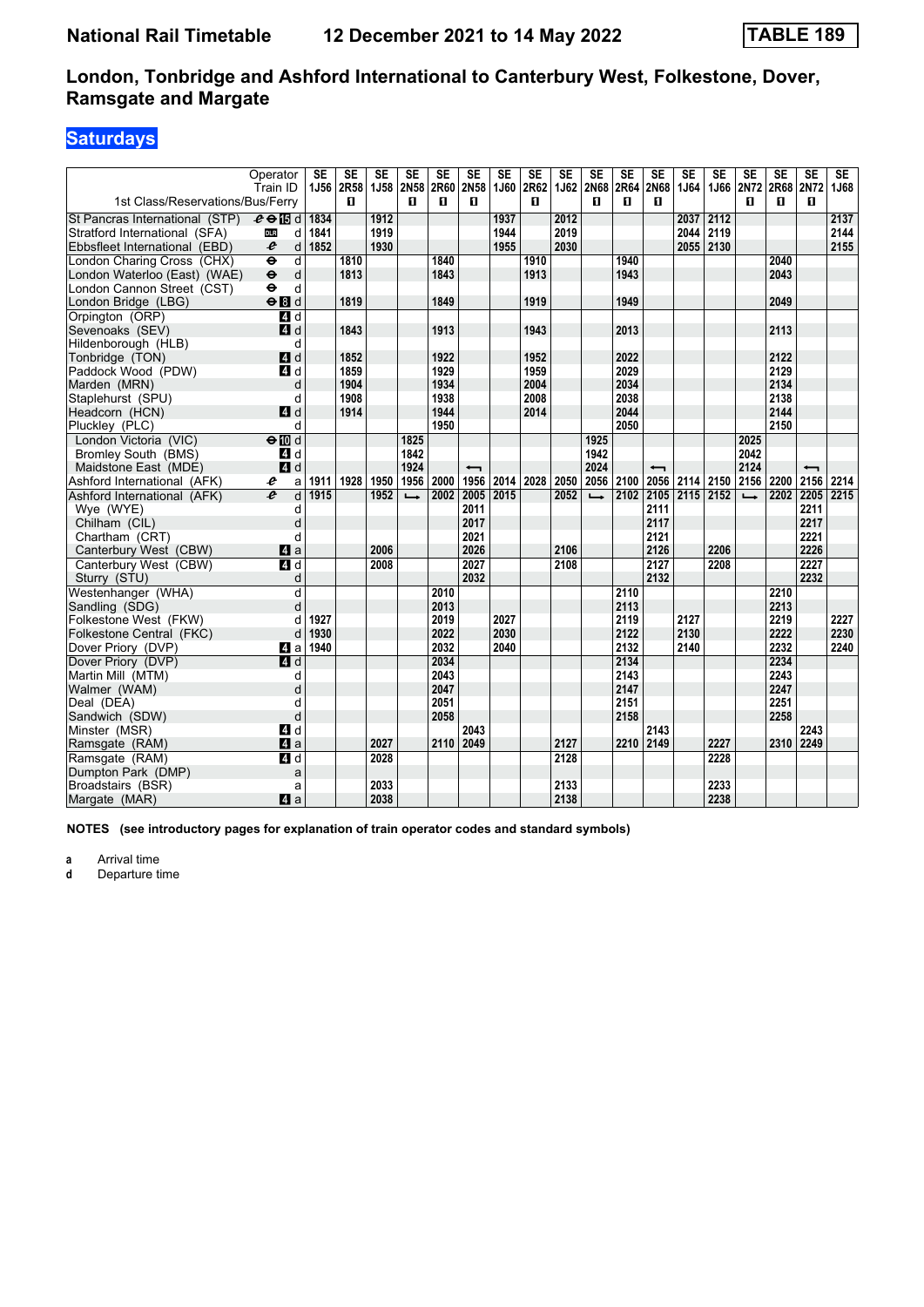## **Saturdays**

| Operator                                                  | <b>SE</b> | <b>SE</b>      | <b>SE</b>   | <b>SE</b>                | <b>SE</b>   | $\overline{\text{SE}}$ | <b>SE</b>     | <b>SE</b>      | <b>SE</b>                | $\overline{\text{SE}}$ | $\overline{\text{SE}}$   | <b>SE</b>   | $\overline{\text{SE}}$ | <b>SE</b>     | $\overline{\text{SE}}$ | SE                       |
|-----------------------------------------------------------|-----------|----------------|-------------|--------------------------|-------------|------------------------|---------------|----------------|--------------------------|------------------------|--------------------------|-------------|------------------------|---------------|------------------------|--------------------------|
| Train ID<br>1st Class/Reservations/Bus/Ferry              |           | 1J70 2N76<br>п | <b>2R72</b> | 2N76<br>п                | <b>1J72</b> | <b>1J74</b>            | 2N80<br>п     | 2R76 2N80<br>п |                          | 1J76                   | 2R76 2R78                | п           | 1J78                   | 2N84<br>п     | 2R80<br>п              | 2N84<br>П.               |
|                                                           |           |                | 0           |                          |             |                        |               |                | 0                        |                        | П                        |             |                        |               |                        |                          |
| St Pancras International (STP)<br>$e \oplus \mathbb{F}$ d | 2212      |                |             |                          | 2237        | 2312                   |               |                |                          | 2337                   |                          |             | 0012                   |               |                        |                          |
| Stratford International (SFA)<br><b>DLR</b>               | 2219<br>d |                |             |                          | 2244        | 2319                   |               |                |                          | 2344                   |                          |             | 0019                   |               |                        |                          |
| $\boldsymbol{\ell}$<br>Ebbsfleet International (EBD)      | 2230<br>d |                |             |                          | 2255        | 2330                   |               |                |                          | 2355                   |                          |             | 0030                   |               |                        |                          |
| London Charing Cross (CHX)<br>$\ddot{\mathbf{e}}$         | d         |                | 2140        |                          |             |                        |               | 2240           |                          |                        |                          | 2310        |                        |               | 2340                   |                          |
| $\ddot{\bullet}$<br>London Waterloo (East) (WAE)          | d         |                | 2143        |                          |             |                        |               | 2243           |                          |                        |                          | 2313        |                        |               | 2343                   |                          |
| London Cannon Street (CST)<br>$\bullet$                   | d         |                |             |                          |             |                        |               |                |                          |                        |                          |             |                        |               |                        |                          |
| $\Theta$ $d$<br>London Bridge (LBG)                       |           |                | 2149        |                          |             |                        |               | 2249           |                          |                        |                          | 2319        |                        |               | 2349                   |                          |
| Orpinaton (ORP)<br>4d                                     |           |                |             |                          |             |                        |               |                |                          |                        |                          |             |                        |               |                        |                          |
| Sevenoaks (SEV)<br>$\blacksquare$ d                       |           |                | 2213        |                          |             |                        |               | 2313           |                          |                        |                          | 2343        |                        |               | 0013                   |                          |
| Hildenborough (HLB)                                       | d         |                |             |                          |             |                        |               |                |                          |                        |                          |             |                        |               |                        |                          |
| 4 d<br>Tonbridge (TON)                                    |           |                | 2222        |                          |             |                        |               | 2322           |                          |                        |                          | 2352        |                        |               | 0022                   |                          |
| Paddock Wood (PDW)<br>4d                                  |           |                | 2229        |                          |             |                        |               | 2329           |                          |                        |                          | 2359        |                        |               | 0029                   |                          |
| Marden (MRN)                                              | d         |                | 2234        |                          |             |                        |               | 2334           |                          |                        |                          | 0004        |                        |               | 0034                   |                          |
| Staplehurst (SPU)                                         | d         |                | 2238        |                          |             |                        |               | 2338           |                          |                        |                          | 0008        |                        |               | 0038                   |                          |
| Headcorn (HCN)<br>4d                                      |           |                | 2244        |                          |             |                        |               | 2344           |                          |                        |                          | 0014        |                        |               | 0044                   |                          |
| Pluckley (PLC)                                            | d         |                | 2250        |                          |             |                        |               | 2350           |                          |                        |                          |             |                        |               | 0050s                  |                          |
| London Victoria (VIC)<br>$e$ <sub>III</sub> $d$           |           | 2125           |             |                          |             |                        | 2225          |                |                          |                        |                          |             |                        | 2325          |                        |                          |
| Bromley South (BMS)<br>4 d                                |           | 2142           |             |                          |             |                        | 2242          |                |                          |                        |                          |             |                        | 2342          |                        |                          |
| $A$ d<br>Maidstone East (MDE)                             |           | 2224           |             | $\overline{\phantom{0}}$ |             |                        | 2324          |                | $\overline{\phantom{0}}$ |                        |                          |             |                        | 0024          |                        | $\overline{\phantom{0}}$ |
| Ashford International (AFK)<br>e                          | 2250<br>a | 2256           | 2300        | 2256                     | 2314        |                        | 2350 2356     | 2359           | 2356                     | 0014                   |                          | 0028   0050 |                        | 0055          | 0100                   | 0055                     |
| $\overline{e}$<br>Ashford International (AFK)             | d<br>2252 | $\rightarrow$  | 2302        | 2305                     | 2315        | 2352                   | $\rightarrow$ | 0002           | 0005                     | 0015                   |                          |             |                        | $\rightarrow$ | 0105                   | 0105                     |
| Wye (WYE)                                                 | d         |                |             | 2311                     |             |                        |               |                | 0011s                    |                        |                          |             |                        |               |                        | 0111s                    |
| Chilham (CIL)                                             | d         |                |             | 2317                     |             |                        |               |                | 0017s                    |                        |                          |             |                        |               |                        | 0117s                    |
| Chartham (CRT)                                            | d         |                |             | 2321                     |             |                        |               |                | 0021s                    |                        |                          |             |                        |               |                        | 0121s                    |
| Canterbury West (CBW)<br>ZI a                             | 2306      |                |             | 2326                     |             | 0006                   |               |                | 0026                     |                        |                          |             |                        |               |                        | 0127                     |
| Canterbury West (CBW)<br>$\blacksquare$ d                 | 2308      |                |             | 2327                     |             | 0008                   |               |                | 0027                     |                        |                          |             |                        |               |                        |                          |
| Sturry (STU)                                              | d         |                |             | 2332                     |             |                        |               |                | 0031s                    |                        |                          |             |                        |               |                        |                          |
| Westenhanger (WHA)                                        | d         |                | 2310        |                          |             |                        |               | 0010s          |                          |                        |                          |             |                        |               | 0113s                  |                          |
| Sandling (SDG)                                            | d         |                | 2313        |                          |             |                        |               | 0013s          |                          |                        |                          |             |                        |               | 0116s                  |                          |
| Folkestone West (FKW)                                     | d         |                | 2319        |                          | 2327        |                        |               | 0019           |                          | 0027                   |                          |             |                        |               | 0121s                  |                          |
| Folkestone Central (FKC)                                  | d         |                | 2322        |                          | 2330        |                        |               | 0022           |                          | 0030                   | $\overline{\phantom{0}}$ |             |                        |               | 0123s                  |                          |
| Dover Priory (DVP)<br>Z1 a                                |           |                | 2332        |                          | 2340        |                        |               | 0033           |                          | 0040                   | 0033                     |             |                        |               | 0135                   |                          |
| Dover Priory (DVP)<br>$A$ <sub>d</sub>                    |           |                | 2334        |                          |             |                        |               | ┗              |                          |                        | 0045                     |             |                        |               |                        |                          |
| Martin Mill (MTM)                                         | d         |                | 2343        |                          |             |                        |               |                |                          |                        | 0054s                    |             |                        |               |                        |                          |
| Walmer (WAM)                                              | d         |                | 2347        |                          |             |                        |               |                |                          |                        | 0058s                    |             |                        |               |                        |                          |
| Deal (DEA)                                                | d         |                | 2351        |                          |             |                        |               |                |                          |                        | 0102s                    |             |                        |               |                        |                          |
| Sandwich (SDW)                                            | d         |                | 2358        |                          |             |                        |               |                |                          |                        | 0108s                    |             |                        |               |                        |                          |
| 4d<br>Minster (MSR)                                       |           |                |             | 2343                     |             |                        |               |                | 0043s                    |                        |                          |             |                        |               |                        |                          |
| Ramsgate (RAM)<br>4a                                      | 2327      |                | 0010        | 2349                     |             | 0027                   |               |                | 0049                     |                        | 0121                     |             |                        |               |                        |                          |
| Ramsgate (RAM)<br>41 d                                    | 2328      |                |             |                          |             | 0028                   |               |                |                          |                        |                          |             |                        |               |                        |                          |
| Dumpton Park (DMP)                                        | a         |                |             |                          |             |                        |               |                |                          |                        |                          |             |                        |               |                        |                          |
| Broadstairs (BSR)                                         | 2333<br>a |                |             |                          |             | 0033s                  |               |                |                          |                        |                          |             |                        |               |                        |                          |
| Margate (MAR)                                             | 2338      |                |             |                          |             | 0038                   |               |                |                          |                        |                          |             |                        |               |                        |                          |

**NOTES (see introductory pages for explanation of train operator codes and standard symbols)**

**a** Arrival time<br>**d** Departure ti

**d** Departure time<br>**s** Stops to set do

**s** Stops to set down passengers only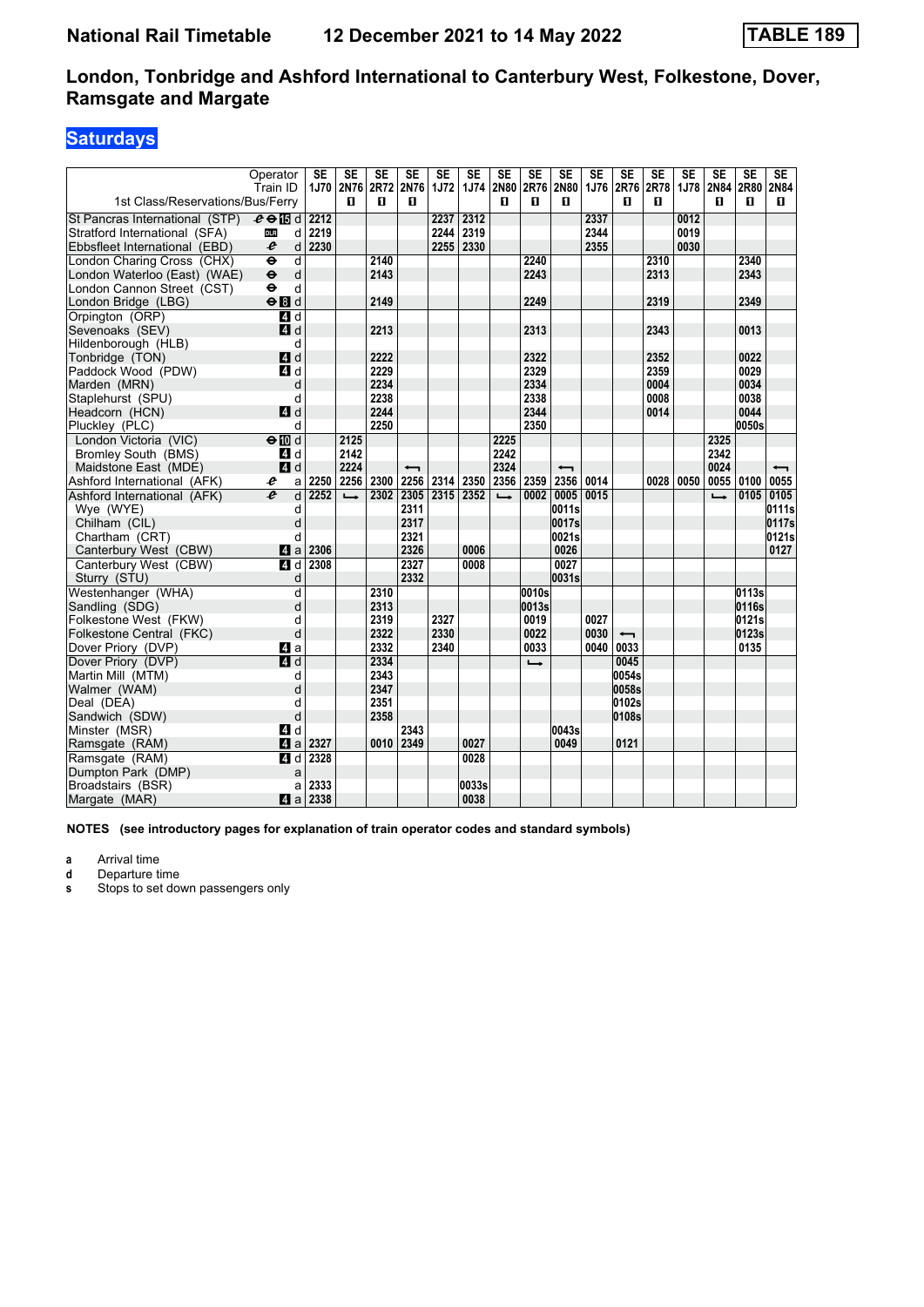# **Sundays**

|                                  | Operator<br>Train ID                           | <b>SE</b><br>2R12 | <b>SE</b><br>2R10 | SE<br>1R80 2N14 | <b>SE</b>     | <b>SE</b><br>2R16 | <b>SE</b><br>2N <sub>14</sub> | <b>SE</b><br>1J16 | <b>SE</b> | <b>SE</b><br>1J18 2N18 | <b>SE</b><br>2R20 | <b>SE</b><br>2N18        | SE<br>1J20 | <b>SE</b><br>1J22 | <b>SE</b><br><b>2N22</b> | <b>SE</b><br>2R24 | <b>SE</b><br>2N22        | <b>SE</b><br><b>1J24</b> | SE<br>1J26 |
|----------------------------------|------------------------------------------------|-------------------|-------------------|-----------------|---------------|-------------------|-------------------------------|-------------------|-----------|------------------------|-------------------|--------------------------|------------|-------------------|--------------------------|-------------------|--------------------------|--------------------------|------------|
| 1st Class/Reservations/Bus/Ferry |                                                | п                 | п                 |                 | п             | п                 | п                             |                   |           | п                      | п                 | п                        |            |                   | п                        | п                 | п                        |                          |            |
| St Pancras International (STP)   | $e \oplus \mathbb{E}$ d                        |                   |                   |                 |               |                   |                               | 0837              | 0912      |                        |                   |                          | 0937       | 1012              |                          |                   |                          | 1037                     | 1112       |
| Stratford International (SFA)    | d<br><b>DLR</b>                                |                   |                   |                 |               |                   |                               | 0844              | 0919      |                        |                   |                          | 0944       | 1019              |                          |                   |                          | 1044                     | 1119       |
| Ebbsfleet International (EBD)    | d<br>$\boldsymbol{\ell}$                       |                   |                   |                 |               |                   |                               | 0855 0930         |           |                        |                   |                          | 0955       | 1030              |                          |                   |                          | 1055                     | 1130       |
| London Charing Cross (CHX)       | $\overline{\mathsf{d}}$<br>$\ddot{\mathbf{e}}$ |                   |                   |                 |               |                   |                               |                   |           |                        | 0840              |                          |            |                   |                          | 0940              |                          |                          |            |
| London Waterloo (East) (WAE)     | $\ddot{\boldsymbol{\Theta}}$<br>d              |                   |                   |                 |               |                   |                               |                   |           |                        | 0843              |                          |            |                   |                          | 0943              |                          |                          |            |
| London Cannon Street (CST)       | $\ddot{\mathbf{e}}$<br>d                       |                   |                   |                 |               |                   |                               |                   |           |                        |                   |                          |            |                   |                          |                   |                          |                          |            |
| London Bridge (LBG)              | eBd                                            |                   |                   |                 |               |                   |                               |                   |           |                        | 0849              |                          |            |                   |                          | 0949              |                          |                          |            |
| Orpington (ORP)                  | $\overline{a}$ d                               |                   |                   |                 |               |                   |                               |                   |           |                        | 0905              |                          |            |                   |                          | 1005              |                          |                          |            |
| Sevenoaks (SEV)                  | 4d                                             |                   |                   |                 |               |                   |                               |                   |           |                        | 0915              |                          |            |                   |                          | 1015              |                          |                          |            |
| Hildenborough (HLB)              | d                                              |                   |                   |                 |               |                   |                               |                   |           |                        |                   |                          |            |                   |                          |                   |                          |                          |            |
| Tonbridge (TON)                  | 4d                                             |                   |                   |                 |               | 0824              |                               |                   |           |                        | 0924              |                          |            |                   |                          | 1024              |                          |                          |            |
| Paddock Wood (PDW)               | 4d                                             |                   |                   |                 |               | 0831              |                               |                   |           |                        | 0931              |                          |            |                   |                          | 1031              |                          |                          |            |
| Marden (MRN)                     | d                                              |                   |                   |                 |               | 0836              |                               |                   |           |                        | 0936              |                          |            |                   |                          | 1036              |                          |                          |            |
| Staplehurst (SPU)                | d                                              |                   |                   |                 |               | 0840              |                               |                   |           |                        | 0940              |                          |            |                   |                          | 1040              |                          |                          |            |
| Headcorn (HCN)                   | 4d                                             |                   |                   |                 |               | 0846              |                               |                   |           |                        | 0946              |                          |            |                   |                          | 1046              |                          |                          |            |
| Pluckley (PLC)                   | d                                              |                   |                   |                 |               | 0852              |                               |                   |           |                        | 0952              |                          |            |                   |                          | 1052              |                          |                          |            |
| London Victoria (VIC)            | $\Theta$ III d                                 |                   |                   |                 | 0725          |                   |                               |                   |           | 0825                   |                   |                          |            |                   | 0925                     |                   |                          |                          |            |
| <b>Bromley South (BMS)</b>       | 4 d                                            |                   |                   |                 | 0742          |                   |                               |                   |           | 0842                   |                   |                          |            |                   | 0942                     |                   |                          |                          |            |
| Maidstone East (MDE)             | 4d                                             |                   |                   |                 | 0829          |                   | $\overline{\phantom{0}}$      |                   |           | 0929                   |                   | $\overline{\phantom{0}}$ |            |                   | 1029                     |                   | $\overline{\phantom{0}}$ |                          |            |
| Ashford International (AFK)      | e<br>a                                         |                   |                   |                 | 0859          | 0902              | 0859                          | 0914              | 0950      | 0959                   | 1002              | 0959                     | 1014       | 1050              | 1059                     | 1102              | 1059                     | 1114                     | 1150       |
| Ashford International (AFK)      | $\overline{e}$<br>d                            | 0804              | 0806              | 0852            | $\rightarrow$ | 0904              | 0905                          | 0915 0952         |           | $\rightarrow$          | 1004              | 1005                     | 1015       | 1052              | $\rightarrow$            | 1104              | 1105                     | 1115                     | 1152       |
| Wye (WYE)                        | d                                              |                   | 0812              |                 |               |                   | 0911                          |                   |           |                        |                   | 1011                     |            |                   |                          |                   | 1111                     |                          |            |
| Chilham (CIL)                    | d                                              |                   | 0818              |                 |               |                   | 0917                          |                   |           |                        |                   | 1017                     |            |                   |                          |                   | 1117                     |                          |            |
| Chartham (CRT)                   | d                                              |                   | 0822              |                 |               |                   | 0921                          |                   |           |                        |                   | 1021                     |            |                   |                          |                   | 1121                     |                          |            |
| Canterbury West (CBW)            | Zi a                                           |                   | 0827              | 0906            |               |                   | 0926                          |                   | 1006      |                        |                   | 1026                     |            | 1106              |                          |                   | 1126                     |                          | 1206       |
| Canterbury West (CBW)            | $\overline{a}$ d                               |                   | 0828              | 0908            |               |                   | 0927                          |                   | 1008      |                        |                   | 1027                     |            | 1108              |                          |                   | $\overline{1127}$        |                          | 1208       |
| Sturry (STU)                     | d                                              |                   | 0832              |                 |               |                   | 0932                          |                   |           |                        |                   | 1032                     |            |                   |                          |                   | 1132                     |                          |            |
| Westenhanger (WHA)               | d                                              | 0812              |                   |                 |               | 0912              |                               |                   |           |                        | 1012              |                          |            |                   |                          | 1112              |                          |                          |            |
| Sandling (SDG)                   | d                                              | 0815              |                   |                 |               | 0915              |                               |                   |           |                        | 1015              |                          |            |                   |                          | 1115              |                          |                          |            |
| Folkestone West (FKW)            | d                                              | 0820              |                   |                 |               | 0920              |                               | 0927              |           |                        | 1020              |                          | 1027       |                   |                          | 1120              |                          | 1127                     |            |
| Folkestone Central (FKC)         | d                                              | 0823              |                   |                 |               | 0923              |                               | 0930              |           |                        | 1023              |                          | 1030       |                   |                          | 1123              |                          | 1130                     |            |
| Dover Priory (DVP)               | 41 a                                           | 0834              |                   |                 |               | 0934              |                               | 0940              |           |                        | 1034              |                          | 1040       |                   |                          | 1134              |                          | 1140                     |            |
| Dover Priory (DVP)               | $\blacksquare$ d                               | 0835              |                   |                 |               | 0935              |                               |                   |           |                        | 1035              |                          |            |                   |                          | 1135              |                          |                          |            |
| Martin Mill (MTM)                | d                                              | 0844              |                   |                 |               | 0944              |                               |                   |           |                        | 1044              |                          |            |                   |                          | 1144              |                          |                          |            |
| Walmer (WAM)                     | d                                              | 0848              |                   |                 |               | 0948              |                               |                   |           |                        | 1048              |                          |            |                   |                          | 1148              |                          |                          |            |
| Deal (DEA)                       | d                                              | 0852              |                   |                 |               | 0952              |                               |                   |           |                        | 1052              |                          |            |                   |                          | 1152              |                          |                          |            |
| Sandwich (SDW)                   | d                                              | 0859              |                   |                 |               | 0959              |                               |                   |           |                        | 1059              |                          |            |                   |                          | 1159              |                          |                          |            |
| Minster (MSR)                    | 4 d                                            |                   | 0844              |                 |               |                   | 0943                          |                   |           |                        |                   | 1043                     |            |                   |                          |                   | 1143                     |                          |            |
| Ramsgate (RAM)                   | ZI a                                           | 0911              | 0849              | 0926            |               | 1011              | 0949                          |                   | 1026      |                        | 1111              | 1049                     |            | 1126              |                          | 1211              | 1149                     |                          | 1226       |
| Ramsgate (RAM)                   | 4d                                             |                   |                   | 0928            |               |                   |                               |                   | 1028      |                        |                   |                          |            | 1128              |                          |                   |                          |                          | 1228       |
| Dumpton Park (DMP)               | a                                              |                   |                   |                 |               |                   |                               |                   |           |                        |                   |                          |            |                   |                          |                   |                          |                          |            |
| Broadstairs (BSR)                | a                                              |                   |                   | 0933            |               |                   |                               |                   | 1033      |                        |                   |                          |            | 1133              |                          |                   |                          |                          | 1233       |
| Margate (MAR)                    | 4a                                             |                   |                   | 0938            |               |                   |                               |                   | 1038      |                        |                   |                          |            | 1138              |                          |                   |                          |                          | 1238       |

**NOTES (see introductory pages for explanation of train operator codes and standard symbols)**

**a** Arrival time<br>**d** Departure ti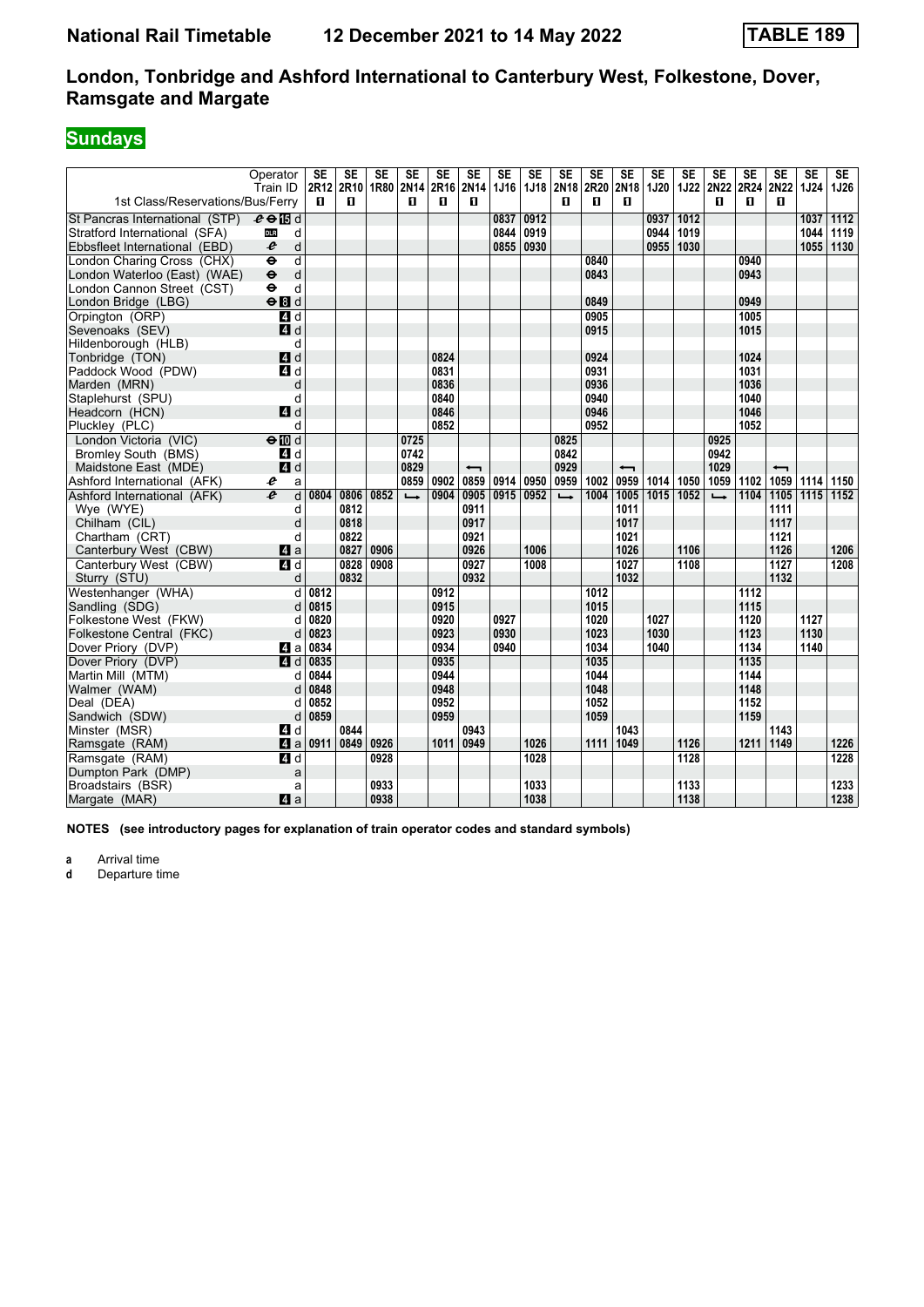# **Sundays**

|                                  | Operator                          | <b>SE</b>     | SE          | SE                       | $\overline{\text{SE}}$ | $\overline{\text{SE}}$ | $\overline{\text{SE}}$ | SE   | SE                       | <b>SE</b>   | $\overline{\text{SE}}$ | <b>SE</b>     | $\overline{\text{SE}}$ | $\overline{\text{SE}}$   | $\overline{\text{SE}}$ | $\overline{\text{SE}}$ | $\overline{\text{SE}}$ | $\overline{\text{SE}}$ | $\overline{\text{SE}}$   |
|----------------------------------|-----------------------------------|---------------|-------------|--------------------------|------------------------|------------------------|------------------------|------|--------------------------|-------------|------------------------|---------------|------------------------|--------------------------|------------------------|------------------------|------------------------|------------------------|--------------------------|
|                                  | Train ID                          | 2N26          | <b>2R28</b> | 2N26                     | 1J28                   | <b>1J30</b>            | 2N30                   | 2R32 | 2N30                     | <b>1J32</b> | 1J34 2N34              |               | 2R36                   | 2N34                     | 1J36                   | 1J38                   | 2N38 2R40              |                        | 2N38                     |
| 1st Class/Reservations/Bus/Ferry |                                   | п             | п           | п                        |                        |                        | п                      | п    | п                        |             |                        | п             | п                      | п                        |                        |                        | п                      | п                      | п                        |
| St Pancras International (STP)   | $e \oplus \mathbb{E}$ d           |               |             |                          | 1134                   | $\overline{1212}$      |                        |      |                          | 1234        | 1312                   |               |                        |                          | 1334                   | 1412                   |                        |                        |                          |
| Stratford International (SFA)    | <b>DLR</b><br>d                   |               |             |                          | 1141                   | 1219                   |                        |      |                          | 1241        | 1319                   |               |                        |                          | 1341                   | 1419                   |                        |                        |                          |
| Ebbsfleet International (EBD)    | $\boldsymbol{\ell}$<br>d          |               |             |                          | 1152                   | 1230                   |                        |      |                          | 1252        | 1330                   |               |                        |                          | 1352                   | 1430                   |                        |                        |                          |
| London Charing Cross (CHX)       | d<br>θ                            |               | 1040        |                          |                        |                        |                        | 1140 |                          |             |                        |               | 1240                   |                          |                        |                        |                        | 1340                   |                          |
| London Waterloo (East) (WAE)     | $\ddot{\boldsymbol{\Theta}}$<br>d |               | 1043        |                          |                        |                        |                        | 1143 |                          |             |                        |               | 1243                   |                          |                        |                        |                        | 1343                   |                          |
| London Cannon Street (CST)       | $\ddot{\phantom{1}}$<br>d         |               |             |                          |                        |                        |                        |      |                          |             |                        |               |                        |                          |                        |                        |                        |                        |                          |
| London Bridge (LBG)              | eBd                               |               | 1049        |                          |                        |                        |                        | 1149 |                          |             |                        |               | 1249                   |                          |                        |                        |                        | 1349                   |                          |
| Orpington (ORP)                  | $\overline{a}$ d                  |               | 1105        |                          |                        |                        |                        | 1205 |                          |             |                        |               | 1305                   |                          |                        |                        |                        | 1405                   |                          |
| Sevenoaks (SEV)                  | $\blacksquare$ d                  |               | 1115        |                          |                        |                        |                        | 1215 |                          |             |                        |               | 1315                   |                          |                        |                        |                        | 1415                   |                          |
| Hildenborough (HLB)              | d                                 |               |             |                          |                        |                        |                        |      |                          |             |                        |               |                        |                          |                        |                        |                        |                        |                          |
| Tonbridge (TON)                  | $\blacksquare$ d                  |               | 1124        |                          |                        |                        |                        | 1224 |                          |             |                        |               | 1324                   |                          |                        |                        |                        | 1424                   |                          |
| Paddock Wood (PDW)               | 4 d                               |               | 1131        |                          |                        |                        |                        | 1231 |                          |             |                        |               | 1331                   |                          |                        |                        |                        | 1431                   |                          |
| Marden (MRN)                     | d                                 |               | 1136        |                          |                        |                        |                        | 1236 |                          |             |                        |               | 1336                   |                          |                        |                        |                        | 1436                   |                          |
| Staplehurst (SPU)                | d                                 |               | 1140        |                          |                        |                        |                        | 1240 |                          |             |                        |               | 1340                   |                          |                        |                        |                        | 1440                   |                          |
| Headcorn (HCN)                   | 4d                                |               | 1146        |                          |                        |                        |                        | 1246 |                          |             |                        |               | 1346                   |                          |                        |                        |                        | 1446                   |                          |
| Pluckley (PLC)                   | d                                 |               | 1152        |                          |                        |                        |                        | 1252 |                          |             |                        |               | 1352                   |                          |                        |                        |                        | 1452                   |                          |
| London Victoria (VIC)            | $\Theta$ III d                    | 1025          |             |                          |                        |                        | 1125                   |      |                          |             |                        | 1225          |                        |                          |                        |                        | 1325                   |                        |                          |
| <b>Bromley South (BMS)</b>       | 4 d                               | 1042          |             |                          |                        |                        | 1142                   |      |                          |             |                        | 1242          |                        |                          |                        |                        | 1342                   |                        |                          |
| Maidstone East (MDE)             | 4d                                | 1129          |             | $\overline{\phantom{0}}$ |                        |                        | 1229                   |      | $\overline{\phantom{0}}$ |             |                        | 1329          |                        | $\overline{\phantom{0}}$ |                        |                        | 1429                   |                        | $\overline{\phantom{0}}$ |
| Ashford International (AFK)      | e<br>a                            | 1159          | 1202        | 1159                     | 1211                   | 1250                   | 1259                   | 1302 | 1259                     | 1311        | 1350                   | 1359          | 1402                   | 1359                     | 1411                   | 1450                   | 1459                   | 1502                   | 1459                     |
| Ashford International (AFK)      | $\overline{e}$<br>d               | $\rightarrow$ | 1204        | 1205                     | 1215                   | 1252                   | $\rightarrow$          | 1304 | 1305                     | 1315        | 1352                   | $\rightarrow$ | 1404                   | 1405                     | 1415                   | 1452                   | $\rightarrow$          | 1504                   | 1505                     |
| Wye (WYE)                        | d                                 |               |             | 1211                     |                        |                        |                        |      | 1311                     |             |                        |               |                        | 1411                     |                        |                        |                        |                        | 1511                     |
| Chilham (CIL)                    | d                                 |               |             | 1217                     |                        |                        |                        |      | 1317                     |             |                        |               |                        | 1417                     |                        |                        |                        |                        | 1517                     |
| Chartham (CRT)                   | d                                 |               |             | 1221                     |                        |                        |                        |      | 1321                     |             |                        |               |                        | 1421                     |                        |                        |                        |                        | 1521                     |
| Canterbury West (CBW)            | 4a                                |               |             | 1226                     |                        | 1306                   |                        |      | 1326                     |             | 1406                   |               |                        | 1426                     |                        | 1506                   |                        |                        | 1526                     |
| Canterbury West (CBW)            | $\overline{a}$ d                  |               |             | 1227                     |                        | 1308                   |                        |      | 1327                     |             | 1408                   |               |                        | 1427                     |                        | 1508                   |                        |                        | $\overline{1527}$        |
| Sturry (STU)                     | d                                 |               |             | 1232                     |                        |                        |                        |      | 1332                     |             |                        |               |                        | 1432                     |                        |                        |                        |                        | 1532                     |
| Westenhanger (WHA)               | d                                 |               | 1212        |                          |                        |                        |                        | 1312 |                          |             |                        |               | 1412                   |                          |                        |                        |                        | 1512                   |                          |
| Sandling (SDG)                   | d                                 |               | 1215        |                          |                        |                        |                        | 1315 |                          |             |                        |               | 1415                   |                          |                        |                        |                        | 1515                   |                          |
| Folkestone West (FKW)            | d                                 |               | 1220        |                          | 1227                   |                        |                        | 1320 |                          | 1327        |                        |               | 1420                   |                          | 1427                   |                        |                        | 1520                   |                          |
| Folkestone Central (FKC)         | d                                 |               | 1223        |                          | 1230                   |                        |                        | 1323 |                          | 1330        |                        |               | 1423                   |                          | 1430                   |                        |                        | 1523                   |                          |
| Dover Priory (DVP)               | ZI a                              |               | 1234        |                          | 1240                   |                        |                        | 1334 |                          | 1340        |                        |               | 1434                   |                          | 1440                   |                        |                        | 1534                   |                          |
| Dover Priory (DVP)               | $\blacksquare$ d                  |               | 1235        |                          |                        |                        |                        | 1335 |                          |             |                        |               | 1435                   |                          |                        |                        |                        | 1535                   |                          |
| Martin Mill (MTM)                | d                                 |               | 1244        |                          |                        |                        |                        | 1344 |                          |             |                        |               | 1444                   |                          |                        |                        |                        | 1544                   |                          |
| Walmer (WAM)                     | d                                 |               | 1248        |                          |                        |                        |                        | 1348 |                          |             |                        |               | 1448                   |                          |                        |                        |                        | 1548                   |                          |
| Deal (DEA)                       | d                                 |               | 1252        |                          |                        |                        |                        | 1352 |                          |             |                        |               | 1452                   |                          |                        |                        |                        | 1552                   |                          |
| Sandwich (SDW)                   | d                                 |               | 1259        |                          |                        |                        |                        | 1359 |                          |             |                        |               | 1459                   |                          |                        |                        |                        | 1559                   |                          |
| Minster (MSR)                    | 4 d                               |               |             | 1243                     |                        |                        |                        |      | 1343                     |             |                        |               |                        | 1443                     |                        |                        |                        |                        | 1543                     |
| Ramsgate (RAM)                   | $\blacksquare$ a                  |               | 1311        | 1249                     |                        | 1326                   |                        | 1411 | 1349                     |             | 1426                   |               | 1511                   | 1449                     |                        | 1526                   |                        | 1611                   | 1549                     |
| Ramsgate (RAM)                   | 4d                                |               |             |                          |                        | 1328                   |                        |      |                          |             | 1428                   |               |                        |                          |                        | 1528                   |                        |                        |                          |
| Dumpton Park (DMP)               | a                                 |               |             |                          |                        |                        |                        |      |                          |             |                        |               |                        |                          |                        |                        |                        |                        |                          |
| Broadstairs (BSR)                | a                                 |               |             |                          |                        | 1333                   |                        |      |                          |             | 1433                   |               |                        |                          |                        | 1533                   |                        |                        |                          |
| Margate (MAR)                    | $\blacksquare$ a                  |               |             |                          |                        | 1338                   |                        |      |                          |             | 1438                   |               |                        |                          |                        | 1538                   |                        |                        |                          |

**NOTES (see introductory pages for explanation of train operator codes and standard symbols)**

**a** Arrival time<br>**d** Departure ti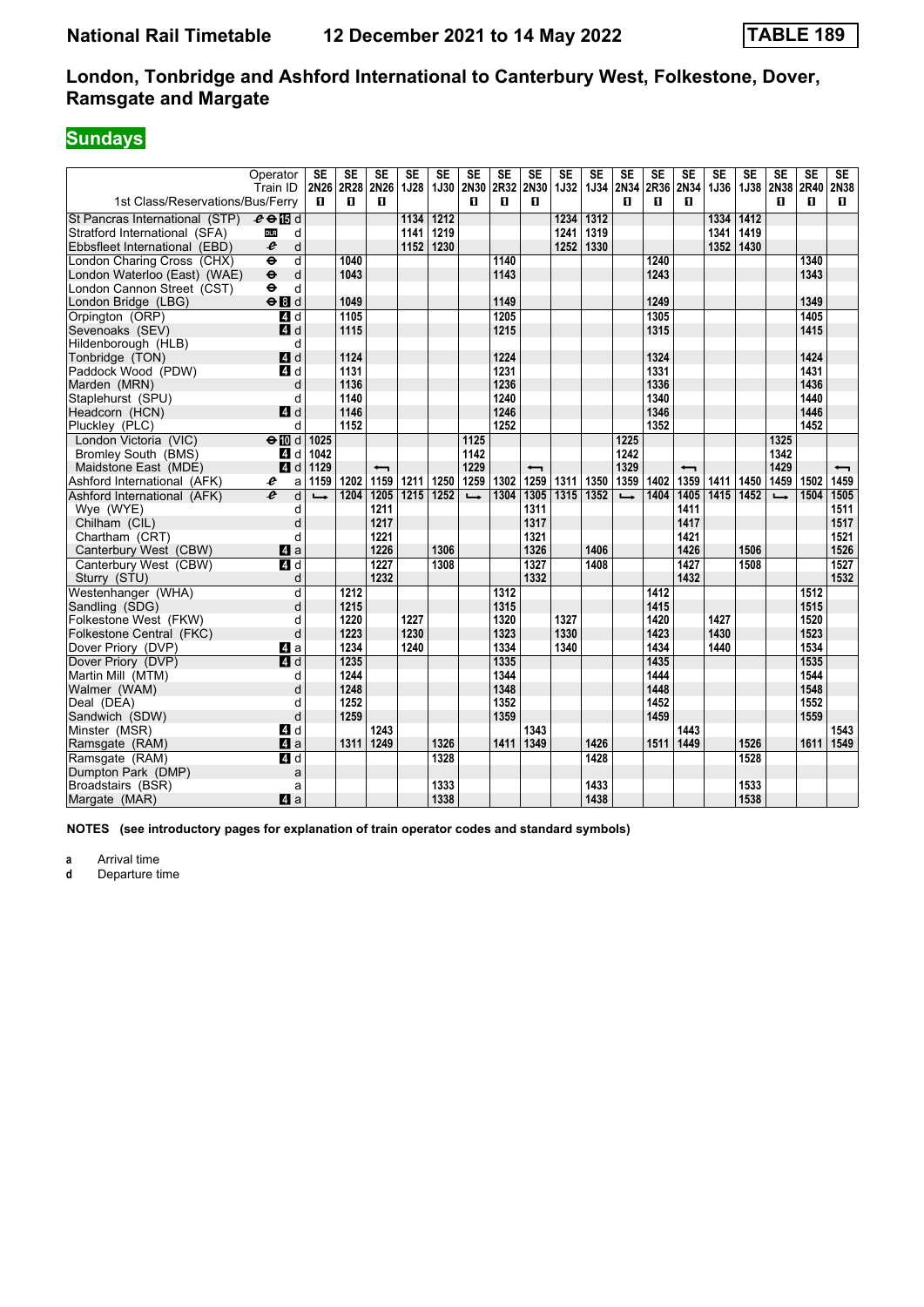# **Sundays**

|                                  | Operator                          | <b>SE</b> | <b>SE</b>         | <b>SE</b>     | <b>SE</b> | <b>SE</b>                | <b>SE</b>   | <b>SE</b> | <b>SE</b>     | <b>SE</b>   | <b>SE</b>                | <b>SE</b> | <b>SE</b>         | <b>SE</b>     | <b>SE</b> | <b>SE</b>                | <b>SE</b>      | <b>SE</b> | <b>SE</b>     |
|----------------------------------|-----------------------------------|-----------|-------------------|---------------|-----------|--------------------------|-------------|-----------|---------------|-------------|--------------------------|-----------|-------------------|---------------|-----------|--------------------------|----------------|-----------|---------------|
|                                  | Train ID                          | 1J40      | <b>1J42</b>       | 2N42 2R44     |           | 2N42                     | <b>1J44</b> |           | 1J46 2N46     | <b>2R48</b> | 2N46                     | 1J48      | 1J50 2N50         |               | 2R52      | 2N50                     | 1J52           | 1J54 2N54 |               |
| 1st Class/Reservations/Bus/Ferry |                                   |           |                   | п             | п         | п                        |             |           | п             | п           | п                        |           |                   | п             | п         | п                        |                |           | п             |
| St Pancras International (STP)   | $e \oplus \Box$                   | 1437      | $\overline{1512}$ |               |           |                          | 1537        | 1612      |               |             |                          | 1637      | $\overline{1712}$ |               |           |                          | $\boxed{1734}$ | 1812      |               |
| Stratford International (SFA)    | <b>DLR</b><br>d                   | 1444      | 1519              |               |           |                          | 1544        | 1619      |               |             |                          | 1644      | 1719              |               |           |                          | 1741           | 1819      |               |
| Ebbsfleet International (EBD)    | $\boldsymbol{\ell}$<br>d          | 1455      | 1530              |               |           |                          | 1555 1630   |           |               |             |                          | 1655      | 1730              |               |           |                          | 1752           | 1830      |               |
| London Charing Cross (CHX)       | $\ddot{\mathbf{e}}$<br>d          |           |                   |               | 1440      |                          |             |           |               | 1540        |                          |           |                   |               | 1640      |                          |                |           |               |
| London Waterloo (East) (WAE)     | d<br>$\ddot{\boldsymbol{\Theta}}$ |           |                   |               | 1443      |                          |             |           |               | 1543        |                          |           |                   |               | 1643      |                          |                |           |               |
| London Cannon Street (CST)       | $\ddot{\mathbf{e}}$<br>d          |           |                   |               |           |                          |             |           |               |             |                          |           |                   |               |           |                          |                |           |               |
| London Bridge (LBG)              | $\Theta$ $d$                      |           |                   |               | 1449      |                          |             |           |               | 1549        |                          |           |                   |               | 1649      |                          |                |           |               |
| Orpington (ORP)                  | 4d                                |           |                   |               | 1505      |                          |             |           |               | 1605        |                          |           |                   |               | 1705      |                          |                |           |               |
| Sevenoaks (SEV)                  | 4d                                |           |                   |               | 1515      |                          |             |           |               | 1615        |                          |           |                   |               | 1715      |                          |                |           |               |
| Hildenborough (HLB)              | d                                 |           |                   |               |           |                          |             |           |               |             |                          |           |                   |               |           |                          |                |           |               |
| Tonbridge (TON)                  | 4 d                               |           |                   |               | 1524      |                          |             |           |               | 1624        |                          |           |                   |               | 1724      |                          |                |           |               |
| Paddock Wood (PDW)               | 4d                                |           |                   |               | 1531      |                          |             |           |               | 1631        |                          |           |                   |               | 1731      |                          |                |           |               |
| Marden (MRN)                     | d                                 |           |                   |               | 1536      |                          |             |           |               | 1636        |                          |           |                   |               | 1736      |                          |                |           |               |
| Staplehurst (SPU)                | d                                 |           |                   |               | 1540      |                          |             |           |               | 1640        |                          |           |                   |               | 1740      |                          |                |           |               |
| Headcorn (HCN)                   | $A$ d                             |           |                   |               | 1546      |                          |             |           |               | 1646        |                          |           |                   |               | 1746      |                          |                |           |               |
| Pluckley (PLC)                   | d                                 |           |                   |               | 1552      |                          |             |           |               | 1652        |                          |           |                   |               | 1752      |                          |                |           |               |
| London Victoria (VIC)            | $\Theta$ M d                      |           |                   | 1425          |           |                          |             |           | 1525          |             |                          |           |                   | 1625          |           |                          |                |           | 1725          |
| <b>Bromley South (BMS)</b>       | 4 d                               |           |                   | 1442          |           |                          |             |           | 1542          |             |                          |           |                   | 1642          |           |                          |                |           | 1742          |
| Maidstone East (MDE)             | 4d                                |           |                   | 1529          |           | $\overline{\phantom{0}}$ |             |           | 1629          |             | $\overline{\phantom{0}}$ |           |                   | 1729          |           | $\overline{\phantom{0}}$ |                |           | 1829          |
| Ashford International (AFK)      | e<br>a                            | 1514      | 1550              | 1559          | 1602      | 1559                     | 1614        | 1650      | 1659          | 1702        | 1659                     | 1714 1750 |                   | 1759          | 1802      | 1759                     | 1811           | 1850      | 1859          |
| Ashford International (AFK)      | e<br>d                            | 1515      | 1552              | $\rightarrow$ | 1604      | 1605                     | 1615        | 1652      | $\rightarrow$ | 1704        | 1705                     | 1715 1752 |                   | $\rightarrow$ | 1804      | 1805                     | 1815           | 1852      | $\rightarrow$ |
| Wye (WYE)                        | d                                 |           |                   |               |           | 1611                     |             |           |               |             | 1711                     |           |                   |               |           | 1811                     |                |           |               |
| Chilham (CIL)                    | d                                 |           |                   |               |           | 1617                     |             |           |               |             | 1717                     |           |                   |               |           | 1817                     |                |           |               |
| Chartham (CRT)                   | d                                 |           |                   |               |           | 1621                     |             |           |               |             | 1721                     |           |                   |               |           | 1821                     |                |           |               |
| Canterbury West (CBW)            | ZI a                              |           | 1606              |               |           | 1626                     |             | 1706      |               |             | 1726                     |           | 1806              |               |           | 1826                     |                | 1906      |               |
| Canterbury West (CBW)            | $\blacksquare$                    |           | 1608              |               |           | 1627                     |             | 1708      |               |             | 1727                     |           | 1808              |               |           | 1827                     |                | 1908      |               |
| Sturry (STU)                     | d                                 |           |                   |               |           | 1632                     |             |           |               |             | 1732                     |           |                   |               |           | 1832                     |                |           |               |
| Westenhanger (WHA)               | d                                 |           |                   |               | 1612      |                          |             |           |               | 1712        |                          |           |                   |               | 1812      |                          |                |           |               |
| Sandling (SDG)                   | d                                 |           |                   |               | 1615      |                          |             |           |               | 1715        |                          |           |                   |               | 1815      |                          |                |           |               |
| Folkestone West (FKW)            | d                                 | 1527      |                   |               | 1620      |                          | 1627        |           |               | 1720        |                          | 1727      |                   |               | 1820      |                          | 1827           |           |               |
| Folkestone Central (FKC)         | d                                 | 1530      |                   |               | 1623      |                          | 1630        |           |               | 1723        |                          | 1730      |                   |               | 1823      |                          | 1830           |           |               |
| Dover Priory (DVP)               | ZI a                              | 1540      |                   |               | 1634      |                          | 1640        |           |               | 1734        |                          | 1740      |                   |               | 1834      |                          | 1840           |           |               |
| Dover Priory (DVP)               | $A$ <sub>d</sub>                  |           |                   |               | 1635      |                          |             |           |               | 1735        |                          |           |                   |               | 1835      |                          |                |           |               |
| Martin Mill (MTM)                | d                                 |           |                   |               | 1644      |                          |             |           |               | 1744        |                          |           |                   |               | 1844      |                          |                |           |               |
| Walmer (WAM)                     | d                                 |           |                   |               | 1648      |                          |             |           |               | 1748        |                          |           |                   |               | 1848      |                          |                |           |               |
| Deal (DEA)                       | d                                 |           |                   |               | 1652      |                          |             |           |               | 1752        |                          |           |                   |               | 1852      |                          |                |           |               |
| Sandwich (SDW)                   | d                                 |           |                   |               | 1659      |                          |             |           |               | 1759        |                          |           |                   |               | 1859      |                          |                |           |               |
| Minster (MSR)                    | 4 d                               |           |                   |               |           | 1643                     |             |           |               |             | 1743                     |           |                   |               |           | 1843                     |                |           |               |
| Ramsgate (RAM)                   | $\mathbf{A}$ a                    |           | 1626              |               | 1711      | 1649                     |             | 1726      |               | 1811        | 1749                     |           | 1826              |               | 1911      | 1849                     |                | 1926      |               |
| Ramsgate (RAM)                   | 4d                                |           | 1628              |               |           |                          |             | 1728      |               |             |                          |           | 1828              |               |           |                          |                | 1928      |               |
| Dumpton Park (DMP)               | a                                 |           |                   |               |           |                          |             |           |               |             |                          |           |                   |               |           |                          |                |           |               |
| Broadstairs (BSR)                | a                                 |           | 1633              |               |           |                          |             | 1733      |               |             |                          |           | 1833              |               |           |                          |                | 1933      |               |
| Margate (MAR)                    | ZI a                              |           | 1638              |               |           |                          |             | 1738      |               |             |                          |           | 1838              |               |           |                          |                | 1938      |               |

**NOTES (see introductory pages for explanation of train operator codes and standard symbols)**

**a** Arrival time<br>**d** Departure ti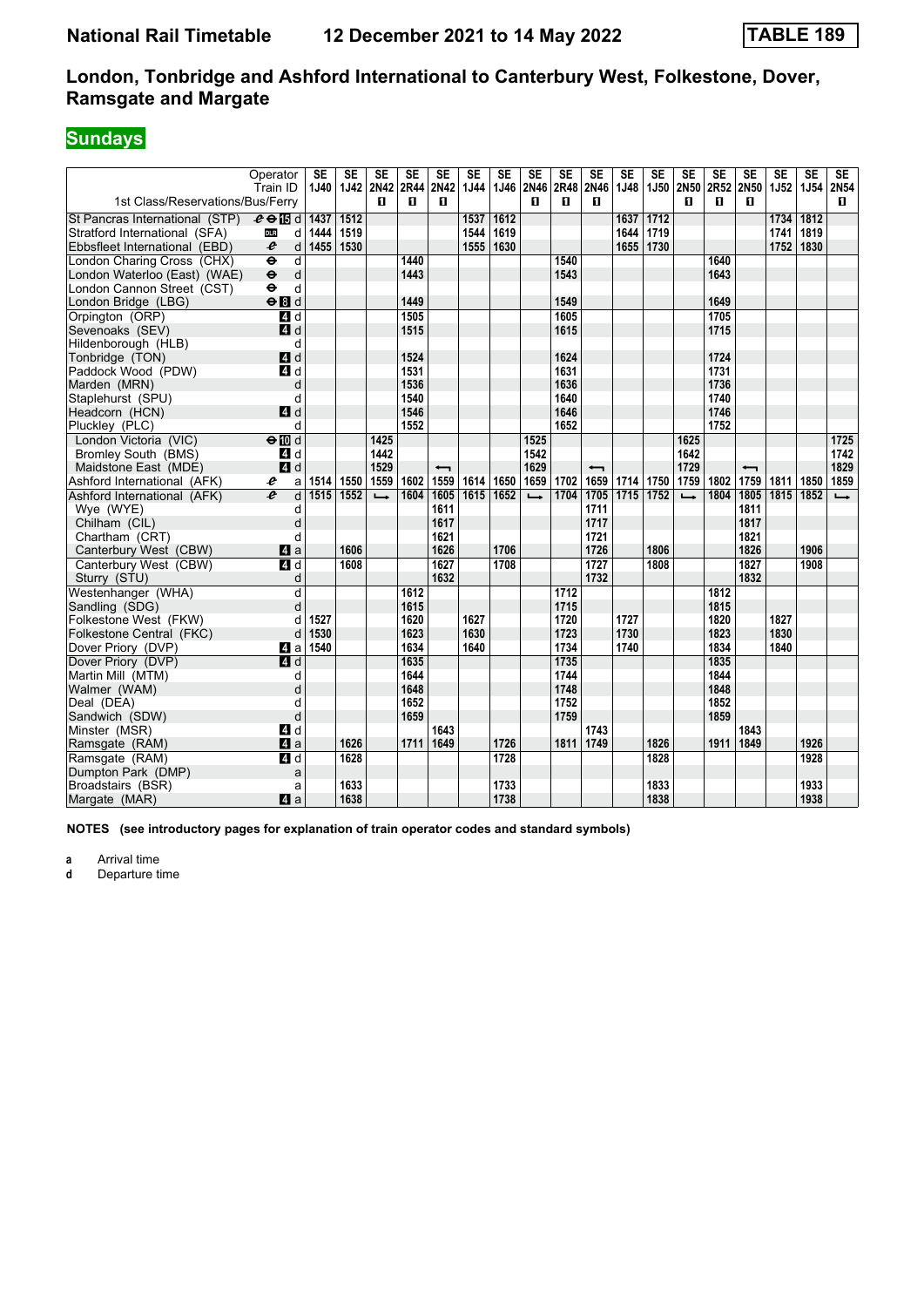# **Sundays**

|                                  | Operator                 | <b>SE</b> | <b>SE</b>                | SE          | <b>SE</b> | <b>SE</b>     | <b>SE</b> | SE                       | <b>SE</b> | <b>SE</b> | <b>SE</b>      | <b>SE</b> | SE                       | <b>SE</b> | <b>SE</b> | <b>SE</b>     | <b>SE</b> | <b>SE</b>                | SE   |
|----------------------------------|--------------------------|-----------|--------------------------|-------------|-----------|---------------|-----------|--------------------------|-----------|-----------|----------------|-----------|--------------------------|-----------|-----------|---------------|-----------|--------------------------|------|
| 1st Class/Reservations/Bus/Ferry | Train ID                 | 2R56<br>п | <b>2N54</b><br>п         | <b>1J56</b> | 1J58      | 2N58<br>п     | 2R60<br>п | 2N58<br>п                | 1J60      |           | 1J62 2N62<br>п | 2R68<br>п | <b>2N62</b><br>п         | 1J64      | 1J66      | 2N66<br>п     | 2R72<br>п | <b>2N66</b><br>п         | 1J68 |
|                                  |                          |           |                          |             |           |               |           |                          |           |           |                |           |                          |           |           |               |           |                          |      |
| St Pancras International (STP)   | $e \oplus E$ d           |           |                          | 1834        | 1912      |               |           |                          | 1934      | 2012      |                |           |                          | 2037      | 2112      |               |           |                          | 2137 |
| Stratford International (SFA)    | <b>DLR</b><br>d          |           |                          | 1841        | 1919      |               |           |                          | 1941      | 2019      |                |           |                          | 2044      | 2119      |               |           |                          | 2144 |
| Ebbsfleet International (EBD)    | $\boldsymbol{\ell}$<br>d |           |                          | 1852        | 1930      |               |           |                          |           | 1952 2030 |                |           |                          | 2055      | 2130      |               |           |                          | 2155 |
| London Charing Cross (CHX)       | $\ddot{\mathbf{e}}$<br>d | 1740      |                          |             |           |               | 1840      |                          |           |           |                | 1940      |                          |           |           |               | 2040      |                          |      |
| London Waterloo (East) (WAE)     | $\bullet$<br>d           | 1743      |                          |             |           |               | 1843      |                          |           |           |                | 1943      |                          |           |           |               | 2043      |                          |      |
| London Cannon Street (CST)       | $\ddot{\mathbf{e}}$<br>d |           |                          |             |           |               |           |                          |           |           |                |           |                          |           |           |               |           |                          |      |
| London Bridge (LBG)              | $e$ $d$                  | 1749      |                          |             |           |               | 1849      |                          |           |           |                | 1949      |                          |           |           |               | 2049      |                          |      |
| Orpington (ORP)                  | ZI d                     | 1805      |                          |             |           |               | 1905      |                          |           |           |                | 2005      |                          |           |           |               | 2105      |                          |      |
| Sevenoaks (SEV)                  | ZI d                     | 1815      |                          |             |           |               | 1915      |                          |           |           |                | 2015      |                          |           |           |               | 2115      |                          |      |
| Hildenborough (HLB)              | d                        |           |                          |             |           |               |           |                          |           |           |                |           |                          |           |           |               |           |                          |      |
| Tonbridge (TON)                  | 4 <sup>d</sup>           | 1824      |                          |             |           |               | 1924      |                          |           |           |                | 2024      |                          |           |           |               | 2124      |                          |      |
| Paddock Wood (PDW)               | 4d                       | 1831      |                          |             |           |               | 1931      |                          |           |           |                | 2031      |                          |           |           |               | 2131      |                          |      |
| Marden (MRN)                     | d                        | 1836      |                          |             |           |               | 1936      |                          |           |           |                | 2036      |                          |           |           |               | 2136      |                          |      |
| Staplehurst (SPU)                | d                        | 1840      |                          |             |           |               | 1940      |                          |           |           |                | 2040      |                          |           |           |               | 2140      |                          |      |
| Headcorn (HCN)                   | $\blacksquare$ d         | 1846      |                          |             |           |               | 1946      |                          |           |           |                | 2046      |                          |           |           |               | 2146      |                          |      |
| Pluckley (PLC)                   | d                        | 1852      |                          |             |           |               | 1952      |                          |           |           |                | 2052      |                          |           |           |               | 2152      |                          |      |
| London Victoria (VIC)            | $\Theta$ III d           |           |                          |             |           | 1825          |           |                          |           |           | 1925           |           |                          |           |           | 2025          |           |                          |      |
| <b>Bromley South (BMS)</b>       | 4 d                      |           |                          |             |           | 1842          |           |                          |           |           | 1942           |           |                          |           |           | 2042          |           |                          |      |
| Maidstone East (MDE)             | 4d                       |           | $\overline{\phantom{0}}$ |             |           | 1929          |           | $\overline{\phantom{0}}$ |           |           | 2029           |           | $\overline{\phantom{0}}$ |           |           | 2129          |           | $\overline{\phantom{0}}$ |      |
| Ashford International (AFK)      | e<br>a                   | 1902      | 1859                     | 1911        | 1950      | 1959          | 2002      | 1959                     | 2011      | 2050      | 2059           | 2102      | 2059                     | 2114 2150 |           | 2159          | 2202      | 2159                     | 2214 |
| Ashford International (AFK)      | e<br>d                   | 1904      | 1905                     | 1915        | 1952      | $\rightarrow$ | 2004      | 2005                     | 2015 2052 |           | $\rightarrow$  | 2104      | 2105                     | 2115 2152 |           | $\rightarrow$ | 2204      | 2205                     | 2215 |
| Wye (WYE)                        | d                        |           | 1911                     |             |           |               |           | 2011                     |           |           |                |           | 2111                     |           |           |               |           | 2211                     |      |
| Chilham (CIL)                    | d                        |           | 1917                     |             |           |               |           | 2017                     |           |           |                |           | 2117                     |           |           |               |           | 2217                     |      |
| Chartham (CRT)                   | d                        |           | 1921                     |             |           |               |           | 2021                     |           |           |                |           | 2121                     |           |           |               |           | 2221                     |      |
| Canterbury West (CBW)            | 4a                       |           | 1926                     |             | 2006      |               |           | 2026                     |           | 2106      |                |           | 2126                     |           | 2206      |               |           | 2226                     |      |
| Canterbury West (CBW)            | $\blacksquare$           |           | 1927                     |             | 2008      |               |           | 2027                     |           | 2108      |                |           | 2127                     |           | 2208      |               |           | 2227                     |      |
| Sturry (STU)                     | d                        |           | 1932                     |             |           |               |           | 2032                     |           |           |                |           | 2132                     |           |           |               |           | 2232                     |      |
| Westenhanger (WHA)               | d                        | 1912      |                          |             |           |               | 2012      |                          |           |           |                | 2112      |                          |           |           |               | 2212      |                          |      |
| Sandling (SDG)                   | d                        | 1915      |                          |             |           |               | 2015      |                          |           |           |                | 2115      |                          |           |           |               | 2215      |                          |      |
| Folkestone West (FKW)            | d                        | 1920      |                          | 1927        |           |               | 2020      |                          | 2027      |           |                | 2120      |                          | 2127      |           |               | 2220      |                          | 2227 |
| Folkestone Central (FKC)         | d                        | 1923      |                          | 1930        |           |               | 2023      |                          | 2030      |           |                | 2123      |                          | 2130      |           |               | 2223      |                          | 2230 |
| Dover Priory (DVP)               | ZI a                     | 1934      |                          | 1940        |           |               | 2034      |                          | 2040      |           |                | 2134      |                          | 2140      |           |               | 2234      |                          | 2240 |
| Dover Priory (DVP)               | $A$ d                    | 1935      |                          |             |           |               | 2035      |                          |           |           |                | 2135      |                          |           |           |               | 2235      |                          |      |
| Martin Mill (MTM)                | d                        | 1944      |                          |             |           |               | 2044      |                          |           |           |                | 2144      |                          |           |           |               | 2244      |                          |      |
| Walmer (WAM)                     |                          | 1948      |                          |             |           |               | 2048      |                          |           |           |                | 2148      |                          |           |           |               | 2248      |                          |      |
| Deal (DEA)                       | d                        | 1952      |                          |             |           |               | 2052      |                          |           |           |                | 2152      |                          |           |           |               | 2252      |                          |      |
| Sandwich (SDW)                   | d                        | 1959      |                          |             |           |               | 2059      |                          |           |           |                | 2159      |                          |           |           |               | 2259      |                          |      |
| Minster (MSR)                    | 4 d                      |           | 1943                     |             |           |               |           | 2043                     |           |           |                |           | 2143                     |           |           |               |           | 2243                     |      |
| Ramsgate (RAM)                   | 4a                       | 2011      | 1949                     |             | 2026      |               | 2111      | 2049                     |           | 2126      |                | 2211      | 2149                     |           | 2226      |               | 2311      | 2249                     |      |
| Ramsgate (RAM)                   | 4d                       |           |                          |             | 2028      |               |           |                          |           | 2128      |                |           |                          |           | 2228      |               |           |                          |      |
| Dumpton Park (DMP)               | a                        |           |                          |             |           |               |           |                          |           |           |                |           |                          |           |           |               |           |                          |      |
| Broadstairs (BSR)                | a                        |           |                          |             | 2033      |               |           |                          |           | 2133      |                |           |                          |           | 2233      |               |           |                          |      |
| Margate (MAR)                    | ZI a                     |           |                          |             | 2038      |               |           |                          |           | 2138      |                |           |                          |           | 2238      |               |           |                          |      |
|                                  |                          |           |                          |             |           |               |           |                          |           |           |                |           |                          |           |           |               |           |                          |      |

**NOTES (see introductory pages for explanation of train operator codes and standard symbols)**

**a** Arrival time<br>**d** Departure ti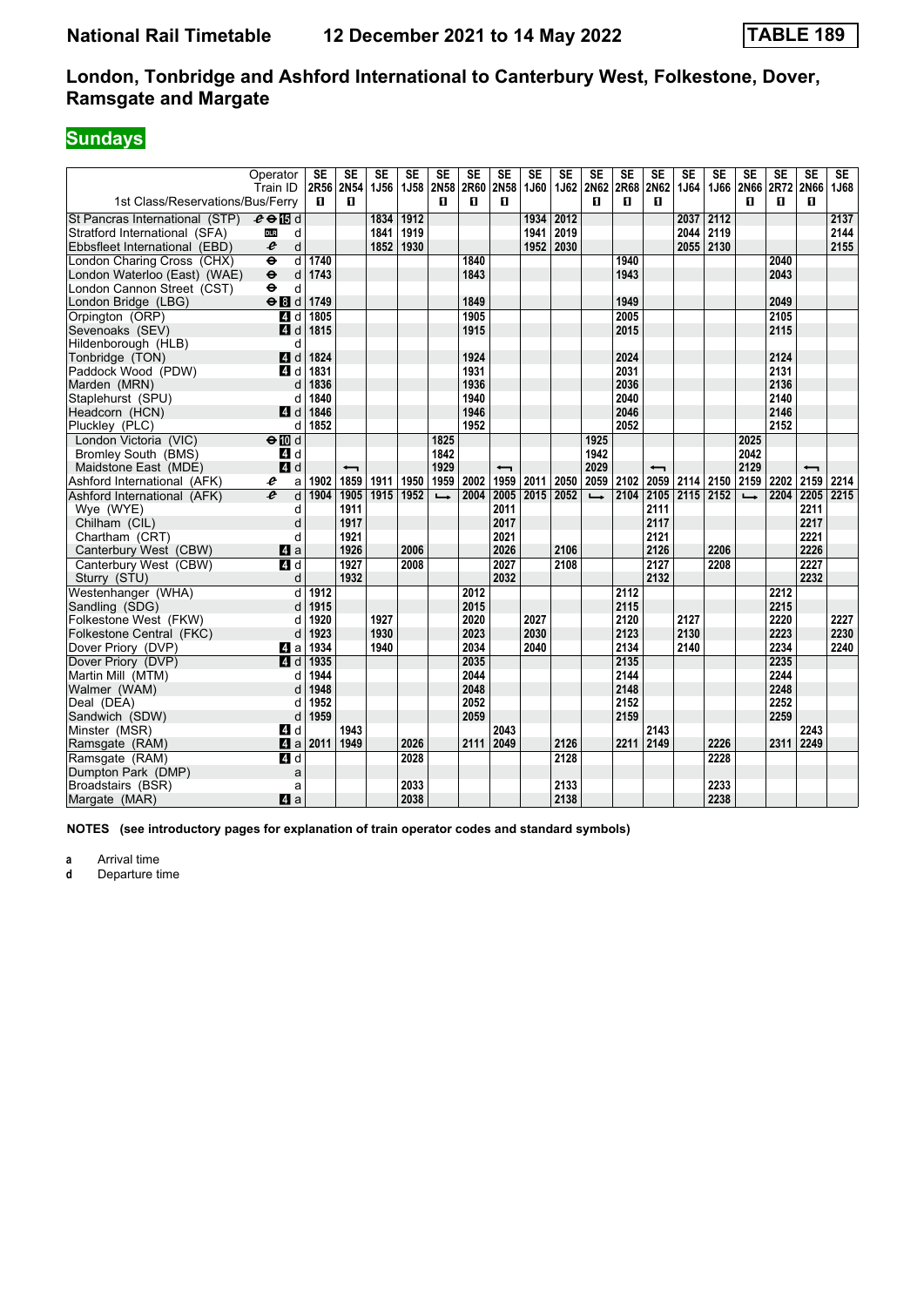# **Sundays**

|                                  | Operator                 | <b>SE</b> | <b>SE</b>     | <b>SE</b> | <b>SE</b> | <b>SE</b> | <b>SE</b>                               | $\overline{\text{SE}}$ | $\overline{\text{SE}}$ | <b>SE</b> | <b>SE</b> |
|----------------------------------|--------------------------|-----------|---------------|-----------|-----------|-----------|-----------------------------------------|------------------------|------------------------|-----------|-----------|
|                                  | Train ID                 | 1J70      |               |           |           |           | 2N70   2R76   2N70   1J72   2R76   1J74 |                        | 2R80                   | 1J76      | 2R84      |
| 1st Class/Reservations/Bus/Ferry |                          |           | п             | п         | п         |           | п                                       |                        | п                      |           | п         |
| St Pancras International (STP)   | $e \oplus \mathbb{E}$ d  | 2212      |               |           |           | 2237      |                                         | 2312                   |                        | 2337      |           |
| Stratford International (SFA)    | <b>DLR</b><br>d          | 2219      |               |           |           | 2244      |                                         | 2319                   |                        | 2344      |           |
| Ebbsfleet International (EBD)    | e<br>d                   | 2230      |               |           |           | 2255      |                                         | 2330                   |                        | 2355      |           |
| London Charing Cross (CHX)       | ٠<br>d                   |           |               | 2140      |           |           |                                         |                        | 2240                   |           | 2340      |
| London Waterloo (East) (WAE)     | $\mathbf d$<br>$\bullet$ |           |               | 2143      |           |           |                                         |                        | 2243                   |           | 2343      |
| London Cannon Street (CST)       | d<br>٠                   |           |               |           |           |           |                                         |                        |                        |           |           |
| London Bridge (LBG)              | $\Theta$ $d$             |           |               | 2149      |           |           |                                         |                        | 2249                   |           | 2349      |
| Orpington (ORP)                  | 41 d                     |           |               | 2205      |           |           |                                         |                        | 2305                   |           | 0005      |
| Sevenoaks (SEV)                  | ZI d                     |           |               | 2215      |           |           |                                         |                        | 2315                   |           | 0015      |
| Hildenborough (HLB)              | d                        |           |               |           |           |           |                                         |                        |                        |           |           |
| Tonbridge (TON)                  | $A$ d                    |           |               | 2224      |           |           |                                         |                        | 2324                   |           | 0024      |
| Paddock Wood (PDW)               | 4d                       |           |               | 2231      |           |           |                                         |                        | 2331                   |           | 0030s     |
| Marden (MRN)                     | d                        |           |               | 2236      |           |           |                                         |                        | 2336                   |           | 0036s     |
| Staplehurst (SPU)                | d                        |           |               | 2240      |           |           |                                         |                        | 2340                   |           | 0040s     |
| Headcorn (HCN)                   | 4d                       |           |               | 2246      |           |           |                                         |                        | 2346                   |           | 0046s     |
| Pluckley (PLC)                   | d                        |           |               | 2252      |           |           |                                         |                        | 2352s                  |           | 0052s     |
| London Victoria (VIC)            | $\Theta$ III d           |           | 2125          |           |           |           |                                         |                        |                        |           |           |
| Bromley South (BMS)              | 4 d                      |           | 2142          |           |           |           |                                         |                        |                        |           |           |
| Maidstone East (MDE)             | $\blacksquare$ d         |           | 2229          |           | ↽         |           |                                         |                        |                        |           |           |
| Ashford International (AFK)      | e<br>al                  | 2250      |               | 2259 2302 | 2259      | 2314      |                                         | 2350                   | 0002                   | 0014      | 0102      |
| Ashford International (AFK)      | $\boldsymbol{e}$<br>d    | 2252      | $\rightarrow$ |           | 2304 2305 | 2315      |                                         | 2352                   | 0004                   |           |           |
| Wye (WYE)                        | d                        |           |               |           | 2311      |           |                                         |                        |                        |           |           |
| Chilham (CIL)                    | d                        |           |               |           | 2317      |           |                                         |                        |                        |           |           |
| Chartham (CRT)                   | d                        |           |               |           | 2321      |           |                                         |                        |                        |           |           |
| Canterbury West (CBW)            | 4a                       | 2306      |               |           | 2326      |           |                                         | 0006                   |                        |           |           |
| Canterbury West (CBW)            | 4 d                      | 2308      |               |           | 2327      |           |                                         | 0008                   |                        |           |           |
| Sturry (STU)                     | d                        |           |               |           | 2332      |           |                                         |                        |                        |           |           |
| Westenhanger (WHA)               | d                        |           |               | 2312      |           |           |                                         |                        | 0012s                  |           |           |
| Sandling (SDG)                   | d                        |           |               | 2315      |           |           |                                         |                        | 0015s                  |           |           |
| Folkestone West (FKW)            | d                        |           |               | 2320      |           | 2327      |                                         |                        | 0020s                  |           |           |
| Folkestone Central (FKC)         | d                        |           |               | 2323      |           | 2330      |                                         |                        | 0022s                  |           |           |
| Dover Priory (DVP)               | 41 a                     |           |               | 2334      |           | 2340      | 2334                                    |                        | 0034                   |           |           |
| Dover Priory (DVP)               | 4d                       |           |               |           |           |           | 2345                                    |                        |                        |           |           |
| Martin Mill (MTM)                | d                        |           |               |           |           |           | 2354s                                   |                        |                        |           |           |
| Walmer (WAM)                     | d                        |           |               |           |           |           | 2358s                                   |                        |                        |           |           |
| Deal (DEA)                       | d                        |           |               |           |           |           | 0002s                                   |                        |                        |           |           |
| Sandwich (SDW)                   | d                        |           |               |           |           |           | 0008s                                   |                        |                        |           |           |
| Minster (MSR)                    | 4 d                      |           |               |           | 2343      |           |                                         |                        |                        |           |           |
| Ramsgate (RAM)                   |                          | 2326      |               |           | 2349      |           | 0021                                    | 0026                   |                        |           |           |
| Ramsgate (RAM)                   | 4 d                      | 2328      |               |           |           |           |                                         | 0028                   |                        |           |           |
| Dumpton Park (DMP)               | a                        |           |               |           |           |           |                                         |                        |                        |           |           |
| Broadstairs (BSR)                | al                       | 2333      |               |           |           |           |                                         | 0033s                  |                        |           |           |
| Margate (MAR)                    |                          | 2338      |               |           |           |           |                                         | 0038                   |                        |           |           |

**NOTES (see introductory pages for explanation of train operator codes and standard symbols)**

**a** Arrival time<br>**d** Departure ti

**d** Departure time<br>**s** Stops to set do

**s** Stops to set down passengers only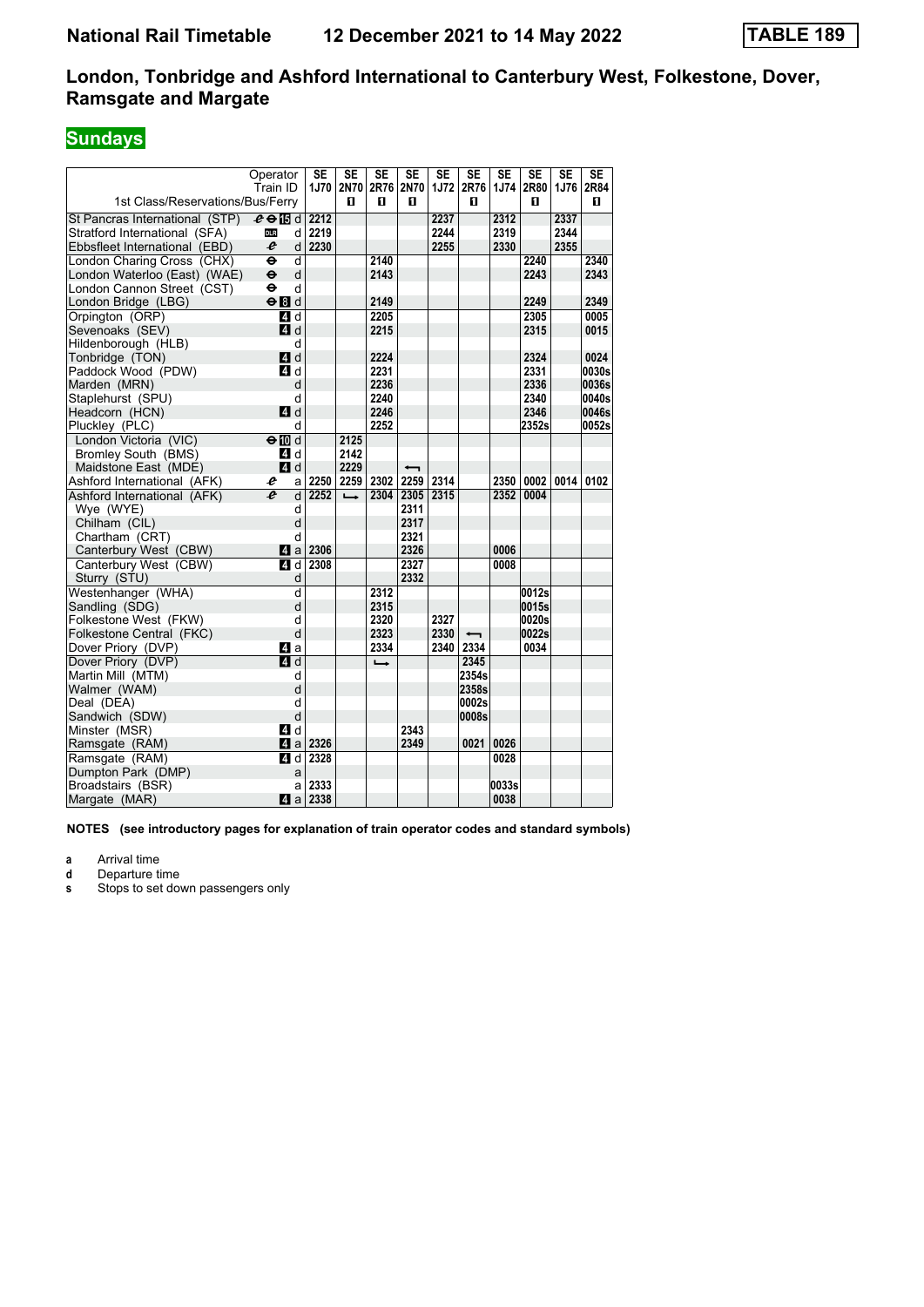# **Mondays to Fridays**

|                                  | Operator                          | SE               | $\overline{\text{SE}}$ | $\overline{\text{SE}}$ | $\overline{\text{SE}}$ | $\overline{\text{SE}}$ | $\overline{\text{SE}}$ | $\overline{\text{SE}}$ | $\overline{\text{SE}}$ | $\overline{\text{SE}}$ | $\overline{\text{SE}}$ | $\overline{\text{SE}}$ | $\overline{\text{SE}}$ | $\overline{\text{SE}}$ | $\overline{\text{SE}}$ | SE        | $\overline{\text{SE}}$ |
|----------------------------------|-----------------------------------|------------------|------------------------|------------------------|------------------------|------------------------|------------------------|------------------------|------------------------|------------------------|------------------------|------------------------|------------------------|------------------------|------------------------|-----------|------------------------|
| 1st Class/Reservations/Bus/Ferry | Train ID                          | <b>2W05</b><br>п | <b>1J03</b>            | 2W10<br>п              | 1J05                   | <b>2W12</b><br>п       | 1J07                   | 2W14<br>п              | <b>2W89</b><br>0       | 1J09                   | 1J79                   | 2W16<br>п              | 2W91<br>п              | 1J11                   | 2A16<br>п              | 2W18<br>п | 1J13                   |
|                                  |                                   |                  |                        |                        |                        |                        |                        |                        |                        |                        |                        |                        |                        |                        |                        |           |                        |
| Margate (MAR)                    | 4d                                |                  |                        |                        |                        |                        |                        |                        |                        | 0548                   |                        |                        |                        |                        |                        |           | 0648                   |
| Broadstairs (BSR)                | d                                 |                  |                        |                        |                        |                        |                        |                        |                        | 0554                   |                        |                        |                        |                        |                        |           | 0654                   |
| Dumpton Park (DMP)               | d                                 |                  |                        |                        |                        |                        |                        |                        |                        |                        |                        |                        |                        |                        |                        |           |                        |
| Ramsgate (RAM)                   | Z1 a                              |                  |                        |                        |                        |                        |                        |                        |                        | 0559                   |                        |                        |                        |                        |                        |           | 0659                   |
| Ramsgate (RAM)                   | $\overline{4}$ d                  |                  |                        |                        | 0455                   | 0450                   |                        | 0542                   |                        | 0600                   |                        | 0615                   |                        | 0608                   | 0640                   |           | 0700                   |
| Minster (MSR)                    | 4 d                               |                  |                        |                        | 0501                   |                        |                        | 0548                   |                        |                        |                        | 0621                   |                        |                        | 0646                   |           |                        |
| Sandwich (SDW)                   | d                                 |                  |                        |                        |                        | 0504                   |                        |                        |                        |                        | 0552                   |                        |                        | 0620                   |                        |           |                        |
| Deal (DEA)                       | d                                 |                  |                        |                        |                        | 0510                   |                        |                        |                        |                        | 0558                   |                        |                        | 0626                   |                        |           |                        |
| Walmer (WAM)                     | d                                 |                  |                        |                        |                        | 0513                   |                        |                        |                        |                        | 0601                   |                        |                        | 0630                   |                        |           |                        |
| Martin Mill (MTM)                | d                                 |                  |                        |                        |                        | 0518                   |                        |                        |                        |                        | 0606                   |                        |                        | 0635                   |                        |           |                        |
| Dover Priory (DVP)               | 4a                                |                  |                        |                        |                        | 0527                   |                        |                        |                        |                        | 0614                   |                        |                        | 0643                   |                        |           |                        |
| Dover Priory (DVP)               | $\blacksquare$ d                  | 0430             |                        |                        |                        | 0528                   | 0549                   |                        | 0602                   |                        | 0618                   |                        |                        | 0647                   |                        | 0700      |                        |
| Folkestone Central (FKC)         | d                                 | 0441             |                        |                        |                        | 0539                   | 0600                   |                        | 0613                   |                        | 0629                   |                        |                        | 0658                   |                        | 0711      |                        |
| Folkestone West (FKW)            | d                                 | 0443             |                        |                        |                        | 0542                   | 0602                   |                        | 0615                   |                        | 0631                   |                        |                        | 0700                   |                        | 0713      |                        |
| Sandling (SDG)                   | d                                 | 0448             |                        |                        |                        | 0547                   |                        |                        | 0621                   |                        |                        |                        |                        |                        |                        | 0718      |                        |
| Westenhanger (WHA)               | d                                 | 0451             |                        |                        |                        | 0550                   |                        |                        | 0624                   |                        |                        |                        |                        |                        |                        | 0721      |                        |
| Sturry (STU)                     | d                                 |                  |                        |                        | 0513                   |                        |                        | 0600                   |                        |                        |                        | 0632                   |                        |                        | 0658                   |           |                        |
| Canterbury West (CBW)            | ZI a                              |                  |                        |                        | 0517                   |                        |                        | 0604                   |                        | 0619                   |                        | 0636                   |                        |                        | 0702                   |           | 0719                   |
| Canterbury West (CBW)            | 4 d                               |                  |                        |                        | 0518                   |                        |                        | 0606                   |                        | 0619                   |                        | 0637                   |                        |                        | 0703                   |           | 0719                   |
| Chartham (CRT)                   | d                                 |                  |                        |                        | 0524                   |                        |                        | 0611                   |                        |                        |                        | 0642                   |                        |                        | 0708                   |           |                        |
| Chilham (CIL)                    | d                                 |                  |                        |                        | 0528                   |                        |                        | 0615                   |                        |                        |                        | 0645                   |                        |                        | 0711                   |           |                        |
| Wye (WYE)                        | d                                 |                  |                        |                        | 0534                   |                        |                        | 0622                   |                        |                        |                        | 0652                   |                        |                        | 0718                   |           |                        |
| Ashford International (AFK)      | $\boldsymbol{\ell}$<br>a          | 0500             |                        |                        | 0541                   | 0600                   | 0615                   | 0628                   | 0633                   | 0634                   | 0644                   | 0658                   |                        | 0714                   | 0725                   | 0730      | 0734                   |
| Ashford International (AFK)      | e<br>d                            | 0502             | 0513                   | 0532                   | 0543                   | 0602                   | 0616                   | 0630                   | 0635                   | 0635                   | 0646                   | 0702                   | 0715                   | 0716                   | 0727                   | 0732      | 0736                   |
| Maidstone East (MDE)             | ZI a                              |                  |                        |                        |                        |                        |                        |                        |                        |                        |                        |                        |                        |                        | 0758                   |           |                        |
| Bromley South (BMS)              | 4 a                               |                  |                        |                        |                        |                        |                        |                        |                        |                        |                        |                        |                        |                        | 0846                   |           |                        |
| London Victoria (VIC)            | $\Theta$ $\Box$ a                 |                  |                        |                        |                        |                        |                        |                        |                        |                        |                        |                        |                        |                        | 0906                   |           |                        |
| Plucklev (PLC)                   | d                                 | 0508             |                        | 0538                   |                        | 0608                   |                        | 0637                   | 0642                   |                        |                        | 0708                   | 0722                   |                        |                        | 0738      |                        |
| Headcorn (HCN)                   | 4d                                | 0515             |                        | 0545                   |                        | 0615                   |                        | 0644                   | 0649                   |                        |                        | 0715                   | 0729                   |                        |                        | 0745      |                        |
| Staplehurst (SPU)                | d                                 | 0520             |                        | 0550                   |                        | 0620                   |                        | 0649                   | 0654                   |                        |                        | 0720                   | 0734                   |                        |                        | 0750      |                        |
| Marden (MRN)                     | d                                 | 0525             |                        | 0554                   |                        | 0624                   |                        | 0653                   | 0658                   |                        |                        | 0724                   | 0738                   |                        |                        | 0754      |                        |
| Paddock Wood (PDW)               | 4 d                               | 0531             |                        | 0600                   |                        | 0630                   |                        | 0700                   | 0704                   |                        |                        | 0730                   | 0744                   |                        |                        | 0800      |                        |
| Tonbridge (TON)                  | 4a                                | 0538             |                        | 0608                   |                        | 0638                   |                        | 0708                   | 0713                   |                        |                        | 0738                   | 0752                   |                        |                        | 0808      |                        |
| Hildenborough (HLB)              | a                                 |                  |                        |                        |                        |                        |                        |                        | 0718                   |                        |                        |                        |                        |                        |                        |           |                        |
| Sevenoaks (SEV)                  | ZI a                              | 0548             |                        | 0618                   |                        | 0648                   |                        | 0718                   | 0724                   |                        |                        | 0748                   | 0801                   |                        |                        | 0818      |                        |
| Orpington (ORP)                  | ZI a                              | 0557             |                        |                        |                        |                        |                        |                        |                        |                        |                        |                        |                        |                        |                        |           |                        |
| London Bridge (LBG)              | $\Theta$ $\blacksquare$ a         | 0615             |                        | 0641                   |                        | 0711                   |                        | 0741                   | 0750                   |                        |                        | 0811                   | 0832                   |                        |                        | 0841      |                        |
| London Cannon Street (CST)       | $\bullet$<br>a                    | 0623             |                        |                        |                        |                        |                        |                        | 0758                   |                        |                        |                        | 0840                   |                        |                        |           |                        |
| London Waterloo (East) (WAE)     | $\ddot{\boldsymbol{\Theta}}$<br>a |                  |                        | 0647                   |                        | 0718                   |                        | 0748                   |                        |                        |                        | 0818                   |                        |                        |                        | 0848      |                        |
| London Charing Cross (CHX)       | θ<br>a                            |                  |                        | 0652                   |                        | 0724                   |                        | 0756                   |                        |                        |                        | 0826                   |                        |                        |                        | 0856      |                        |
| Ebbsfleet International (EBD)    | $\overline{e}$<br>a               |                  | 0532                   |                        | 0602                   |                        | 0635                   |                        |                        | 0654                   | 0705                   |                        |                        | 0736                   |                        |           |                        |
| Stratford International (SFA)    | <b>DLR</b><br>a                   |                  | 0544                   |                        | 0625                   |                        | 0647                   |                        |                        | 0706                   | 0717                   |                        |                        | 0751                   |                        |           | 0804                   |
| St Pancras International (STP)   | $e \oplus E$ a                    |                  | 0551                   |                        | 0633                   |                        | 0654                   |                        |                        | 0713                   | 0725                   |                        |                        | 0758                   |                        |           | 0812                   |

**NOTES (see introductory pages for explanation of train operator codes and standard symbols)**

**a** Arrival time<br>**d** Departure ti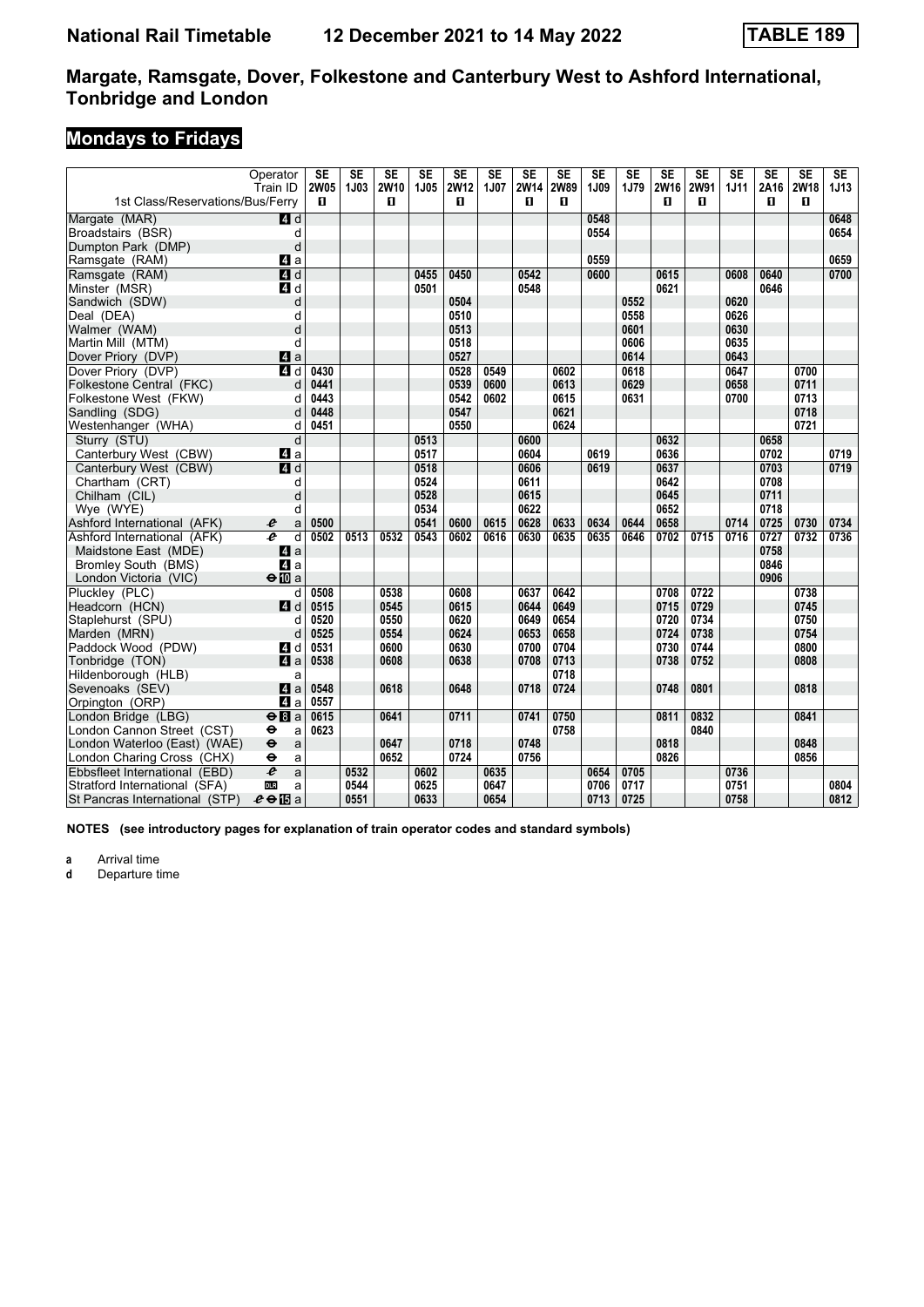# **Mondays to Fridays**

|                                                | Operator<br>Train ID      | <b>SE</b><br><b>2W95</b> | $\overline{\text{SE}}$<br>1J83 | $\overline{\text{SE}}$<br>2A18 | $\overline{\text{SE}}$<br><b>2W20</b> | $\overline{\text{SE}}$<br><b>1J15</b> | $\overline{\text{SE}}$<br><b>2W22</b> | $\overline{\text{SE}}$<br>1J85 | $\overline{\text{SE}}$<br>2A20 | $\overline{\text{SE}}$<br><b>2W22</b> | $\overline{\text{SE}}$<br><b>1J17</b> | $\overline{\text{SE}}$<br><b>2W24</b> | $\overline{\text{SE}}$<br>2W96 | $\overline{\text{SE}}$<br>1J19 | $\overline{\text{SE}}$<br>2A24 | $\overline{\text{SE}}$<br>2W96 | $\overline{\text{SE}}$<br><b>1J21</b> |
|------------------------------------------------|---------------------------|--------------------------|--------------------------------|--------------------------------|---------------------------------------|---------------------------------------|---------------------------------------|--------------------------------|--------------------------------|---------------------------------------|---------------------------------------|---------------------------------------|--------------------------------|--------------------------------|--------------------------------|--------------------------------|---------------------------------------|
| Days of operation/Notes                        |                           |                          |                                |                                |                                       |                                       | Α                                     |                                |                                | A                                     |                                       | A                                     | Α                              |                                |                                | A                              |                                       |
| 1st Class/Reservations/Bus/Ferry               |                           | O.                       |                                | $\mathbf{u}$                   | O.                                    |                                       | п                                     |                                | п                              | $\mathbf{u}$                          |                                       | п                                     | п                              |                                | $\blacksquare$                 | п                              |                                       |
| Margate (MAR)                                  | 4d                        |                          |                                |                                |                                       | 0718                                  | 0655                                  |                                |                                |                                       | 0755                                  | 0802                                  | 0738                           |                                |                                |                                | 0853                                  |
| Broadstairs (BSR)                              | d                         |                          |                                |                                |                                       | 0724                                  | 0701                                  |                                |                                |                                       | 0801                                  | 0808                                  | 0744                           |                                |                                |                                | 0859                                  |
| Dumpton Park (DMP)                             | d                         |                          |                                |                                |                                       |                                       | 0704                                  |                                |                                |                                       |                                       | 0811                                  | 0747                           |                                |                                |                                |                                       |
| Ramsgate (RAM)                                 | Z1 a                      |                          |                                |                                |                                       | 0729                                  | 0709                                  |                                |                                |                                       | 0806                                  | 0815                                  | 0751                           |                                |                                |                                | 0904                                  |
| Ramsgate (RAM)                                 | 4d                        |                          |                                |                                | 0716                                  | 0730                                  | 0710                                  |                                |                                |                                       | 0807                                  | 0816                                  | 0756                           |                                | 0840                           |                                | 0905                                  |
| Minster (MSR)                                  | 4 d                       |                          |                                |                                | 0722                                  |                                       |                                       |                                | 0749                           |                                       |                                       | 0822                                  | 0809c                          |                                | 0846                           |                                |                                       |
| Sandwich (SDW)                                 | d                         |                          | 0650                           |                                |                                       |                                       | 0722                                  |                                |                                |                                       |                                       |                                       | 0822e                          |                                |                                |                                |                                       |
| Deal (DEA)                                     | d                         |                          | 0656                           |                                |                                       |                                       | 0728                                  |                                |                                |                                       |                                       |                                       | 0828                           |                                |                                |                                |                                       |
| Walmer (WAM)                                   | d                         |                          | 0659<br>0704                   |                                |                                       |                                       | 0731                                  |                                |                                |                                       |                                       |                                       | 0831<br>0836                   |                                |                                |                                |                                       |
| Martin Mill (MTM)                              | d                         |                          | 0712                           |                                |                                       |                                       | 0736                                  |                                |                                | ↽<br>0744                             |                                       |                                       | 0844                           |                                |                                | ↽<br>0844                      |                                       |
| Dover Priory (DVP)                             | 4a                        |                          | 0716                           |                                |                                       |                                       | 0744                                  | 0749                           |                                | 0758                                  |                                       |                                       |                                | 0849                           |                                | 0900                           |                                       |
| Dover Priory (DVP)<br>Folkestone Central (FKC) | 4d<br>d                   |                          | 0727                           | 0734                           |                                       |                                       | $\rightarrow$                         | 0800                           |                                | 0809                                  |                                       |                                       | $\rightarrow$                  | 0900                           |                                | 0911                           |                                       |
| Folkestone West (FKW)                          | d                         |                          | 0729                           | 0736                           |                                       |                                       |                                       | 0802                           |                                | 0811                                  |                                       |                                       |                                | 0902                           |                                | 0913                           |                                       |
| Sandling (SDG)                                 | d                         |                          |                                | 0742                           |                                       |                                       |                                       |                                |                                | 0816                                  |                                       |                                       |                                |                                |                                | 0918                           |                                       |
| Westenhanger (WHA)                             | d                         |                          |                                | 0745                           |                                       |                                       |                                       |                                |                                | 0819                                  |                                       |                                       |                                |                                |                                | 0921                           |                                       |
| Sturry (STU)                                   | d                         |                          |                                |                                | 0734                                  |                                       |                                       |                                | 0800                           |                                       |                                       | 0834                                  |                                |                                | 0858                           |                                |                                       |
| Canterbury West (CBW)                          | Z1 a                      |                          |                                |                                | 0738                                  | 0749                                  |                                       |                                | 0804                           |                                       | 0826                                  | 0838                                  |                                |                                | 0902                           |                                | 0924                                  |
| Canterbury West (CBW)                          | $\overline{4}$ d          |                          |                                |                                | 0739                                  | 0749                                  |                                       |                                | 0805                           |                                       | 0826                                  | 0839                                  |                                |                                | 0903                           |                                | 0924                                  |
| Chartham (CRT)                                 | d                         |                          |                                |                                | 0744                                  |                                       |                                       |                                | 0810                           |                                       |                                       | 0844                                  |                                |                                | 0908                           |                                |                                       |
| Chilham (CIL)                                  | d                         |                          |                                |                                | 0747                                  |                                       |                                       |                                | 0813                           |                                       |                                       | 0847                                  |                                |                                | 0911                           |                                |                                       |
| Wye (WYE)                                      | d                         |                          |                                |                                | 0754                                  |                                       |                                       |                                | 0820                           |                                       |                                       | 0854                                  |                                |                                | 0918                           |                                |                                       |
| Ashford International (AFK)                    | e<br>a                    |                          | 0742                           | 0754                           | 0800                                  | 0804                                  |                                       | 0815                           | 0826                           | 0828                                  | 0841                                  | 0900                                  |                                | 0915                           | 0924                           | 0930                           | 0939                                  |
| Ashford International (AFK)                    | e<br>d                    | 0738                     | 0743                           | 0756                           | 0802                                  | 0806                                  |                                       | 0816                           | 0827                           | 0832                                  | 0843                                  | 0902                                  |                                | 0916                           | 0926                           | 0932                           | 0943                                  |
| Maidstone East (MDE)                           | $\mathbf{A}$ a            |                          |                                | 0827                           |                                       |                                       |                                       |                                | 0857                           |                                       |                                       |                                       |                                |                                | 0957                           |                                |                                       |
| <b>Bromley South (BMS)</b>                     | 4a                        |                          |                                | 0916                           |                                       |                                       |                                       |                                | 0946                           |                                       |                                       |                                       |                                |                                | 1046                           |                                |                                       |
| London Victoria (VIC)                          | $\Theta$ III a            |                          |                                | 0936                           |                                       |                                       |                                       |                                | 1006                           |                                       |                                       |                                       |                                |                                | 1106                           |                                |                                       |
| Pluckley (PLC)                                 | d                         | 0745                     |                                |                                | 0808                                  |                                       |                                       |                                |                                | 0838                                  |                                       | 0908                                  |                                |                                |                                | 0938                           |                                       |
| Headcorn (HCN)                                 | 4d                        | 0752                     |                                |                                | 0815                                  |                                       |                                       |                                |                                | 0845                                  |                                       | 0915                                  |                                |                                |                                | 0945                           |                                       |
| Staplehurst (SPU)                              | d                         | 0757                     |                                |                                | 0820                                  |                                       |                                       |                                |                                | 0850                                  |                                       | 0920                                  |                                |                                |                                | 0950                           |                                       |
| Marden (MRN)                                   | d                         | 0801                     |                                |                                | 0824                                  |                                       |                                       |                                |                                | 0854                                  |                                       | 0924                                  |                                |                                |                                | 0954                           |                                       |
| Paddock Wood (PDW)                             | 4d                        | 0807                     |                                |                                | 0830                                  |                                       |                                       |                                |                                | 0900                                  |                                       | 0930                                  |                                |                                |                                | 1000                           |                                       |
| Tonbridge (TON)                                | $\blacksquare$ a          | 0815                     |                                |                                | 0838                                  |                                       |                                       |                                |                                | 0908                                  |                                       | 0938                                  |                                |                                |                                | 1008                           |                                       |
| Hildenborough (HLB)                            | a                         |                          |                                |                                |                                       |                                       |                                       |                                |                                |                                       |                                       |                                       |                                |                                |                                |                                |                                       |
| Sevenoaks (SEV)                                | 4a                        |                          |                                |                                | 0848                                  |                                       |                                       |                                |                                | 0918                                  |                                       | 0948                                  |                                |                                |                                | 1018                           |                                       |
| Orpington (ORP)                                | 4a                        |                          |                                |                                |                                       |                                       |                                       |                                |                                |                                       |                                       |                                       |                                |                                |                                |                                |                                       |
| London Bridge (LBG)                            | $e$ $a$                   | 0851                     |                                |                                | 0911                                  |                                       |                                       |                                |                                | 0941                                  |                                       | 1011                                  |                                |                                |                                | 1041                           |                                       |
| London Cannon Street (CST)                     | $\ddot{\phantom{1}}$<br>a | 0859                     |                                |                                |                                       |                                       |                                       |                                |                                |                                       |                                       |                                       |                                |                                |                                |                                |                                       |
| London Waterloo (East) (WAE)                   | $\ddot{\bm{\Theta}}$<br>a |                          |                                |                                | 0918                                  |                                       |                                       |                                |                                | 0947                                  |                                       | 1017                                  |                                |                                |                                | 1047                           |                                       |
| London Charing Cross (CHX)                     | $\ddot{\mathbf{e}}$<br>a  |                          |                                |                                | 0924                                  |                                       |                                       |                                |                                | 0952                                  |                                       | 1022                                  |                                |                                |                                | 1052                           |                                       |
| Ebbsfleet International (EBD)                  | $\overline{e}$<br>a       |                          | 0802                           |                                |                                       |                                       |                                       | 0835                           |                                |                                       | 0902                                  |                                       |                                | 0935                           |                                |                                | 1002                                  |
| Stratford International (SFA)                  | <b>DLR</b><br>a           |                          | 0814                           |                                |                                       | 0834                                  |                                       | 0847                           |                                |                                       | 0914                                  |                                       |                                | 0947                           |                                |                                | 1014                                  |
| St Pancras International (STP)                 | $e \oplus \mathbb{E}$ a   |                          | 0821                           |                                |                                       | 0842                                  |                                       | 0854                           |                                |                                       | 0921                                  |                                       |                                | 0954                           |                                |                                | 1021                                  |

**NOTES (see introductory pages for explanation of train operator codes and standard symbols)**

**a** Arrival time

**d** Departure time

**c** Arrives 7 minutes earlier

**e** Arrives 5 minutes earlier

**A** From Faversham, see table 188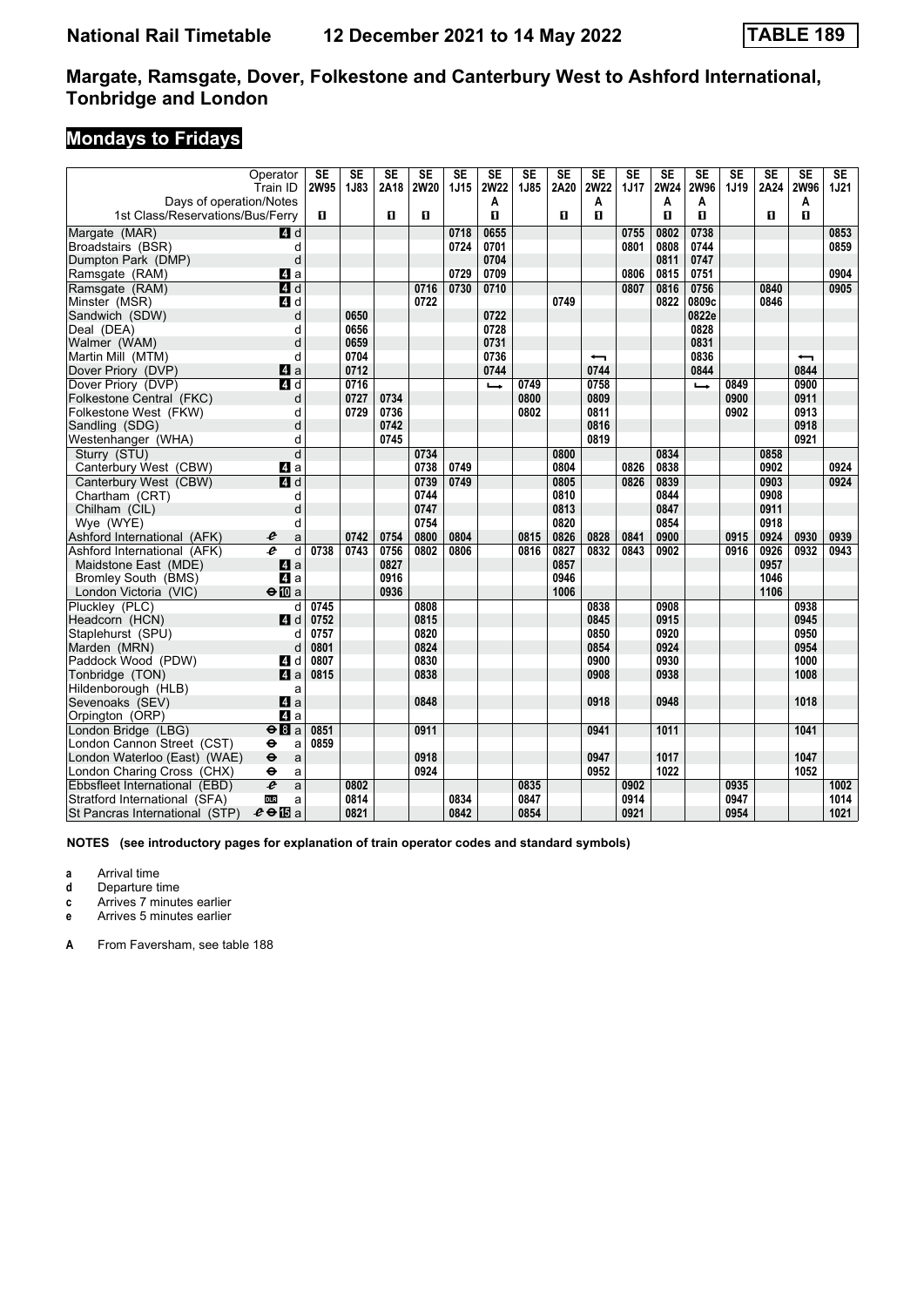# **Mondays to Fridays**

|                                  | Operator                          | <b>SE</b> | $\overline{\text{SE}}$ | $\overline{\text{SE}}$ | $\overline{\text{SE}}$ | $\overline{\text{SE}}$ | $\overline{\text{SE}}$ | $\overline{\text{SE}}$ | $\overline{\text{SE}}$ | $\overline{\text{SE}}$ | $\overline{\text{SE}}$ | $\overline{\text{SE}}$ | $\overline{\text{SE}}$ | $\overline{\text{SE}}$ | $\overline{\text{SE}}$ | $\overline{\text{SE}}$ | SE          |
|----------------------------------|-----------------------------------|-----------|------------------------|------------------------|------------------------|------------------------|------------------------|------------------------|------------------------|------------------------|------------------------|------------------------|------------------------|------------------------|------------------------|------------------------|-------------|
|                                  | Train ID                          | 2W28      | <b>1J23</b>            | 2A28                   | <b>2W30</b>            | 1J25                   | <b>2W32</b>            | 1J27                   | 2A32                   | 2W34                   | 1J29                   | <b>2W36</b>            | <b>1J31</b>            | 2A36                   | 2W38                   | <b>1J33</b>            | <b>2W40</b> |
| 1st Class/Reservations/Bus/Ferry |                                   | п         |                        | п                      | п                      |                        | п                      |                        | п                      | П                      |                        | п                      |                        | П.                     | п                      |                        | П.          |
| Margate (MAR)                    | 4 d                               | 0840      |                        |                        |                        | 0955                   |                        |                        |                        |                        | 1055                   |                        |                        |                        |                        | 1155                   |             |
| Broadstairs (BSR)                | d                                 | 0846      |                        |                        |                        | 1001                   |                        |                        |                        |                        | 1101                   |                        |                        |                        |                        | 1201                   |             |
| Dumpton Park (DMP)               | d                                 | 0849      |                        |                        |                        |                        |                        |                        |                        |                        |                        |                        |                        |                        |                        |                        |             |
| Ramsgate (RAM)                   | ZI a                              | 0853      |                        |                        |                        | 1006                   |                        |                        |                        |                        | 1106                   |                        |                        |                        |                        | 1206                   |             |
| Ramsgate (RAM)                   | $\overline{a}$ d                  | 0855      | 0912                   | 0940                   |                        | 1007                   |                        | 1012                   | 1040                   |                        | 1107                   |                        | 1112                   | 1140                   |                        | 1207                   |             |
| Minster (MSR)                    | 4 d                               |           |                        | 0946                   |                        |                        |                        |                        | 1046                   |                        |                        |                        |                        | 1146                   |                        |                        |             |
| Sandwich (SDW)                   | d                                 | 0907      | 0925                   |                        |                        |                        |                        | 1025                   |                        |                        |                        |                        | 1125                   |                        |                        |                        |             |
| Deal (DEA)                       | d                                 | 0913      | 0931                   |                        |                        |                        |                        | 1031                   |                        |                        |                        |                        | 1131                   |                        |                        |                        |             |
| Walmer (WAM)                     | d                                 | 0916      | 0934                   |                        |                        |                        |                        | 1034                   |                        |                        |                        |                        | 1134                   |                        |                        |                        |             |
| Martin Mill (MTM)                | d                                 | 0921      | 0939                   |                        |                        |                        |                        | 1039                   |                        |                        |                        |                        | 1139                   |                        |                        |                        |             |
| Dover Priory (DVP)               | Z1 a                              | 0929      | 0948                   |                        |                        |                        |                        | 1048                   |                        |                        |                        |                        | 1148                   |                        |                        |                        |             |
| Dover Priory (DVP)               | $\overline{4d}$                   | 0930      | 0949                   |                        | 1000                   |                        |                        | 1049                   |                        | 1100                   |                        |                        | 1149                   |                        | 1200                   |                        |             |
| Folkestone Central (FKC)         | d                                 | 0941      | 1000                   |                        | 1011                   |                        |                        | 1100                   |                        | 1111                   |                        |                        | 1200                   |                        | 1211                   |                        |             |
| Folkestone West (FKW)            | d                                 | 0943      | 1002                   |                        | 1013                   |                        |                        | 1102                   |                        | 1113                   |                        |                        | 1202                   |                        | 1213                   |                        |             |
| Sandling (SDG)                   | d                                 | 0948      |                        |                        | 1018                   |                        |                        |                        |                        | 1118                   |                        |                        |                        |                        | 1218                   |                        |             |
| Westenhanger (WHA)               | d                                 | 0951      |                        |                        | 1021                   |                        |                        |                        |                        | 1121                   |                        |                        |                        |                        | 1221                   |                        |             |
| Sturry (STU)                     | d                                 |           |                        | 0958                   |                        |                        |                        |                        | 1058                   |                        |                        |                        |                        | 1158                   |                        |                        |             |
| Canterbury West (CBW)            | ZI a                              |           |                        | 1002                   |                        | 1026                   |                        |                        | 1102                   |                        | 1126                   |                        |                        | 1202                   |                        | 1226                   |             |
| Canterbury West (CBW)            | 4 d                               |           |                        | 1003                   |                        | 1026                   |                        |                        | 1103                   |                        | 1126                   |                        |                        | 1203                   |                        | 1226                   |             |
| Chartham (CRT)                   | d                                 |           |                        | 1008                   |                        |                        |                        |                        | 1108                   |                        |                        |                        |                        | 1208                   |                        |                        |             |
| Chilham (CIL)                    | d                                 |           |                        | 1011                   |                        |                        |                        |                        | 1111                   |                        |                        |                        |                        | 1211                   |                        |                        |             |
| Wye (WYE)                        | d                                 |           |                        | 1018                   |                        |                        |                        |                        | 1118                   |                        |                        |                        |                        | 1218                   |                        |                        |             |
| Ashford International (AFK)      | $\boldsymbol{\ell}$<br>a          | 1000      | 1015                   | 1024                   | 1030                   | 1041                   |                        | 1115                   | 1124                   | 1130                   | 1141                   |                        | 1215                   | 1224                   | 1230                   | 1241                   |             |
| Ashford International (AFK)      | $\overline{\boldsymbol{e}}$<br>d  | 1002      | 1019                   | 1026                   | 1032                   | 1043                   | 1102                   | 1116                   | 1126                   | 1132                   | 1143                   | 1202                   | 1216                   | 1226                   | 1232                   | 1243                   | 1302        |
| Maidstone East (MDE)             | ZI a                              |           |                        | 1057                   |                        |                        |                        |                        | 1157                   |                        |                        |                        |                        | 1257                   |                        |                        |             |
| <b>Bromley South (BMS)</b>       | 4 a                               |           |                        | 1146                   |                        |                        |                        |                        | 1246                   |                        |                        |                        |                        | 1346                   |                        |                        |             |
| London Victoria (VIC)            | $\Theta$ III a                    |           |                        | 1206                   |                        |                        |                        |                        | 1306                   |                        |                        |                        |                        | 1406                   |                        |                        |             |
| Pluckley (PLC)                   | d                                 | 1008      |                        |                        | 1038                   |                        |                        |                        |                        | 1138                   |                        |                        |                        |                        | 1238                   |                        |             |
| Headcorn (HCN)                   | 4 d                               | 1015      |                        |                        | 1045                   |                        | 1115                   |                        |                        | 1145                   |                        | 1215                   |                        |                        | 1245                   |                        | 1315        |
| Staplehurst (SPU)                | d                                 | 1020      |                        |                        | 1050                   |                        | 1120                   |                        |                        | 1150                   |                        | 1220                   |                        |                        | 1250                   |                        | 1320        |
| Marden (MRN)                     | d                                 | 1024      |                        |                        | 1054                   |                        | 1124                   |                        |                        | 1154                   |                        | 1224                   |                        |                        | 1254                   |                        | 1324        |
| Paddock Wood (PDW)               | 4 d                               | 1030      |                        |                        | 1100                   |                        | 1130                   |                        |                        | 1200                   |                        | 1230                   |                        |                        | 1300                   |                        | 1330        |
| Tonbridge (TON)                  | 4a                                | 1038      |                        |                        | 1108                   |                        | 1138                   |                        |                        | 1208                   |                        | 1238                   |                        |                        | 1308                   |                        | 1338        |
| Hildenborough (HLB)              | a                                 |           |                        |                        |                        |                        |                        |                        |                        |                        |                        |                        |                        |                        |                        |                        |             |
| Sevenoaks (SEV)                  | 4 a                               | 1048      |                        |                        | 1118                   |                        | 1148                   |                        |                        | 1218                   |                        | 1248                   |                        |                        | 1318                   |                        | 1348        |
| Orpington (ORP)                  | $\blacksquare$ a                  |           |                        |                        |                        |                        |                        |                        |                        |                        |                        |                        |                        |                        |                        |                        |             |
| London Bridge (LBG)              | $\Theta$ $a$                      | 1111      |                        |                        | 1141                   |                        | 1211                   |                        |                        | 1241                   |                        | 1311                   |                        |                        | 1341                   |                        | 1411        |
| London Cannon Street (CST)       | $\bullet$<br>a                    |           |                        |                        |                        |                        |                        |                        |                        |                        |                        |                        |                        |                        |                        |                        |             |
| London Waterloo (East) (WAE)     | $\ddot{\boldsymbol{\Theta}}$<br>a | 1117      |                        |                        | 1147                   |                        | 1217                   |                        |                        | 1247                   |                        | 1317                   |                        |                        | 1347                   |                        | 1417        |
| London Charing Cross (CHX)       | $\bullet$<br>a                    | 1122      |                        |                        | 1152                   |                        | 1222                   |                        |                        | 1252                   |                        | 1322                   |                        |                        | 1352                   |                        | 1422        |
| Ebbsfleet International (EBD)    | $\overline{e}$<br>a               |           | 1038                   |                        |                        | 1102                   |                        | 1135                   |                        |                        | 1202                   |                        | 1235                   |                        |                        | 1302                   |             |
| Stratford International (SFA)    | <b>DLR</b><br>a                   |           | 1050                   |                        |                        | 1114                   |                        | 1147                   |                        |                        | 1214                   |                        | 1247                   |                        |                        | 1314                   |             |
| St Pancras International (STP)   | $e \oplus E$ a                    |           | 1057                   |                        |                        | 1121                   |                        | 1154                   |                        |                        | 1221                   |                        | 1254                   |                        |                        | 1321                   |             |

**NOTES (see introductory pages for explanation of train operator codes and standard symbols)**

**a** Arrival time<br>**d** Departure ti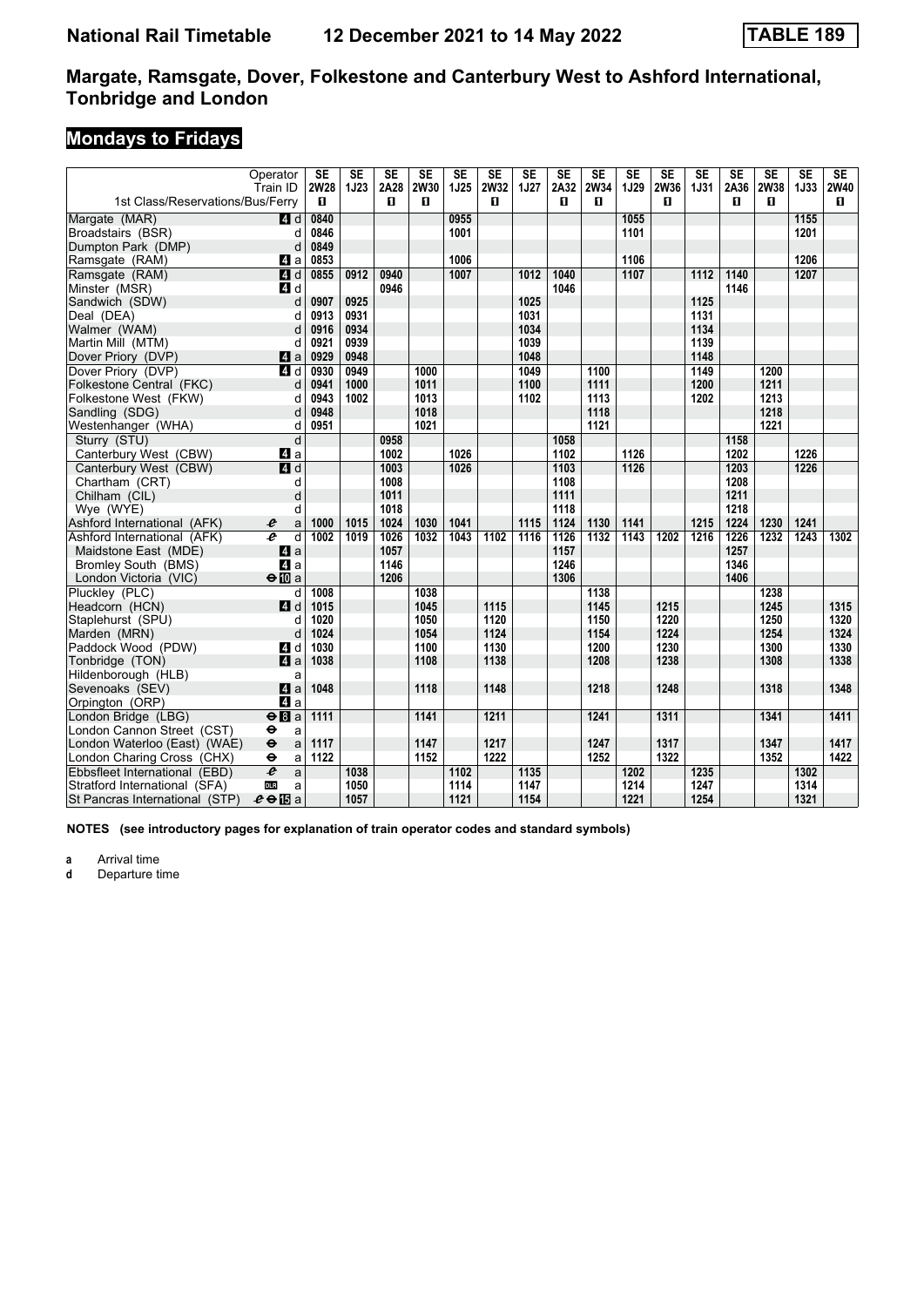# **Mondays to Fridays**

|                                  | Operator                  | <b>SE</b>    | $\overline{\text{SE}}$ | $\overline{\text{SE}}$ | $\overline{\text{SE}}$ | $\overline{\text{SE}}$ | $\overline{\text{SE}}$ | $\overline{\text{SE}}$ | $\overline{\text{SE}}$ | $\overline{\text{SE}}$ | $\overline{\text{SE}}$ | $\overline{\text{SE}}$ | $\overline{\text{SE}}$ | $\overline{\text{SE}}$ | $\overline{\text{SE}}$ | $\overline{\text{SE}}$ | SE   |
|----------------------------------|---------------------------|--------------|------------------------|------------------------|------------------------|------------------------|------------------------|------------------------|------------------------|------------------------|------------------------|------------------------|------------------------|------------------------|------------------------|------------------------|------|
| 1st Class/Reservations/Bus/Ferry | Train ID                  | 1J35         | 2A40<br>п              | <b>2W42</b><br>п       | <b>1J37</b>            | <b>2W44</b><br>п       | 1J39                   | 2A44<br>п              | <b>2W46</b><br>п       | 1J41                   | <b>2W48</b><br>п       | 1J43                   | 2A48<br>п              | <b>2W50</b><br>п       | 1J45                   | <b>2W52</b><br>п       | 1J47 |
|                                  |                           |              |                        |                        | 1255                   |                        |                        |                        |                        | 1355                   |                        |                        |                        |                        | 1455                   |                        |      |
| Margate (MAR)                    | 4 d                       |              |                        |                        | 1301                   |                        |                        |                        |                        | 1401                   |                        |                        |                        |                        | 1501                   |                        |      |
| Broadstairs (BSR)                | d<br>d                    |              |                        |                        |                        |                        |                        |                        |                        |                        |                        |                        |                        |                        |                        |                        |      |
| Dumpton Park (DMP)               |                           |              |                        |                        | 1306                   |                        |                        |                        |                        | 1406                   |                        |                        |                        |                        | 1506                   |                        |      |
| Ramsgate (RAM)                   | Z1 a<br>$\overline{a}$ d  |              |                        |                        | 1307                   |                        |                        |                        |                        | 1407                   |                        |                        |                        |                        | 1507                   |                        |      |
| Ramsgate (RAM)                   |                           | 1212         | 1240                   |                        |                        |                        | 1312                   | 1340                   |                        |                        |                        | 1412                   | 1440                   | 1425                   |                        |                        |      |
| Minster (MSR)<br>Sandwich (SDW)  | 4 d                       | 1225         | 1246                   |                        |                        |                        | 1325                   | 1346                   |                        |                        |                        | 1425                   | 1446                   | 1437                   |                        |                        |      |
|                                  | d                         |              |                        |                        |                        |                        | 1331                   |                        |                        |                        |                        |                        |                        | 1443                   |                        |                        |      |
| Deal (DEA)                       | d                         | 1231<br>1234 |                        |                        |                        |                        |                        |                        |                        |                        |                        | 1431<br>1434           |                        | 1446                   |                        |                        |      |
| Walmer (WAM)                     | d                         | 1239         |                        |                        |                        |                        | 1334<br>1339           |                        |                        |                        |                        | 1439                   |                        | 1451                   |                        |                        |      |
| Martin Mill (MTM)                | d                         |              |                        |                        |                        |                        |                        |                        |                        |                        |                        | 1448                   |                        |                        |                        |                        |      |
| Dover Priory (DVP)               | ZI a                      | 1248         |                        |                        |                        |                        | 1348                   |                        |                        |                        |                        |                        |                        | 1459                   |                        |                        |      |
| Dover Priory (DVP)               | $A$ d                     | 1249         |                        | 1300                   |                        |                        | 1349                   |                        | 1400                   |                        |                        | 1449                   |                        | 1500                   |                        |                        | 1549 |
| Folkestone Central (FKC)         | d                         | 1300         |                        | 1311                   |                        |                        | 1400                   |                        | 1411                   |                        |                        | 1500                   |                        | 1511                   |                        |                        | 1600 |
| Folkestone West (FKW)            | d                         | 1302         |                        | 1313                   |                        |                        | 1402                   |                        | 1413                   |                        |                        | 1502                   |                        | 1513                   |                        |                        | 1602 |
| Sandling (SDG)                   | d                         |              |                        | 1318                   |                        |                        |                        |                        | 1418                   |                        |                        |                        |                        | 1518                   |                        |                        |      |
| Westenhanger (WHA)               | d                         |              |                        | 1321                   |                        |                        |                        |                        | 1421                   |                        |                        |                        |                        | 1521                   |                        |                        |      |
| Sturry (STU)                     | $\overline{d}$            |              | 1258                   |                        |                        |                        |                        | 1358                   |                        |                        |                        |                        | 1458                   |                        |                        |                        |      |
| Canterbury West (CBW)            | ZI a                      |              | 1302                   |                        | 1326                   |                        |                        | 1402                   |                        | 1426                   |                        |                        | 1502                   |                        | 1526                   |                        |      |
| Canterbury West (CBW)            | ZI d                      |              | 1303                   |                        | 1326                   |                        |                        | 1403                   |                        | 1426                   |                        |                        | 1503                   |                        | 1526                   |                        |      |
| Chartham (CRT)                   | d                         |              | 1308                   |                        |                        |                        |                        | 1408                   |                        |                        |                        |                        | 1508                   |                        |                        |                        |      |
| Chilham (CIL)                    | d                         |              | 1311                   |                        |                        |                        |                        | 1411                   |                        |                        |                        |                        | 1511                   |                        |                        |                        |      |
| Wye (WYE)                        | d                         |              | 1318                   |                        |                        |                        |                        | 1418                   |                        |                        |                        |                        | 1518                   |                        |                        |                        |      |
| Ashford International (AFK)      | $\boldsymbol{e}$<br>a     | 1315         | 1324                   | 1330                   | 1341                   |                        | 1415                   | 1424                   | 1430                   | 1441                   |                        | 1515                   | 1525                   | 1530                   | 1541                   |                        | 1615 |
| Ashford International (AFK)      | e<br>d                    | 1316         | 1326                   | 1332                   | 1343                   | 1402                   | 1419                   | 1426                   | 1432                   | 1443                   | 1502                   | 1519                   | 1531                   | 1532                   | 1543                   | 1602                   | 1616 |
| Maidstone East (MDE)             | Z1 a                      |              | 1357                   |                        |                        |                        |                        | 1457                   |                        |                        |                        |                        | 1602                   |                        |                        |                        |      |
| Bromley South (BMS)              | 4 a                       |              | 1446                   |                        |                        |                        |                        | 1546                   |                        |                        |                        |                        | 1646                   |                        |                        |                        |      |
| London Victoria (VIC)            | $\Theta$ III a            |              | 1506                   |                        |                        |                        |                        | 1606                   |                        |                        |                        |                        | 1706                   |                        |                        |                        |      |
| Plucklev (PLC)                   | d                         |              |                        | 1338                   |                        |                        |                        |                        | 1438                   |                        | 1508                   |                        |                        | 1538                   |                        | 1608                   |      |
| Headcorn (HCN)                   | $\blacksquare$ d          |              |                        | 1345                   |                        | 1415                   |                        |                        | 1445                   |                        | 1515                   |                        |                        | 1545                   |                        | 1615                   |      |
| Staplehurst (SPU)                | d                         |              |                        | 1350                   |                        | 1420                   |                        |                        | 1450                   |                        | 1520                   |                        |                        | 1550                   |                        | 1620                   |      |
| Marden (MRN)                     | d                         |              |                        | 1354                   |                        | 1424                   |                        |                        | 1454                   |                        | 1524                   |                        |                        | 1554                   |                        | 1624                   |      |
| Paddock Wood (PDW)               | 4d                        |              |                        | 1400                   |                        | 1430                   |                        |                        | 1500                   |                        | 1530                   |                        |                        | 1600                   |                        | 1630                   |      |
| Tonbridge (TON)                  | a                         |              |                        | 1408                   |                        | 1438                   |                        |                        | 1508                   |                        | 1538                   |                        |                        | 1608                   |                        | 1638                   |      |
| Hildenborough (HLB)              | a                         |              |                        |                        |                        |                        |                        |                        |                        |                        |                        |                        |                        |                        |                        |                        |      |
| Sevenoaks (SEV)                  | $\mathbf{a}$              |              |                        | 1418                   |                        | 1448                   |                        |                        | 1518                   |                        | 1548                   |                        |                        | 1618                   |                        | 1648                   |      |
| Orpington (ORP)                  | ZI a                      |              |                        |                        |                        |                        |                        |                        |                        |                        |                        |                        |                        |                        |                        |                        |      |
| London Bridge (LBG)              | $\Theta$ $\blacksquare$ a |              |                        | 1441                   |                        | 1511                   |                        |                        | 1541                   |                        | 1611                   |                        |                        | 1641                   |                        | 1711                   |      |
| London Cannon Street (CST)       | $\bullet$<br>a            |              |                        |                        |                        |                        |                        |                        |                        |                        |                        |                        |                        |                        |                        |                        |      |
| London Waterloo (East) (WAE)     | $\ddot{\mathbf{e}}$<br>a  |              |                        | 1447                   |                        | 1517                   |                        |                        | 1547                   |                        | 1618                   |                        |                        | 1647                   |                        | 1717                   |      |
| London Charing Cross (CHX)       | $\bullet$<br>a            |              |                        | 1452                   |                        | 1522                   |                        |                        | 1552                   |                        | 1626                   |                        |                        | 1654                   |                        | 1724                   |      |
| Ebbsfleet International (EBD)    | $\overline{e}$<br>a       | 1335         |                        |                        | 1402                   |                        | 1438                   |                        |                        | 1502                   |                        | 1538                   |                        |                        | 1602                   |                        | 1635 |
| Stratford International (SFA)    | <b>DLR</b><br>a           | 1347         |                        |                        | 1414                   |                        | 1450                   |                        |                        | 1514                   |                        | 1550                   |                        |                        | 1614                   |                        | 1647 |
| St Pancras International (STP)   | $e \oplus E$ a            | 1354         |                        |                        | 1421                   |                        | 1458                   |                        |                        | 1521                   |                        | 1558                   |                        |                        | 1621                   |                        | 1654 |

**NOTES (see introductory pages for explanation of train operator codes and standard symbols)**

**a** Arrival time<br>**d** Departure ti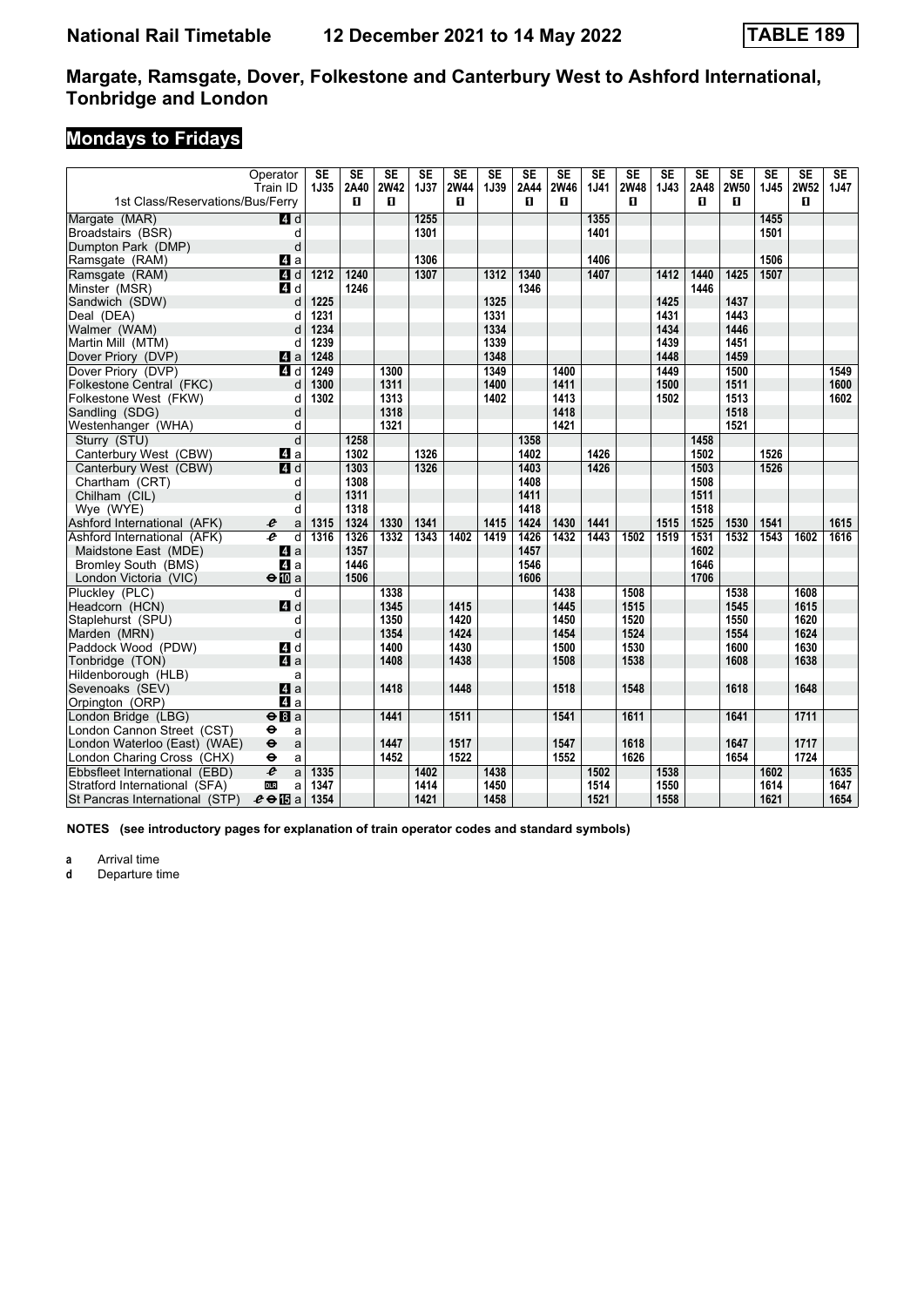# **Mondays to Fridays**

|                                  | Operator                  | <b>SE</b>  | <b>SE</b>        | $\overline{\text{SE}}$ | $\overline{\text{SE}}$ | $\overline{\text{SE}}$ | <b>SE</b> | $\overline{\text{SE}}$ | $\overline{\text{SE}}$ | $\overline{\text{SE}}$ | $\overline{\text{SE}}$ | $\overline{\text{SE}}$ | $\overline{\text{SE}}$ | $\overline{\text{SE}}$ | $\overline{\text{SE}}$ | SE   | SE         |
|----------------------------------|---------------------------|------------|------------------|------------------------|------------------------|------------------------|-----------|------------------------|------------------------|------------------------|------------------------|------------------------|------------------------|------------------------|------------------------|------|------------|
| 1st Class/Reservations/Bus/Ferry | Train ID                  | 2A52<br>П. | <b>2W54</b><br>п | 1J49                   | <b>2W56</b><br>п       | 1J51                   | 2A56<br>п | <b>2W58</b><br>п       | 1J53                   | <b>2W60</b><br>п       | 1J55                   | 2A60<br>п              | <b>2W62</b><br>п       | 1J57                   | <b>2W64</b><br>п       | 1J59 | 2A64<br>П. |
| Margate (MAR)                    | 4d                        |            |                  | 1555                   |                        |                        |           |                        | 1655                   |                        |                        |                        |                        | 1755                   |                        |      |            |
| Broadstairs (BSR)                | d                         |            |                  | 1601                   |                        |                        |           |                        | 1701                   |                        |                        |                        |                        | 1801                   |                        |      |            |
| Dumpton Park (DMP)               | d                         |            |                  |                        |                        |                        |           |                        |                        |                        |                        |                        |                        |                        |                        |      |            |
| Ramsgate (RAM)                   | ZI a                      |            |                  | 1606                   |                        |                        |           |                        | 1706                   |                        |                        |                        |                        | 1806                   |                        |      |            |
| Ramsgate (RAM)                   | $\overline{4}$ d          | 1540       | 1522             | 1607                   | 1552                   |                        | 1640      | 1625                   | 1707                   | 1652                   |                        | 1740                   | 1725                   | 1807                   | 1752                   |      | 1840       |
| Minster (MSR)                    | 4 d                       | 1546       |                  |                        |                        |                        | 1646      |                        |                        |                        |                        | 1746                   |                        |                        |                        |      | 1846       |
| Sandwich (SDW)                   | d                         |            | 1536             |                        | 1604                   |                        |           | 1637                   |                        | 1704                   |                        |                        | 1737                   |                        | 1804                   |      |            |
| Deal (DEA)                       | d                         |            | 1542             |                        | 1610                   |                        |           | 1643                   |                        | 1710                   |                        |                        | 1743                   |                        | 1810                   |      |            |
| Walmer (WAM)                     | d                         |            | 1546             |                        | 1613                   |                        |           | 1646                   |                        | 1713                   |                        |                        | 1746                   |                        | 1813                   |      |            |
| Martin Mill (MTM)                | d                         |            | 1551             |                        | 1618                   |                        |           | 1651                   |                        | 1718                   |                        |                        | 1751                   |                        | 1818                   |      |            |
| Dover Priory (DVP)               | ZI a                      |            | 1559             |                        | 1627                   |                        |           | 1659                   |                        | 1727                   |                        |                        | 1759                   |                        | 1827                   |      |            |
| Dover Priory (DVP)               | $\overline{a}$ d          |            | 1600             |                        | 1628                   | 1649                   |           | 1700                   |                        | 1728                   | 1749                   |                        | 1800                   |                        | 1828                   | 1849 |            |
| Folkestone Central (FKC)         | d                         |            | 1611             |                        | 1639                   | 1700                   |           | 1711                   |                        | 1739                   | 1800                   |                        | 1811                   |                        | 1839                   | 1900 |            |
| Folkestone West (FKW)            | d                         |            | 1613             |                        | 1641                   | 1702                   |           | 1713                   |                        | 1741                   | 1802                   |                        | 1813                   |                        | 1841                   | 1902 |            |
| Sandling (SDG)                   | d                         |            | 1618             |                        | 1646                   |                        |           | 1718                   |                        | 1746                   |                        |                        | 1818                   |                        | 1846                   |      |            |
|                                  | d                         |            | 1621             |                        | 1649                   |                        |           | 1721                   |                        | 1749                   |                        |                        | 1821                   |                        | 1849                   |      |            |
| Westenhanger (WHA)               | d                         |            |                  |                        |                        |                        |           |                        |                        |                        |                        |                        |                        |                        |                        |      |            |
| Sturry (STU)                     |                           | 1558       |                  |                        |                        |                        | 1658      |                        |                        |                        |                        | 1758                   |                        |                        |                        |      | 1858       |
| Canterbury West (CBW)            | 4a                        | 1602       |                  | 1626                   |                        |                        | 1702      |                        | 1726                   |                        |                        | 1802                   |                        | 1826                   |                        |      | 1902       |
| Canterbury West (CBW)            | 4 d                       | 1603       |                  | 1626                   |                        |                        | 1703      |                        | 1726                   |                        |                        | 1803                   |                        | 1826                   |                        |      | 1903       |
| Chartham (CRT)                   | d                         | 1608       |                  |                        |                        |                        | 1708      |                        |                        |                        |                        | 1808                   |                        |                        |                        |      | 1908       |
| Chilham (CIL)                    |                           | 1611       |                  |                        |                        |                        | 1711      |                        |                        |                        |                        | 1811                   |                        |                        |                        |      | 1911       |
| Wye (WYE)                        | d                         | 1618       |                  |                        |                        |                        | 1718      |                        |                        |                        |                        | 1818                   |                        |                        |                        |      | 1918       |
| Ashford International (AFK)      | $\boldsymbol{e}$<br>a     | 1625       | 1630             | 1641                   | 1658                   | 1718                   | 1724      | 1730                   | 1741                   | 1758                   | 1815                   | 1825                   | 1830                   | 1841                   | 1858                   | 1915 | 1924       |
| Ashford International (AFK)      | e<br>d                    | 1631       | 1632             | 1643                   | 1702                   | 1722                   | 1726      | 1732                   | 1743                   | 1802                   | 1816                   | 1831                   | 1832                   | 1843                   | 1902                   | 1916 | 1931       |
| Maidstone East (MDE)             | ZI a                      | 1702       |                  |                        |                        |                        | 1757      |                        |                        |                        |                        | 1902                   |                        |                        |                        |      | 2002       |
| <b>Bromley South (BMS)</b>       | $\blacksquare$ a          | 1746       |                  |                        |                        |                        | 1846      |                        |                        |                        |                        | 1945                   |                        |                        |                        |      | 2045       |
| London Victoria (VIC)            | $\Theta$ III a            | 1806       |                  |                        |                        |                        | 1906      |                        |                        |                        |                        | 2006                   |                        |                        |                        |      | 2106       |
| Plucklev (PLC)                   | d                         |            | 1638             |                        | 1708                   |                        |           | 1738                   |                        | 1808                   |                        |                        | 1838                   |                        | 1908                   |      |            |
| Headcorn (HCN)                   | 4d                        |            | 1645             |                        | 1715                   |                        |           | 1745                   |                        | 1815                   |                        |                        | 1845                   |                        | 1915                   |      |            |
| Staplehurst (SPU)                | d                         |            | 1650             |                        | 1720                   |                        |           | 1750                   |                        | 1820                   |                        |                        | 1850                   |                        | 1920                   |      |            |
| Marden (MRN)                     | d                         |            | 1654             |                        | 1724                   |                        |           | 1754                   |                        | 1824                   |                        |                        | 1854                   |                        | 1924                   |      |            |
| Paddock Wood (PDW)               | 4d                        |            | 1700             |                        | 1730                   |                        |           | 1800                   |                        | 1830                   |                        |                        | 1900                   |                        | 1930                   |      |            |
| Tonbridge (TON)                  | a                         |            | 1708             |                        | 1738                   |                        |           | 1808                   |                        | 1839                   |                        |                        | 1908                   |                        | 1938                   |      |            |
| Hildenborough (HLB)              | a                         |            |                  |                        |                        |                        |           |                        |                        |                        |                        |                        |                        |                        |                        |      |            |
| Sevenoaks (SEV)                  | $\mathbf{a}$              |            | 1718             |                        | 1748                   |                        |           | 1818                   |                        | 1848                   |                        |                        | 1918                   |                        | 1948                   |      |            |
| Orpington (ORP)                  | $\blacksquare$ a          |            |                  |                        |                        |                        |           |                        |                        |                        |                        |                        |                        |                        |                        |      |            |
| London Bridge (LBG)              | $\Theta$ $\blacksquare$ a |            | 1741             |                        | 1811                   |                        |           | 1841                   |                        | 1911                   |                        |                        | 1941                   |                        | 2011                   |      |            |
| London Cannon Street (CST)       | $\bullet$<br>a            |            |                  |                        |                        |                        |           |                        |                        |                        |                        |                        |                        |                        |                        |      |            |
| London Waterloo (East) (WAE)     | $\ddot{\mathbf{e}}$<br>a  |            | 1747             |                        | 1817                   |                        |           | 1847                   |                        | 1917                   |                        |                        | 1947                   |                        | 2017                   |      |            |
| London Charing Cross (CHX)       | θ<br>a                    |            | 1754             |                        | 1824                   |                        |           | 1852                   |                        | 1922                   |                        |                        | 1952                   |                        | 2022                   |      |            |
| Ebbsfleet International (EBD)    | $\overline{e}$<br>a       |            |                  | 1702                   |                        | 1741                   |           |                        | 1802                   |                        | 1835                   |                        |                        | 1902                   |                        | 1935 |            |
| Stratford International (SFA)    | <b>DLR</b><br>a           |            |                  | 1714                   |                        | 1753                   |           |                        | 1814                   |                        | 1847                   |                        |                        | 1914                   |                        | 1947 |            |
| St Pancras International (STP)   | $e \oplus E$ a            |            |                  | 1721                   |                        | 1800                   |           |                        | 1821                   |                        | 1854                   |                        |                        | 1921                   |                        | 1954 |            |

**NOTES (see introductory pages for explanation of train operator codes and standard symbols)**

**a** Arrival time<br>**d** Departure ti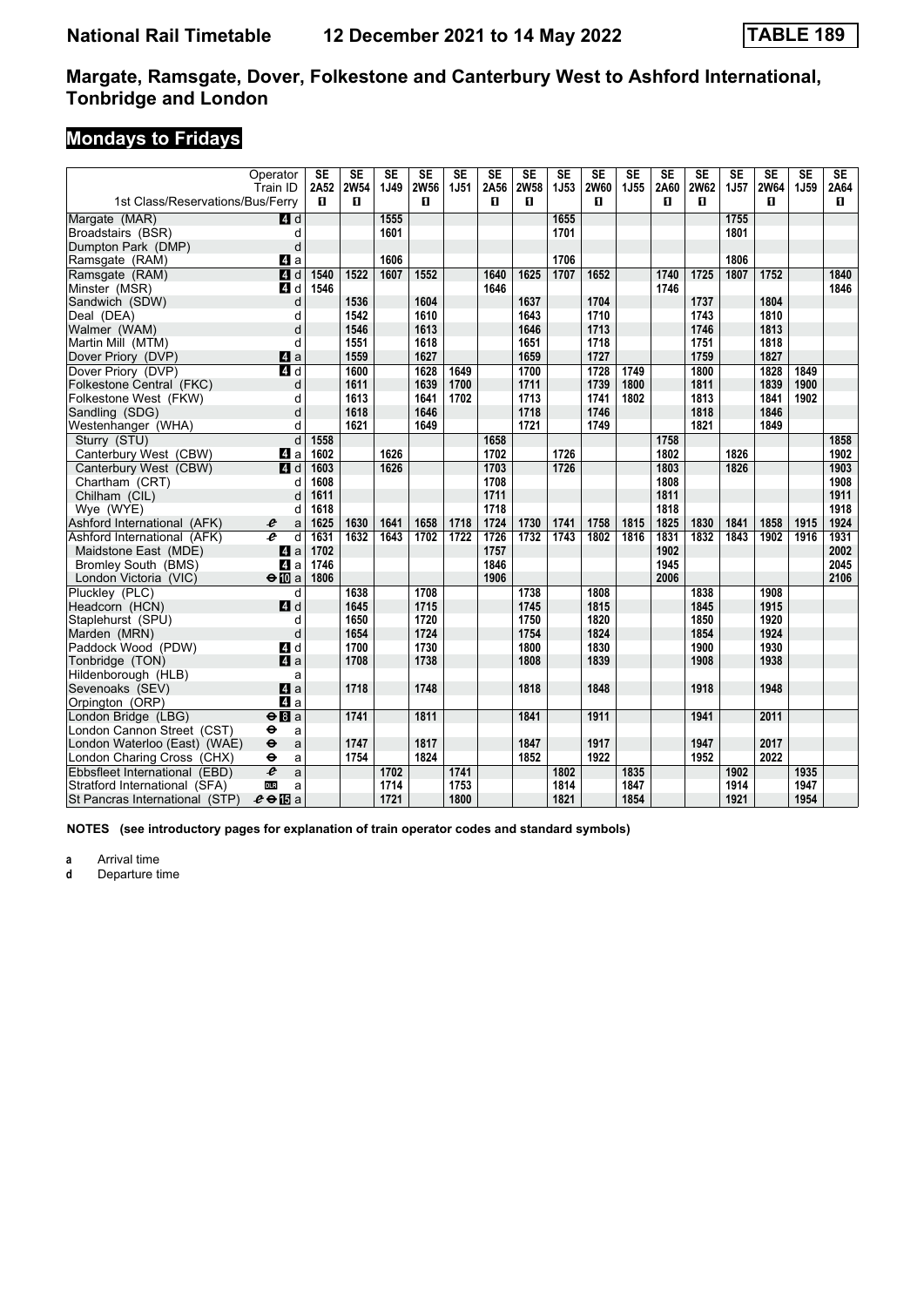# **Mondays to Fridays**

| Operator<br>Train ID<br>Days of operation/Notes              | <b>SE</b><br><b>2W66</b> | <b>SE</b><br>1J61 | $\overline{\text{SE}}$<br><b>2W68</b> | <b>SE</b><br>1J63 | $\overline{\text{SE}}$<br>2A68 | <b>SE</b><br><b>2W70</b> | $\overline{\text{SE}}$<br>1J65 | <b>SE</b><br><b>2W72</b> | $\overline{\text{SE}}$<br>1J67 | <b>SE</b><br>2A72 | $\overline{\text{SE}}$<br><b>2W74</b> | <b>SE</b><br>1J69 | $\overline{\text{SE}}$<br>2W76<br><b>MTX</b> | <b>SE</b><br>2W75<br><b>MTO</b> | $\overline{\text{SE}}$<br>1J71 | SE<br>2A76    |
|--------------------------------------------------------------|--------------------------|-------------------|---------------------------------------|-------------------|--------------------------------|--------------------------|--------------------------------|--------------------------|--------------------------------|-------------------|---------------------------------------|-------------------|----------------------------------------------|---------------------------------|--------------------------------|---------------|
| 1st Class/Reservations/Bus/Ferry                             | п                        |                   | $\mathbf{u}$                          |                   | 0                              | $\blacksquare$           |                                | п                        |                                | п                 | п                                     |                   | п                                            | п                               |                                | 0             |
| Margate (MAR)<br>4d                                          |                          | 1853              |                                       |                   |                                |                          | 1955                           |                          |                                |                   |                                       | 2055              |                                              |                                 |                                |               |
| Broadstairs (BSR)                                            | d                        | 1859              |                                       |                   |                                |                          | 2001                           |                          |                                |                   |                                       | 2101              |                                              |                                 |                                |               |
| Dumpton Park (DMP)                                           | d                        |                   |                                       |                   |                                |                          |                                |                          |                                |                   |                                       |                   |                                              |                                 |                                |               |
| Ramsgate (RAM)<br>Z1 a                                       |                          | 1904              |                                       |                   |                                |                          | 2006                           |                          |                                |                   |                                       | 2106              |                                              |                                 |                                |               |
| 4d<br>Ramsgate (RAM)                                         | 1825                     | 1907              |                                       |                   | 1940                           | 1925                     | 2007                           |                          |                                | 2040              | 2022                                  | 2107              |                                              |                                 |                                | 2140          |
| $\blacksquare$<br>Minster (MSR)                              |                          |                   |                                       |                   | 1946                           |                          |                                |                          |                                | 2046              |                                       |                   |                                              |                                 |                                | 2146          |
| Sandwich (SDW)                                               | 1837<br>d                |                   |                                       |                   |                                | 1937                     |                                |                          |                                |                   | 2034                                  |                   |                                              |                                 |                                |               |
| Deal (DEA)                                                   | 1843<br>d                |                   |                                       |                   |                                | 1943                     |                                |                          |                                |                   | 2040                                  |                   |                                              |                                 |                                |               |
| Walmer (WAM)                                                 | 1846                     |                   |                                       |                   |                                | 1946                     |                                |                          |                                |                   | 2043                                  |                   |                                              |                                 |                                |               |
| Martin Mill (MTM)                                            | 1851<br>d                |                   |                                       |                   |                                | 1951                     |                                |                          |                                |                   | 2048                                  |                   |                                              |                                 |                                |               |
| Dover Priory (DVP)<br>ZI a                                   | 1859                     |                   |                                       |                   |                                | 1959                     |                                |                          |                                |                   | 2056                                  |                   |                                              |                                 |                                |               |
| Dover Priory (DVP)<br>4d                                     | 1900                     |                   |                                       | 1949              |                                | 2000                     |                                |                          | 2049                           |                   | 2057                                  |                   |                                              |                                 | 2149                           |               |
| Folkestone Central (FKC)                                     | d<br>1911                |                   |                                       | 2000              |                                | 2011                     |                                |                          | 2100                           |                   | 2108                                  |                   |                                              |                                 | 2200                           |               |
| Folkestone West (FKW)                                        | 1913<br>d                |                   |                                       | 2002              |                                | 2013                     |                                |                          | 2102                           |                   | 2110                                  |                   |                                              |                                 | 2202                           |               |
| Sandling (SDG)                                               | 1918<br>d                |                   |                                       |                   |                                | 2018                     |                                |                          |                                |                   | 2115                                  |                   |                                              |                                 |                                |               |
| Westenhanger (WHA)                                           | 1921<br>d                |                   |                                       |                   |                                | 2021                     |                                |                          |                                |                   | 2118                                  |                   |                                              |                                 |                                |               |
| Sturry (STU)                                                 | d                        |                   |                                       |                   | 1958                           |                          |                                |                          |                                | 2058              |                                       |                   |                                              |                                 |                                | 2158          |
| Canterbury West (CBW)<br>ZI a                                |                          | 1926              |                                       |                   | 2002                           |                          | 2026                           |                          |                                | 2102              |                                       | 2126              |                                              |                                 |                                | 2202          |
| Canterbury West (CBW)<br>4d                                  |                          | 1926              |                                       |                   | 2003                           |                          | 2026                           |                          |                                | 2103              |                                       | 2126              |                                              |                                 |                                | 2203          |
| Chartham (CRT)                                               | d                        |                   |                                       |                   | 2008                           |                          |                                |                          |                                | 2108              |                                       |                   |                                              |                                 |                                | 2208          |
| Chilham (CIL)                                                | d                        |                   |                                       |                   | 2011                           |                          |                                |                          |                                | 2111              |                                       |                   |                                              |                                 |                                | 2211          |
| Wye (WYE)                                                    | d                        |                   |                                       |                   | 2018                           |                          |                                |                          |                                | 2118              |                                       |                   |                                              |                                 |                                | 2218          |
| Ashford International (AFK)<br>e                             | 1930<br>a                | 1941              |                                       | 2015              | 2024                           | 2030                     | 2041                           |                          | 2115                           | 2124              | 2128                                  | 2141              |                                              |                                 | 2215                           | 2225          |
| e<br>Ashford International (AFK)                             | 1932<br>d                | 1943              | 2002                                  | 2016              | 2026                           | 2032                     | 2043                           | 2102                     | 2116                           | 2126              | 2132                                  | 2143              | 2202                                         | 2202                            | 2216                           | $\rightarrow$ |
| Maidstone East (MDE)<br>ZI a                                 |                          |                   |                                       |                   | 2057                           |                          |                                |                          |                                | 2157              |                                       |                   |                                              |                                 |                                |               |
| 4a<br><b>Bromley South (BMS)</b>                             |                          |                   |                                       |                   | 2146                           |                          |                                |                          |                                | 2246              |                                       |                   |                                              |                                 |                                |               |
| London Victoria (VIC)<br>$\Theta$ III a                      |                          |                   |                                       |                   | 2206                           |                          |                                |                          |                                | 2306              |                                       |                   |                                              |                                 |                                |               |
| Plucklev (PLC)                                               | d<br>1938                |                   | 2008                                  |                   |                                | 2038                     |                                | 2108                     |                                |                   | 2138                                  |                   | 2208                                         | 2208                            |                                |               |
| Headcorn (HCN)<br>4 <sup>d</sup>                             | 1945                     |                   | 2015                                  |                   |                                | 2045                     |                                | 2115                     |                                |                   | 2145                                  |                   | 2215                                         | 2215                            |                                |               |
| Staplehurst (SPU)                                            | 1950<br>d                |                   | 2020                                  |                   |                                | 2050                     |                                | 2120                     |                                |                   | 2150                                  |                   | 2220                                         | 2220                            |                                |               |
| Marden (MRN)                                                 | 1954<br>d                |                   | 2024                                  |                   |                                | 2054                     |                                | 2124                     |                                |                   | 2154                                  |                   | 2224                                         | 2224                            |                                |               |
| Paddock Wood (PDW)<br>4 d                                    | 2000                     |                   | 2030                                  |                   |                                | 2100                     |                                | 2130                     |                                |                   | 2200                                  |                   | 2230                                         | 2230                            |                                |               |
| a<br>Tonbridge (TON)                                         | 2008                     |                   | 2038                                  |                   |                                | 2108                     |                                | 2138                     |                                |                   | 2208                                  |                   | 2238                                         | 2238                            |                                |               |
| Hildenborough (HLB)                                          | a                        |                   |                                       |                   |                                |                          |                                |                          |                                |                   |                                       |                   |                                              |                                 |                                |               |
| Sevenoaks (SEV)<br>ZI a                                      | 2018                     |                   | 2048                                  |                   |                                | 2118                     |                                | 2148                     |                                |                   | 2218                                  |                   | 2248                                         | 2248                            |                                |               |
| 4 a<br>Orpington (ORP)                                       |                          |                   |                                       |                   |                                |                          |                                |                          |                                |                   |                                       |                   |                                              |                                 |                                |               |
| $\Theta$ $a$<br>London Bridge (LBG)                          | 2041                     |                   | 2111                                  |                   |                                | 2141                     |                                | 2211                     |                                |                   | 2241                                  |                   | 2311                                         | 2317                            |                                |               |
| London Cannon Street (CST)<br>$\bullet$                      | a                        |                   |                                       |                   |                                |                          |                                |                          |                                |                   |                                       |                   |                                              | 2323                            |                                |               |
| London Waterloo (East) (WAE)<br>$\ddot{\boldsymbol{\Theta}}$ | 2047<br>a                |                   | 2117                                  |                   |                                | 2147                     |                                | 2217                     |                                |                   | 2247                                  |                   | 2317                                         |                                 |                                |               |
| London Charing Cross (CHX)<br>$\bullet$                      | 2052<br>a                |                   | 2122                                  |                   |                                | 2152                     |                                | 2222                     |                                |                   | 2252                                  |                   | 2322                                         |                                 |                                |               |
| $\overline{e}$<br>Ebbsfleet International (EBD)              | a                        | 2002              |                                       | 2035              |                                |                          | 2102                           |                          | 2135                           |                   |                                       | 2202              |                                              |                                 | 2235                           |               |
| Stratford International (SFA)<br><b>DLR</b>                  | a                        | 2014              |                                       | 2047              |                                |                          | 2114                           |                          | 2147                           |                   |                                       | 2214              |                                              |                                 | 2247                           |               |
| $e \oplus \mathbb{E}$ a<br>St Pancras International (STP)    |                          | 2021              |                                       | 2054              |                                |                          | 2121                           |                          | 2154                           |                   |                                       | 2221              |                                              |                                 | 2254                           |               |

**NOTES (see introductory pages for explanation of train operator codes and standard symbols)**

**a** Arrival time

**d** Departure time

**MTO** Mondays and Tuesdays only

**MTX** Not Mondays and Tuesdays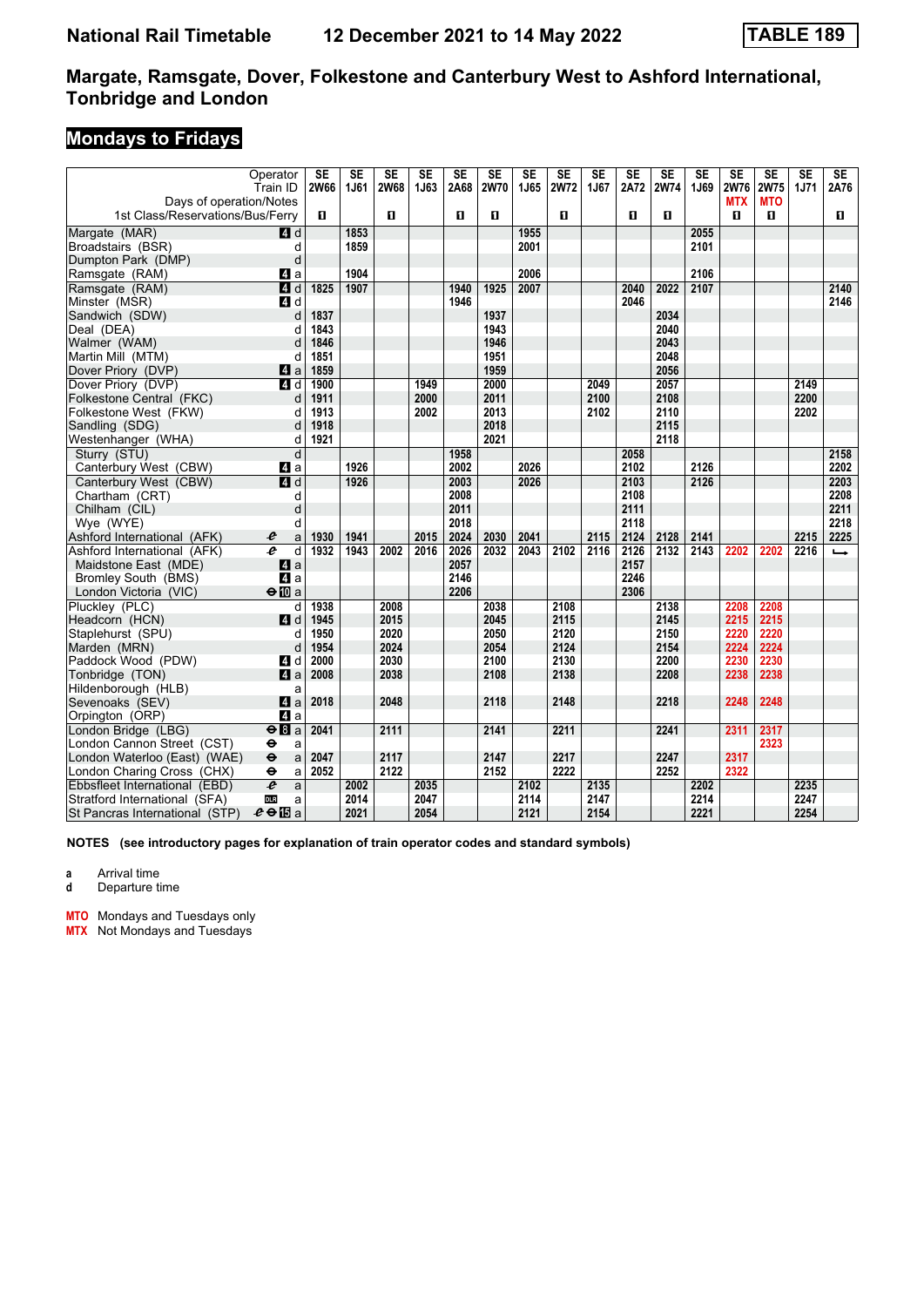# **Mondays to Fridays**

|                                         | Operator<br>Train ID     | <b>SE</b><br>2W78 | <b>SE</b><br><b>2W78</b> | <b>SE</b><br>2A76 | $\overline{\text{SE}}$<br>1J73 | $\overline{\text{SE}}$<br><b>1J75</b> | <b>SE</b><br><b>2W80</b> | <b>SE</b><br><b>2W82</b> | $\overline{\text{SE}}$<br><b>2W77</b> | <b>SE</b><br><b>2W86</b> |
|-----------------------------------------|--------------------------|-------------------|--------------------------|-------------------|--------------------------------|---------------------------------------|--------------------------|--------------------------|---------------------------------------|--------------------------|
| Days of operation/Notes                 |                          | <b>MTX</b>        | <b>MTO</b>               |                   |                                |                                       |                          |                          |                                       |                          |
| 1st Class/Reservations/Bus/Ferry        |                          | 0                 | 0                        | п                 |                                |                                       | O                        | п                        |                                       | O                        |
| Margate (MAR)                           | $\blacksquare$ d         |                   |                          |                   | 2155                           |                                       |                          |                          | 2255                                  |                          |
| Broadstairs (BSR)                       | d                        |                   |                          |                   | 2201                           |                                       |                          |                          | 2301                                  |                          |
| Dumpton Park (DMP)                      | d                        |                   |                          |                   |                                |                                       |                          |                          |                                       |                          |
| Ramsgate (RAM)                          | ZI a                     |                   |                          |                   | 2206                           |                                       |                          |                          | 2306                                  |                          |
| Ramsgate (RAM)                          | 4d                       | 2125              | 2125                     |                   | 2207                           |                                       | 2240                     | 2225                     | 2307                                  | 2325                     |
| Minster (MSR)                           | 4 d                      |                   |                          |                   |                                |                                       | 2246                     |                          |                                       |                          |
| Sandwich (SDW)                          | d                        | 2137              | 2137                     |                   |                                |                                       |                          | 2237                     |                                       | 2337                     |
| Deal (DEA)                              | d                        | 2143<br>2146      | 2143<br>2146             |                   |                                |                                       |                          | 2243<br>2246             |                                       | 2343<br>2346             |
| Walmer (WAM)                            | d                        | 2151              | 2151                     |                   |                                |                                       |                          | 2251                     |                                       | 2351                     |
| Martin Mill (MTM)<br>Dover Priory (DVP) | d                        | 2159              | 2159                     |                   |                                |                                       |                          | 2259                     |                                       | 2359                     |
| Dover Priory (DVP)                      | ZI a<br>$\blacksquare$ d | 2200              | 2200                     |                   |                                | 2249                                  |                          | 2300                     |                                       | 0001                     |
| Folkestone Central (FKC)                | d                        | 2211              | 2211                     |                   |                                | 2300                                  |                          | 2311                     |                                       | 0012                     |
| Folkestone West (FKW)                   | d                        | 2213              | 2213                     |                   |                                | 2302                                  |                          | 2313                     |                                       | 0014                     |
| Sandling (SDG)                          | d                        | 2218              | 2218                     |                   |                                |                                       |                          | 2318                     |                                       |                          |
| Westenhanger (WHA)                      | d                        | 2221              | 2221                     |                   |                                |                                       |                          | 2321                     |                                       |                          |
| Sturry (STU)                            | d                        |                   |                          |                   |                                |                                       | 2258                     |                          |                                       |                          |
| Canterbury West (CBW)                   | ZI a                     |                   |                          |                   | 2226                           |                                       | 2302                     |                          | 2326                                  |                          |
| Canterbury West (CBW)                   | $A$ d                    |                   |                          |                   | 2226                           |                                       | 2303                     |                          | 2326                                  |                          |
| Chartham (CRT)                          | d                        |                   |                          |                   |                                |                                       | 2308                     |                          |                                       |                          |
| Chilham (CIL)                           | d                        |                   |                          |                   |                                |                                       | 2311                     |                          |                                       |                          |
| Wye (WYE)                               | d                        |                   |                          |                   |                                |                                       | 2318                     |                          |                                       |                          |
| Ashford International (AFK)             | e<br>a                   | 2230              | 2230                     | 2225              | 2241                           | 2315                                  | 2325                     | 2330                     | 2341                                  | 0028                     |
| Ashford International (AFK)             | $\overline{d}$<br>e      | 2232              | 2232                     | 2238              | 2243                           | 2316                                  |                          | 2332                     |                                       |                          |
| Maidstone East (MDE)                    | ZI a                     |                   |                          | 2309              |                                |                                       |                          |                          |                                       |                          |
| Bromley South (BMS)                     | Z1 a                     |                   |                          | 2355              |                                |                                       |                          |                          |                                       |                          |
| London Victoria (VIC)                   | $\Theta$ III a           |                   |                          | 0015              |                                |                                       |                          |                          |                                       |                          |
| Pluckley (PLC)                          | d                        | 2238              | 2238                     |                   |                                |                                       |                          | 2338                     |                                       |                          |
| Headcorn (HCN)                          | ZI d                     | 2245              | 2245                     |                   |                                |                                       |                          | 2345                     |                                       |                          |
| Staplehurst (SPU)                       | d                        | 2250              | 2250                     |                   |                                |                                       |                          | 2350                     |                                       |                          |
| Marden (MRN)                            | d                        | 2254              | 2254                     |                   |                                |                                       |                          | 2354                     |                                       |                          |
| Paddock Wood (PDW)                      | 4 d                      | 2300              | 2300                     |                   |                                |                                       |                          | 2359                     |                                       |                          |
| Tonbridge (TON)                         | $\mathbf{a}$             | 2308              | 2308                     |                   |                                |                                       |                          | 0008                     |                                       |                          |
| Hildenborough (HLB)                     | a<br>$\blacksquare$ a    | 2323<br>2329      | 2323<br>2329             |                   |                                |                                       |                          |                          |                                       |                          |
| Sevenoaks (SEV)                         | Z1 a                     | 2338              | 2338                     |                   |                                |                                       |                          |                          |                                       |                          |
| Orpington (ORP)<br>London Bridge (LBG)  | $\overline{+B}$ a        | 2354              | 2356                     |                   |                                |                                       |                          |                          |                                       |                          |
| London Cannon Street (CST)              | θ<br>a                   |                   | 0002                     |                   |                                |                                       |                          |                          |                                       |                          |
| London Waterloo (East) (WAE)            | θ<br>a                   | 2358              |                          |                   |                                |                                       |                          |                          |                                       |                          |
| London Charing Cross (CHX)              | θ<br>a                   | 0004              |                          |                   |                                |                                       |                          |                          |                                       |                          |
| Ebbsfleet International (EBD)           | e<br>a                   |                   |                          |                   | 2302                           | 2335                                  |                          |                          |                                       |                          |
| Stratford International (SFA)           | <b>DLR</b><br>a          |                   |                          |                   | 2314                           | 2347                                  |                          |                          |                                       |                          |
| St Pancras International (STP)          | $e \oplus E$ a           |                   |                          |                   | 2321                           | 2354                                  |                          |                          |                                       |                          |

**NOTES (see introductory pages for explanation of train operator codes and standard symbols)**

**a** Arrival time

**d** Departure time

**MTO** Mondays and Tuesdays only

**MTX** Not Mondays and Tuesdays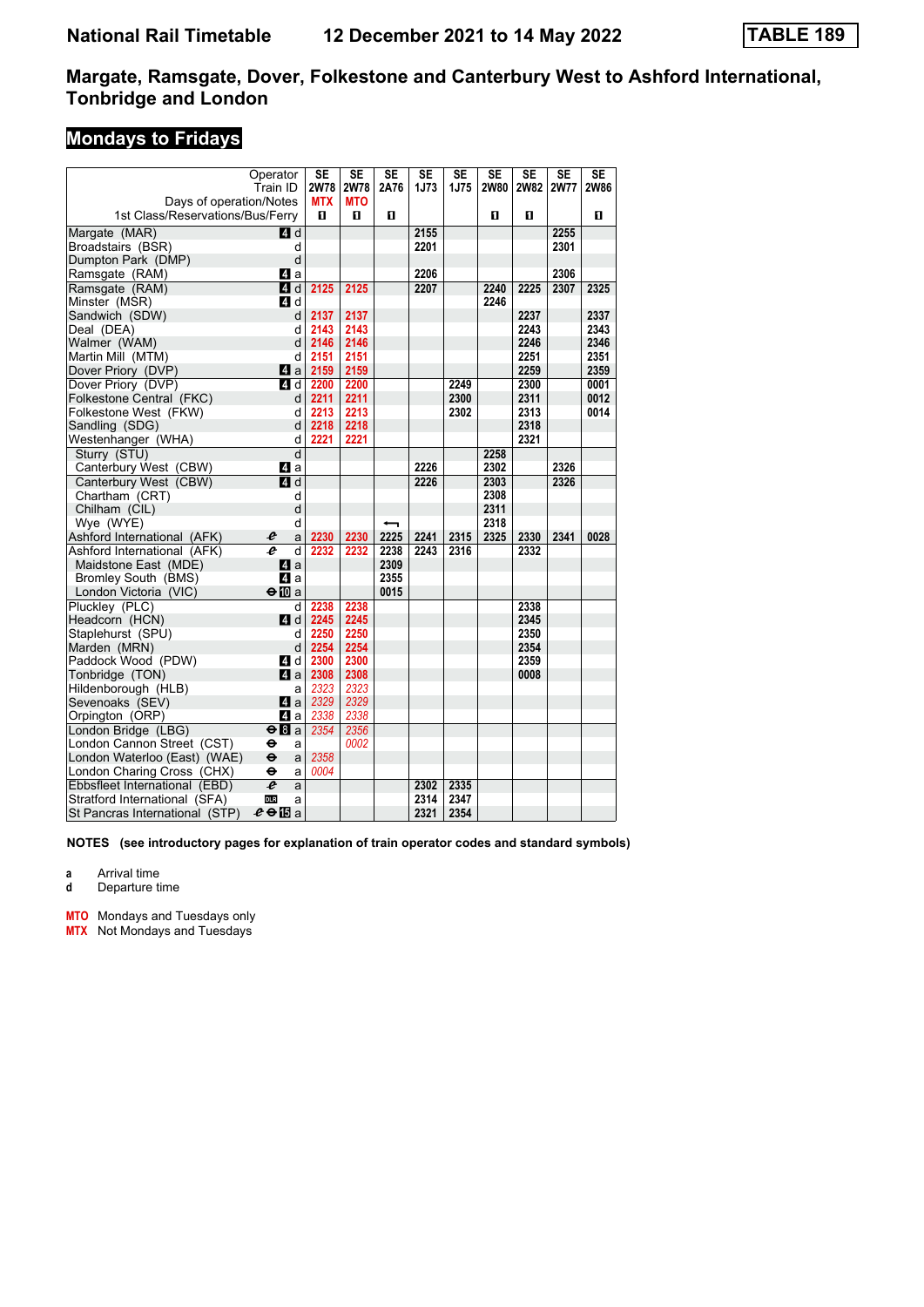# **Saturdays**

|                                  | Operator                          | <b>SE</b>      | <b>SE</b> | <b>SE</b> | SE               | SE        | <b>SE</b> | <b>SE</b>      | <b>SE</b> | <b>SE</b> | <b>SE</b>                     | SE   | <b>SE</b> | <b>SE</b> | <b>SE</b> | <b>SE</b> | SE   | <b>SE</b>                | SE.  |
|----------------------------------|-----------------------------------|----------------|-----------|-----------|------------------|-----------|-----------|----------------|-----------|-----------|-------------------------------|------|-----------|-----------|-----------|-----------|------|--------------------------|------|
| 1st Class/Reservations/Bus/Ferry | Train ID                          | 2W10 1J05<br>п |           | 1J07      | <b>2A12</b><br>п | 2W14<br>п |           | 1J09 2W18<br>п |           | 0         | 1J11 2A16 2W18 1J13 2W20<br>п |      | п         | 1J15      | п         | п         |      | 2A20 2W22 1J17 2W24<br>п | 1J19 |
|                                  |                                   |                |           |           |                  |           |           |                |           |           |                               |      |           |           |           |           |      |                          |      |
| Margate (MAR)                    | 4d                                |                |           |           |                  |           | 0555      |                |           |           |                               | 0655 |           |           |           |           | 0755 |                          |      |
| Broadstairs (BSR)                | d                                 |                |           |           |                  |           | 0601      |                |           |           |                               | 0701 |           |           |           |           | 0801 |                          |      |
| Dumpton Park (DMP)               | d                                 |                |           |           |                  |           |           |                |           |           |                               |      |           |           |           |           |      |                          |      |
| Ramsgate (RAM)                   | ZI a                              |                |           |           |                  |           | 0606      |                |           |           |                               | 0706 |           |           |           |           | 0806 |                          |      |
| Ramsgate (RAM)                   | 4d                                |                | 0507      |           | 0542             |           | 0607      | 0610           |           | 0642      |                               | 0707 |           |           | 0742      | 0725      | 0807 |                          |      |
| Minster (MSR)                    | 4d                                |                |           |           | 0548             |           |           |                |           | 0648      |                               |      |           |           | 0748      |           |      |                          |      |
| Sandwich (SDW)                   | d                                 |                |           |           |                  |           |           | 0622<br>0628   |           |           |                               |      |           |           |           | 0737      |      |                          |      |
| Deal (DEA)                       | d                                 |                |           |           |                  |           |           |                |           |           |                               |      |           |           |           | 0743      |      |                          |      |
| Walmer (WAM)                     |                                   |                |           |           |                  |           |           | 0631           |           |           |                               |      |           |           |           | 0746      |      |                          |      |
| Martin Mill (MTM)                | d                                 |                |           |           |                  |           |           | 0636           |           |           | $\overline{\phantom{0}}$      |      |           |           |           | 0751      |      |                          |      |
| Dover Priory (DVP)               | 4 a                               |                |           |           |                  |           |           | 0644           |           |           | 0644                          |      |           |           |           | 0759      |      |                          |      |
| Dover Priory (DVP)               | $\blacksquare$                    | 0500           |           | 0549      |                  | 0600      |           | $\rightarrow$  | 0649      |           | 0700                          |      |           | 0749      |           | 0800      |      |                          | 0849 |
| Folkestone Central (FKC)         | d                                 | 0511           |           | 0600      |                  | 0611      |           |                | 0700      |           | 0711                          |      |           | 0800      |           | 0811      |      |                          | 0900 |
| Folkestone West (FKW)            | d                                 | 0513           |           | 0602      |                  | 0613      |           |                | 0702      |           | 0713                          |      |           | 0802      |           | 0813      |      |                          | 0902 |
| Sandling (SDG)                   | d                                 | 0518           |           |           |                  | 0618      |           |                |           |           | 0718                          |      |           |           |           | 0818      |      |                          |      |
| Westenhanger (WHA)               | d                                 | 0521           |           |           |                  | 0621      |           |                |           |           | 0721                          |      |           |           |           | 0821      |      |                          |      |
| Sturry (STU)                     | d                                 |                |           |           | 0600             |           |           |                |           | 0700      |                               |      |           |           | 0800      |           |      |                          |      |
| Canterbury West (CBW)            | ZI a                              |                | 0526      |           | 0604             |           | 0626      |                |           | 0704      |                               | 0726 |           |           | 0804      |           | 0826 |                          |      |
| Canterbury West (CBW)            | ZI d                              |                | 0526      |           | 0605             |           | 0626      |                |           | 0705      |                               | 0726 |           |           | 0805      |           | 0826 |                          |      |
| Chartham (CRT)                   | d                                 |                |           |           | 0610             |           |           |                |           | 0710      |                               |      |           |           | 0810      |           |      |                          |      |
| Chilham (CIL)                    | d                                 |                |           |           | 0613             |           |           |                |           | 0713      |                               |      |           |           | 0813      |           |      |                          |      |
| Wye (WYE)                        | d                                 |                |           |           | 0620             |           |           |                |           | 0720      |                               |      |           |           | 0820      |           |      |                          |      |
| Ashford International (AFK)      | e<br>a                            | 0530           | 0541      | 0615      | 0627             | 0630      | 0641      |                | 0715      | 0727      | 0730                          | 0741 |           | 0815      | 0827      | 0830      | 0841 |                          | 0915 |
| Ashford International (AFK)      | e<br>d                            | 0532           | 0543      | 0616      | 0631             | 0632      | 0643      |                | 0716      | 0731      | 0732                          | 0743 | 0802      | 0816      | 0831      | 0832      | 0843 | 0902                     | 0919 |
| Maidstone East (MDE)             | ZI a                              |                |           |           | 0702             |           |           |                |           | 0802      |                               |      |           |           | 0902      |           |      |                          |      |
| Bromley South (BMS)              | $\blacksquare$ a                  |                |           |           | 0745             |           |           |                |           | 0845      |                               |      |           |           | 0945      |           |      |                          |      |
| London Victoria (VIC)            | $\Theta$ III a                    |                |           |           | 0806             |           |           |                |           | 0906      |                               |      |           |           | 1006      |           |      |                          |      |
| Pluckley (PLC)                   | d                                 | 0538           |           |           |                  | 0638      |           |                |           |           | 0738                          |      |           |           |           | 0838      |      |                          |      |
| Headcorn (HCN)                   | <b>4</b> d                        | 0545           |           |           |                  | 0645      |           |                |           |           | 0745                          |      | 0815      |           |           | 0845      |      | 0915                     |      |
| Staplehurst (SPU)                | d                                 | 0550           |           |           |                  | 0650      |           |                |           |           | 0750                          |      | 0820      |           |           | 0850      |      | 0920                     |      |
| Marden (MRN)                     | d                                 | 0554           |           |           |                  | 0654      |           |                |           |           | 0754                          |      | 0824      |           |           | 0854      |      | 0924                     |      |
| Paddock Wood (PDW)               | 4 d                               | 0600           |           |           |                  | 0700      |           |                |           |           | 0800                          |      | 0830      |           |           | 0900      |      | 0930                     |      |
| Tonbridge (TON)                  | $\mathbf{a}$                      | 0608           |           |           |                  | 0708      |           |                |           |           | 0808                          |      | 0838      |           |           | 0908      |      | 0938                     |      |
| Hildenborough (HLB)              | a                                 |                |           |           |                  |           |           |                |           |           |                               |      |           |           |           |           |      |                          |      |
| Sevenoaks (SEV)                  | 4 a                               | 0618           |           |           |                  | 0718      |           |                |           |           | 0818                          |      | 0848      |           |           | 0918      |      | 0948                     |      |
| Orpington (ORP)                  | $\mathbf{A}$ a                    |                |           |           |                  |           |           |                |           |           |                               |      |           |           |           |           |      |                          |      |
| London Bridge (LBG)              | $eB$ a                            | 0641           |           |           |                  | 0741      |           |                |           |           | 0841                          |      | 0911      |           |           | 0941      |      | 1011                     |      |
| London Cannon Street (CST)       | $\bullet$<br>a                    |                |           |           |                  |           |           |                |           |           |                               |      |           |           |           |           |      |                          |      |
| London Waterloo (East) (WAE)     | $\ddot{\boldsymbol{\Theta}}$<br>a | 0647           |           |           |                  | 0747      |           |                |           |           | 0847                          |      | 0917      |           |           | 0947      |      | 1017                     |      |
| London Charing Cross (CHX)       | θ<br>a                            | 0652           |           |           |                  | 0752      |           |                |           |           | 0852                          |      | 0922      |           |           | 0952      |      | 1022                     |      |
| Ebbsfleet International (EBD)    | $\overline{e}$<br>a               |                | 0602      | 0635      |                  |           | 0702      |                | 0735      |           |                               | 0802 |           | 0835      |           |           | 0902 |                          | 0938 |
| Stratford International (SFA)    | <b>DLR</b><br>a                   |                | 0614      | 0647      |                  |           | 0714      |                | 0747      |           |                               | 0814 |           | 0847      |           |           | 0914 |                          | 0950 |
| St Pancras International (STP)   | $e \oplus E$ a                    |                | 0621      | 0654      |                  |           | 0721      |                | 0754      |           |                               | 0821 |           | 0854      |           |           | 0921 |                          | 0958 |

**NOTES (see introductory pages for explanation of train operator codes and standard symbols)**

**a** Arrival time<br>**d** Departure ti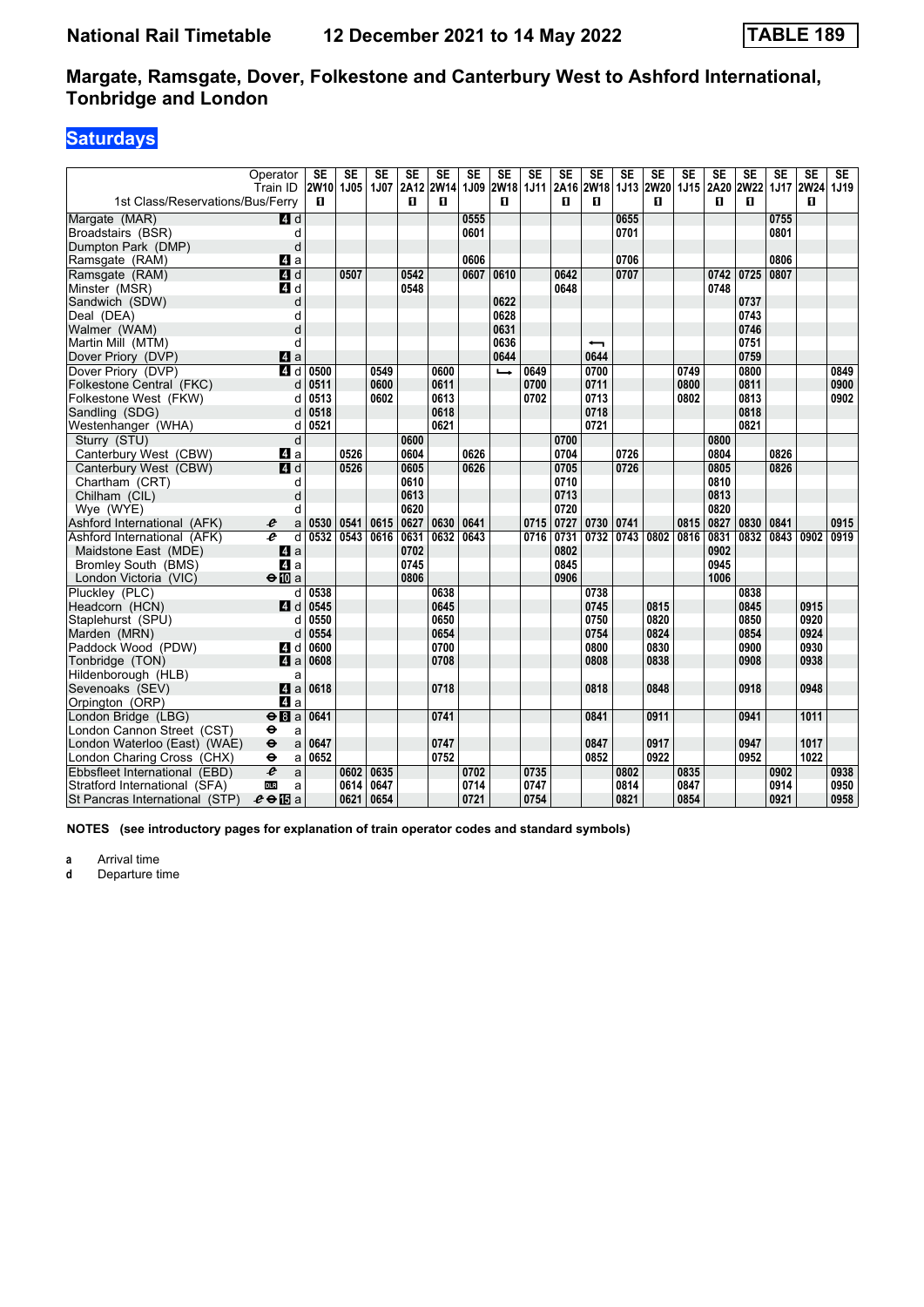## **Saturdays**

|                                  | Operator                          | SE   | <b>SE</b>      | <b>SE</b> | <b>SE</b>      | SE   | <b>SE</b>    | SE                  | <b>SE</b> | <b>SE</b>      | <b>SE</b> | SE   | <b>SE</b>           | <b>SE</b> | <b>SE</b>        | <b>SE</b>   | <b>SE</b> | <b>SE</b>      | <b>SE</b>   |
|----------------------------------|-----------------------------------|------|----------------|-----------|----------------|------|--------------|---------------------|-----------|----------------|-----------|------|---------------------|-----------|------------------|-------------|-----------|----------------|-------------|
| 1st Class/Reservations/Bus/Ferry | Train ID                          | п    | 2A24 2W26<br>п |           | 1J21 2W28<br>п |      | п            | 1J23 2A28 2W30<br>п |           | 1J25 2W32<br>0 |           | п    | 1J27 2A32 2W34<br>п | 1J29      | <b>2W36</b><br>п | <b>1J31</b> | п         | 2A36 2W38<br>п | <b>1J33</b> |
|                                  |                                   |      |                |           |                |      |              |                     |           |                |           |      |                     |           |                  |             |           |                |             |
| Margate (MAR)                    | 4d                                |      |                | 0855      |                |      |              |                     | 0955      |                |           |      |                     | 1055      |                  |             |           |                | 1155        |
| Broadstairs (BSR)                | d                                 |      |                | 0901      |                |      |              |                     | 1001      |                |           |      |                     | 1101      |                  |             |           |                | 1201        |
| Dumpton Park (DMP)               | d                                 |      |                |           |                |      |              |                     |           |                |           |      |                     |           |                  |             |           |                |             |
| Ramsgate (RAM)                   | ZI a                              |      |                | 0906      |                |      |              |                     | 1006      |                |           |      |                     | 1106      |                  |             |           |                | 1206        |
| Ramsgate (RAM)                   | 4d                                | 0842 | 0825           | 0907      |                |      | 0942<br>0948 | 0925                | 1007      |                |           | 1042 | 1025                | 1107      |                  |             | 1142      | $\boxed{1125}$ | 1207        |
| Minster (MSR)                    | 4 d                               | 0848 |                |           |                |      |              |                     |           |                |           | 1048 |                     |           |                  |             | 1148      |                |             |
| Sandwich (SDW)                   | d                                 |      | 0837<br>0843   |           |                |      |              | 0937<br>0943        |           |                |           |      | 1037<br>1043        |           |                  |             |           | 1137           |             |
| Deal (DEA)                       | d                                 |      |                |           |                |      |              |                     |           |                |           |      |                     |           |                  |             |           | 1143           |             |
| Walmer (WAM)                     | d                                 |      | 0846           |           |                |      |              | 0946                |           |                |           |      | 1046                |           |                  |             |           | 1146           |             |
| Martin Mill (MTM)                | d                                 |      | 0851           |           |                |      |              | 0951                |           |                |           |      | 1051                |           |                  |             |           | 1151           |             |
| Dover Priory (DVP)               | 4 a                               |      | 0859           |           |                |      |              | 0959                |           |                |           |      | 1059                |           |                  |             |           | 1159           |             |
| Dover Priory (DVP)               | $\overline{A}$ d                  |      | 0900           |           |                | 0949 |              | 1000                |           |                | 1049      |      | 1100                |           |                  | 1149        |           | 1200           |             |
| Folkestone Central (FKC)         | d                                 |      | 0911           |           |                | 1000 |              | 1011                |           |                | 1100      |      | 1111                |           |                  | 1200        |           | 1211           |             |
| Folkestone West (FKW)            | q                                 |      | 0913           |           |                | 1002 |              | 1013                |           |                | 1102      |      | 1113                |           |                  | 1202        |           | 1213           |             |
| Sandling (SDG)                   | d                                 |      | 0918           |           |                |      |              | 1018                |           |                |           |      | 1118                |           |                  |             |           | 1218           |             |
| Westenhanger (WHA)               | d                                 |      | 0921           |           |                |      |              | 1021                |           |                |           |      | 1121                |           |                  |             |           | 1221           |             |
| Sturry (STU)                     | $\mathsf{d}$                      | 0900 |                |           |                |      | 1000         |                     |           |                |           | 1100 |                     |           |                  |             | 1200      |                |             |
| Canterbury West (CBW)            | ZI a                              | 0904 |                | 0926      |                |      | 1004         |                     | 1026      |                |           | 1104 |                     | 1126      |                  |             | 1204      |                | 1226        |
| Canterbury West (CBW)            | ZI d                              | 0905 |                | 0926      |                |      | 1005         |                     | 1026      |                |           | 1105 |                     | 1126      |                  |             | 1205      |                | 1226        |
| Chartham (CRT)                   | d                                 | 0910 |                |           |                |      | 1010         |                     |           |                |           | 1110 |                     |           |                  |             | 1210      |                |             |
| Chilham (CIL)                    | d                                 | 0913 |                |           |                |      | 1013         |                     |           |                |           | 1113 |                     |           |                  |             | 1213      |                |             |
| Wye (WYE)                        | d                                 | 0920 |                |           |                |      | 1020         |                     |           |                |           | 1120 |                     |           |                  |             | 1220      |                |             |
| Ashford International (AFK)      | $\boldsymbol{e}$<br>a             | 0927 | 0930           | 0941      |                | 1015 | 1027         | 1030                | 1041      |                | 1115      | 1127 | 1130                | 1141      |                  | 1215        | 1227      | 1230           | 1241        |
| Ashford International (AFK)      | e<br>d                            | 0931 | 0932           | 0943      | 1002           | 1019 | 1031         | 1032                | 1043      | 1102           | 1116      | 1131 | 1132                | 1143      | 1202             | 1216        | 1231      | 1232           | 1243        |
| Maidstone East (MDE)             | ZI a                              | 1002 |                |           |                |      | 1102         |                     |           |                |           | 1202 |                     |           |                  |             | 1302      |                |             |
| Bromley South (BMS)              | ZI a                              | 1045 |                |           |                |      | 1145         |                     |           |                |           | 1245 |                     |           |                  |             | 1345      |                |             |
| London Victoria (VIC)            | $\Theta$ III a                    | 1106 |                |           |                |      | 1206         |                     |           |                |           | 1306 |                     |           |                  |             | 1406      |                |             |
| Plucklev (PLC)                   | d                                 |      | 0938           |           |                |      |              | 1038                |           |                |           |      | 1138                |           |                  |             |           | 1238           |             |
| Headcorn (HCN)                   | 4 d                               |      | 0945           |           | 1015           |      |              | 1045                |           | 1115           |           |      | 1145                |           | 1215             |             |           | 1245           |             |
| Staplehurst (SPU)                | d                                 |      | 0950           |           | 1020           |      |              | 1050                |           | 1120           |           |      | 1150                |           | 1220             |             |           | 1250           |             |
| Marden (MRN)                     | d                                 |      | 0954           |           | 1024           |      |              | 1054                |           | 1124           |           |      | 1154                |           | 1224             |             |           | 1254           |             |
| Paddock Wood (PDW)               | 4 d                               |      | 1000           |           | 1030           |      |              | 1100                |           | 1130           |           |      | 1200                |           | 1230             |             |           | 1300           |             |
| Tonbridge (TON)                  | a                                 |      | 1008           |           | 1038           |      |              | 1108                |           | 1138           |           |      | 1208                |           | 1238             |             |           | 1308           |             |
| Hildenborough (HLB)              | a                                 |      |                |           |                |      |              |                     |           |                |           |      |                     |           |                  |             |           |                |             |
| Sevenoaks (SEV)                  | Z1 a                              |      | 1018           |           | 1048           |      |              | 1118                |           | 1148           |           |      | 1218                |           | 1248             |             |           | 1318           |             |
| Orpington (ORP)                  | 4 a                               |      |                |           |                |      |              |                     |           |                |           |      |                     |           |                  |             |           |                |             |
| London Bridge (LBG)              | $eB$ a                            |      | 1041           |           | 1111           |      |              | 1141                |           | 1211           |           |      | 1241                |           | 1311             |             |           | 1341           |             |
| London Cannon Street (CST)       | $\bullet$<br>a                    |      |                |           |                |      |              |                     |           |                |           |      |                     |           |                  |             |           |                |             |
| London Waterloo (East) (WAE)     | $\ddot{\boldsymbol{\Theta}}$<br>a |      | 1047           |           | 1117           |      |              | 1147                |           | 1217           |           |      | 1247                |           | 1317             |             |           | 1347           |             |
| London Charing Cross (CHX)       | θ<br>a                            |      | 1052           |           | 1122           |      |              | 1152                |           | 1222           |           |      | 1252                |           | 1322             |             |           | 1352           |             |
| Ebbsfleet International (EBD)    | $\overline{e}$<br>a               |      |                | 1002      |                | 1038 |              |                     | 1102      |                | 1135      |      |                     | 1202      |                  | 1235        |           |                | 1302        |
| Stratford International (SFA)    | <b>DLR</b><br>a                   |      |                | 1014      |                | 1050 |              |                     | 1114      |                | 1147      |      |                     | 1214      |                  | 1247        |           |                | 1314        |
| St Pancras International (STP)   | $e \oplus E$ a                    |      |                | 1021      |                | 1057 |              |                     | 1121      |                | 1154      |      |                     | 1221      |                  | 1254        |           |                | 1321        |

**NOTES (see introductory pages for explanation of train operator codes and standard symbols)**

**a** Arrival time<br>**d** Departure ti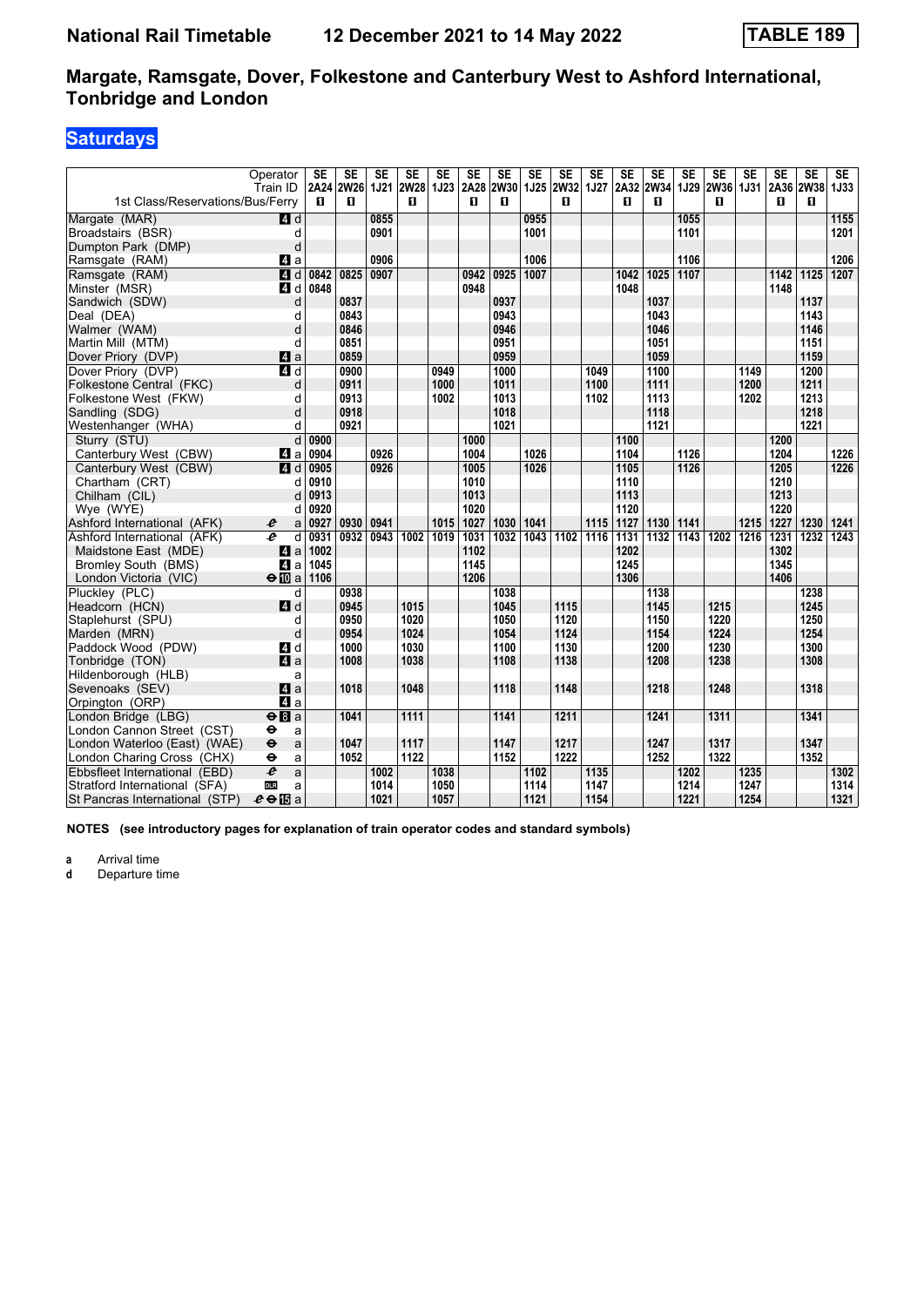# **Saturdays**

|                                  | Operator                          | <b>SE</b> | <b>SE</b> | <b>SE</b>   | <b>SE</b>   | <b>SE</b> | <b>SE</b> | <b>SE</b>         | <b>SE</b>   | <b>SE</b> | <b>SE</b> | <b>SE</b>   | <b>SE</b> | <b>SE</b> | <b>SE</b> | <b>SE</b> | <b>SE</b>                        | <b>SE</b> | <b>SE</b> |
|----------------------------------|-----------------------------------|-----------|-----------|-------------|-------------|-----------|-----------|-------------------|-------------|-----------|-----------|-------------|-----------|-----------|-----------|-----------|----------------------------------|-----------|-----------|
|                                  | Train ID                          |           | 1J35 2A40 | <b>2W42</b> | <b>1J37</b> |           |           | 1J39 2A44 2W46    | <b>1J41</b> |           | 1J43 2A48 | <b>2W50</b> |           |           |           |           | 1J45   2W52   1J47   2A52   2W54 | 1J49 2W56 |           |
| 1st Class/Reservations/Bus/Ferry |                                   |           | п         | п           |             |           | п         | п                 |             |           | п         | п           |           | п         |           | п         | п                                |           | п         |
| Margate (MAR)                    | 4d                                |           |           |             | 1255        |           |           |                   | 1355        |           |           |             | 1455      |           |           |           |                                  | 1555      |           |
| Broadstairs (BSR)                | d                                 |           |           |             | 1301        |           |           |                   | 1401        |           |           |             | 1501      |           |           |           |                                  | 1601      |           |
| Dumpton Park (DMP)               | d                                 |           |           |             |             |           |           |                   |             |           |           |             |           |           |           |           |                                  |           |           |
| Ramsgate (RAM)                   | ZI a                              |           |           |             | 1306        |           |           |                   | 1406        |           |           |             | 1506      |           |           |           |                                  | 1606      |           |
| Ramsgate (RAM)                   | 4d                                |           | 1242      | 1225        | 1307        |           | 1342      | 1325              | 1407        |           | 1442      | 1425        | 1507      |           |           | 1542      | 1525                             | 1607      |           |
| Minster (MSR)                    | 4 d                               |           | 1248      |             |             |           | 1348      |                   |             |           | 1448      |             |           |           |           | 1548      |                                  |           |           |
| Sandwich (SDW)                   | d                                 |           |           | 1237        |             |           |           | 1337              |             |           |           | 1437        |           |           |           |           | 1537                             |           |           |
| Deal (DEA)                       | d                                 |           |           | 1243        |             |           |           | 1343              |             |           |           | 1443        |           |           |           |           | 1543                             |           |           |
| Walmer (WAM)                     | d                                 |           |           | 1246        |             |           |           | 1346              |             |           |           | 1446        |           |           |           |           | 1546                             |           |           |
| Martin Mill (MTM)                | d                                 |           |           | 1251        |             |           |           | 1351              |             |           |           | 1451        |           |           |           |           | 1551                             |           |           |
| Dover Priory (DVP)               | $\mathbf{A}$ a                    |           |           | 1259        |             |           |           | 1359              |             |           |           | 1459        |           |           |           |           | 1559                             |           |           |
| Dover Priory (DVP)               | $\overline{a}$ d                  | 1249      |           | 1300        |             | 1349      |           | 1400              |             | 1449      |           | 1500        |           |           | 1549      |           | 1600                             |           |           |
| Folkestone Central (FKC)         | d                                 | 1300      |           | 1311        |             | 1400      |           | 1411              |             | 1500      |           | 1511        |           |           | 1600      |           | 1611                             |           |           |
| Folkestone West (FKW)            | d                                 | 1302      |           | 1313        |             | 1402      |           | 1413              |             | 1502      |           | 1513        |           |           | 1602      |           | 1613                             |           |           |
| Sandling (SDG)                   | d                                 |           |           | 1318        |             |           |           | 1418              |             |           |           | 1518        |           |           |           |           | 1618                             |           |           |
| Westenhanger (WHA)               | d                                 |           |           | 1321        |             |           |           | 1421              |             |           |           | 1521        |           |           |           |           | 1621                             |           |           |
| Sturry (STU)                     | d                                 |           | 1300      |             |             |           | 1400      |                   |             |           | 1500      |             |           |           |           | 1600      |                                  |           |           |
| Canterbury West (CBW)            | 41 a                              |           | 1304      |             | 1326        |           | 1404      |                   | 1426        |           | 1504      |             | 1526      |           |           | 1604      |                                  | 1626      |           |
| Canterbury West (CBW)            | $\overline{a}$ d                  |           | 1305      |             | 1326        |           | 1405      |                   | 1426        |           | 1505      |             | 1526      |           |           | 1605      |                                  | 1626      |           |
| Chartham (CRT)                   | d                                 |           | 1310      |             |             |           | 1410      |                   |             |           | 1510      |             |           |           |           | 1610      |                                  |           |           |
| Chilham (CIL)                    | d                                 |           | 1313      |             |             |           | 1413      |                   |             |           | 1513      |             |           |           |           | 1613      |                                  |           |           |
| Wye (WYE)                        | d                                 |           | 1320      |             |             |           | 1420      |                   |             |           | 1520      |             |           |           |           | 1620      |                                  |           |           |
| Ashford International (AFK)      | $\boldsymbol{\ell}$<br>a          | 1315      | 1327      | 1330        | 1341        | 1415      | 1427      | 1430 1441         |             | 1515      | 1527      | 1530        | 1541      |           | 1615      | 1627      | 1630                             | 1641      |           |
| Ashford International (AFK)      | e<br>$\overline{d}$               | 1316      | 1331      | 1332        | 1343        | 1416      | 1431      | $\overline{1432}$ | 1443        | 1516      | 1531      | 1532        | 1543      | 1602      | 1616      | 1631      | 1632                             | 1643      | 1702      |
| Maidstone East (MDE)             | ZI a                              |           | 1402      |             |             |           | 1502      |                   |             |           | 1602      |             |           |           |           | 1702      |                                  |           |           |
| <b>Bromley South (BMS)</b>       | 4 a                               |           | 1445      |             |             |           | 1545      |                   |             |           | 1645      |             |           |           |           | 1745      |                                  |           |           |
| London Victoria (VIC)            | $\Theta$ III a                    |           | 1506      |             |             |           | 1606      |                   |             |           | 1706      |             |           |           |           | 1806      |                                  |           |           |
| Pluckley (PLC)                   | d                                 |           |           | 1338        |             |           |           | 1438              |             |           |           | 1538        |           |           |           |           | 1638                             |           |           |
| Headcorn (HCN)                   | 4d                                |           |           | 1345        |             |           |           | 1445              |             |           |           | 1545        |           | 1615      |           |           | 1645                             |           | 1715      |
| Staplehurst (SPU)                | d                                 |           |           | 1350        |             |           |           | 1450              |             |           |           | 1550        |           | 1620      |           |           | 1650                             |           | 1720      |
| Marden (MRN)                     | d                                 |           |           | 1354        |             |           |           | 1454              |             |           |           | 1554        |           | 1624      |           |           | 1654                             |           | 1724      |
| Paddock Wood (PDW)               | 4 d                               |           |           | 1400        |             |           |           | 1500              |             |           |           | 1600        |           | 1630      |           |           | 1700                             |           | 1730      |
| Tonbridge (TON)                  | a                                 |           |           | 1408        |             |           |           | 1508              |             |           |           | 1608        |           | 1638      |           |           | 1708                             |           | 1738      |
| Hildenborough (HLB)              | a                                 |           |           |             |             |           |           |                   |             |           |           |             |           |           |           |           |                                  |           |           |
| Sevenoaks (SEV)                  | ZI a                              |           |           | 1418        |             |           |           | 1518              |             |           |           | 1618        |           | 1648      |           |           | 1718                             |           | 1748      |
| Orpington (ORP)                  | $\blacksquare$ a                  |           |           |             |             |           |           |                   |             |           |           |             |           |           |           |           |                                  |           |           |
| London Bridge (LBG)              | $\Theta$ $\blacksquare$ a         |           |           | 1441        |             |           |           | 1541              |             |           |           | 1641        |           | 1711      |           |           | 1741                             |           | 1811      |
| London Cannon Street (CST)       | θ<br>a                            |           |           |             |             |           |           |                   |             |           |           |             |           |           |           |           |                                  |           |           |
| London Waterloo (East) (WAE)     | $\ddot{\boldsymbol{\Theta}}$<br>a |           |           | 1447        |             |           |           | 1547              |             |           |           | 1647        |           | 1717      |           |           | 1747                             |           | 1817      |
| London Charing Cross (CHX)       | θ<br>a                            |           |           | 1452        |             |           |           | 1552              |             |           |           | 1652        |           | 1722      |           |           | 1752                             |           | 1822      |
| Ebbsfleet International (EBD)    | $\overline{e}$<br>a               | 1335      |           |             | 1402        | 1435      |           |                   | 1502        | 1535      |           |             | 1602      |           | 1635      |           |                                  | 1702      |           |
| Stratford International (SFA)    | <b>DLR</b><br>a                   | 1347      |           |             | 1414        | 1447      |           |                   | 1514        | 1547      |           |             | 1614      |           | 1647      |           |                                  | 1714      |           |
| St Pancras International (STP)   | $e \oplus \mathbb{E}$ a           | 1354      |           |             | 1421        | 1454      |           |                   | 1521        | 1554      |           |             | 1621      |           | 1654      |           |                                  | 1721      |           |

**NOTES (see introductory pages for explanation of train operator codes and standard symbols)**

**a** Arrival time<br>**d** Departure ti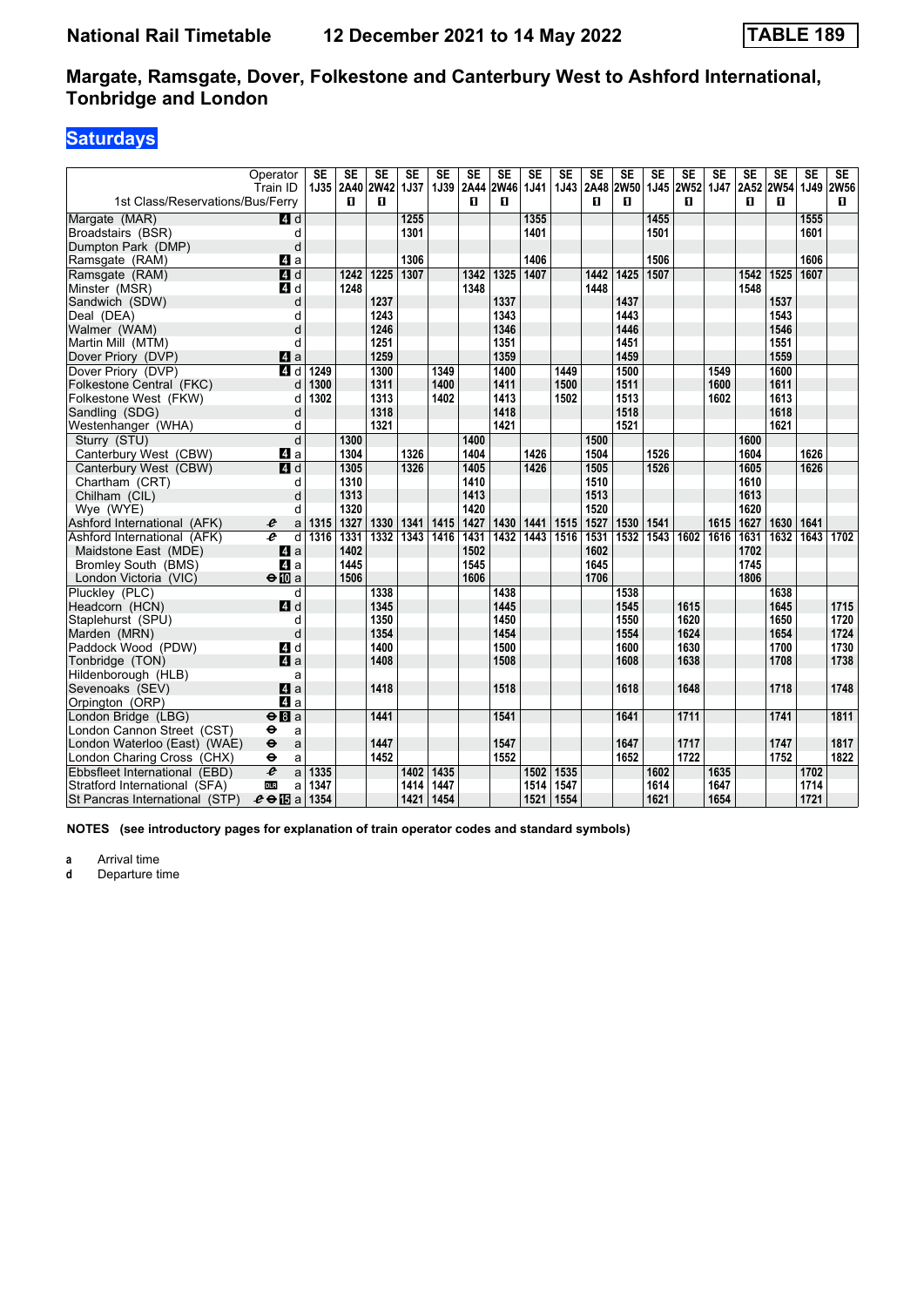# **Saturdays**

|                                  | Operator<br>Train ID             | <b>SE</b><br><b>1J51</b> | SE<br><b>2A56</b> | <b>SE</b><br><b>2W58</b> | <b>SE</b><br><b>1J53</b> | <b>SE</b><br>2W60 | <b>SE</b><br><b>1J55</b> | SE   | <b>SE</b><br>2A60 2W62 | SE<br>1J <sub>57</sub> | <b>SE</b><br>1J59 | SE<br>2A64 | <b>SE</b><br><b>2W66</b> | <b>SE</b><br>1J61 | <b>SE</b><br>1J63 | <b>SE</b> | <b>SE</b><br>2A68 2W70 | <b>SE</b><br>1J65 | <b>SE</b><br>1J67 |
|----------------------------------|----------------------------------|--------------------------|-------------------|--------------------------|--------------------------|-------------------|--------------------------|------|------------------------|------------------------|-------------------|------------|--------------------------|-------------------|-------------------|-----------|------------------------|-------------------|-------------------|
| 1st Class/Reservations/Bus/Ferry |                                  |                          | п                 | п                        |                          | п                 |                          | п    | п                      |                        |                   | п          | п                        |                   |                   | п         | п                      |                   |                   |
| Margate (MAR)                    | $\blacksquare$ d                 |                          |                   |                          | 1655                     |                   |                          |      |                        | 1755                   |                   |            |                          | 1855              |                   |           |                        | 1955              |                   |
| Broadstairs (BSR)                | d                                |                          |                   |                          | 1701                     |                   |                          |      |                        | 1801                   |                   |            |                          | 1901              |                   |           |                        | 2001              |                   |
| Dumpton Park (DMP)               | d                                |                          |                   |                          |                          |                   |                          |      |                        |                        |                   |            |                          |                   |                   |           |                        |                   |                   |
| Ramsgate (RAM)                   | $\blacksquare$ a                 |                          |                   |                          | 1706                     |                   |                          |      |                        | 1806                   |                   |            |                          | 1906              |                   |           |                        | 2006              |                   |
| Ramsgate (RAM)                   | $\overline{4}$ d                 |                          | 1642              | 1625                     | 1707                     |                   |                          | 1742 | 1725                   | 1807                   |                   | 1842       | 1825                     | 1907              |                   | 1942      | 1925                   | 2007              |                   |
| Minster (MSR)                    | 4d                               |                          | 1648              |                          |                          |                   |                          | 1748 |                        |                        |                   | 1848       |                          |                   |                   | 1948      |                        |                   |                   |
| Sandwich (SDW)                   | d                                |                          |                   | 1637                     |                          |                   |                          |      | 1737                   |                        |                   |            | 1837                     |                   |                   |           | 1937                   |                   |                   |
| Deal (DEA)                       | d                                |                          |                   | 1643                     |                          |                   |                          |      | 1743                   |                        |                   |            | 1843                     |                   |                   |           | 1943                   |                   |                   |
| Walmer (WAM)                     | d                                |                          |                   | 1646                     |                          |                   |                          |      | 1746                   |                        |                   |            | 1846                     |                   |                   |           | 1946                   |                   |                   |
|                                  | d                                |                          |                   | 1651                     |                          |                   |                          |      | 1751                   |                        |                   |            | 1851                     |                   |                   |           | 1951                   |                   |                   |
| Martin Mill (MTM)                |                                  |                          |                   | 1659                     |                          |                   |                          |      | 1759                   |                        |                   |            | 1859                     |                   |                   |           | 1959                   |                   |                   |
| Dover Priory (DVP)               | 4 a                              |                          |                   |                          |                          |                   |                          |      | 1800                   |                        |                   |            | 1900                     |                   | 1949              |           |                        |                   |                   |
| Dover Priory (DVP)               | $A$ d                            | 1649                     |                   | 1700                     |                          |                   | 1749                     |      |                        |                        | 1849              |            |                          |                   |                   |           | 2000                   |                   | 2049              |
| Folkestone Central (FKC)         | d                                | 1700                     |                   | 1711                     |                          |                   | 1800                     |      | 1811                   |                        | 1900              |            | 1911                     |                   | 2000              |           | 2011                   |                   | 2100              |
| Folkestone West (FKW)            | d                                | 1702                     |                   | 1713                     |                          |                   | 1802                     |      | 1813                   |                        | 1902              |            | 1913                     |                   | 2002              |           | 2013                   |                   | 2102              |
| Sandling (SDG)                   | d                                |                          |                   | 1718                     |                          |                   |                          |      | 1818                   |                        |                   |            | 1918                     |                   |                   |           | 2018                   |                   |                   |
| Westenhanger (WHA)               | d                                |                          |                   | 1721                     |                          |                   |                          |      | 1821                   |                        |                   |            | 1921                     |                   |                   |           | 2021                   |                   |                   |
| Sturry (STU)                     | $\overline{d}$                   |                          | 1700              |                          |                          |                   |                          | 1800 |                        |                        |                   | 1900       |                          |                   |                   | 2000      |                        |                   |                   |
| Canterbury West (CBW)            | ZI a                             |                          | 1704              |                          | 1726                     |                   |                          | 1804 |                        | 1826                   |                   | 1904       |                          | 1926              |                   | 2004      |                        | 2026              |                   |
| Canterbury West (CBW)            | ZI d                             |                          | 1705              |                          | 1726                     |                   |                          | 1805 |                        | 1826                   |                   | 1905       |                          | 1926              |                   | 2005      |                        | 2026              |                   |
| Chartham (CRT)                   | d                                |                          | 1710              |                          |                          |                   |                          | 1810 |                        |                        |                   | 1910       |                          |                   |                   | 2010      |                        |                   |                   |
| Chilham (CIL)                    | d                                |                          | 1713              |                          |                          |                   |                          | 1813 |                        |                        |                   | 1913       |                          |                   |                   | 2013      |                        |                   |                   |
| Wye (WYE)                        | d                                |                          | 1720              |                          |                          |                   |                          | 1820 |                        |                        |                   | 1920       |                          |                   |                   | 2020      |                        |                   |                   |
| Ashford International (AFK)      | e<br>a                           | 1715                     | 1727              | 1730                     | 1741                     |                   | 1815                     | 1827 | 1830                   | 1841                   | 1915              | 1927       | 1930                     | 1941              | 2015              | 2027      | 2030                   | 2041              | 2115              |
| Ashford International (AFK)      | $\overline{\boldsymbol{e}}$<br>d | 1719                     | 1731              | 1732                     | 1743                     | 1802              | 1816                     | 1831 | 1832                   | 1843                   | 1916              | 1931       | 1932                     | 1943              | 2016              | 2031      | 2032                   | 2043              | 2116              |
| Maidstone East (MDE)             | ZI a                             |                          | 1802              |                          |                          |                   |                          | 1902 |                        |                        |                   | 2002       |                          |                   |                   | 2102      |                        |                   |                   |
| <b>Bromley South (BMS)</b>       | $\blacksquare$ a                 |                          | 1845              |                          |                          |                   |                          | 1945 |                        |                        |                   | 2045       |                          |                   |                   | 2145      |                        |                   |                   |
| London Victoria (VIC)            | $\Theta$ III a                   |                          | 1906              |                          |                          |                   |                          | 2006 |                        |                        |                   | 2106       |                          |                   |                   | 2206      |                        |                   |                   |
| Plucklev (PLC)                   | d                                |                          |                   | 1738                     |                          |                   |                          |      | 1838                   |                        |                   |            | 1938                     |                   |                   |           | 2038                   |                   |                   |
| Headcorn (HCN)                   | $A$ <sub>d</sub>                 |                          |                   | 1745                     |                          | 1815              |                          |      | 1845                   |                        |                   |            | 1945                     |                   |                   |           | 2045                   |                   |                   |
| Staplehurst (SPU)                | d                                |                          |                   | 1750                     |                          | 1820              |                          |      | 1850                   |                        |                   |            | 1950                     |                   |                   |           | 2050                   |                   |                   |
| Marden (MRN)                     | d                                |                          |                   | 1754                     |                          | 1824              |                          |      | 1854                   |                        |                   |            | 1954                     |                   |                   |           | 2054                   |                   |                   |
| Paddock Wood (PDW)               | $\overline{4}$ d                 |                          |                   | 1800                     |                          | 1830              |                          |      | 1900                   |                        |                   |            | 2000                     |                   |                   |           | 2100                   |                   |                   |
| Tonbridge (TON)                  | a                                |                          |                   | 1808                     |                          | 1838              |                          |      | 1908                   |                        |                   |            | 2008                     |                   |                   |           | 2108                   |                   |                   |
| Hildenborough (HLB)              | a                                |                          |                   |                          |                          |                   |                          |      |                        |                        |                   |            |                          |                   |                   |           |                        |                   |                   |
| Sevenoaks (SEV)                  | 4a                               |                          |                   | 1818                     |                          | 1848              |                          |      | 1918                   |                        |                   |            | 2018                     |                   |                   |           | 2118                   |                   |                   |
| Orpington (ORP)                  | 4a                               |                          |                   |                          |                          |                   |                          |      |                        |                        |                   |            |                          |                   |                   |           |                        |                   |                   |
| London Bridge (LBG)              | $\Theta$ $\blacksquare$ a        |                          |                   | 1841                     |                          | 1911              |                          |      | 1941                   |                        |                   |            | 2041                     |                   |                   |           | 2141                   |                   |                   |
| London Cannon Street (CST)       | $\bullet$<br>a                   |                          |                   |                          |                          |                   |                          |      |                        |                        |                   |            |                          |                   |                   |           |                        |                   |                   |
| London Waterloo (East) (WAE)     | $\ddot{\mathbf{e}}$<br>a         |                          |                   | 1847                     |                          | 1917              |                          |      | 1947                   |                        |                   |            | 2047                     |                   |                   |           | 2147                   |                   |                   |
| London Charing Cross (CHX)       | θ<br>a                           |                          |                   | 1852                     |                          | 1922              |                          |      | 1952                   |                        |                   |            | 2052                     |                   |                   |           | 2152                   |                   |                   |
| Ebbsfleet International (EBD)    | $\overline{e}$<br>a              | 1738                     |                   |                          | 1802                     |                   | 1835                     |      |                        | 1902                   | 1935              |            |                          | 2002              | 2035              |           |                        | 2102              | 2135              |
| Stratford International (SFA)    | <b>DLR</b><br>a                  | 1750                     |                   |                          | 1814                     |                   | 1847                     |      |                        | 1914                   | 1947              |            |                          | 2014              | 2047              |           |                        | 2114              | 2147              |
| St Pancras International (STP)   | $e \oplus E$ a                   | 1757                     |                   |                          | 1821                     |                   | 1854                     |      |                        | 1921                   | 1954              |            |                          | 2021              | 2054              |           |                        | 2121              | 2154              |

**NOTES (see introductory pages for explanation of train operator codes and standard symbols)**

**a** Arrival time<br>**d** Departure ti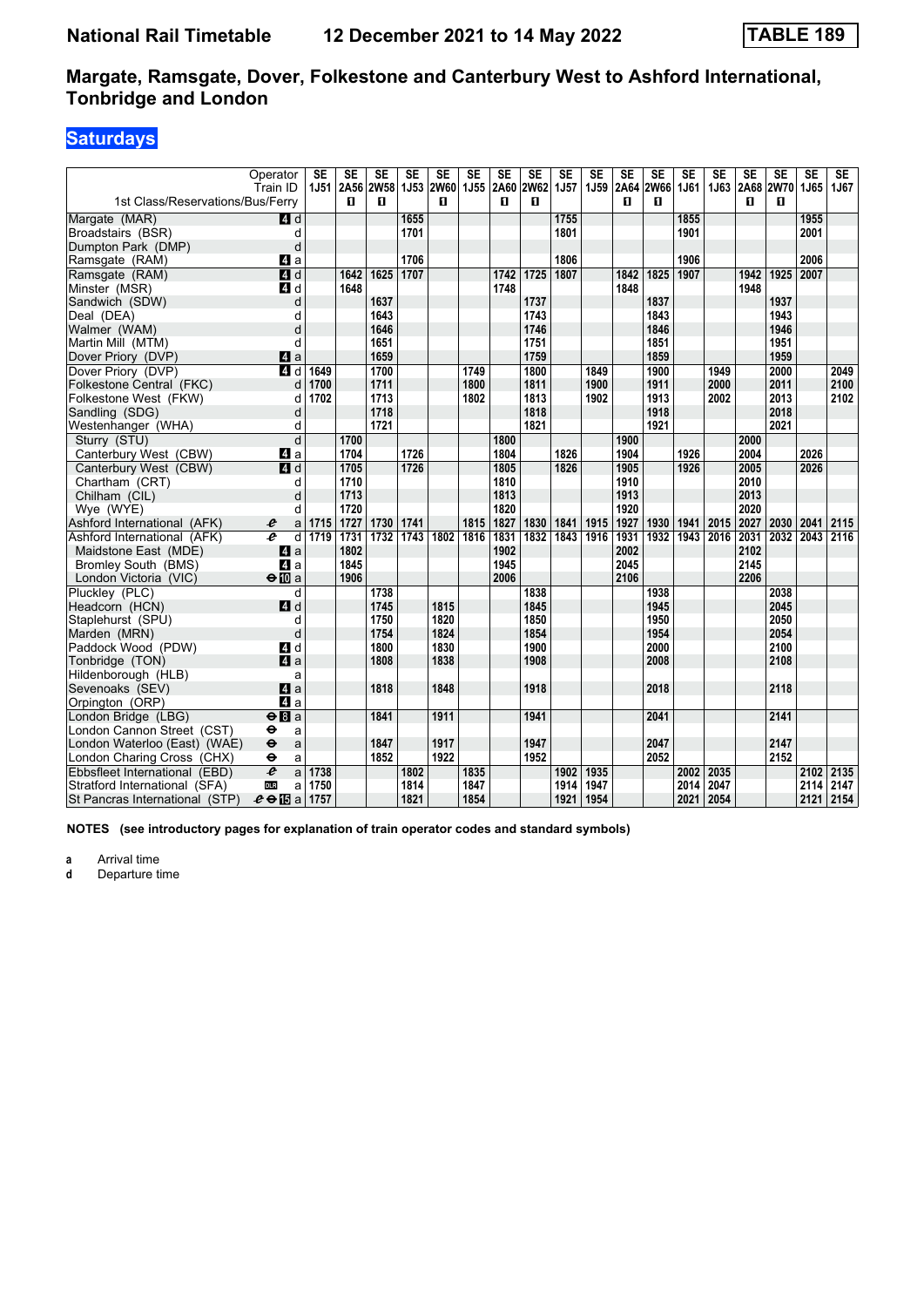# **Saturdays**

|                                  | Operator                  | <b>SE</b> | <b>SE</b>           | <b>SE</b> | $\overline{\text{SE}}$ | <b>SE</b> | $\overline{\text{SE}}$ | $\overline{\text{SE}}$ | <b>SE</b>                | $\overline{\text{SE}}$ | $\overline{\text{SE}}$ | $\overline{\text{SE}}$ | SE   | $\overline{\text{SE}}$ | $\overline{\text{SE}}$   |
|----------------------------------|---------------------------|-----------|---------------------|-----------|------------------------|-----------|------------------------|------------------------|--------------------------|------------------------|------------------------|------------------------|------|------------------------|--------------------------|
|                                  | Train ID                  |           | 2A72 2W74 1J69 2W76 |           |                        |           |                        | 1J71 2A76 2W78 2A76    |                          | <b>1J73</b>            |                        |                        |      |                        | 1J75 2W80 2W82 2W77 2W86 |
| 1st Class/Reservations/Bus/Ferry |                           | п         | п                   |           | п                      |           | п                      | п                      | п                        |                        |                        | п                      | п    |                        | П.                       |
| Margate (MAR)                    | 4d                        |           |                     | 2055      |                        |           |                        |                        |                          | 2155                   |                        |                        |      | 2255                   |                          |
| Broadstairs (BSR)                | d                         |           |                     | 2101      |                        |           |                        |                        |                          | 2201                   |                        |                        |      | 2301                   |                          |
| Dumpton Park (DMP)               | d                         |           |                     |           |                        |           |                        |                        |                          |                        |                        |                        |      |                        |                          |
| Ramsgate (RAM)                   | ZI a                      |           |                     | 2106      |                        |           |                        |                        |                          | 2206                   |                        |                        |      | 2306                   |                          |
| Ramsgate (RAM)                   | 4d                        | 2042      | 2025                | 2107      |                        |           | 2142                   | 2125                   |                          | 2207                   |                        | 2242                   | 2225 | 2307                   | 2325                     |
| Minster (MSR)                    | 4 d                       | 2048      |                     |           |                        |           | 2148                   |                        |                          |                        |                        | 2248                   |      |                        |                          |
| Sandwich (SDW)                   | d                         |           | 2037                |           |                        |           |                        | 2137                   |                          |                        |                        |                        | 2237 |                        | 2337                     |
| Deal (DEA)                       | d                         |           | 2043                |           |                        |           |                        | 2143                   |                          |                        |                        |                        | 2243 |                        | 2343                     |
| Walmer (WAM)                     | d                         |           | 2046                |           |                        |           |                        | 2146                   |                          |                        |                        |                        | 2246 |                        | 2346                     |
| Martin Mill (MTM)                | d                         |           | 2051                |           |                        |           |                        | 2151                   |                          |                        |                        |                        | 2251 |                        | 2351                     |
| Dover Priory (DVP)               | 4 a                       |           | 2059                |           |                        |           |                        | 2159                   |                          |                        |                        |                        | 2259 |                        | 2359                     |
| Dover Priory (DVP)               | $\overline{A}$ d          |           | 2100                |           |                        | 2149      |                        | 2200                   |                          |                        | 2249                   |                        | 2300 |                        | 2359                     |
| Folkestone Central (FKC)         | d                         |           | 2111                |           |                        | 2200      |                        | 2211                   |                          |                        | 2300                   |                        | 2311 |                        | 0011                     |
| Folkestone West (FKW)            | d                         |           | 2113                |           |                        | 2202      |                        | 2213                   |                          |                        | 2302                   |                        | 2313 |                        | 0013                     |
| Sandling (SDG)                   | d                         |           | 2118                |           |                        |           |                        | 2218                   |                          |                        |                        |                        | 2318 |                        |                          |
| Westenhanger (WHA)               | d                         |           | 2121                |           |                        |           |                        | 2221                   |                          |                        |                        |                        | 2321 |                        |                          |
| Sturry (STU)                     | d                         | 2100      |                     |           |                        |           | 2200                   |                        |                          |                        |                        | 2300                   |      |                        |                          |
| Canterbury West (CBW)            | ZI a                      | 2104      |                     | 2126      |                        |           | 2204                   |                        |                          | 2226                   |                        | 2304                   |      | 2326                   |                          |
| Canterbury West (CBW)            | 4d                        | 2105      |                     | 2126      |                        |           | 2205                   |                        |                          | 2226                   |                        | 2305                   |      | 2326                   |                          |
| Chartham (CRT)                   | d                         | 2110      |                     |           |                        |           | 2210                   |                        |                          |                        |                        | 2310                   |      |                        |                          |
| Chilham (CIL)                    | d                         | 2113      |                     |           |                        |           | 2213                   |                        |                          |                        |                        | 2313                   |      |                        |                          |
| Wye (WYE)                        | d                         | 2120      |                     |           |                        |           | 2220                   |                        | $\overline{\phantom{0}}$ |                        |                        | 2320                   |      |                        |                          |
| Ashford International (AFK)      | e<br>a                    | 2127      | 2130                | 2141      |                        | 2215      | 2227                   | 2230                   | 2227                     | 2241                   | 2315                   | 2326                   | 2330 | 2341                   | 0027                     |
| Ashford International (AFK)      | $\boldsymbol{\ell}$<br>d  | 2131      | 2132                | 2143      | 2202                   | 2216      | $\rightarrow$          | 2232                   | 2238                     | 2243                   | 2316                   |                        | 2332 |                        |                          |
| Maidstone East (MDE)             | ZI a                      | 2202      |                     |           |                        |           |                        |                        | 2309                     |                        |                        |                        |      |                        |                          |
| Bromley South (BMS)              | 41 a                      | 2245      |                     |           |                        |           |                        |                        | 2355                     |                        |                        |                        |      |                        |                          |
| London Victoria (VIC)            | $\Theta$ III a 2306       |           |                     |           |                        |           |                        |                        | 0015                     |                        |                        |                        |      |                        |                          |
| Pluckley (PLC)                   | d                         |           | 2138                |           |                        |           |                        | 2238                   |                          |                        |                        |                        | 2338 |                        |                          |
| Headcorn (HCN)                   | $\blacksquare$ d          |           | 2145                |           | 2215                   |           |                        | 2245                   |                          |                        |                        |                        | 2345 |                        |                          |
| Staplehurst (SPU)                | d                         |           | 2150                |           | 2220                   |           |                        | 2250                   |                          |                        |                        |                        | 2350 |                        |                          |
| Marden (MRN)                     | d                         |           | 2154                |           | 2224                   |           |                        | 2254                   |                          |                        |                        |                        | 2354 |                        |                          |
| Paddock Wood (PDW)               | 4d                        |           | 2200                |           | 2230                   |           |                        | 2300                   |                          |                        |                        |                        | 2359 |                        |                          |
| Tonbridge (TON)                  | a                         |           | 2208                |           | 2238                   |           |                        | 2308                   |                          |                        |                        |                        | 0007 |                        |                          |
| Hildenborough (HLB)              | a                         |           |                     |           |                        |           |                        |                        |                          |                        |                        |                        |      |                        |                          |
| Sevenoaks (SEV)                  | $\mathbf{a}$              |           | 2218                |           | 2248                   |           |                        |                        |                          |                        |                        |                        |      |                        |                          |
| Orpington (ORP)                  | $\blacksquare$ a          |           |                     |           |                        |           |                        |                        |                          |                        |                        |                        |      |                        |                          |
| London Bridge (LBG)              | $\Theta$ $\blacksquare$ a |           | 2241                |           | 2311                   |           |                        |                        |                          |                        |                        |                        |      |                        |                          |
| London Cannon Street (CST)       | ⊖<br>a                    |           |                     |           |                        |           |                        |                        |                          |                        |                        |                        |      |                        |                          |
| London Waterloo (East) (WAE)     | $\bullet$<br>a            |           | 2247                |           | 2317                   |           |                        |                        |                          |                        |                        |                        |      |                        |                          |
| London Charing Cross (CHX)       | θ<br>a                    |           | 2252                |           | 2322                   |           |                        |                        |                          |                        |                        |                        |      |                        |                          |
| Ebbsfleet International (EBD)    | $\overline{e}$<br>a       |           |                     | 2202      |                        | 2235      |                        |                        |                          | 2302                   | 2335                   |                        |      |                        |                          |
| Stratford International (SFA)    | <b>DLR</b><br>a           |           |                     | 2214      |                        | 2247      |                        |                        |                          | 2314                   | 2347                   |                        |      |                        |                          |
| St Pancras International (STP)   | $e \oplus \mathbb{F}$ a   |           |                     | 2221      |                        | 2254      |                        |                        |                          | 2321                   | 2354                   |                        |      |                        |                          |

**NOTES (see introductory pages for explanation of train operator codes and standard symbols)**

**a** Arrival time<br>**d** Departure ti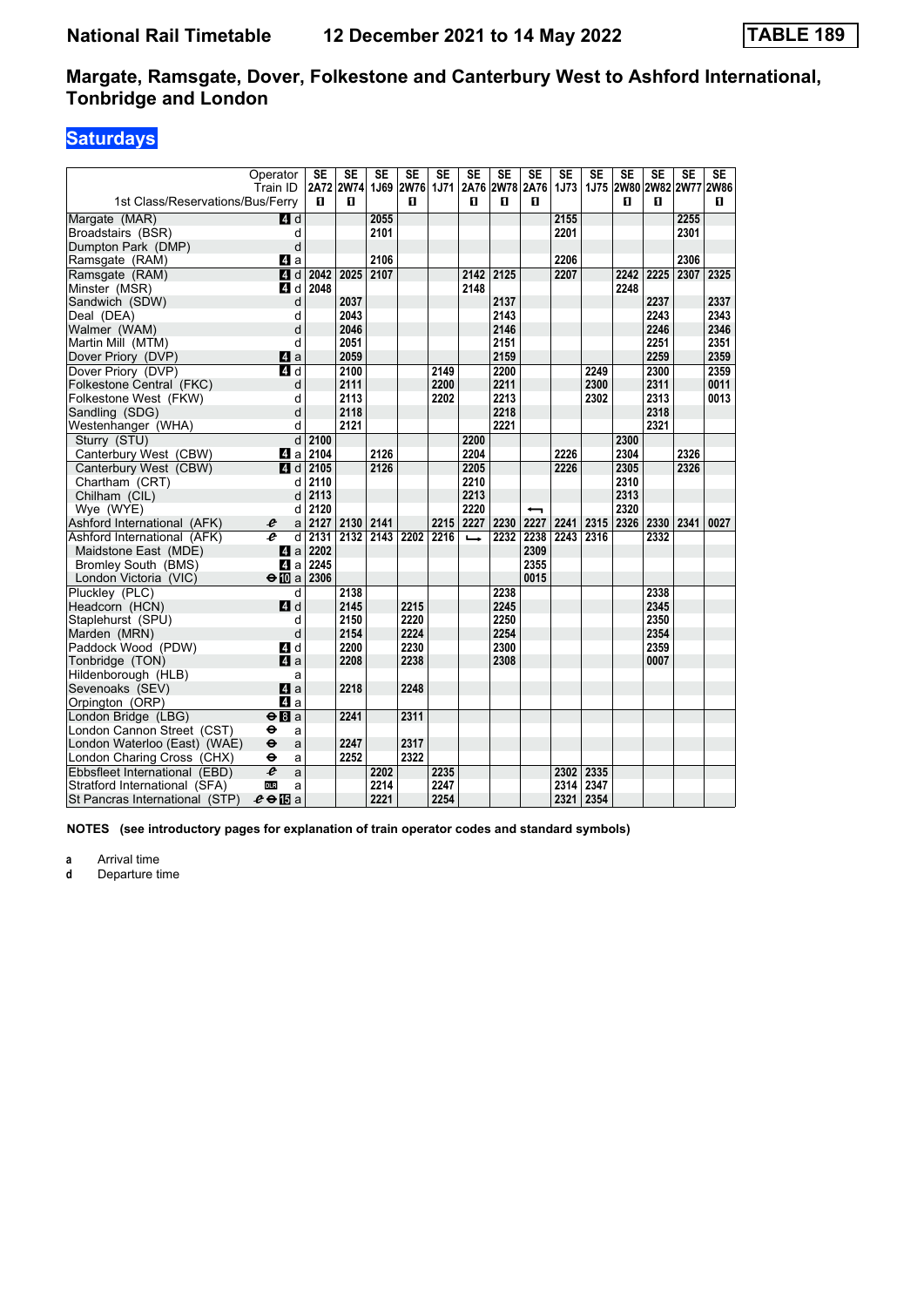# **Sundays**

| 2W10 2A14<br>1J19 2A26 2W26<br><b>1J21</b><br>2A30 2W30<br>1J25<br>Train ID<br>2A18 2W16<br>1J13<br>1J15 2A22<br><b>2W22</b><br>1J17<br>1J23<br><b>1J27</b><br>1st Class/Reservations/Bus/Ferry<br>п<br>п<br>п<br>П.<br>п<br>п<br>п<br>п<br>п<br>п<br>0755<br>0955<br>0855<br>Margate (MAR)<br>4 d<br>0801<br>0901<br>1001<br>Broadstairs (BSR)<br>d<br>d<br>Dumpton Park (DMP)<br>0806<br>0906<br>1006<br>Ramsgate (RAM)<br>ZI a<br>4d<br>0807<br>0825<br>1007<br>Ramsgate (RAM)<br>0707<br>0740<br>0725<br>0840<br>0907<br>0940<br>0925<br>Minster (MSR)<br>4 d<br>0746<br>0846<br>0946 |
|-------------------------------------------------------------------------------------------------------------------------------------------------------------------------------------------------------------------------------------------------------------------------------------------------------------------------------------------------------------------------------------------------------------------------------------------------------------------------------------------------------------------------------------------------------------------------------------------|
|                                                                                                                                                                                                                                                                                                                                                                                                                                                                                                                                                                                           |
|                                                                                                                                                                                                                                                                                                                                                                                                                                                                                                                                                                                           |
|                                                                                                                                                                                                                                                                                                                                                                                                                                                                                                                                                                                           |
|                                                                                                                                                                                                                                                                                                                                                                                                                                                                                                                                                                                           |
|                                                                                                                                                                                                                                                                                                                                                                                                                                                                                                                                                                                           |
|                                                                                                                                                                                                                                                                                                                                                                                                                                                                                                                                                                                           |
|                                                                                                                                                                                                                                                                                                                                                                                                                                                                                                                                                                                           |
|                                                                                                                                                                                                                                                                                                                                                                                                                                                                                                                                                                                           |
| Sandwich (SDW)<br>d<br>0737<br>0837<br>0937                                                                                                                                                                                                                                                                                                                                                                                                                                                                                                                                               |
| 0943<br>0743<br>0843<br>Deal (DEA)<br>d                                                                                                                                                                                                                                                                                                                                                                                                                                                                                                                                                   |
| 0946<br>d<br>0746<br>0846<br>Walmer (WAM)                                                                                                                                                                                                                                                                                                                                                                                                                                                                                                                                                 |
| 0951<br>d<br>0751<br>0851<br>Martin Mill (MTM)                                                                                                                                                                                                                                                                                                                                                                                                                                                                                                                                            |
| $\mathbf{A}$ a<br>0759<br>0959<br>Dover Priory (DVP)<br>0859                                                                                                                                                                                                                                                                                                                                                                                                                                                                                                                              |
| $\overline{a}$ d<br>0800<br>Dover Priory (DVP)<br>0749<br>0849<br>0900<br>0949<br>1000<br>1049                                                                                                                                                                                                                                                                                                                                                                                                                                                                                            |
| 0800<br>0911<br>1000<br>1011<br>1100<br>Folkestone Central (FKC)<br>d<br>0811<br>0900                                                                                                                                                                                                                                                                                                                                                                                                                                                                                                     |
| 0813<br>0913<br>1102<br>Folkestone West (FKW)<br>0802<br>0902<br>1002<br>1013<br>q                                                                                                                                                                                                                                                                                                                                                                                                                                                                                                        |
| d<br>0818<br>0918<br>1018<br>Sandling (SDG)                                                                                                                                                                                                                                                                                                                                                                                                                                                                                                                                               |
| 0821<br>0921<br>1021<br>Westenhanger (WHA)<br>d                                                                                                                                                                                                                                                                                                                                                                                                                                                                                                                                           |
| d<br>Sturry (STU)<br>0758<br>0858<br>0958                                                                                                                                                                                                                                                                                                                                                                                                                                                                                                                                                 |
| 0726<br>0826<br>0902<br>0926<br>ZI a<br>0802<br>1002<br>1026<br>Canterbury West (CBW)                                                                                                                                                                                                                                                                                                                                                                                                                                                                                                     |
| 0803<br>1003<br>1026<br>Canterbury West (CBW)<br>4 d<br>0727<br>0826<br>0903<br>0926                                                                                                                                                                                                                                                                                                                                                                                                                                                                                                      |
| 0808<br>0908<br>Chartham (CRT)<br>1008<br>d                                                                                                                                                                                                                                                                                                                                                                                                                                                                                                                                               |
| 0811<br>0911<br>1011<br>Chilham (CIL)<br>d                                                                                                                                                                                                                                                                                                                                                                                                                                                                                                                                                |
| 0818<br>0918<br>Wye (WYE)<br>1018<br>d                                                                                                                                                                                                                                                                                                                                                                                                                                                                                                                                                    |
| 0741<br>0925<br>0941<br>Ashford International (AFK)<br>0815<br>0825<br>0830<br>0841<br>0915<br>0930<br>1015<br>1025<br>1030<br>1041<br>1115<br>e<br>a                                                                                                                                                                                                                                                                                                                                                                                                                                     |
| e<br>0743<br>0827<br>0832<br>1027<br>1119<br>Ashford International (AFK)<br>d<br>0632<br>0635<br>0727<br>0732<br>0816<br>0843<br>0927<br>0932<br>0943<br>1019<br>1032<br>1043<br>0916                                                                                                                                                                                                                                                                                                                                                                                                     |
| 0705<br>0758<br>0858<br>0958<br>1058<br>Maidstone East (MDE)<br>ZI a                                                                                                                                                                                                                                                                                                                                                                                                                                                                                                                      |
| $\blacksquare$ a<br>0751<br>0846<br>0947<br>1147<br>1047<br>Bromley South (BMS)                                                                                                                                                                                                                                                                                                                                                                                                                                                                                                           |
| $\Theta$ III a<br>0809<br>0909<br>1206<br>London Victoria (VIC)<br>1006<br>1106                                                                                                                                                                                                                                                                                                                                                                                                                                                                                                           |
| 0638<br>0838<br>0938<br>1038<br>Pluckley (PLC)<br>0738<br>d                                                                                                                                                                                                                                                                                                                                                                                                                                                                                                                               |
| 0845<br>0945<br>1045<br>Headcorn (HCN)<br>0645<br>0745<br>ZI d                                                                                                                                                                                                                                                                                                                                                                                                                                                                                                                            |
| 0650<br>0850<br>0950<br>1050<br>Staplehurst (SPU)<br>0750<br>d                                                                                                                                                                                                                                                                                                                                                                                                                                                                                                                            |
| 1054<br>0654<br>0754<br>0854<br>0954<br>Marden (MRN)<br>d                                                                                                                                                                                                                                                                                                                                                                                                                                                                                                                                 |
| Paddock Wood (PDW)<br>0800<br>0900<br>1000<br>1100<br>4 d<br>0700                                                                                                                                                                                                                                                                                                                                                                                                                                                                                                                         |
| Tonbridge (TON)<br>$\blacksquare$ a<br>0707<br>0807<br>0907<br>1007<br>1107                                                                                                                                                                                                                                                                                                                                                                                                                                                                                                               |
| Hildenborough (HLB)<br>a                                                                                                                                                                                                                                                                                                                                                                                                                                                                                                                                                                  |
| Sevenoaks (SEV)<br>4 a<br>0718<br>0918<br>1018<br>1118<br>0818                                                                                                                                                                                                                                                                                                                                                                                                                                                                                                                            |
| ZI a<br>0727<br>0827<br>0927<br>1027<br>1127<br>Orpington (ORP)                                                                                                                                                                                                                                                                                                                                                                                                                                                                                                                           |
| 1143<br>London Bridge (LBG)<br>$\Theta$ $a$<br>0743<br>0843<br>0943<br>1043                                                                                                                                                                                                                                                                                                                                                                                                                                                                                                               |
| London Cannon Street (CST)<br>$\bullet$<br>a                                                                                                                                                                                                                                                                                                                                                                                                                                                                                                                                              |
| 0749<br>0849<br>0949<br>1049<br>1149<br>London Waterloo (East) (WAE)<br>$\ddot{\boldsymbol{\Theta}}$<br>a                                                                                                                                                                                                                                                                                                                                                                                                                                                                                 |
| 0754<br>0854<br>0954<br>1054<br>1154<br>London Charing Cross (CHX)<br>$\bullet$<br>a                                                                                                                                                                                                                                                                                                                                                                                                                                                                                                      |
| $\overline{e}$<br>Ebbsfleet International (EBD)<br>0835<br>0935<br>1038<br>$1102$<br>1138<br>0802<br>0902<br>1002<br>a                                                                                                                                                                                                                                                                                                                                                                                                                                                                    |
| <b>DLR</b><br>0814<br>0847<br>1150<br>Stratford International (SFA)<br>0914<br>0947<br>1014<br>1050<br>1114<br>a                                                                                                                                                                                                                                                                                                                                                                                                                                                                          |
| $e \oplus E$ a<br>0854<br>0921<br>0954<br>1021<br>1057<br>1157<br>St Pancras International (STP)<br>0821<br>1121                                                                                                                                                                                                                                                                                                                                                                                                                                                                          |

**NOTES (see introductory pages for explanation of train operator codes and standard symbols)**

**a** Arrival time<br>**d** Departure ti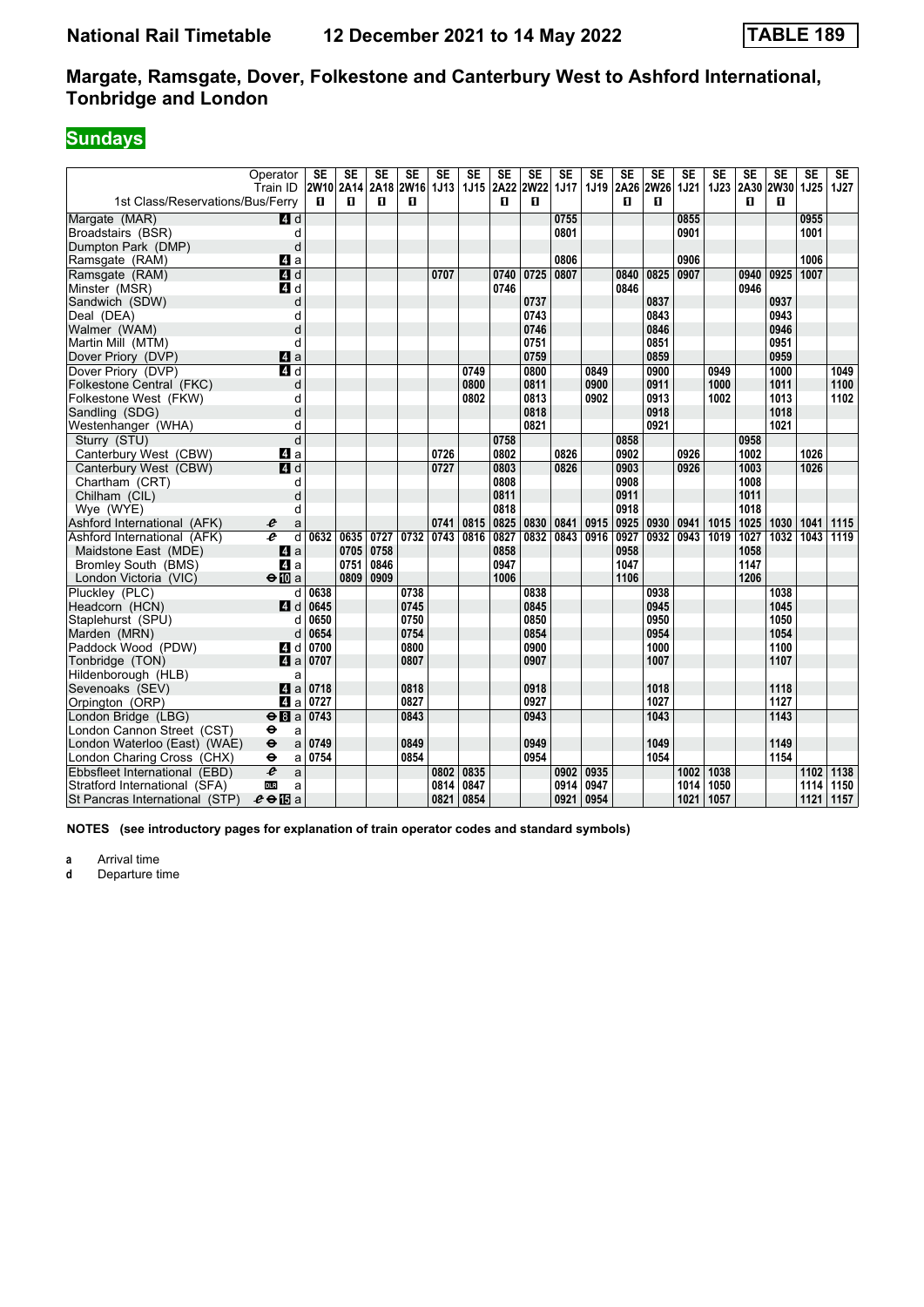# **Sundays**

|                                  | Operator                          | SE   | SE        | <b>SE</b>   | <b>SE</b>   | <b>SE</b> | <b>SE</b>      | <b>SE</b> | <b>SE</b> | <b>SE</b> | <b>SE</b>   | <b>SE</b>   | <b>SE</b> | <b>SE</b> | <b>SE</b>   | <b>SE</b>   | <b>SE</b> | <b>SE</b> | <b>SE</b> |
|----------------------------------|-----------------------------------|------|-----------|-------------|-------------|-----------|----------------|-----------|-----------|-----------|-------------|-------------|-----------|-----------|-------------|-------------|-----------|-----------|-----------|
|                                  | Train ID                          |      | 2A34 2W34 | <b>1J29</b> | <b>1J31</b> |           | 2A38 2W38 1J33 |           |           | 1J35 2A42 | <b>2W42</b> | <b>1J37</b> |           | 1J39 2A46 | <b>2W46</b> | <b>1J41</b> | 1J43      | 2A50 2W50 |           |
| 1st Class/Reservations/Bus/Ferry |                                   | п    | п         |             |             | п         | п              |           |           | п         | п           |             |           | п         | п           |             |           | п         | П.        |
| Margate (MAR)                    | 4d                                |      |           | 1055        |             |           |                | 1155      |           |           |             | 1255        |           |           |             | 1355        |           |           |           |
| Broadstairs (BSR)                | d                                 |      |           | 1101        |             |           |                | 1201      |           |           |             | 1301        |           |           |             | 1401        |           |           |           |
| Dumpton Park (DMP)               | d                                 |      |           |             |             |           |                |           |           |           |             |             |           |           |             |             |           |           |           |
| Ramsgate (RAM)                   | 41 a                              |      |           | 1106        |             |           |                | 1206      |           |           |             | 1306        |           |           |             | 1406        |           |           |           |
| Ramsgate (RAM)                   | 4d                                | 1040 | 1025      | 1107        |             | 1140      | 1125           | 1207      |           | 1240      | 1225        | 1307        |           | 1340      | 1325        | 1407        |           | 1440      | 1425      |
| Minster (MSR)                    | 4 d                               | 1046 |           |             |             | 1146      |                |           |           | 1246      |             |             |           | 1346      |             |             |           | 1446      |           |
| Sandwich (SDW)                   | d                                 |      | 1037      |             |             |           | 1137           |           |           |           | 1237        |             |           |           | 1337        |             |           |           | 1437      |
| Deal (DEA)                       | d                                 |      | 1043      |             |             |           | 1143           |           |           |           | 1243        |             |           |           | 1343        |             |           |           | 1443      |
| Walmer (WAM)                     | d                                 |      | 1046      |             |             |           | 1146           |           |           |           | 1246        |             |           |           | 1346        |             |           |           | 1446      |
| Martin Mill (MTM)                | d                                 |      | 1051      |             |             |           | 1151           |           |           |           | 1251        |             |           |           | 1351        |             |           |           | 1451      |
| Dover Priory (DVP)               | $\mathbf{A}$ a                    |      | 1059      |             |             |           | 1159           |           |           |           | 1259        |             |           |           | 1359        |             |           |           | 1459      |
| Dover Priory (DVP)               | $\overline{a}$ d                  |      | 1100      |             | 1149        |           | 1200           |           | 1249      |           | 1300        |             | 1349      |           | 1400        |             | 1449      |           | 1500      |
| Folkestone Central (FKC)         | d                                 |      | 1111      |             | 1200        |           | 1211           |           | 1300      |           | 1311        |             | 1400      |           | 1411        |             | 1500      |           | 1511      |
| Folkestone West (FKW)            | d                                 |      | 1113      |             | 1202        |           | 1213           |           | 1302      |           | 1313        |             | 1402      |           | 1413        |             | 1502      |           | 1513      |
| Sandling (SDG)                   | d                                 |      | 1118      |             |             |           | 1218           |           |           |           | 1318        |             |           |           | 1418        |             |           |           | 1518      |
| Westenhanger (WHA)               | d                                 |      | 1121      |             |             |           | 1221           |           |           |           | 1321        |             |           |           | 1421        |             |           |           | 1521      |
| Sturry (STU)                     | d                                 | 1058 |           |             |             | 1158      |                |           |           | 1258      |             |             |           | 1358      |             |             |           | 1458      |           |
| Canterbury West (CBW)            | ZI a                              | 1102 |           | 1126        |             | 1202      |                | 1226      |           | 1302      |             | 1326        |           | 1402      |             | 1426        |           | 1502      |           |
| Canterbury West (CBW)            | 4 d                               | 1103 |           | 1126        |             | 1203      |                | 1226      |           | 1303      |             | 1326        |           | 1403      |             | 1426        |           | 1503      |           |
| Chartham (CRT)                   | d                                 | 1108 |           |             |             | 1208      |                |           |           | 1308      |             |             |           | 1408      |             |             |           | 1508      |           |
| Chilham (CIL)                    | d                                 | 1111 |           |             |             | 1211      |                |           |           | 1311      |             |             |           | 1411      |             |             |           | 1511      |           |
| Wye (WYE)                        | C                                 | 1118 |           |             |             | 1218      |                |           |           | 1318      |             |             |           | 1418      |             |             |           | 1518      |           |
| Ashford International (AFK)      | $\boldsymbol{e}$<br>a             | 1125 | 1130      | 1141        | 1215        | 1225      | 1230           | 1241      | 1315      | 1325      | 1330        | 1341        | 1415      | 1425      | 1430        | 1441        | 1515      | 1525      | 1530      |
| Ashford International (AFK)      | $\overline{\boldsymbol{e}}$<br>d  | 1127 | 1132      | 1143        | 1219        | 1227      | 1232           | 1243      | 1316      | 1327      | 1332        | 1343        | 1416      | 1427      | 1432        | 1443        | 1516      | 1527      | 1532      |
| Maidstone East (MDE)             | ZI a                              | 1158 |           |             |             | 1258      |                |           |           | 1358      |             |             |           | 1458      |             |             |           | 1558      |           |
| <b>Bromley South (BMS)</b>       | ZI a                              | 1247 |           |             |             | 1347      |                |           |           | 1447      |             |             |           | 1547      |             |             |           | 1647      |           |
| London Victoria (VIC)            | $\Theta$ III a                    | 1306 |           |             |             | 1406      |                |           |           | 1506      |             |             |           | 1606      |             |             |           | 1706      |           |
| Pluckley (PLC)                   | d                                 |      | 1138      |             |             |           | 1238           |           |           |           | 1338        |             |           |           | 1438        |             |           |           | 1538      |
| Headcorn (HCN)                   | 4 d                               |      | 1145      |             |             |           | 1245           |           |           |           | 1345        |             |           |           | 1445        |             |           |           | 1545      |
| Staplehurst (SPU)                | d                                 |      | 1150      |             |             |           | 1250           |           |           |           | 1350        |             |           |           | 1450        |             |           |           | 1550      |
| Marden (MRN)                     | d                                 |      | 1154      |             |             |           | 1254           |           |           |           | 1354        |             |           |           | 1454        |             |           |           | 1554      |
| Paddock Wood (PDW)               | 4 d                               |      | 1200      |             |             |           | 1300           |           |           |           | 1400        |             |           |           | 1500        |             |           |           | 1600      |
| Tonbridge (TON)                  | a                                 |      | 1207      |             |             |           | 1307           |           |           |           | 1407        |             |           |           | 1507        |             |           |           | 1607      |
| Hildenborough (HLB)              | a                                 |      |           |             |             |           |                |           |           |           |             |             |           |           |             |             |           |           |           |
| Sevenoaks (SEV)                  | 4a                                |      | 1218      |             |             |           | 1318           |           |           |           | 1418        |             |           |           | 1518        |             |           |           | 1618      |
| Orpington (ORP)                  | $\mathbf{a}$                      |      | 1227      |             |             |           | 1327           |           |           |           | 1427        |             |           |           | 1527        |             |           |           | 1627      |
| London Bridge (LBG)              | $eB$ a                            |      | 1243      |             |             |           | 1343           |           |           |           | 1443        |             |           |           | 1543        |             |           |           | 1643      |
| London Cannon Street (CST)       | θ<br>a                            |      |           |             |             |           |                |           |           |           |             |             |           |           |             |             |           |           |           |
| London Waterloo (East) (WAE)     | $\ddot{\boldsymbol{\Theta}}$<br>a |      | 1249      |             |             |           | 1349           |           |           |           | 1449        |             |           |           | 1549        |             |           |           | 1649      |
| London Charing Cross (CHX)       | θ<br>a                            |      | 1254      |             |             |           | 1354           |           |           |           | 1454        |             |           |           | 1554        |             |           |           | 1654      |
| Ebbsfleet International (EBD)    | $\overline{e}$<br>a               |      |           | 1202        | 1238        |           |                | 1302      | 1335      |           |             | 1402        | 1435      |           |             | 1502        | 1535      |           |           |
| Stratford International (SFA)    | <b>DLR</b><br>a                   |      |           | 1214        | 1250        |           |                | 1314      | 1347      |           |             | 1414        | 1447      |           |             | 1514        | 1547      |           |           |
| St Pancras International (STP)   | $e \oplus E$ a                    |      |           | 1221        | 1257        |           |                | 1321      | 1354      |           |             | 1421        | 1454      |           |             | 1521        | 1554      |           |           |

**NOTES (see introductory pages for explanation of train operator codes and standard symbols)**

**a** Arrival time<br>**d** Departure ti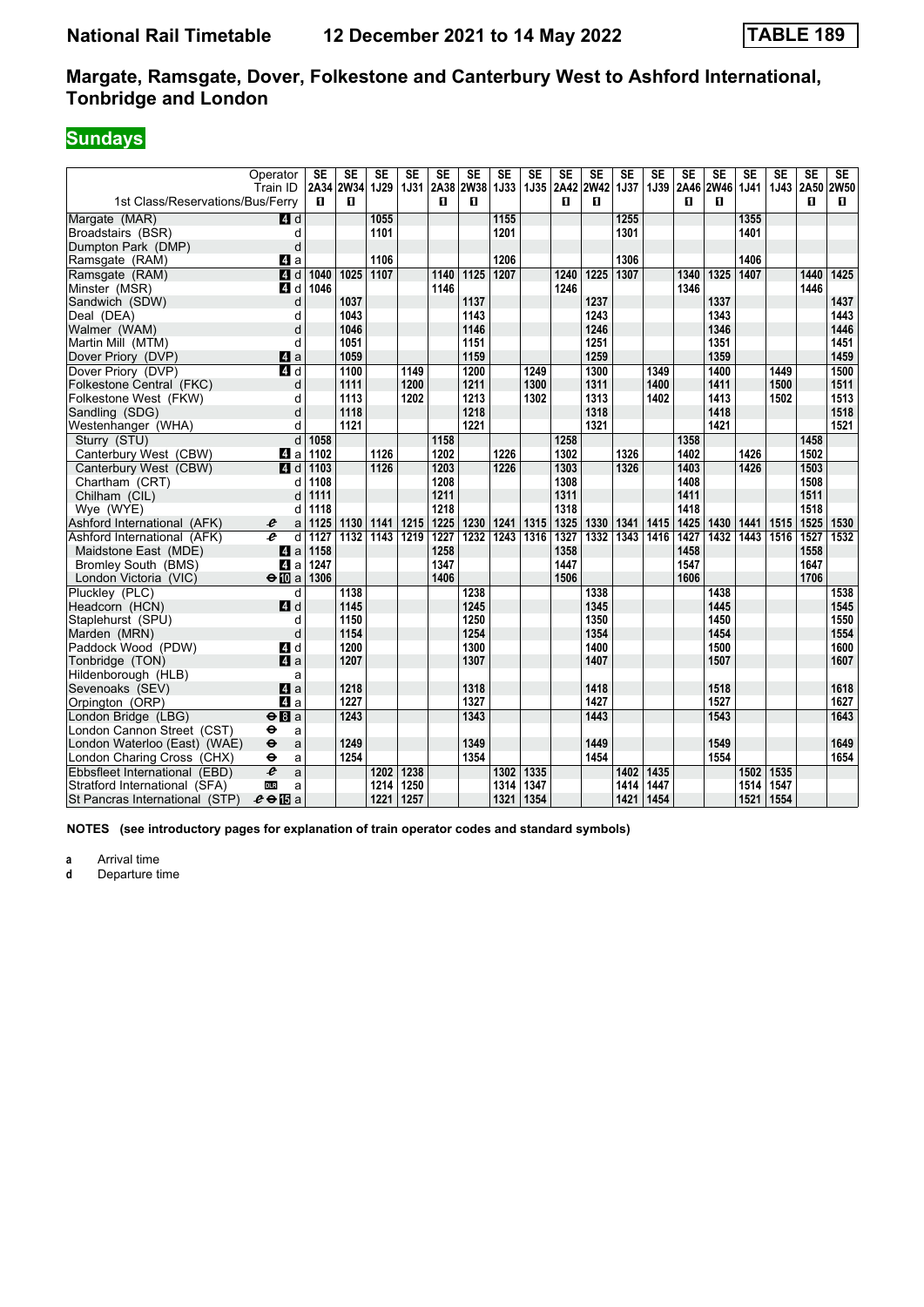# **Sundays**

| 2A58 2W58 1J53<br>2A66 2W66<br>1st Class/Reservations/Bus/Ferry<br>п<br>п<br>п<br>п<br>п<br>п<br>п<br>п<br>1455<br>1555<br>1655<br>1755<br>1855<br>Margate (MAR)<br>$\blacksquare$ d<br>1501<br>1601<br>1701<br>1801<br>1901<br>Broadstairs (BSR)<br>d<br>Dumpton Park (DMP)<br>d<br>1706<br>1506<br>1606<br>1806<br>1906<br>Ramsgate (RAM)<br>ZI a<br>4d<br>1507<br>1525<br>1607<br>$\frac{1625}{ }$<br>1707<br>1725<br>1807<br>1907<br>Ramsgate (RAM)<br>1540<br>1640<br>1740<br>1840<br>1825<br>Minster (MSR)<br>4d<br>1546<br>1746<br>1846<br>1646<br>Sandwich (SDW)<br>d<br>1637<br>1837<br>1537<br>1737<br>1543<br>1643<br>1743<br>1843<br>d<br>1746<br>d<br>1546<br>1646<br>1846<br>1551<br>1651<br>1751<br>1851<br>d<br>1759<br>1859<br>$\mathbf{A}$ a<br>1559<br>1659<br>$\overline{a}$ d<br>1700<br>1900<br>1549<br>1600<br>1649<br>1749<br>1800<br>1849<br>1949<br>1711<br>1900<br>1911<br>1600<br>1611<br>1700<br>1800<br>1811<br>2000<br>d<br>1913<br>2002<br>1602<br>1613<br>1713<br>1813<br>1902<br>d<br>1702<br>1802<br>1618<br>1718<br>1818<br>1918<br>d<br>1721<br>1621<br>1821<br>1921<br>d<br>Sturry (STU)<br>d<br>1558<br>1658<br>1858<br>1758<br>1626<br>1526<br>1602<br>1702<br>1726<br>1802<br>1826<br>1902<br>1926<br>Canterbury West (CBW)<br>41 a<br>1703<br>1526<br>1603<br>1626<br>1726<br>1803<br>1826<br>1903<br>1926<br>Canterbury West (CBW)<br>$\blacksquare$ d<br>1708<br>1808<br>Chartham (CRT)<br>1608<br>1908<br>d<br>1711<br>1911<br>1611<br>1811<br>Chilham (CIL)<br>d<br>Wye (WYE)<br>1618<br>1718<br>1818<br>1918<br>d<br>1625<br>1641<br>1715<br>1725<br>1730<br>1825<br>1830<br>1841<br>1915<br>1925<br>1941<br>2015<br>Ashford International (AFK)<br>1541<br>1615<br>1630<br>1741<br>1815<br>1930<br>e<br>a<br>$\overline{\boldsymbol{e}}$<br>1543<br>1627<br>1632<br>$\overline{1643}$<br>1719<br>1727<br>1732<br>1743<br>1827<br>1832<br>1843<br>1916<br>1927<br>1932<br>1943<br>2016<br>Ashford International (AFK)<br>d<br>1619<br>1819<br>1658<br>1758<br>1858<br>1958<br>Maidstone East (MDE)<br>ZI a |                                                             | Operator<br>Train ID | <b>SE</b><br>1J45 | SE<br>1J47 | <b>SE</b><br>2A54 | <b>SE</b><br><b>2W54</b> | <b>SE</b><br>1J49 | <b>SE</b><br>1J51 | SE   | <b>SE</b> | SE | <b>SE</b><br><b>1J55</b> | SE<br>2A62 | <b>SE</b><br><b>2W62</b> | <b>SE</b><br><b>1J57</b> | <b>SE</b><br>1J59 | <b>SE</b> | <b>SE</b> | <b>SE</b><br>1J61 | <b>SE</b><br>1J63 |
|-----------------------------------------------------------------------------------------------------------------------------------------------------------------------------------------------------------------------------------------------------------------------------------------------------------------------------------------------------------------------------------------------------------------------------------------------------------------------------------------------------------------------------------------------------------------------------------------------------------------------------------------------------------------------------------------------------------------------------------------------------------------------------------------------------------------------------------------------------------------------------------------------------------------------------------------------------------------------------------------------------------------------------------------------------------------------------------------------------------------------------------------------------------------------------------------------------------------------------------------------------------------------------------------------------------------------------------------------------------------------------------------------------------------------------------------------------------------------------------------------------------------------------------------------------------------------------------------------------------------------------------------------------------------------------------------------------------------------------------------------------------------------------------------------------------------------------------------------------------------------------------------------------------------------------------------------------------------------------------------------------------------------------------------------------------|-------------------------------------------------------------|----------------------|-------------------|------------|-------------------|--------------------------|-------------------|-------------------|------|-----------|----|--------------------------|------------|--------------------------|--------------------------|-------------------|-----------|-----------|-------------------|-------------------|
|                                                                                                                                                                                                                                                                                                                                                                                                                                                                                                                                                                                                                                                                                                                                                                                                                                                                                                                                                                                                                                                                                                                                                                                                                                                                                                                                                                                                                                                                                                                                                                                                                                                                                                                                                                                                                                                                                                                                                                                                                                                           |                                                             |                      |                   |            |                   |                          |                   |                   |      |           |    |                          |            |                          |                          |                   |           |           |                   |                   |
|                                                                                                                                                                                                                                                                                                                                                                                                                                                                                                                                                                                                                                                                                                                                                                                                                                                                                                                                                                                                                                                                                                                                                                                                                                                                                                                                                                                                                                                                                                                                                                                                                                                                                                                                                                                                                                                                                                                                                                                                                                                           |                                                             |                      |                   |            |                   |                          |                   |                   |      |           |    |                          |            |                          |                          |                   |           |           |                   |                   |
|                                                                                                                                                                                                                                                                                                                                                                                                                                                                                                                                                                                                                                                                                                                                                                                                                                                                                                                                                                                                                                                                                                                                                                                                                                                                                                                                                                                                                                                                                                                                                                                                                                                                                                                                                                                                                                                                                                                                                                                                                                                           |                                                             |                      |                   |            |                   |                          |                   |                   |      |           |    |                          |            |                          |                          |                   |           |           |                   |                   |
|                                                                                                                                                                                                                                                                                                                                                                                                                                                                                                                                                                                                                                                                                                                                                                                                                                                                                                                                                                                                                                                                                                                                                                                                                                                                                                                                                                                                                                                                                                                                                                                                                                                                                                                                                                                                                                                                                                                                                                                                                                                           |                                                             |                      |                   |            |                   |                          |                   |                   |      |           |    |                          |            |                          |                          |                   |           |           |                   |                   |
|                                                                                                                                                                                                                                                                                                                                                                                                                                                                                                                                                                                                                                                                                                                                                                                                                                                                                                                                                                                                                                                                                                                                                                                                                                                                                                                                                                                                                                                                                                                                                                                                                                                                                                                                                                                                                                                                                                                                                                                                                                                           |                                                             |                      |                   |            |                   |                          |                   |                   |      |           |    |                          |            |                          |                          |                   |           |           |                   |                   |
|                                                                                                                                                                                                                                                                                                                                                                                                                                                                                                                                                                                                                                                                                                                                                                                                                                                                                                                                                                                                                                                                                                                                                                                                                                                                                                                                                                                                                                                                                                                                                                                                                                                                                                                                                                                                                                                                                                                                                                                                                                                           |                                                             |                      |                   |            |                   |                          |                   |                   |      |           |    |                          |            |                          |                          |                   |           |           |                   |                   |
|                                                                                                                                                                                                                                                                                                                                                                                                                                                                                                                                                                                                                                                                                                                                                                                                                                                                                                                                                                                                                                                                                                                                                                                                                                                                                                                                                                                                                                                                                                                                                                                                                                                                                                                                                                                                                                                                                                                                                                                                                                                           |                                                             |                      |                   |            |                   |                          |                   |                   |      |           |    |                          |            |                          |                          |                   |           |           |                   |                   |
|                                                                                                                                                                                                                                                                                                                                                                                                                                                                                                                                                                                                                                                                                                                                                                                                                                                                                                                                                                                                                                                                                                                                                                                                                                                                                                                                                                                                                                                                                                                                                                                                                                                                                                                                                                                                                                                                                                                                                                                                                                                           |                                                             |                      |                   |            |                   |                          |                   |                   |      |           |    |                          |            |                          |                          |                   |           |           |                   |                   |
|                                                                                                                                                                                                                                                                                                                                                                                                                                                                                                                                                                                                                                                                                                                                                                                                                                                                                                                                                                                                                                                                                                                                                                                                                                                                                                                                                                                                                                                                                                                                                                                                                                                                                                                                                                                                                                                                                                                                                                                                                                                           | Deal (DEA)                                                  |                      |                   |            |                   |                          |                   |                   |      |           |    |                          |            |                          |                          |                   |           |           |                   |                   |
|                                                                                                                                                                                                                                                                                                                                                                                                                                                                                                                                                                                                                                                                                                                                                                                                                                                                                                                                                                                                                                                                                                                                                                                                                                                                                                                                                                                                                                                                                                                                                                                                                                                                                                                                                                                                                                                                                                                                                                                                                                                           | Walmer (WAM)                                                |                      |                   |            |                   |                          |                   |                   |      |           |    |                          |            |                          |                          |                   |           |           |                   |                   |
|                                                                                                                                                                                                                                                                                                                                                                                                                                                                                                                                                                                                                                                                                                                                                                                                                                                                                                                                                                                                                                                                                                                                                                                                                                                                                                                                                                                                                                                                                                                                                                                                                                                                                                                                                                                                                                                                                                                                                                                                                                                           | Martin Mill (MTM)                                           |                      |                   |            |                   |                          |                   |                   |      |           |    |                          |            |                          |                          |                   |           |           |                   |                   |
|                                                                                                                                                                                                                                                                                                                                                                                                                                                                                                                                                                                                                                                                                                                                                                                                                                                                                                                                                                                                                                                                                                                                                                                                                                                                                                                                                                                                                                                                                                                                                                                                                                                                                                                                                                                                                                                                                                                                                                                                                                                           | Dover Priory (DVP)                                          |                      |                   |            |                   |                          |                   |                   |      |           |    |                          |            |                          |                          |                   |           |           |                   |                   |
|                                                                                                                                                                                                                                                                                                                                                                                                                                                                                                                                                                                                                                                                                                                                                                                                                                                                                                                                                                                                                                                                                                                                                                                                                                                                                                                                                                                                                                                                                                                                                                                                                                                                                                                                                                                                                                                                                                                                                                                                                                                           | Dover Priory (DVP)                                          |                      |                   |            |                   |                          |                   |                   |      |           |    |                          |            |                          |                          |                   |           |           |                   |                   |
|                                                                                                                                                                                                                                                                                                                                                                                                                                                                                                                                                                                                                                                                                                                                                                                                                                                                                                                                                                                                                                                                                                                                                                                                                                                                                                                                                                                                                                                                                                                                                                                                                                                                                                                                                                                                                                                                                                                                                                                                                                                           | Folkestone Central (FKC)                                    |                      |                   |            |                   |                          |                   |                   |      |           |    |                          |            |                          |                          |                   |           |           |                   |                   |
|                                                                                                                                                                                                                                                                                                                                                                                                                                                                                                                                                                                                                                                                                                                                                                                                                                                                                                                                                                                                                                                                                                                                                                                                                                                                                                                                                                                                                                                                                                                                                                                                                                                                                                                                                                                                                                                                                                                                                                                                                                                           | Folkestone West (FKW)                                       |                      |                   |            |                   |                          |                   |                   |      |           |    |                          |            |                          |                          |                   |           |           |                   |                   |
|                                                                                                                                                                                                                                                                                                                                                                                                                                                                                                                                                                                                                                                                                                                                                                                                                                                                                                                                                                                                                                                                                                                                                                                                                                                                                                                                                                                                                                                                                                                                                                                                                                                                                                                                                                                                                                                                                                                                                                                                                                                           | Sandling (SDG)                                              |                      |                   |            |                   |                          |                   |                   |      |           |    |                          |            |                          |                          |                   |           |           |                   |                   |
|                                                                                                                                                                                                                                                                                                                                                                                                                                                                                                                                                                                                                                                                                                                                                                                                                                                                                                                                                                                                                                                                                                                                                                                                                                                                                                                                                                                                                                                                                                                                                                                                                                                                                                                                                                                                                                                                                                                                                                                                                                                           | Westenhanger (WHA)                                          |                      |                   |            |                   |                          |                   |                   |      |           |    |                          |            |                          |                          |                   |           |           |                   |                   |
|                                                                                                                                                                                                                                                                                                                                                                                                                                                                                                                                                                                                                                                                                                                                                                                                                                                                                                                                                                                                                                                                                                                                                                                                                                                                                                                                                                                                                                                                                                                                                                                                                                                                                                                                                                                                                                                                                                                                                                                                                                                           |                                                             |                      |                   |            |                   |                          |                   |                   |      |           |    |                          |            |                          |                          |                   |           |           |                   |                   |
|                                                                                                                                                                                                                                                                                                                                                                                                                                                                                                                                                                                                                                                                                                                                                                                                                                                                                                                                                                                                                                                                                                                                                                                                                                                                                                                                                                                                                                                                                                                                                                                                                                                                                                                                                                                                                                                                                                                                                                                                                                                           |                                                             |                      |                   |            |                   |                          |                   |                   |      |           |    |                          |            |                          |                          |                   |           |           |                   |                   |
|                                                                                                                                                                                                                                                                                                                                                                                                                                                                                                                                                                                                                                                                                                                                                                                                                                                                                                                                                                                                                                                                                                                                                                                                                                                                                                                                                                                                                                                                                                                                                                                                                                                                                                                                                                                                                                                                                                                                                                                                                                                           |                                                             |                      |                   |            |                   |                          |                   |                   |      |           |    |                          |            |                          |                          |                   |           |           |                   |                   |
|                                                                                                                                                                                                                                                                                                                                                                                                                                                                                                                                                                                                                                                                                                                                                                                                                                                                                                                                                                                                                                                                                                                                                                                                                                                                                                                                                                                                                                                                                                                                                                                                                                                                                                                                                                                                                                                                                                                                                                                                                                                           |                                                             |                      |                   |            |                   |                          |                   |                   |      |           |    |                          |            |                          |                          |                   |           |           |                   |                   |
|                                                                                                                                                                                                                                                                                                                                                                                                                                                                                                                                                                                                                                                                                                                                                                                                                                                                                                                                                                                                                                                                                                                                                                                                                                                                                                                                                                                                                                                                                                                                                                                                                                                                                                                                                                                                                                                                                                                                                                                                                                                           |                                                             |                      |                   |            |                   |                          |                   |                   |      |           |    |                          |            |                          |                          |                   |           |           |                   |                   |
|                                                                                                                                                                                                                                                                                                                                                                                                                                                                                                                                                                                                                                                                                                                                                                                                                                                                                                                                                                                                                                                                                                                                                                                                                                                                                                                                                                                                                                                                                                                                                                                                                                                                                                                                                                                                                                                                                                                                                                                                                                                           |                                                             |                      |                   |            |                   |                          |                   |                   |      |           |    |                          |            |                          |                          |                   |           |           |                   |                   |
|                                                                                                                                                                                                                                                                                                                                                                                                                                                                                                                                                                                                                                                                                                                                                                                                                                                                                                                                                                                                                                                                                                                                                                                                                                                                                                                                                                                                                                                                                                                                                                                                                                                                                                                                                                                                                                                                                                                                                                                                                                                           |                                                             |                      |                   |            |                   |                          |                   |                   |      |           |    |                          |            |                          |                          |                   |           |           |                   |                   |
|                                                                                                                                                                                                                                                                                                                                                                                                                                                                                                                                                                                                                                                                                                                                                                                                                                                                                                                                                                                                                                                                                                                                                                                                                                                                                                                                                                                                                                                                                                                                                                                                                                                                                                                                                                                                                                                                                                                                                                                                                                                           |                                                             |                      |                   |            |                   |                          |                   |                   |      |           |    |                          |            |                          |                          |                   |           |           |                   |                   |
|                                                                                                                                                                                                                                                                                                                                                                                                                                                                                                                                                                                                                                                                                                                                                                                                                                                                                                                                                                                                                                                                                                                                                                                                                                                                                                                                                                                                                                                                                                                                                                                                                                                                                                                                                                                                                                                                                                                                                                                                                                                           |                                                             |                      |                   |            |                   |                          |                   |                   |      |           |    |                          |            |                          |                          |                   |           |           |                   |                   |
|                                                                                                                                                                                                                                                                                                                                                                                                                                                                                                                                                                                                                                                                                                                                                                                                                                                                                                                                                                                                                                                                                                                                                                                                                                                                                                                                                                                                                                                                                                                                                                                                                                                                                                                                                                                                                                                                                                                                                                                                                                                           | <b>Bromley South (BMS)</b>                                  | 4a                   |                   |            | 1746              |                          |                   |                   | 1846 |           |    |                          | 1946       |                          |                          |                   | 2046      |           |                   |                   |
| 1906<br>$\Theta$ III a<br>1806<br>2006<br>2106<br>London Victoria (VIC)                                                                                                                                                                                                                                                                                                                                                                                                                                                                                                                                                                                                                                                                                                                                                                                                                                                                                                                                                                                                                                                                                                                                                                                                                                                                                                                                                                                                                                                                                                                                                                                                                                                                                                                                                                                                                                                                                                                                                                                   |                                                             |                      |                   |            |                   |                          |                   |                   |      |           |    |                          |            |                          |                          |                   |           |           |                   |                   |
| 1638<br>1738<br>1838<br>1938<br>d                                                                                                                                                                                                                                                                                                                                                                                                                                                                                                                                                                                                                                                                                                                                                                                                                                                                                                                                                                                                                                                                                                                                                                                                                                                                                                                                                                                                                                                                                                                                                                                                                                                                                                                                                                                                                                                                                                                                                                                                                         | Pluckley (PLC)                                              |                      |                   |            |                   |                          |                   |                   |      |           |    |                          |            |                          |                          |                   |           |           |                   |                   |
| 4d<br>1645<br>1745<br>1845<br>1945                                                                                                                                                                                                                                                                                                                                                                                                                                                                                                                                                                                                                                                                                                                                                                                                                                                                                                                                                                                                                                                                                                                                                                                                                                                                                                                                                                                                                                                                                                                                                                                                                                                                                                                                                                                                                                                                                                                                                                                                                        | Headcorn (HCN)                                              |                      |                   |            |                   |                          |                   |                   |      |           |    |                          |            |                          |                          |                   |           |           |                   |                   |
| 1650<br>1750<br>1850<br>1950<br>d                                                                                                                                                                                                                                                                                                                                                                                                                                                                                                                                                                                                                                                                                                                                                                                                                                                                                                                                                                                                                                                                                                                                                                                                                                                                                                                                                                                                                                                                                                                                                                                                                                                                                                                                                                                                                                                                                                                                                                                                                         | Staplehurst (SPU)                                           |                      |                   |            |                   |                          |                   |                   |      |           |    |                          |            |                          |                          |                   |           |           |                   |                   |
| 1754<br>1954<br>d<br>1654<br>1854                                                                                                                                                                                                                                                                                                                                                                                                                                                                                                                                                                                                                                                                                                                                                                                                                                                                                                                                                                                                                                                                                                                                                                                                                                                                                                                                                                                                                                                                                                                                                                                                                                                                                                                                                                                                                                                                                                                                                                                                                         | Marden (MRN)                                                |                      |                   |            |                   |                          |                   |                   |      |           |    |                          |            |                          |                          |                   |           |           |                   |                   |
| 2000<br>4 d<br>1700<br>1800<br>1900                                                                                                                                                                                                                                                                                                                                                                                                                                                                                                                                                                                                                                                                                                                                                                                                                                                                                                                                                                                                                                                                                                                                                                                                                                                                                                                                                                                                                                                                                                                                                                                                                                                                                                                                                                                                                                                                                                                                                                                                                       | Paddock Wood (PDW)                                          |                      |                   |            |                   |                          |                   |                   |      |           |    |                          |            |                          |                          |                   |           |           |                   |                   |
| a<br>1807<br>2007<br>1707<br>1907                                                                                                                                                                                                                                                                                                                                                                                                                                                                                                                                                                                                                                                                                                                                                                                                                                                                                                                                                                                                                                                                                                                                                                                                                                                                                                                                                                                                                                                                                                                                                                                                                                                                                                                                                                                                                                                                                                                                                                                                                         | Tonbridge (TON)                                             |                      |                   |            |                   |                          |                   |                   |      |           |    |                          |            |                          |                          |                   |           |           |                   |                   |
| a                                                                                                                                                                                                                                                                                                                                                                                                                                                                                                                                                                                                                                                                                                                                                                                                                                                                                                                                                                                                                                                                                                                                                                                                                                                                                                                                                                                                                                                                                                                                                                                                                                                                                                                                                                                                                                                                                                                                                                                                                                                         | Hildenborough (HLB)                                         |                      |                   |            |                   |                          |                   |                   |      |           |    |                          |            |                          |                          |                   |           |           |                   |                   |
| Z1 a<br>1718<br>1818<br>1918<br>2018<br>1727<br>1827<br>1927<br>2027                                                                                                                                                                                                                                                                                                                                                                                                                                                                                                                                                                                                                                                                                                                                                                                                                                                                                                                                                                                                                                                                                                                                                                                                                                                                                                                                                                                                                                                                                                                                                                                                                                                                                                                                                                                                                                                                                                                                                                                      | Sevenoaks (SEV)                                             |                      |                   |            |                   |                          |                   |                   |      |           |    |                          |            |                          |                          |                   |           |           |                   |                   |
| $\blacksquare$ a                                                                                                                                                                                                                                                                                                                                                                                                                                                                                                                                                                                                                                                                                                                                                                                                                                                                                                                                                                                                                                                                                                                                                                                                                                                                                                                                                                                                                                                                                                                                                                                                                                                                                                                                                                                                                                                                                                                                                                                                                                          | Orpington (ORP)                                             |                      |                   |            |                   |                          |                   |                   |      |           |    |                          |            |                          |                          |                   |           |           |                   |                   |
| 1743<br>1843<br>2043<br>$\Theta$ $\blacksquare$ a<br>1943                                                                                                                                                                                                                                                                                                                                                                                                                                                                                                                                                                                                                                                                                                                                                                                                                                                                                                                                                                                                                                                                                                                                                                                                                                                                                                                                                                                                                                                                                                                                                                                                                                                                                                                                                                                                                                                                                                                                                                                                 | London Bridge (LBG)                                         |                      |                   |            |                   |                          |                   |                   |      |           |    |                          |            |                          |                          |                   |           |           |                   |                   |
| θ<br>a<br>1749<br>1849<br>1949<br>2049<br>$\ddot{\mathbf{e}}$                                                                                                                                                                                                                                                                                                                                                                                                                                                                                                                                                                                                                                                                                                                                                                                                                                                                                                                                                                                                                                                                                                                                                                                                                                                                                                                                                                                                                                                                                                                                                                                                                                                                                                                                                                                                                                                                                                                                                                                             | London Cannon Street (CST)                                  |                      |                   |            |                   |                          |                   |                   |      |           |    |                          |            |                          |                          |                   |           |           |                   |                   |
| London Waterloo (East) (WAE)<br>a<br>1754<br>1854<br>1954<br>2054<br>٠                                                                                                                                                                                                                                                                                                                                                                                                                                                                                                                                                                                                                                                                                                                                                                                                                                                                                                                                                                                                                                                                                                                                                                                                                                                                                                                                                                                                                                                                                                                                                                                                                                                                                                                                                                                                                                                                                                                                                                                    |                                                             |                      |                   |            |                   |                          |                   |                   |      |           |    |                          |            |                          |                          |                   |           |           |                   |                   |
| a<br>$\overline{e}$<br>1738<br>1638<br>1702<br>1802<br>1838<br>1935<br>2002<br>2035<br>1602<br>1902                                                                                                                                                                                                                                                                                                                                                                                                                                                                                                                                                                                                                                                                                                                                                                                                                                                                                                                                                                                                                                                                                                                                                                                                                                                                                                                                                                                                                                                                                                                                                                                                                                                                                                                                                                                                                                                                                                                                                       | London Charing Cross (CHX)<br>Ebbsfleet International (EBD) |                      |                   |            |                   |                          |                   |                   |      |           |    |                          |            |                          |                          |                   |           |           |                   |                   |
| a<br><b>DLR</b><br>1714<br>1750<br>1947<br>2014<br>2047<br>1614<br>1650<br>1814<br>1850<br>1914                                                                                                                                                                                                                                                                                                                                                                                                                                                                                                                                                                                                                                                                                                                                                                                                                                                                                                                                                                                                                                                                                                                                                                                                                                                                                                                                                                                                                                                                                                                                                                                                                                                                                                                                                                                                                                                                                                                                                           | Stratford International (SFA)                               |                      |                   |            |                   |                          |                   |                   |      |           |    |                          |            |                          |                          |                   |           |           |                   |                   |
| a<br>2054<br>$e \oplus \mathbb{E}$ a<br>1621<br>1657<br>1757<br>1821<br>1857<br>1921<br>1954<br>2021<br>1721                                                                                                                                                                                                                                                                                                                                                                                                                                                                                                                                                                                                                                                                                                                                                                                                                                                                                                                                                                                                                                                                                                                                                                                                                                                                                                                                                                                                                                                                                                                                                                                                                                                                                                                                                                                                                                                                                                                                              | St Pancras International (STP)                              |                      |                   |            |                   |                          |                   |                   |      |           |    |                          |            |                          |                          |                   |           |           |                   |                   |

**NOTES (see introductory pages for explanation of train operator codes and standard symbols)**

**a** Arrival time<br>**d** Departure ti